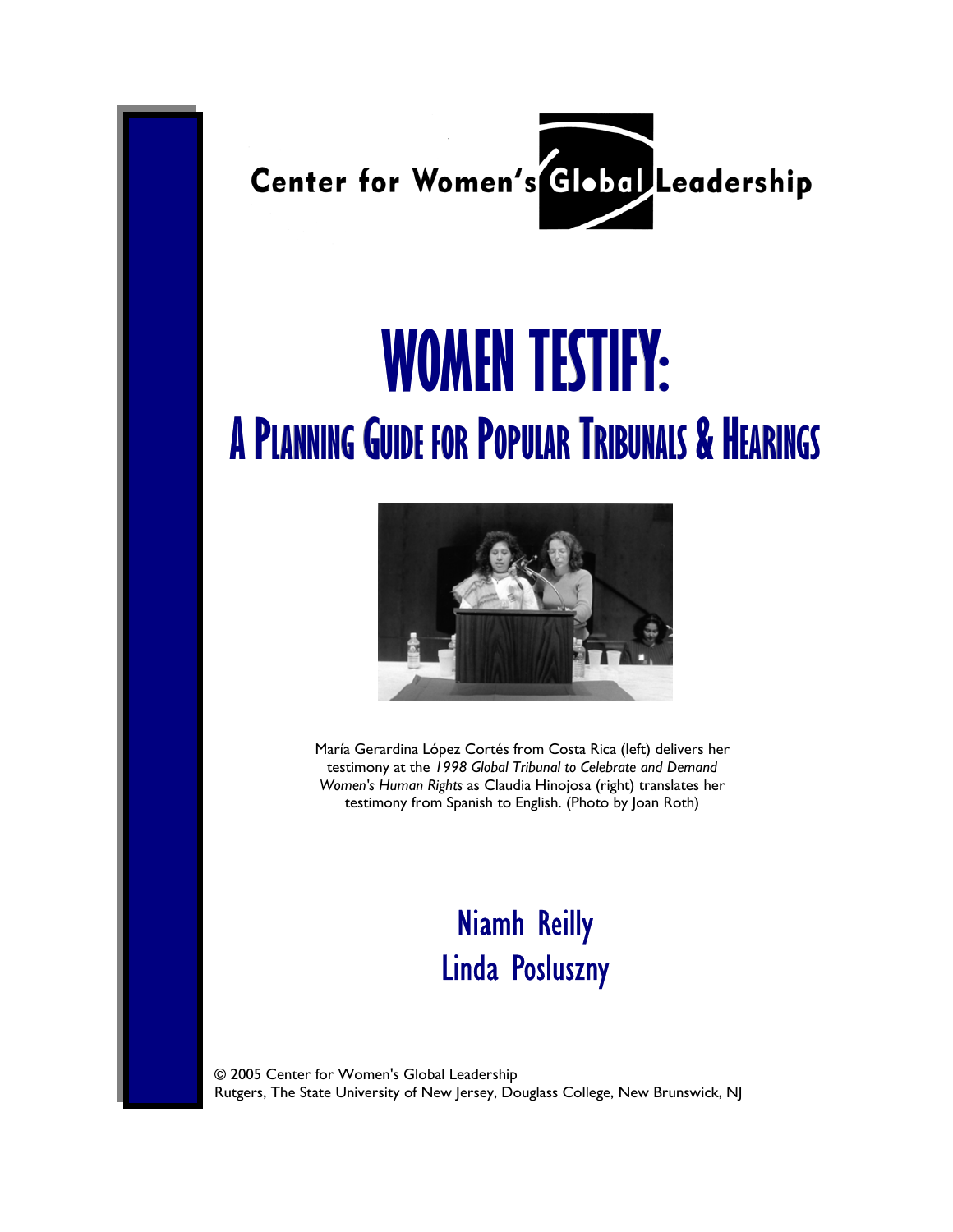

### Introduction

## An Overview: Objectives of Popular Tribunals

## I. Engendering Popular Tribunals/Hearings

## II. The Organizing Process

Co-Sponsors Tribunal/ Hearing Committee Issues and Themes Addressed at a Tribunal/ Hearing on Women's Human Rights Deciding on the Specific Issues and Themes to be Addressed by the Tribunal/ **Hearing** Identifying Objectives and Desired Outcomes Selecting Time and Venue Forming an Advisory Group of Human Rights and Policy Experts Assigning a Tribunal Coordinator

## III. Selecting and Supporting Testifiers

General Guidelines on Selecting Testifiers The Selection Process Ensuring Proper Support for Testifiers

## IV. Shaping the Testimonies

The Development of Testimonies Using Audio/Visual Elements as Part of the Testimony Gathering and Preparing Background Information and Supporting Materials

## V. The Role of Judges or Respondents

Creating a Panel of Judges or Respondents Supporting the Development of Judges or Respondents Statements The Work of the Judges or Respondents at the Tribunal Sample Statements of Judges or Respondents Alternatives to Using Judges or Respondents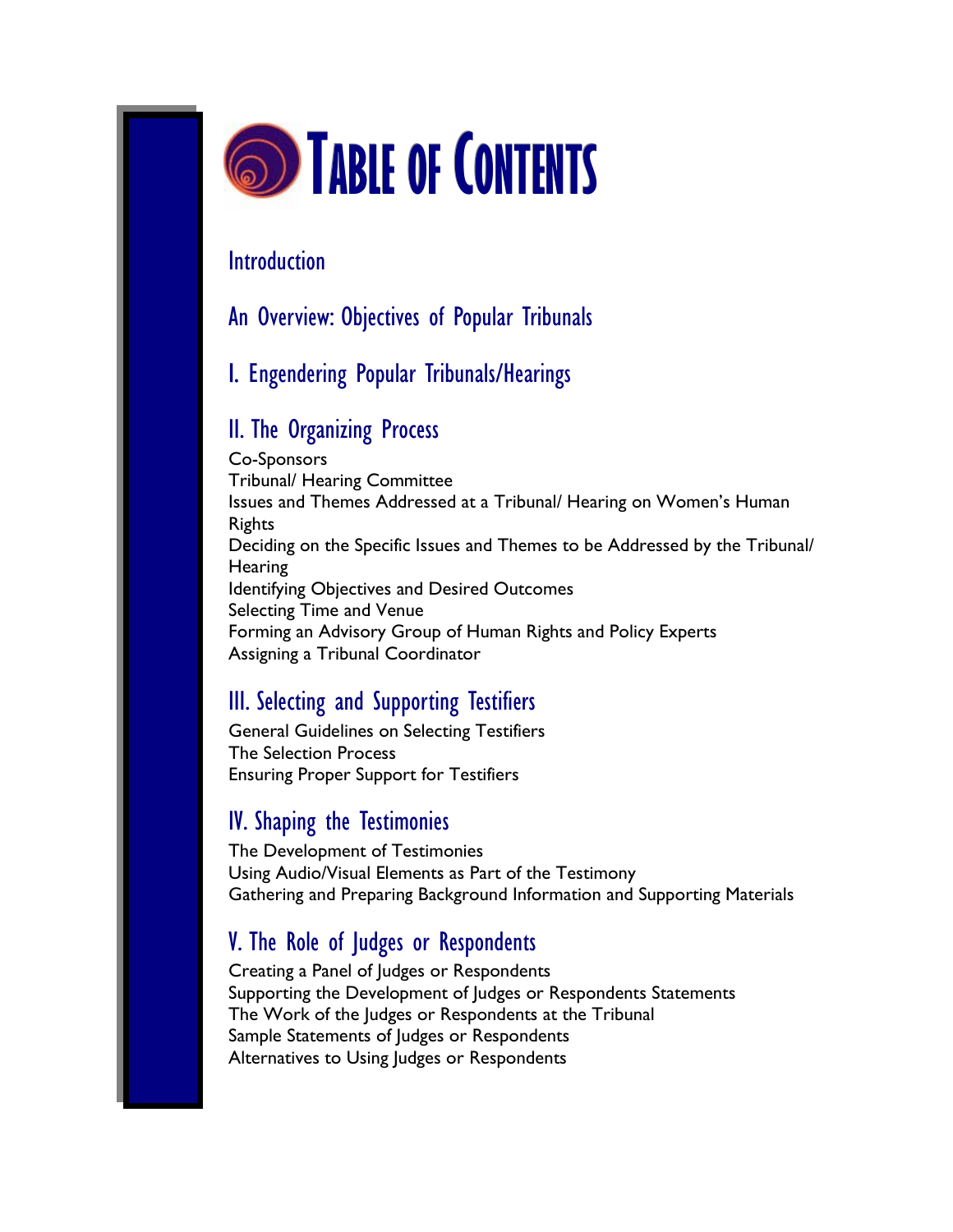## VI. Defining Accountability and Developing Targeted Demands

Understanding Human Rights Accountability Toward an Expanded Definition of Accountability

- The Roles of States
- The Role of the UN
- The Role of NGOs

Identifying Issues of Accountability in Testimonies and Developing Specific Demands

Statements by Judges or Respondents Post-Tribunal Report of Statement

### VII. Developing and Structuring the Tribunal/Hearing Program

Opening/Introductory Comments

Deciding the Order and Grouping of Testimonies

- Grouping Testimonies
- Ensuring Diversity
- Ordering Testimonies Within Sections
- Ordering Sections Within the Overall Program
- Use Of Visuals and Performance Arts

Judges or Respondents Statements Selecting Moderators Closing Remarks

### VIII. Media and Public Relations (PR) Strategies

Getting Started - The Planning and Development Phase Using Outside Media **Consultants** 

- Using Outside Media Consultants
- Creating a Media/Press Contact List
- Timing and Preliminary Notice of Event
- Consent of Testifiers and Tribunal Participants
- Preparing a Media/Press Packet
- Contents of Media/Press Packet
- Design and Production of Media/Press Packet
- Press Release
- Reaching Target Audiences

Engaging with the Media

- Identifying Potential Speakers/Interviewees
- Providing Media Training
- Press Briefing
- Coordinating Interviews

Evaluating the Venue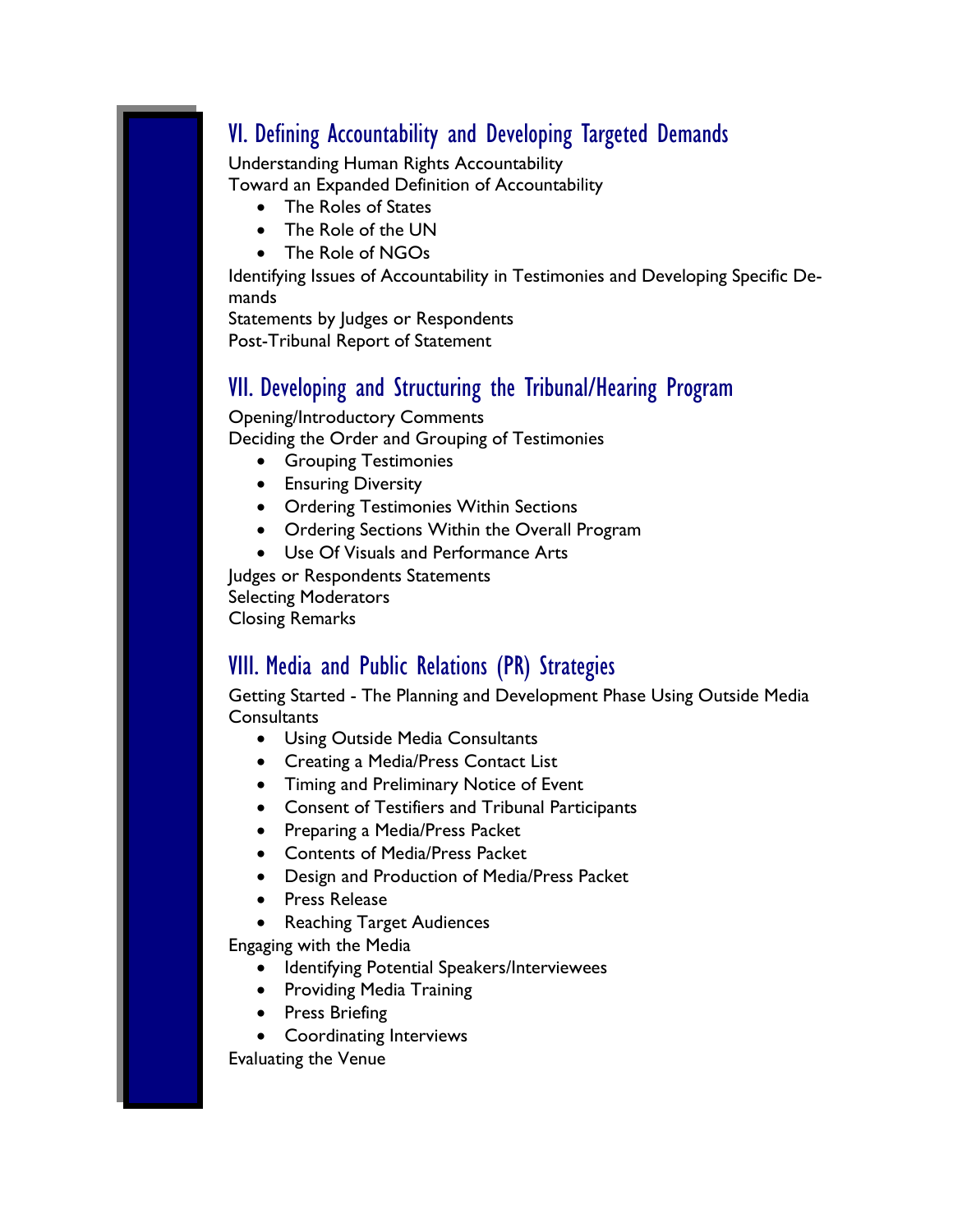### IX. Recording the Tribunal/Hearing

Audiotapes **Photographs** Video Organizing Process

## X. On the Day of (or Day Preceding) the Tribunal

Practice Session with Testifier, Support Persons, Members of the Advisory Group and Moderators Produce Copies of Final Versions of Testimonies Meeting of Judges and Human Rights/Legal Experts Venue/Site Orientation Stage Management Staffing the Event Logistical Checklists

## XI. Tribunal/Hearing Follow-Up

General Follow-Up Follow-Up with Testifiers Post-Tribunal Materials and Resources

## **Appendices**

1. Center for Women's Global Leadership Summary of Tribunals and **Hearings** 

### 2. Sample Testimonies

- Testimony of Lin Lap Chew, Vienna 1993
- Testimony of Ayesha Arshad, Vienna 1993
- Testimony of Loretta Ross, Cairo 1994
- Testimony of Elizabeth Khaxas, New York 2000
- Testimony of Maria Toj Mendoza, Durban 2001

3. Report of the Global Tribunal/Hearing on Violations of Women's Human Rights, Vienna 1993

4. Sample Press Release, Global Tribunal, December 1998

- 5. Tribunal Site Planning Task List
- 6. Confidential Violence Against Women Information Form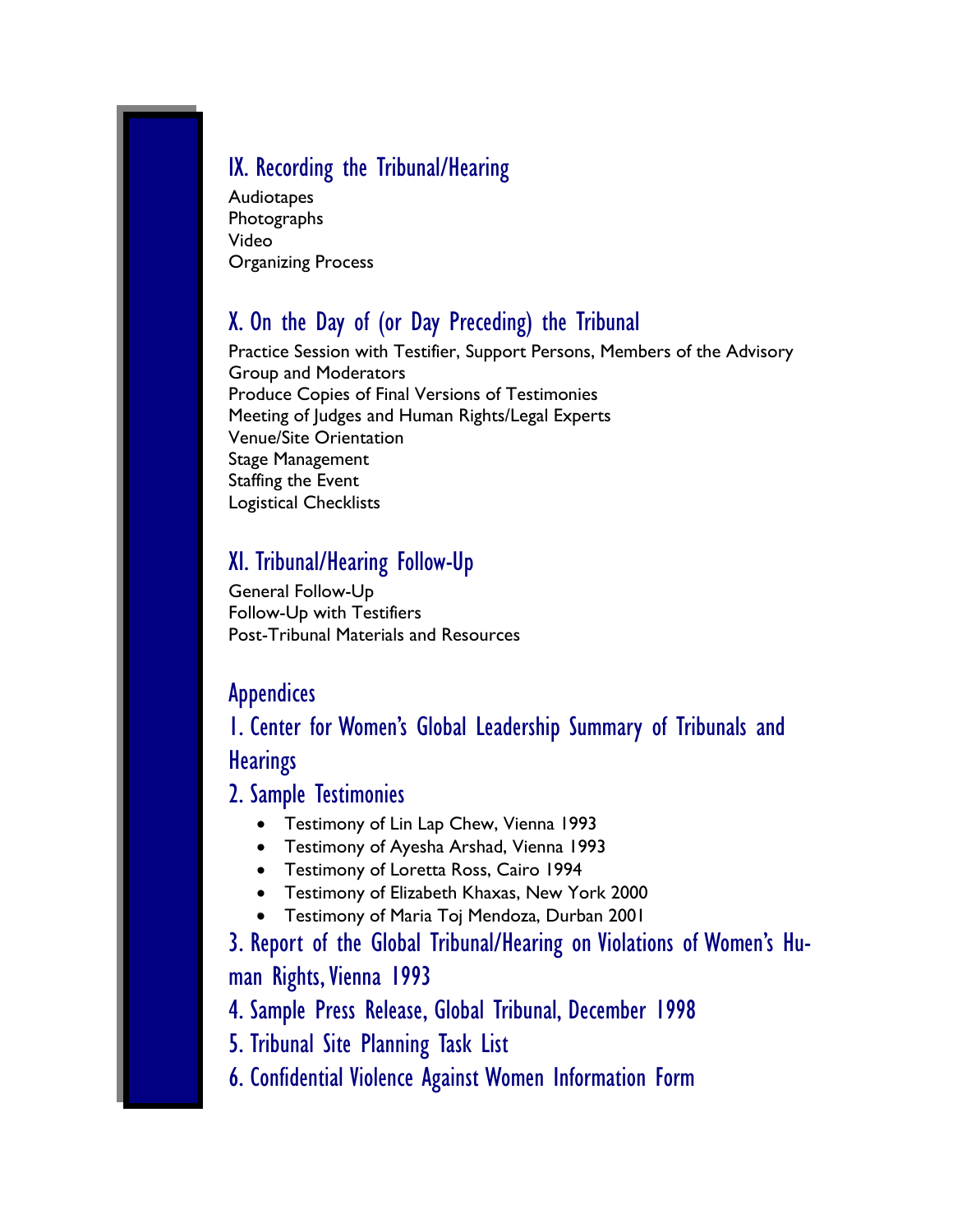

**Women Testify: A Planning Guide for Popular Tribunals & Hearings** draws on the Center for Women's Global Leadership's experiences of organizing women's human rights tribunals and hearings over the past decade. The Center's tribunals and hearings include:

- 500 Years of Violations of Women's Human Rights in the Americas (1492-1992) in New Jersey, USA (November 1992)
- The 1993 Hearing on Gender-Based Persecution and Women's Human Rights Abuses in New York, New York, USA (February 1993)
- The Global Tribunal on Violations of Women's Human Rights at the United Nations World Conference on Human Rights in Vienna, Austria (June 1993)
- The Cairo Hearing on Reproductive Health and Human Rights at the NGO FORUM at the United Nations International Conference on Population and Development in Cairo, Egypt (September 1994)
- The Copenhagen Hearing on Economic Justice and Women's Human Rights at the United Nations World Summit on Social Development in Copenhagen, Denmark (March 1995)
- The Global Tribunal on Accountability for Women's Human Rights at the NGO Forum of the United Nations Fourth World Conference on Women in Huairou, China (September 1995)
- The Global Tribunal: Celebrate and Demand Women's Human Rights on the occasion of the 50<sup>th</sup> Anniversary of the Universal Declaration of Human Rights in New York, New York, USA (December 1998)
- Women 2000: A Symposium on Future Directions for Human Rights on the eve of the Special Session of the UN General Assembly - Beijing + 5 Review in New York, New York , USA (June 2000)
- Women at the Intersection of Racism and Other Oppressions A Human Rights Hearing at the NGO Forum of the United Nations World Conference Against Racism, Racial Discrimination, Xenophobia and Other Oppressions in Durban, South Africa (August 2001)

While the Center's tribunals and hearings have focused principally on women's human rights issues and gender-specific violations, we believe that the methodology outlined within this text will be a valuable resource regardless of the specific topic--or topics--that future tribunal organizers intend to address. For example, the first chapter of *Women Testify*, En-gendering Popular Tribunals/ Hearings, is intended to give readers a brief introduction to the history of popular tribunals and hearings as they have evolved over the past half century. This historical background provides a context in which organizers might locate future women's human rights tribunals and hearings as well as other varieties of tribunals and hearings.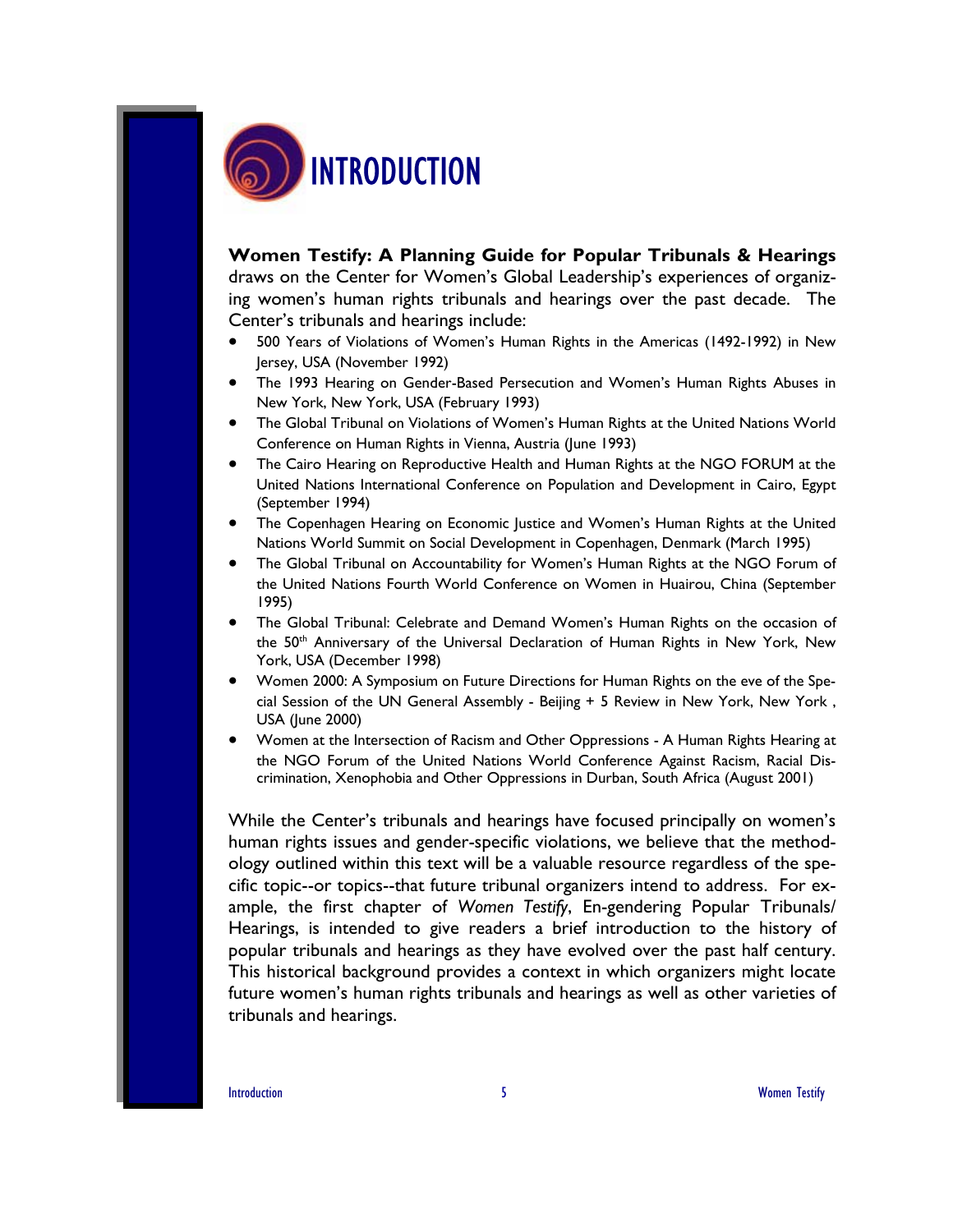There are no definitive criteria for distinguishing between a popular 'tribunal' and a 'hearing.' Different organizers bring their own interpretation to these terms. However, based on the Global Center's experience as an organizer or co-sponsor of several such events the following differences can be noted. The term 'tribunal' tends to suggest a process that is somewhat more formal and more structured than a 'hearing.' For example, a tribunal is likely to use 'judges' and 'expert witnesses' whose judgments and contributions are deliberately framed in terms of specific human rights agreements and standards. There may also be an emphasis on preparing and presenting testimonies according to established human rights documentation standards. The remedial actions called for are likely to be quite concrete and to relate to existing campaign goals. On the other hand the term 'hearing' suggests a less formal gathering. Individual testimonies may vary in structure and style. There might be 'commentators' or 'respondents' rather than 'judges' who make more general statements about the implications of the testimonies presented and the need for redress. In this sense, the primary emphasis of hearings is on raising awareness about abuses of human rights. However, due to similarities in the preparation, facilitation and organizational processes, we have opted to refer to the two proceedings interchangeably as "tribunals/hearings" throughout the text that follows.

While *Women Testify* commences with a helpful overview of the objectives of popular tribunals and hearings, Chapters I through XI comprise the heart of the publication. These chapters have been organized in such a way as to provide a useful and comprehensive guide to the planning and execution of popular tribunals and hearings. These pages contain an extensive amount of detailed information based upon our own experiences of planning tribunals and hearings over the past decade. Accordingly, each chapter is designed to address a specific task or set of tasks that will help organizers structure their own events.

As mentioned above, Chapter 1 offers background information on the history of popular tribunals and hearings. Chapter II delves into the detailed organizing process including what issues and themes the tribunal or hearing will address and the logistical details of where and when the event will take place. Chapter III provides guidelines to both selecting and supporting testifiers at the planned tribunal or hearing while Chapter IV suggests ways to shape the testimonies of those testifiers that have been selected. The specific role of judges or respondents is addressed in Chapter V and defining and understanding human rights accountability is covered in Chapter VI. Chapter VII provides guidelines for developing and structuring the program that the tribunal or hearing will follow while Chapter VIII provides essential information about reaching out to and interacting with the media. Chapter IX instructs in the technical arenas involved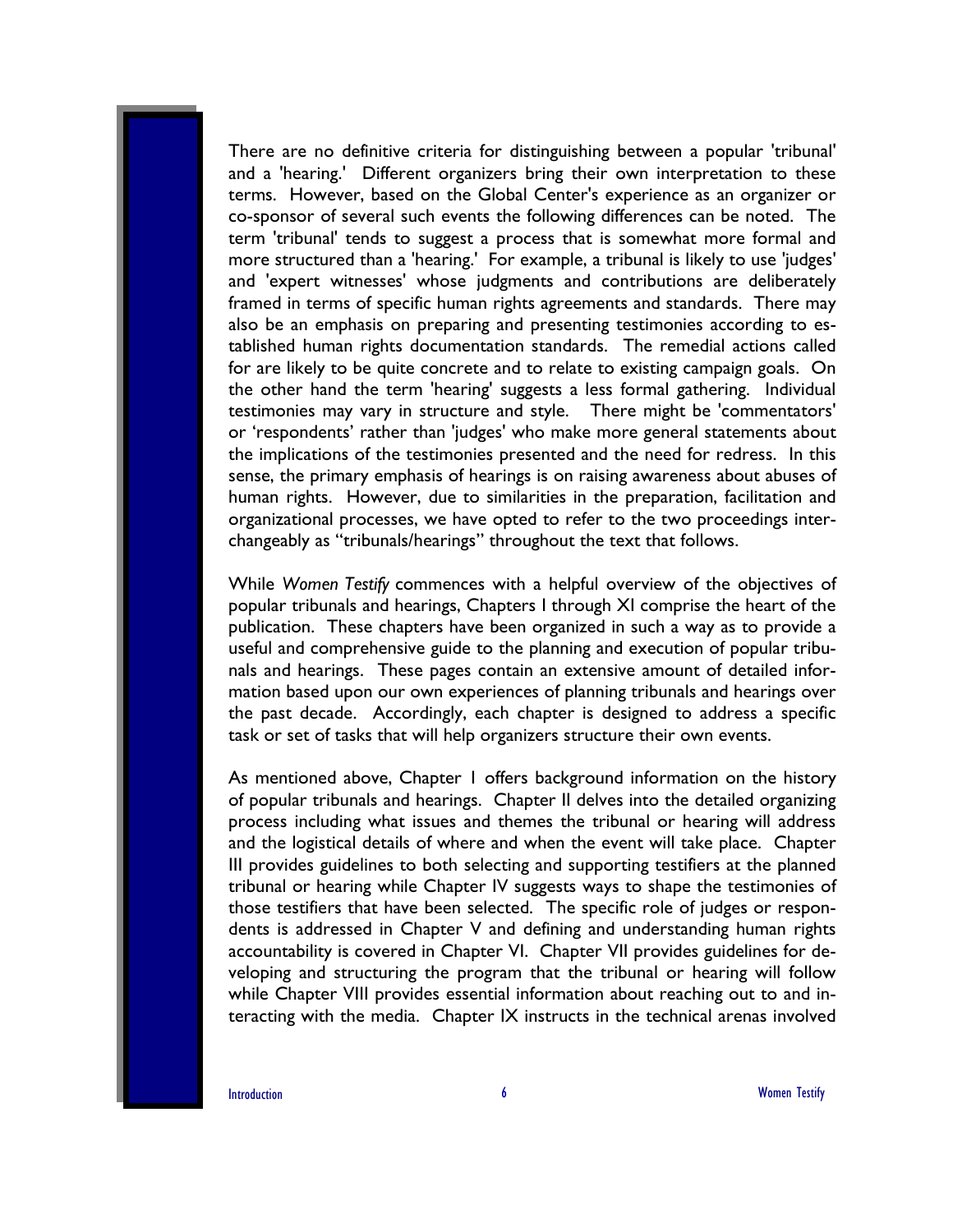in recording the tribunal or hearing including audiotaping, photographing and videotaping the event. Chapter  $X$  encompasses all of the numerous details, plans and processes that go into the intensely busy day of (or day preceding) the tribunal or hearing. Finally, Chapter XI outlines suggested follow-up activities to be accomplished in the days, weeks and months that follow the tribunal or hearing. As there is a great deal of procedural information included in all of the chapters of this publication, readers are encouraged to utilize only those chapters, details, and portions of the text that will be most helpful to their own unique planning process.

At the conclusion of *Women Testify* we have compiled an appendix of documents and statements that will hopefully prove useful to the planning of future tribunals and hearings. The appendices can be broken down into two main categories. The first category includes the sample testimonies of women who participated in tribunals and hearings organized by the Center for Women's Global Leadership (see Appendix 2). Throughout this publication, a considerable amount of emphasis has been placed on the methodology for shaping the testimonies of participants and supporting their technical and emotional needs during the often hectic and difficult process of taking part in a tribunal or hearing. These sample testimonies are intended to provide actual, substantial examples of testifiers' statements that were given at tribunals and tearings organized by the Center. We hope that the strength and courage of these testifiers comes through clearly in these sample testimonies and, additionally, that these statements illustrate the powerful impact that popular tribunals and hearings can have.

The second category of documents in the appendices includes sample Support Documents, also from past tribunals and hearings held by the Center. For example, we have included a sample press release from the Global Tribunal to Celebrate and Demand Women's Human Rights, held in New York City on December 9, 1998. While the text of *Women Testify* focuses on methods for- and the importance of--engaging the media in the tribunal or hearing process, this sample document provides an actual model for future tribunal organizers to follow (see Appendix 4) in broadcasting news of their own events.

Finally, we recognize that the methodology used in organizing popular and peoples' tribunals and hearings will vary with the goals of the organizers. Some undertake to gather evidence and documentation systematically in order to meet the most rigorous requirements of international legal norms with a view to building legal or quasi-legal precedents. Others are more focused on giving voice to carefully prepared testimony as a means of human rights education with a specific target audience or community, and/or to underpin lobbying ef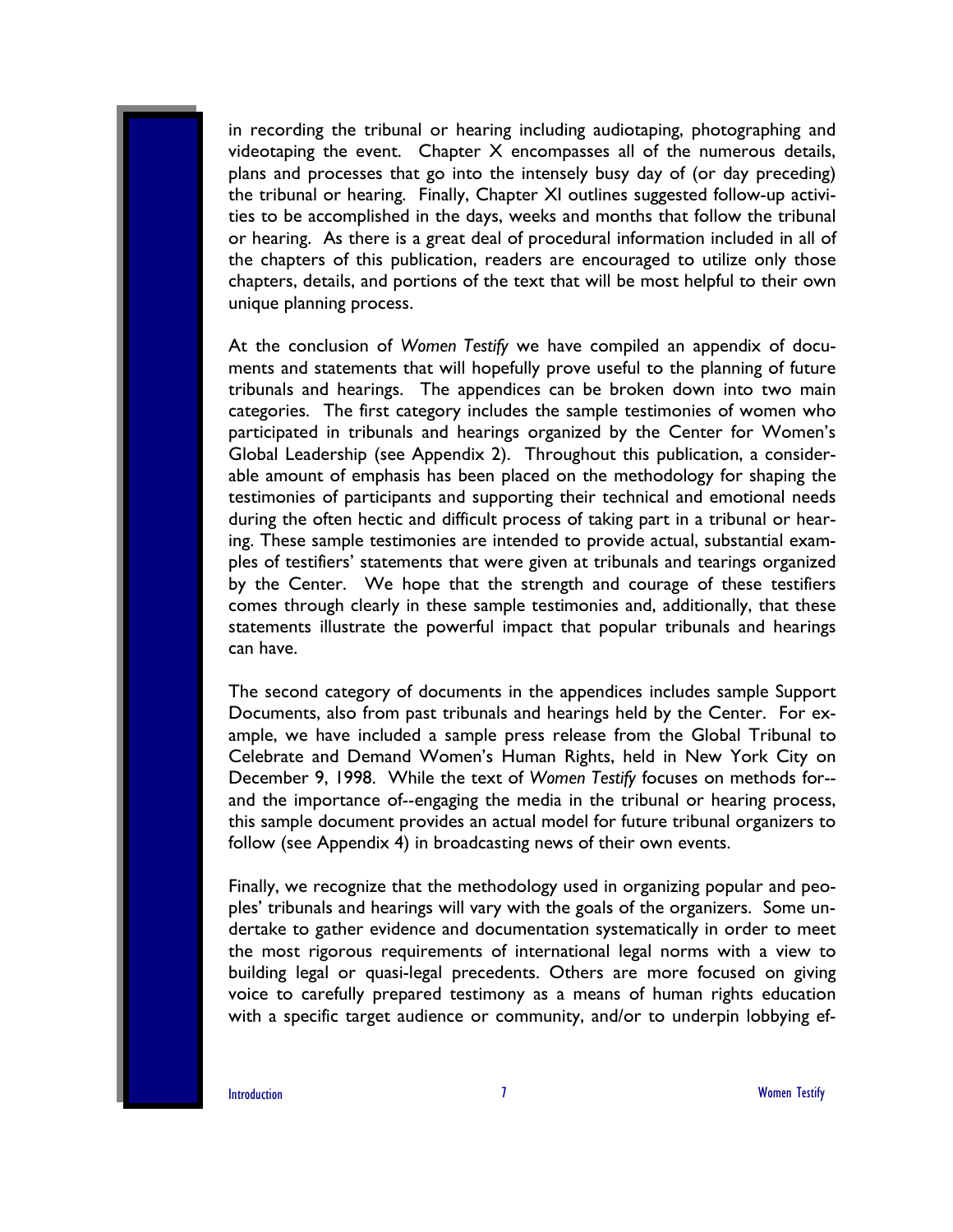forts for remedial action. The majority of popular tribunals and hearings, including the ones organized or co-sponsored by the Center for Women's Global Leadership, are of the latter type.

While the form popular tribunals and hearings may take can vary, they all aim to achieve greater public awareness and accountability for abuses that are being ignored by the powers that be and by established systems of redress. This publication aims to be a resource for potential organizers of popular tribunals and hearings who want to bring attention to critical human rights issues at a local or global level and to lobby decision makers for change. While it is based on the Center's experience of organizing women's human rights tribunals and hearings, we hope that the methodology outlined and the guidelines given will be relevant and useful regardless of the particular issues that tribunal organizers wish to address. Additionally, it is our hope that *Women Testify* will prove to be an interesting, enlightening and informative guide to the planning of future popular tribunals and hearings.

Because of the Center's experience organizing popular tribunals and hearings, it frequently receives requests for information and guidance on how to organize similar events. We hope that this online publication will help to meet some of the demand for such information. *Women Testify* is the result of a collective effort and reflects the accumulated knowledge and experience of dozens of individuals who were involved in planning, organizing and documenting the Center's tribunals and hearings. First mooted shortly after the Beijing Tribunal (1995), this publication has taken longer to finalize than anticipated due to busy schedules and the scattered locations of the staff members involved. The most important participants in any popular tribunal or hearing are the testifiers who demonstrate enormous courage in publicly recounting their stories. At the same time, given that this is an organizer's guide it is also appropriate to note the invaluable contribution of the behind-the-scenes people who have made the Center's tribunals and hearings a reality. Over the years, the Center has been extremely fortunate to have had dedicated teams of staff, interns and volunteers who worked on different aspects of the tribunals.

While it would be impossible to list everyone who contributed to the development of realization of these events, in addition to the authors and the Center's director, Charlotte Bunch, this includes Mallika Dutt, Susana Fried and elmira Nazombe. Student and junior staff also played a particularly dynamic and indispensable organizing role, especially those who worked on the center's first global tribunal in Vienna in 1993, including Raahi Reddi, Andrea Romani and Tamara Xavier. Finally, the completion of this publication was made possible by Sue Yacka, Lucy Vidal, Sara Nordstrom, and Margot Baruch who have demonstrated great skill as an editing/production team. Together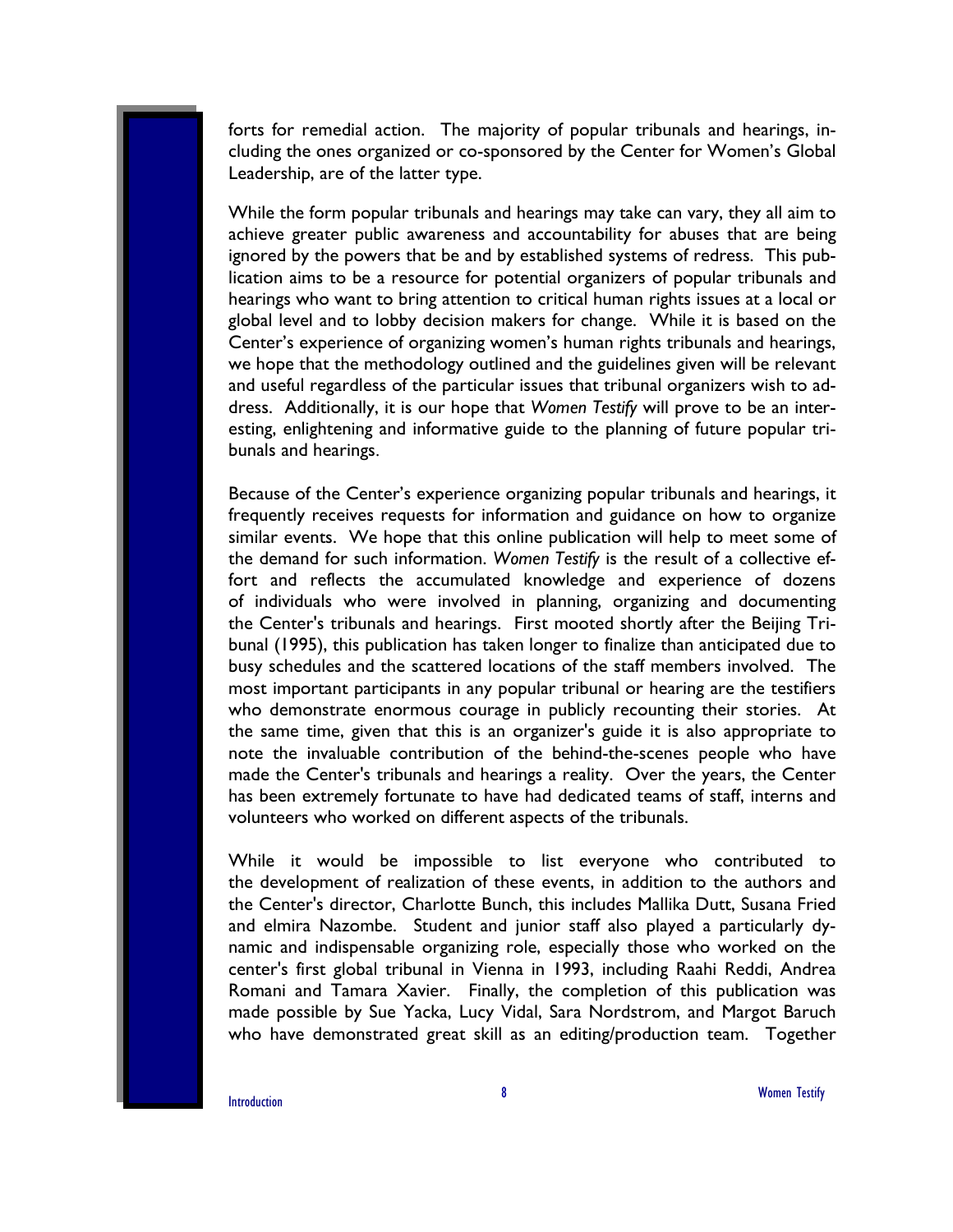they have expertly pulled together the different elements of the guide and applied excellent copy editing and writing skills throughout.

## AN OVERVIEW: OBJECTIVES OF

Introduction

9 Women Testify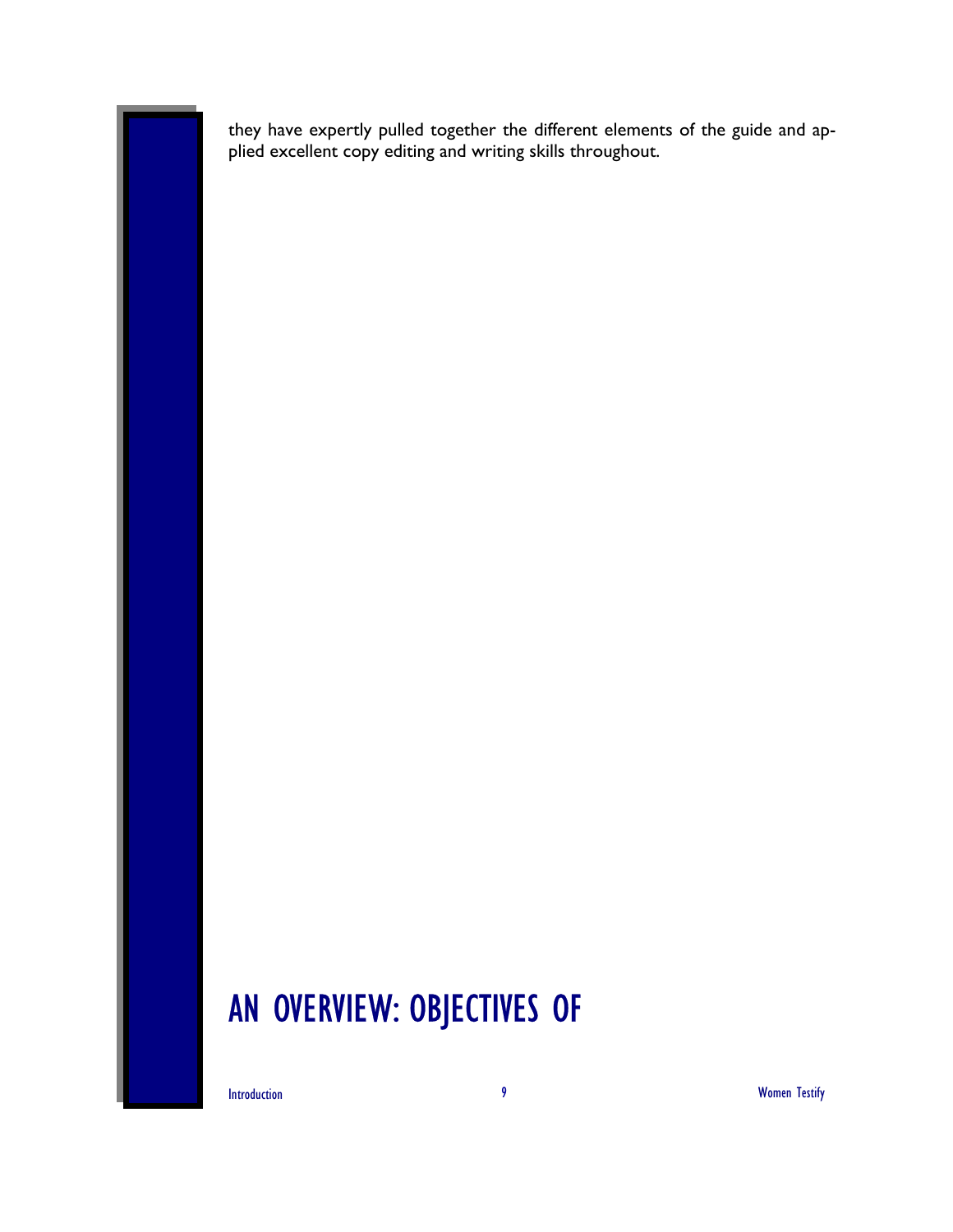

## POPULAR TRIBUNAL/HEARINGS

*"As women testify, they not only make visible the abuse to which all too many females are regularly subjected. They also move from being victims to becoming survivors engaged as political actors in changing their own lives and creating the conditions necessary to end such abuse in the lives of millions of women around the world."* 

*Charlotte Bunch, "Without Reservation: the Beijing Tribunal on Accountability for Women's Human Rights"*

Perhaps the most important overarching objective of a popular tribunal/hearing is to provide women with a supportive public space in which to articulate and make visible their human rights concerns. In most cases, tribunal/hearings include personal, and at times emotional, accounts of abuse and highlight inaction by particular actors in preventing or ending these human rights violations. But tribunal/hearings can also aim to celebrate innovative organizing being carried out around certain themes and issues. Consequently, tribunal/hearings can be shaped according to your own goals and objectives: who do you want to address, what themes do you want to highlight and what would you like the outcomes/products to be from the tribunal/hearing.

While popular tribunals/hearings are not official legal proceedings, they can be used in a variety of ways to further the protection and promotion of women's human rights. The goals and objectives of a tribunal/hearing, therefore, might include one or more of the following:

#### **INCREASE VISIBILITY, EDUCATION AND AWARENESS**

A popular tribunal/hearing can serve as a media event to bring women's human rights concerns to a wider national or international audience. Additionally, a tribunal/hearing can be used to:

- Highlight concrete action-strategies that women are using to secure their human rights and achieve accountability.
- Facilitate education and awareness of women's rights as human rights among target audiences – the local community, schools, government departments, policymakers, service providers, etc.
- Educate and sensitize public representatives, decision makers, and opinion shapers about women's human rights concerns at local, national, regional and/or international levels.
- Help inform mainstream human rights organizations about the issues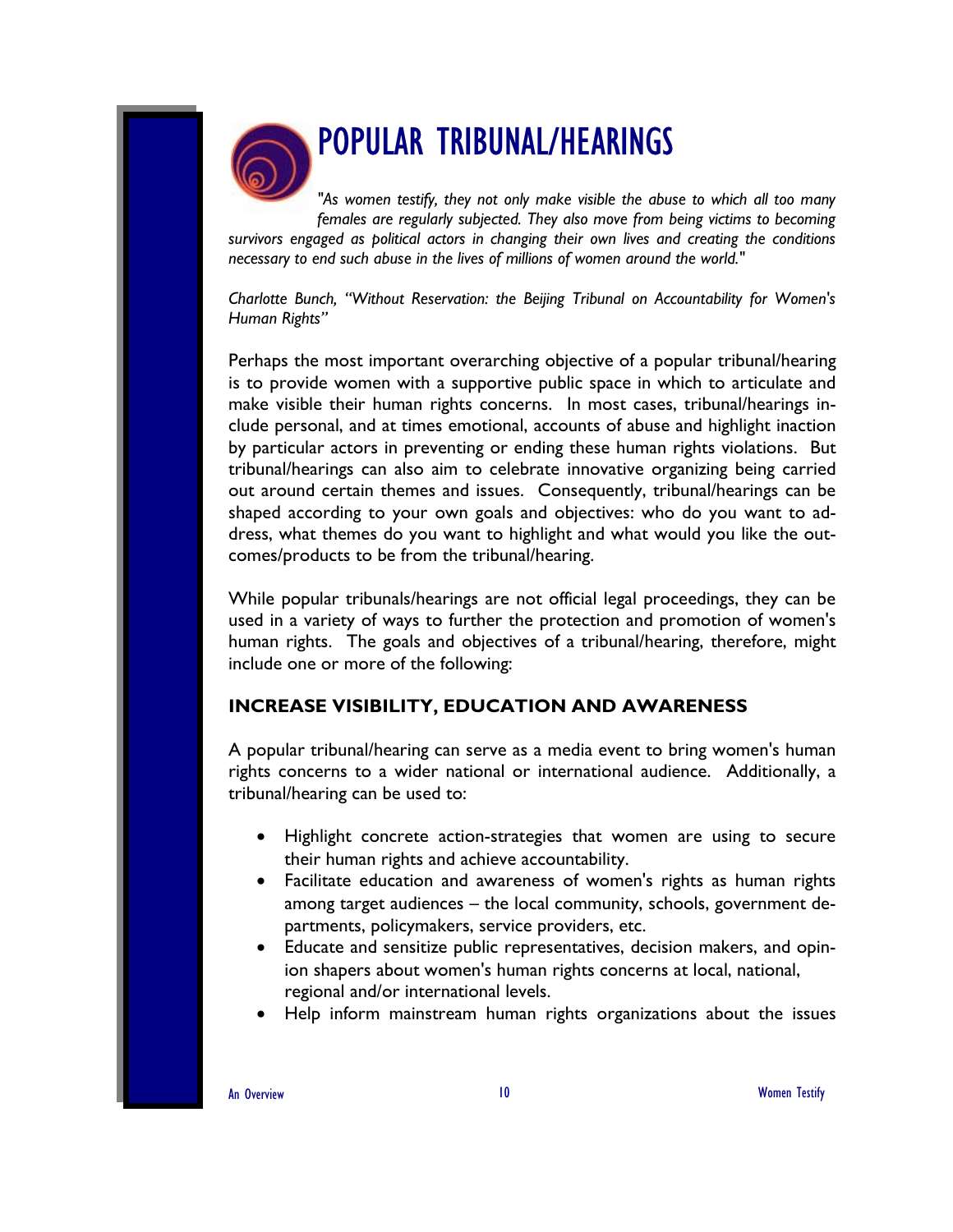surrounding women's human rights.

#### **RECORD WOMEN'S HUMAN RIGHTS VIOLATIONS**

A popular tribunal/hearing can provide an opportunity to document violations of women's human rights through written transcripts, photographs and audio and video footage. The tribunal/hearing can:

- Create a historical record of human rights violations during specific periods in time such as war and armed conflict situations.
- Highlight the failure of existing human rights mechanisms to promote and protect the human rights of women.

#### **PROMOTE GREATER ACCOUNTABILITY AND RESPECT FOR HUMAN RIGHTS**

The tribunal/hearing can act as a forum for public accountability around genderbased human rights violations and challenge public representatives and decision makers to account for their role in perpetrating violations, or allowing the violations to occur and/or go unpunished.

#### **STRENGTHEN AND PROVIDE TOOLS FOR LOBBYING EFFORTS**

A popular tribunal/hearing can serve as a powerful central event for a particular lobbying effort or wider campaign for women's human rights. Additionally, it can provide the basis for developing specific demands and recommendations with respect to legislation, policy, and/or remedial action and redress for violations.

#### **MOBILIZE AND BUILD CAMPAIGNS**

Tribunals/hearings empower women who testify as well as those who listen or hear about the event. They also:

- Situate particular or local struggles by women within a broader global movement.
- Demonstrate the growing determination of women worldwide to demand accountability for gender-based violations and the avenues available to seek redress.
- Serve as a focal event around which to extend and strengthen activism for women's human rights.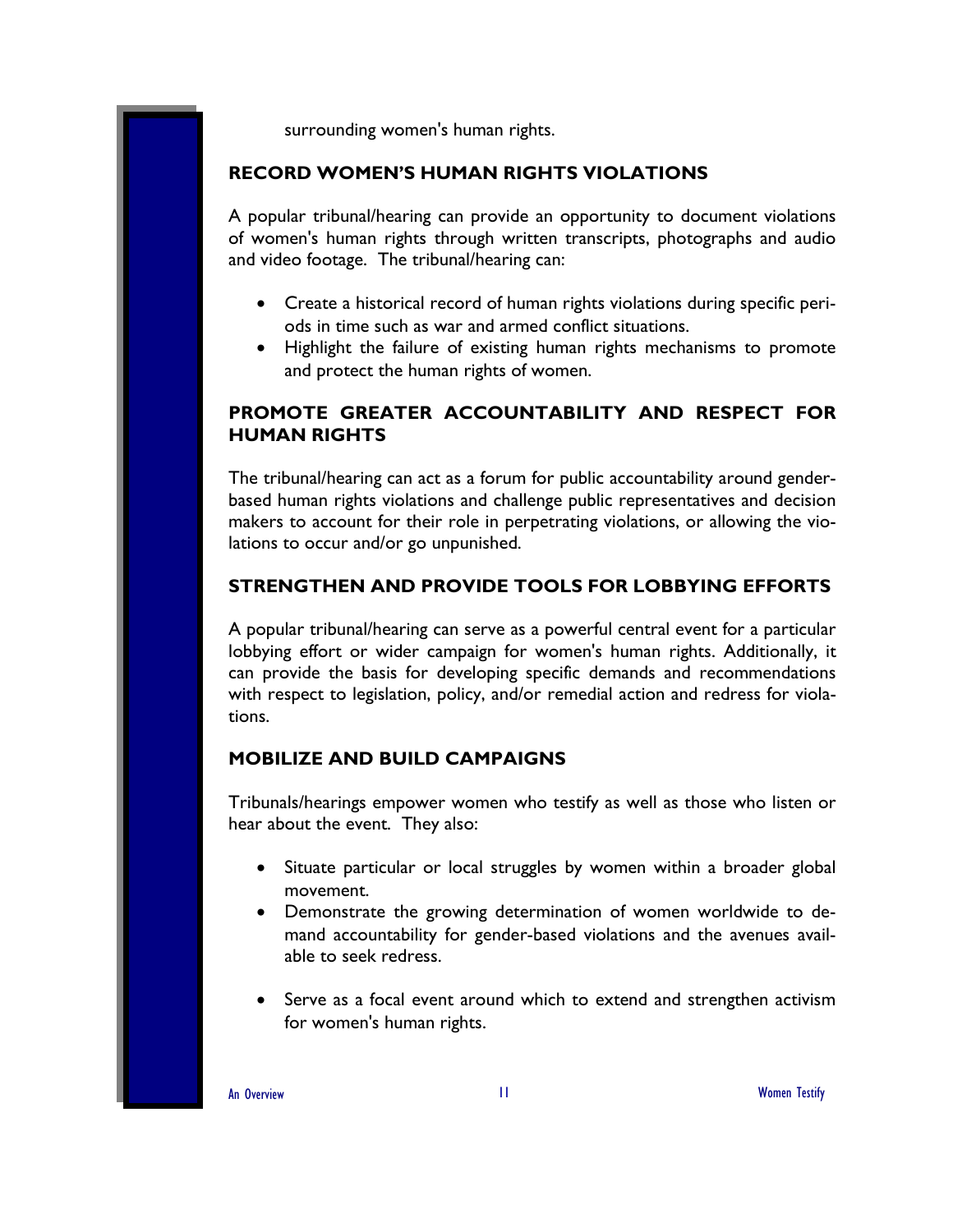#### **EMPOWER WOMEN AND SHOWCASE THEIR STRENGTH**

Finally, a popular tribunal/hearing provides an opportunity for women to showcase their strength and highlight successful women's human rights organizing strategies.

## 1. EN-GENDERING POPULAR TRIBUNALS/HEARINGS

An Overview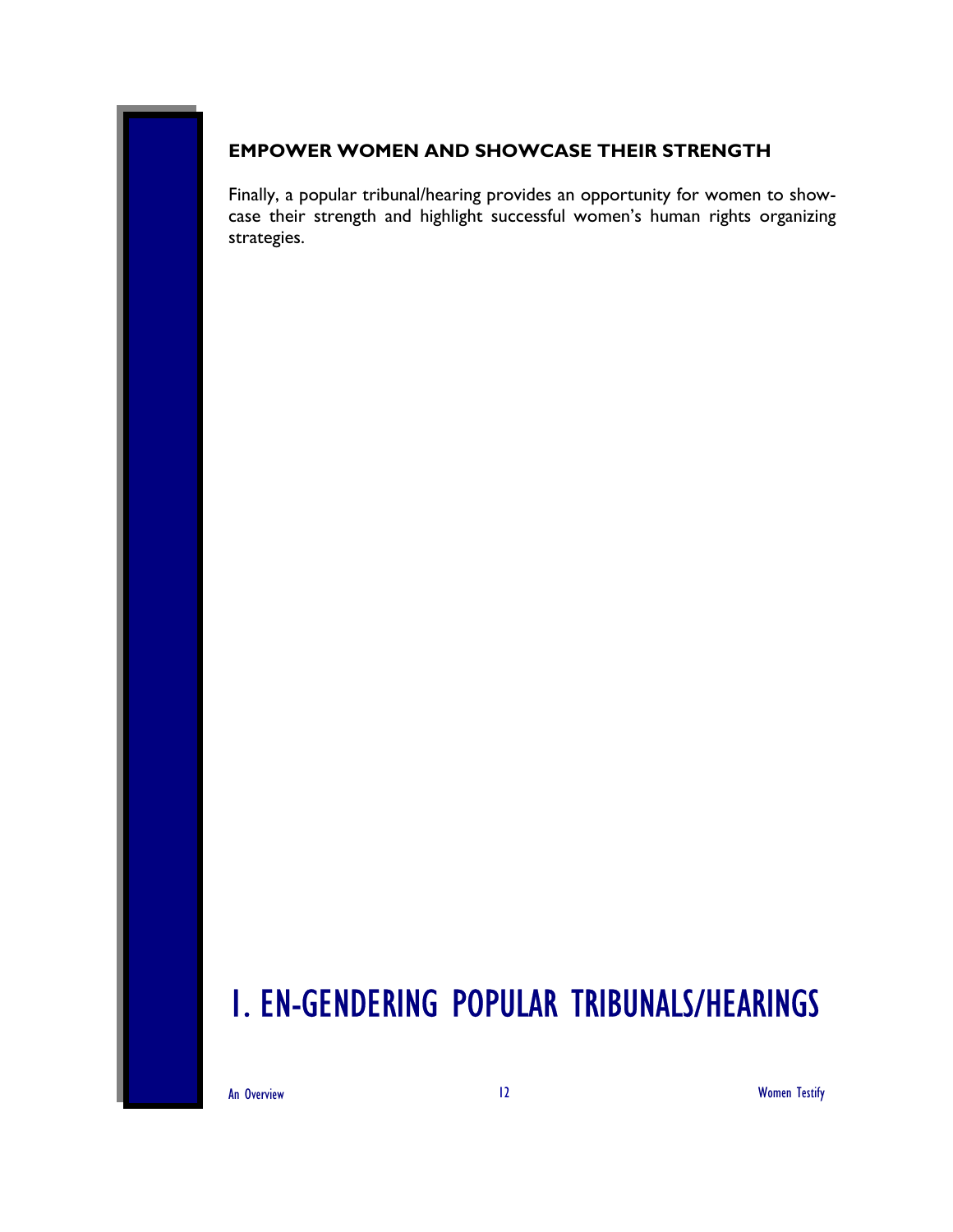

The use of popular (or peoples') tribunals and hearings first emerged in the 1960s. Since the 1990s, however, the use of tribunals/hearings by non-governmental organizations (NGOs), coalitions and social movements has surged around the world. Over the last ten to fifteen

years there have been countless tribunals and hearings bringing attention to critical human rights issues at local, national, regional and global levels. At the international level, this has included**,** for example, more than thirty sessions of the Permanent Peoples' Tribunal (1979-present), the Vienna Tribunal on Women's Human Rights (1993), the International Peoples' Tribunal on Human Rights and the Environment (New York, 1997), and the Women's International War Crimes Tribunal on Japan's Military Sexual Slavery (Tokyo, 2000). More recently, the Jubilee South campaign concluded its International Peoples' Tribunal on Debt at the World Social Forum (Porte Alegre, 2002). In April 2004, the "BRussells Tribunal" brought together a group of "academics, intellectuals and artists in the tradition of the [1967] Russell Tribunal" to highlight war crimes in the current war in Iraq.

What are the roots of this vibrant tradition? In what ways have women's movements defined and used popular tribunals/hearings?

The Bertrand Russell Tribunal is widely regarded as initiating the tradition. Russell, a British philosopher and activist, was responsible for the first international People's Tribunal, which was convened in Sweden and Denmark in 1967. The goal was to raise public awareness of atrocities being committed in Vietnam by the United States and its allies. The Russell Tribunal brought together well-known figures from around the world, including French writers Jean-Paul Sartre and Simone de Beauvoir, as well as Vietnamese witnesses.

It was not long before women began to use tribunals and hearings as a way to make visible gender-based abuses that are often hidden in the "private" contexts of home, family, personal relationships, religion and traditional practices. "Second wave" women's movements, which gathered momentum in the 1970s, were committed to breaking the silence around the subordination of women in both private and public spheres. Naming gender-specific abuses as crimes - whether committed by strangers or spouses--became and remains a pivotal rallying point for these movements. Not surprisingly, feminist organizers were among the first to see the potential of popular tribunals as a way to claim the "public" space of a tribunal to expose previously "private" violations. Inspired by the Russell Tribunal, the first International Tribunal on Crimes against Women was held in Brussels in March 1976. Emphasizing the power of personal testimony, the tribunal brought international attention to issues including "violence against women, forced motherhood, compulsory heterosexuality,

Engendering Popular Tribunals/ Hearings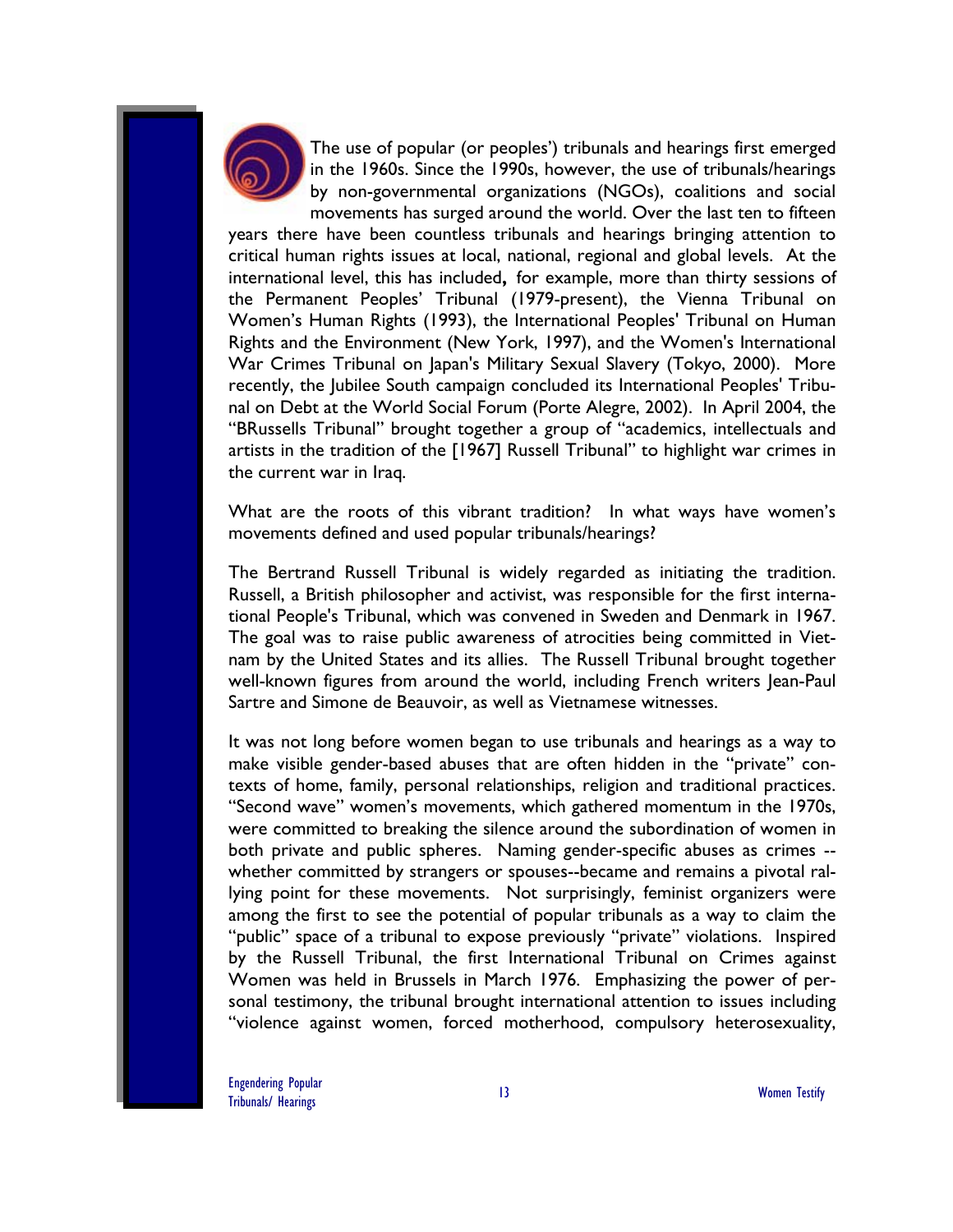crimes within the patriarchal family, economic crimes, dual oppression of Third World women and migrant women [and the] sexual objectification of women."

In June 1979 the Permanent Peoples' Tribunal (PPT) initiative was launched in Italy by the Lelio Basso International Foundation for the Rights and Liberation of Peoples. The PPT, which also acknowledged its roots in the 1967 Russell Tribunal, aimed to deepen the tradition by establishing a long-term tribunals program to build a body of "peoples' law" that would provide a "resource base of peoples' actions and judgments and a capacity for intervention [towards] . . . the humanisation of world orders." Such a peoples' law "is premised upon the political force of contemporary peoples' mobilisations against corporate-military appropriations of the state as the legitimate means of transformational politics" (Jayan Nayar, Coordinator, Peoples' Law Programme).

Since it was founded, the PPT initiative has worked with other NGOs to convene dozens of tribunals on a wide range of abuses in specific countries, from Argentina and Afghanistan, to the Former Yugoslavia, Philippines, Tibet, and West Sahara. Tribunals have also examined human rights and accountability issues vis-à-vis the policies of the IMF, World Bank and transnational corporations, as well as environmental catastrophes such as the Bophal and Chernobyl disasters. In the 1990s, PPT sessions examined abuses in the garment industry worldwide and threats to the human rights of children and asylum seekers globally.

The end of the cold war in 1989 prompted a renewed interest in human rights thinking and practice as a framework to challenge injustice. The growing use of popular tribunals by diverse social movements has been part of this development. Arguably, women's movements have led the way in promoting this wider use of popular tribunals/hearings to advance human rights education and advocacy.

In 1991, cognizant of the 1976 International Tribunal on Crimes against Women and the Permanent Peoples' Tribunal initiative, the Center for Women's Global Leadership began working with a loose international coalition -- the Global Campaign for Women's Human Rights – to plan and organize the Vienna Tribunal on Violations of Women's Human Rights. The Tribunal, which was part of the NGO Forum of the Second World Conference on Human Rights (Vienna, 1993), reflected a particular moment in transnational women's organizing that sought explicit recognition of "women's rights as human rights" by the United Nations and the international human rights community. The decision to use a semi-formal tribunal format conveyed the message that established human rights law and forums had failed to include women's human rights concerns. At the same time, the Vienna Tribunal claimed the moral and legal authority of hu-

**Engendering Popular** Tribunals/ Hearings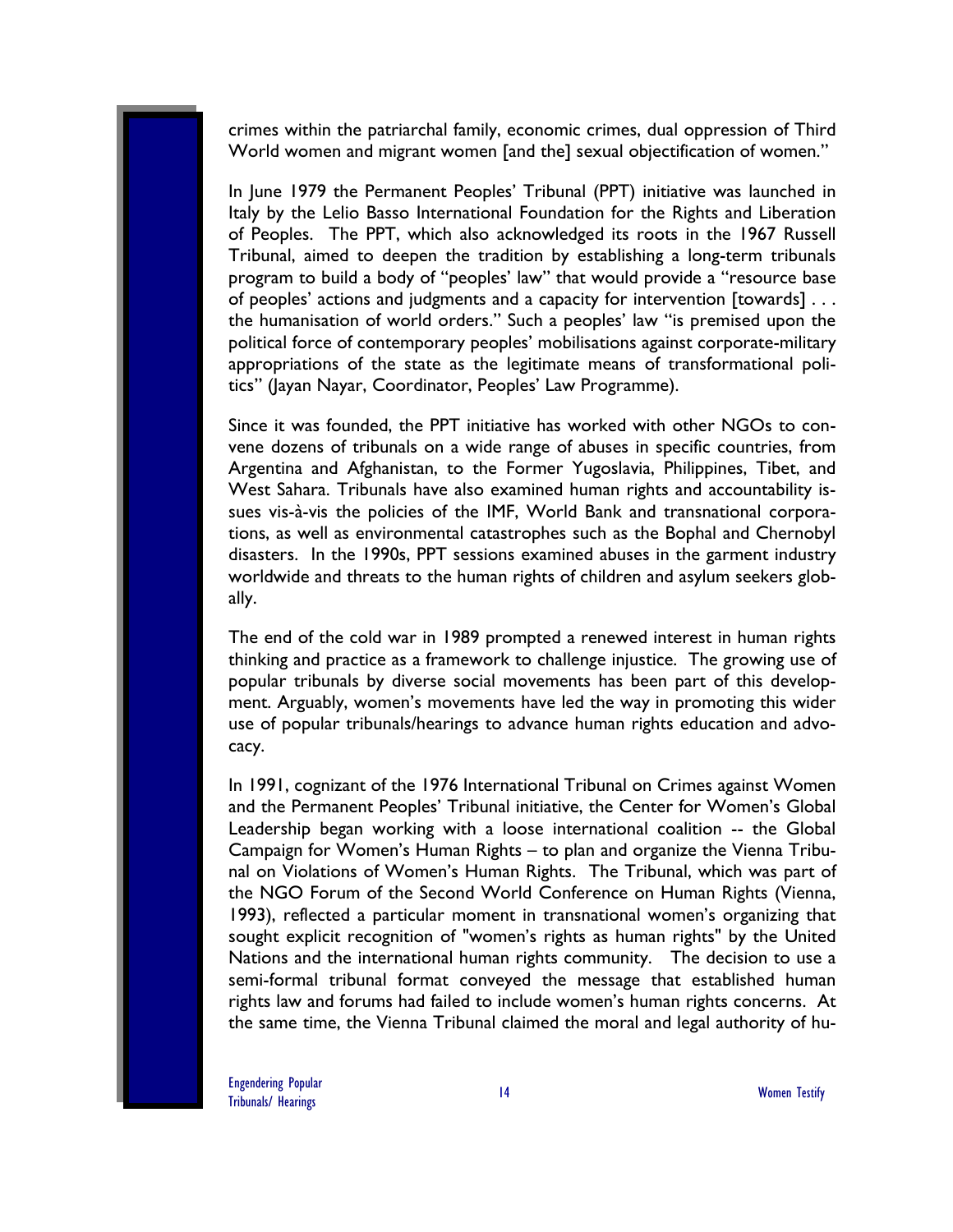man rights standards in seeking justice for women. Further, it challenged existing definitions and interpretations of these standards, which have been biased toward the experience of men and the agendas of states in the global North. As a result of the wider Global Campaign and the Vienna Tribunal, the proceedings of which were presented to the intergovernmental conference in Vienna, the Vienna Declaration and Programme for Action recognized women's rights as human rights and, in particular, defined violence against women as a violation of human rights.

Before and following the Vienna conference, however, many women's organizations around the world started to organize hearings and tribunals at the local and national levels. This included hearings and speaks-outs in Argentina, Nepal, Pakistan, the United States, and Zambia. The Center also co-sponsored a series of hearings on women's human rights at the UN Conference on Population and Development (Cairo 1994) and the World Summit on Social Development (Copenhagen 1995). The series culminated in a Global Tribunal on Accountability for Women's Human Rights at the NGO forum of the UN Fourth World Conference on Women in (Beijing, 1995). The Beijing Tribunal, together with the World Public Hearing on Crimes Against Women (coordinated by the Asian Women's Human Rights Council) helped to demonstrate the centrality of a human rights framework to negotiations on the Beijing Platform for Action. Building on this tradition, the Center also organized The Global Tribunal: Celebrate and Demand Women's Human Rights on the occasion of the 50<sup>th</sup> Anniversary of the Universal Declaration of Human in New York in 1998, as well as a women's human rights hearing at the UN World Conference Against Racism in Durban, South Africa in 2001.

The Women's International War Crimes Tribunal on Japan's Military Sexual Slavery (Tokyo, 2000) was also a major milestone in "engendering" popular tribunals. This tribunal combined a feminist commitment to exposing previously invisible atrocities of sexual violence (perpetrated by the Japanese military against "comfort women" during World War II) with the methodology of the "People's Tribunal". Organized by Asian women's and human rights organizations, the Tribunal took two years to plan while the final judgment took over one year to complete. Sixty-four survivors from throughout the Asia-Pacific region took part in the five-day Hearing, which was viewed by more than one thousand observers from around the world. The Tribunal heard the testimonies of survivors, academics, and war veterans and received extensive evidence submitted by nine country prosecution teams and two chief prosecutors. The final 200-page judgment issued on in December 2001 found the accused guilty of crimes against humanity.

Thanks to the work of these and other women's human rights advocates, gen-

**Engendering Popular** Tribunals/ Hearings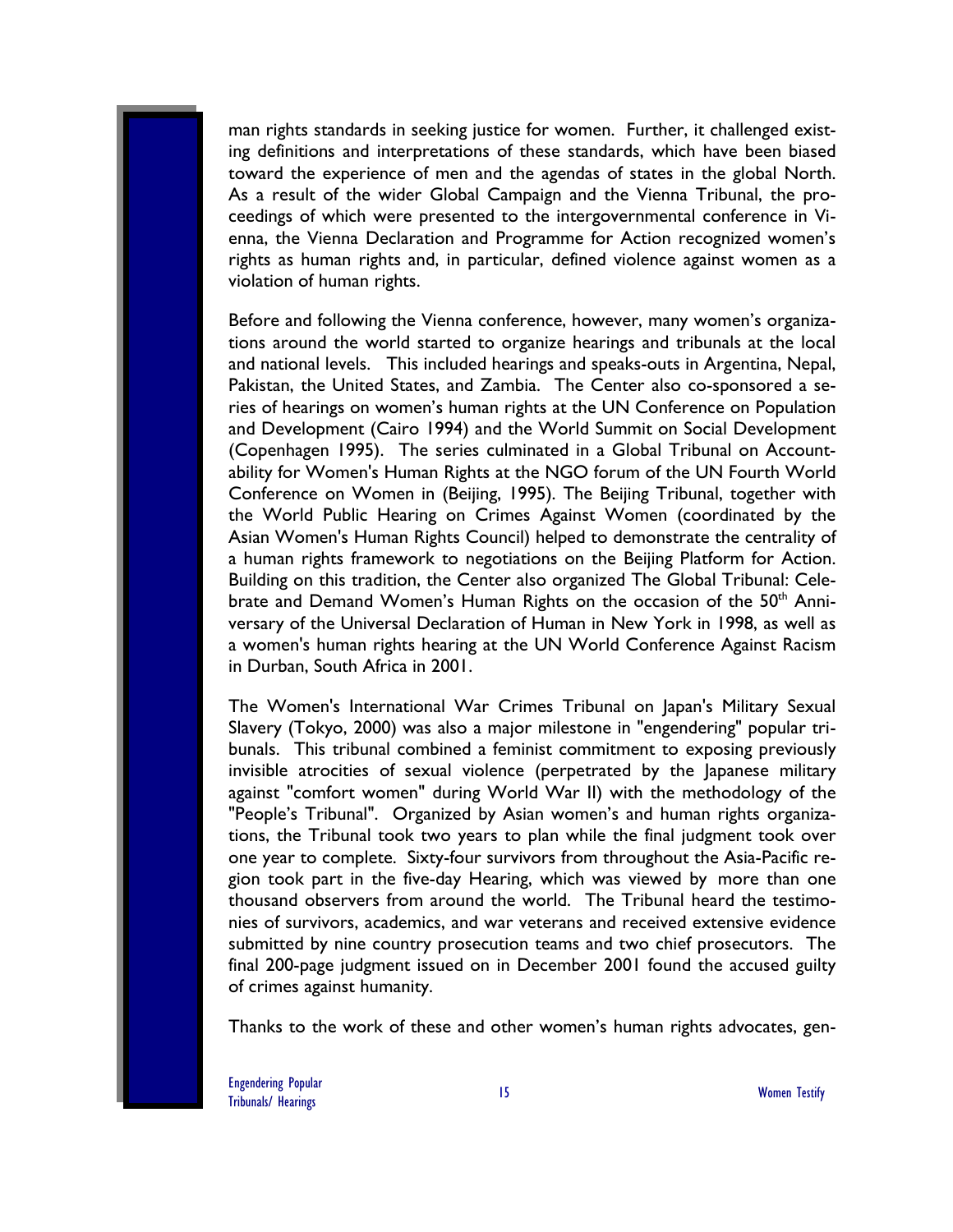der issues and violations of women's human rights are being given greater visibility in other "Peoples' Tribunals" initiatives. For example, the report of the 1997 International Peoples' Tribunal on Human Rights and the Environment: Sustainable Development in the Context of Globalization refers to women's human rights throughout the judgment. Similarly, the Concerned Citizens' Tribunal - Gujarat 2002 collected extensive oral and written testimonies from survivors, experts, human rights groups, and NGOs – including many women's groups. Further, the final report of the Gujarat Tribunal has a separate section on violence against women and, in particular, condemns the systematic sexual violence perpetrated against Muslim girls and women in the state of Gujarat as "an instrument for the subjugation and humiliation of a community."

We hope that this publication will contribute to the ongoing development and use of popular tribunals and hearings as spaces where the voices of survivors and advocates around the world are heard and where the struggle for global rights is advanced.

## II. THE ORGANIZING PROCESS

Engendering Popular Tribunals/ Hearings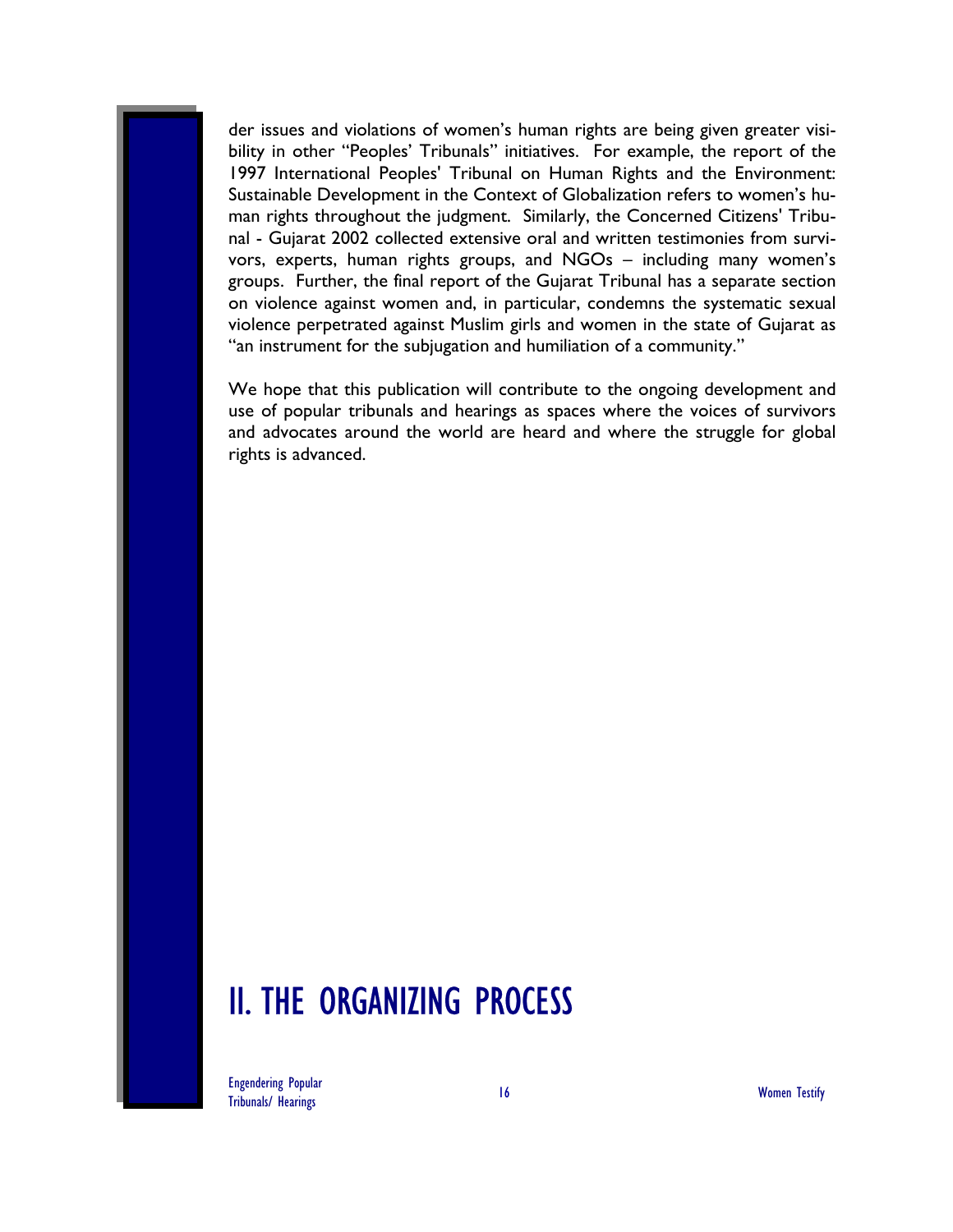

Popular tribunal/hearings can take many forms and serve a variety of purposes; there is no single way to organize a tribunal/hearing. It is important, however, to begin the planning process months in ad-

vance to allow sufficient time to create an effective and manageable structure that is consistent with your objectives and desired outcomes. Below are suggested steps to help guide you in the initial development of your tribunal/ hearing.

*Select and invite relevant organizations, groups, and/or individuals to assist with various aspects of the tribunal/hearing organizing process.* 

#### **CO-SPONSORS**

Members of this core planning committee can be asked to advise and collaborate in the overall planning and organization of the tribunal/hearing. The parties invited to participate should constitute a diverse range of groups and individuals that bring different skills and perspectives to the organizing process. At the outset it is important to take into consideration the need for "regional balance" (within a local, national, or international context) and, in particular, to seek to include the voices and perspectives of activists from marginalized or discriminated-against groups.

#### **TRIBUNAL/HEARING COMMITTEE**

An effective tribunal/hearing committee is vital to the success of a tribunal/ hearing. The tribunal/hearing committee primarily should consist of individuals who are in a position to identify possible testifiers in the areas being addressed by the tribunal/hearing. In the weeks leading up to the tribunal/hearing, a member of the committee should work closely with individual testifiers to help in preparing and revising the testimony in accordance with time and format constraints as well as overall objectives (see Section IV). Ask tribunal/hearing committee members to suggest appropriate people to carry out moderator and other roles in the tribunal/hearing program.

The tribunal/hearing committee should consist of individuals who have substantial knowledge of, and experience working on, the issues and themes identified. It is also very helpful if the committee includes people with other relevant skills, for example, media and communications expertise, proficiency with audiovisual/ multimedia technologies, and multiple language abilities.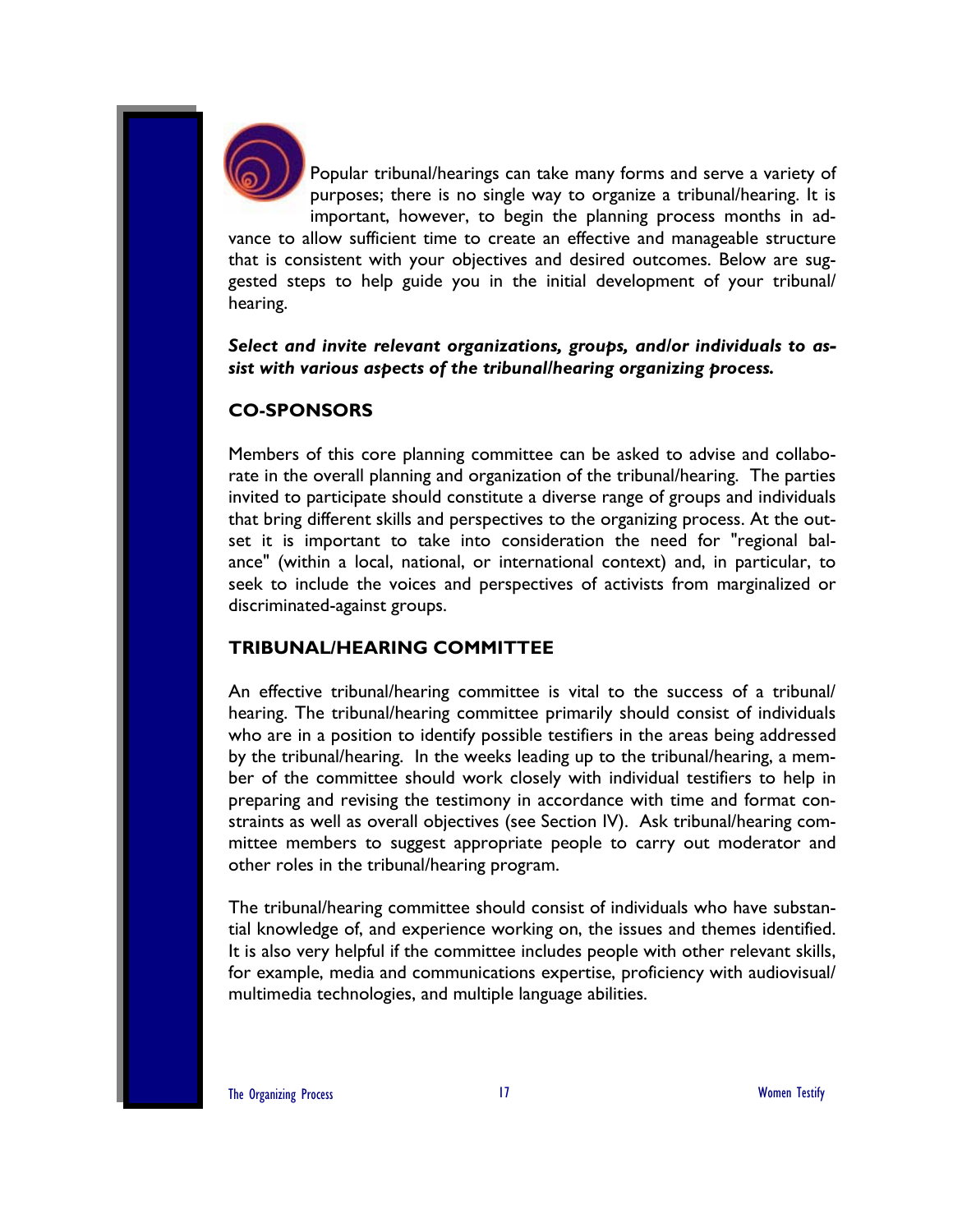#### **ISSUES/THEMES THAT COULD BE ADDRESSED AT A TRIBUNAL/HEARING ON WOMEN'S HUMAN RIGHTS**

- Violence against women
- Trafficking in women and girls
- Women in conflict situations
- Socioeconomic rights
- Development and women's human rights
- Refugee and migrant women's human rights sexual rights
- Culture, religion and/or fundamentalism
- Indigenous women's rights
- Health and/or reproductive rights

#### **DECIDING ON THE SPECIFIC ISSUES AND THEMES TO BE ADDRESSED BY THE TRIBUNAL/HEARING**

While single-issue tribunal/hearings can be effective in allowing for in-depth examination of one topic, connecting a number of issues throughout the tribunal/ hearing can attract a wider audience and generate more momentum. The tribunal/hearing should also be used as a vehicle to highlight cases or issues that are currently being pursued legally and/or politically.

#### **IDENTIFYING OBJECTIVES AND DESIRED OUTCOMES**

Use the Overview Section as a guide in identifying tribunal/hearing objectives and desired outcomes. Once decided, the objectives should inform all subsequent decisions about the content and format of the tribunal/hearing.

#### **SELECTING A TIME AND VENUE**

If possible, the tribunal/hearing should coincide with a larger upcoming event or conference. In addition, it should also be scheduled for a significant date or during a period of time that will attract more attention from both the public and the media, for example, International Women's Day (March 8) or the 16 Days of Activism against Gender Violence (November 25- December 10). Such strategic timing of the event will maximize the potential audience and media attention while providing the tribunal/hearing with added momentum.

Try to choose a central location that is easy to reach by public transportation while also keeping in mind disability access. Other things to take into consideration when choosing a venue are the availability of simultaneous translation and if possible signing for the hearing impaired. In addition, consider the scope for us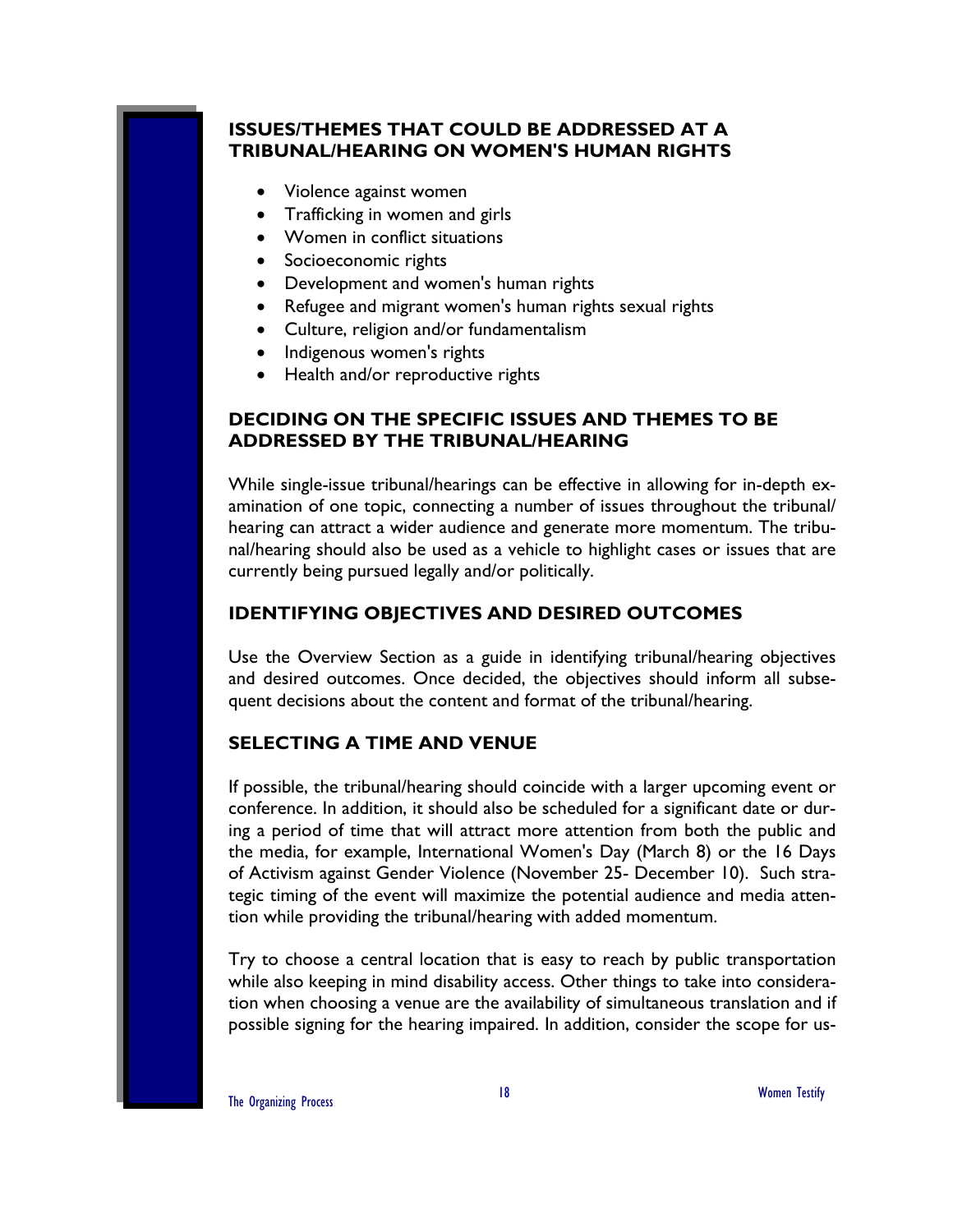ing audio/visual equipment to heighten the effectiveness of the testimonies.

#### **FORMING AN ADVISORY GROUP OF HUMAN RIGHTS AND**

#### **16 Days of Activism Against Gender Violence**

The annual 16 Days of Activism Against Gender Violence Campaign from November 25 to December 10 has been used as an organizing strategy by individuals and groups around the world to call for the elimination of all forms of violence against women. Growing out of the Global Center's first Women's Global Leadership Institute, the Campaign links violence against women and human rights, emphasizing that all forms of violence, whether perpetrated in the public or private sphere, are a violation of human rights. The dates that participants chose for the Campaign symbolically make this link: November 25 marks the International Day Against Violence Against Women and December 10 is International Human Rights Day. The 16-day period also highlights other significant dates including December 1, which is World AIDS Day, and December 6 which marks the anniversary of the Montreal Massacre.

#### **POLICY EXPERTS**

Identify key individuals to assist with selecting "judges" or "respondents" and advising them with respect to their role and input in the tribunal/hearing (see Section V). The Advisory Group is particularly important if,

- 1. The tribunal/hearing aims to be a source of documentation that might be used subsequently in a more formal context; or
- 2. One of the tribunal/hearing objectives is to provide the basis for very specific policy or legislative changes.

The role of Advisory Group members also includes assisting with the development of testimonies and judges' or respondents' statements with a view to highlighting relevant human rights standards and shaping targeted recommendations. These individuals should have familiarity with relevant international human rights mechanisms and/or the national legislative frameworks.

#### **ASSIGNING A TRIBUNAL/HEARING COORDINATOR**

A tribunal/hearing coordinator should be assigned who has overall responsibility, in collaboration with members of the tribunal/hearing committee and/or the Advisory Group, for tracking and shaping developments during the organizing process. The tribunal/hearing coordinator is responsible for delegating tasks as appropriate and for communicating all necessary information and briefings to those involved. The various aspects of the organizing process include: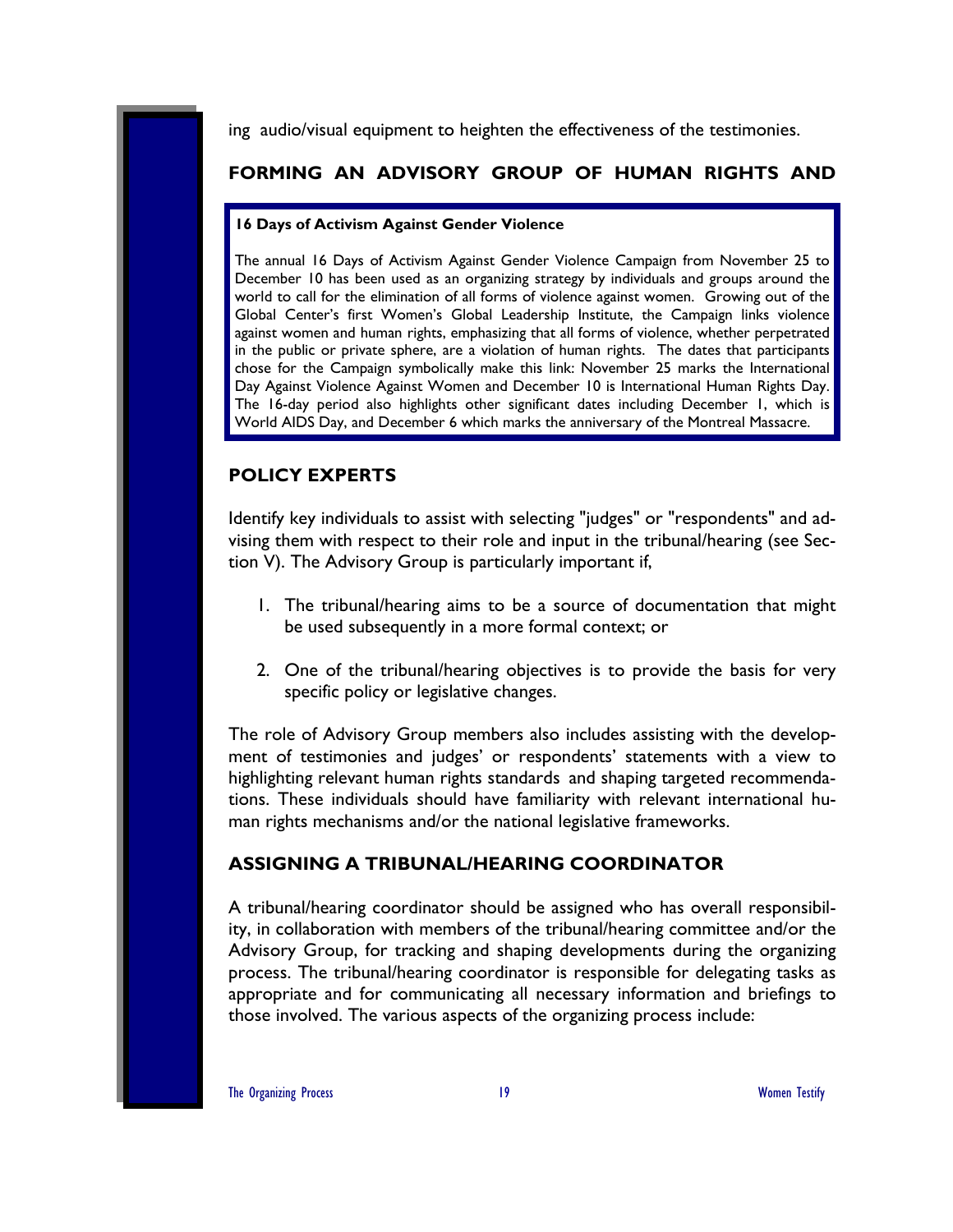- Testimony development in line with chosen themes and objectives (Section IV)
- Coordination of participation of moderators, respondents, and/or judges (Section V)
- Deciding the overall format and structure of the Tribunal/Hearing program (Section VII)
- Development and implementation of a media strategy (Section VIII)
- Coordination of event documentation procedures (Section IX)
- Managing venue logistics (Section X)
- Planning an effective follow-up strategy (Section XI)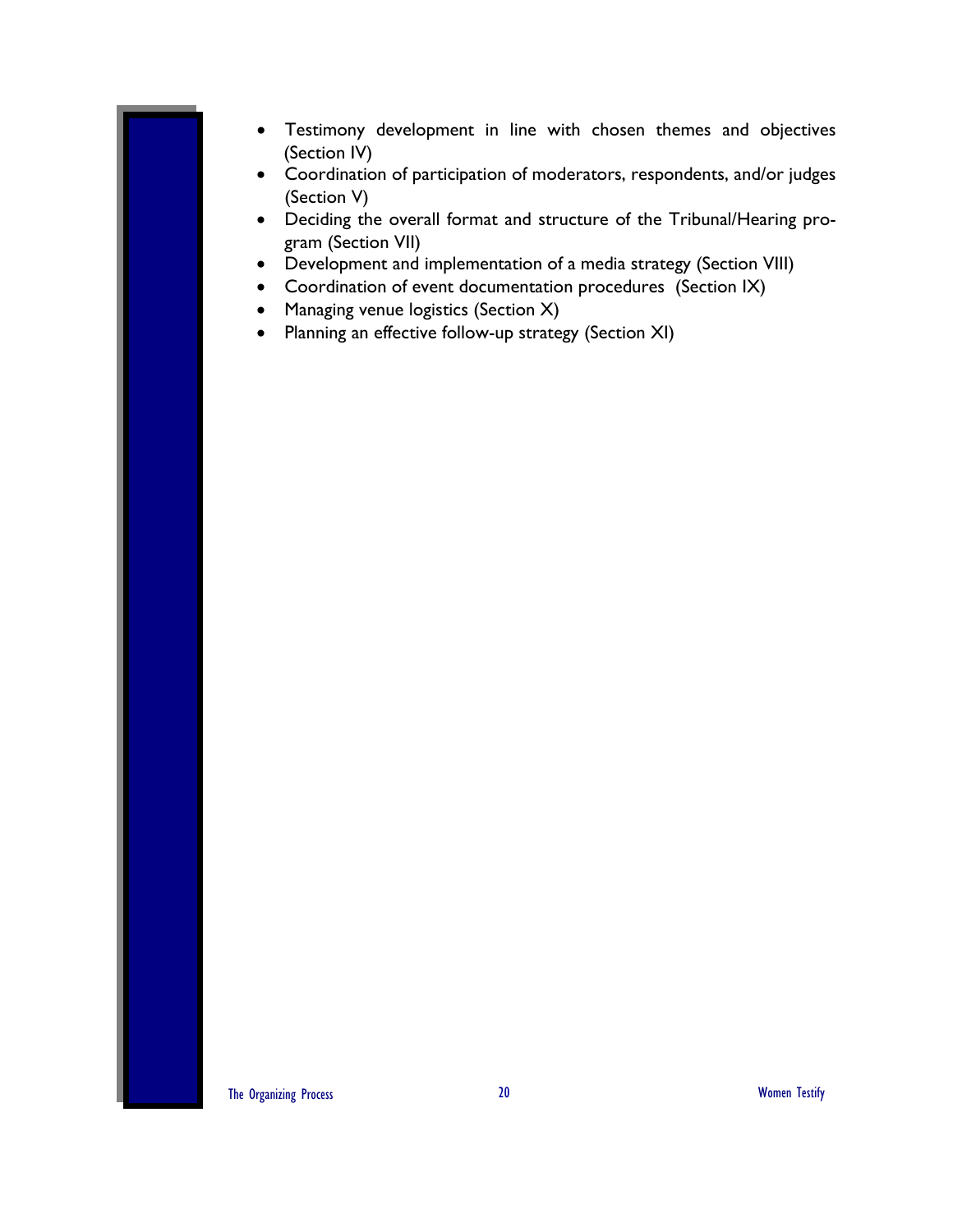

A tribunal/hearing can include first-person, advocate, or joint testimonies. Any testimony can include accounts of violations against an individual or against a wider class or group. A "first-person testimony" is usually one that is delivered by the person who experienced the violation(s) recounted. However, it is also possible for an appropriate person to introduce and then dramatically represent such an account as a first-person narrative. An "advocate testimony" is one that is presented on behalf of one or more individuals who have directly experienced certain types of violation(s). A "joint testimony" has more than one individual presenting the testimony and can comprise a mix of advocate and/or first-person accounts.

Participating in a popular tribunal/hearing involves a significant degree of stress. By definition, human rights tribunals/hearings addresses issues and recounts events that are likely to be upsetting for all tribunal/hearing participants**.** This includes members of the audience, who are present to bear witness to grave injustices, and in some cases, horrendous atrocities.

Given the stressful nature of the tribunal/hearing process, it is imperative that all potential testifiers fully understand the political nature of the tribunal/hearing and their role in speaking out as politically conscious survivors, or as advocates on behalf of survivors. It is especially important to be sensitive to the well being of potential testifiers and to ensure that the tribunal/hearing process does not exacerbate any trauma that they may have experienced previously. In the case of first-person accounts of direct violations presented by the victims, a number of years should have lapsed between the time of the abuse and the tribunal/hearing.

Prior to the selection of testifiers, it is advisable to establish clear and rigorous criteria for the selection process. Together with the guidelines in Shaping Testimonies (Section IV), these criteria will help to safeguard against sensationalism and ensure that the emphasis is on documenting abuses for the purposes of demanding accountability rather than on the details of the abuse *per se.* 

#### **GENERAL GUIDELINES ON SELECTING TESTIFIERS**

An effective tribunal/hearing will feature strong and compelling testimonies delivered by articulate and assertive speakers. While public speaking skills and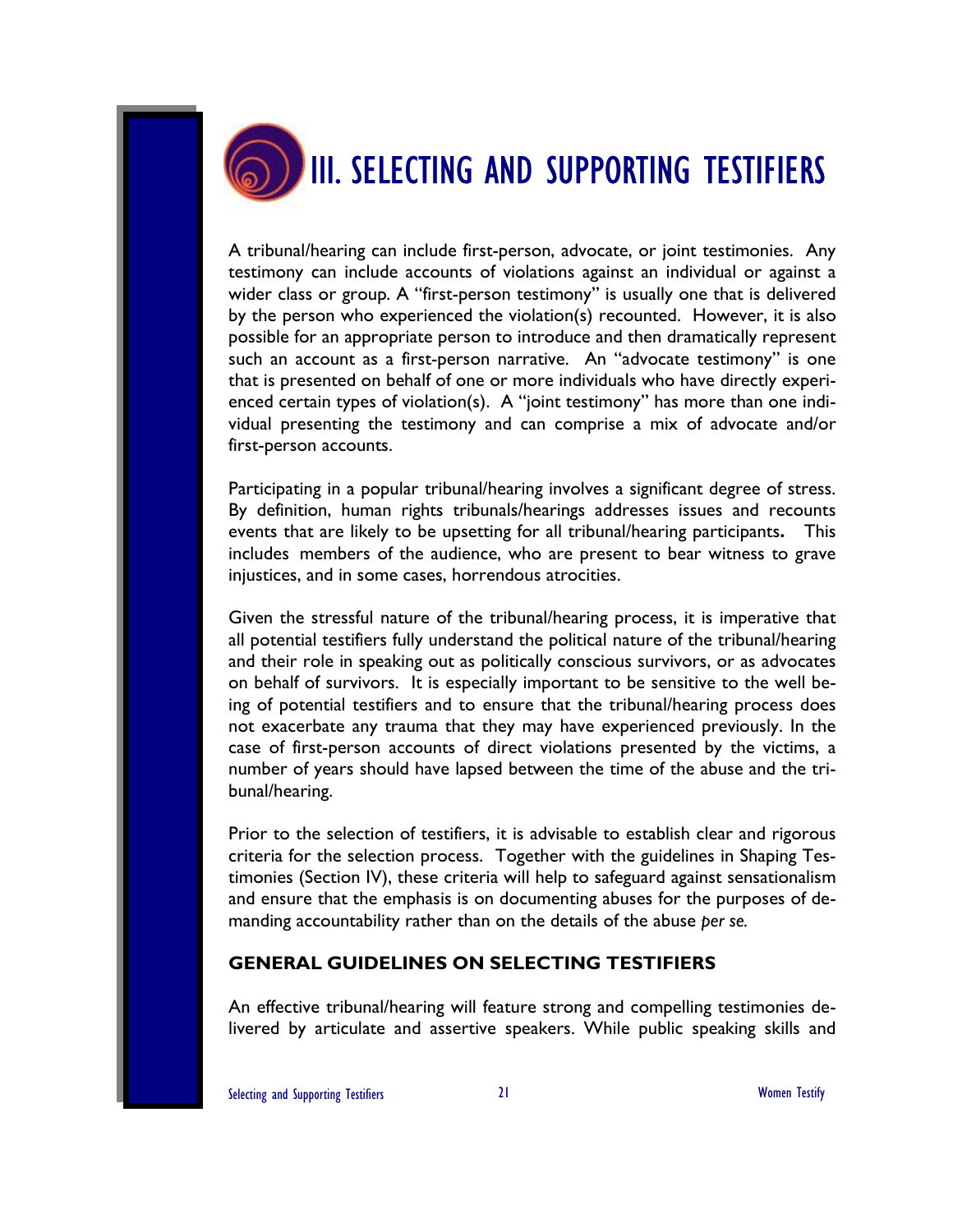styles differ from person to person, generally, the selected speakers should speak as clearly as possible, and be easily understood in the language in which they testify. This is particularly relevant when the venue selected is large and/ or where simultaneous translation will be provided. **It is very important to keep in mind that testifiers with certain disabilities may require assistance and support to ensure the effective delivery of their presentations.** For example, such supports could include:

- A co-presenter
- A longer time slot
- Sign interpretation
- Simultaneous display of the text of the testimony
- Pre-recorded video testimony

Thorough preparation and rehearsal will improve the delivery of any testimony. However, even a strong testimony may fail to do justice to the case if a testifier with very limited communications skills is expected to deliver a testimony without adequate supports. With the foregoing caveats in mind, some of the attributes to look for in testifiers include:

- Individuals who are good public speakers**/**presenters and who will be able to deliver their testimony – either alone or with support -- clearly and effectively.
- Speakers who are not vulnerable at the time of the tribunal/hearing**.**  Do not include testifiers who are currently experiencing abuse or who may be in further danger if they participate in the tribunal/hearing. If there is an urgent situation, which the tribunal/hearing committee and a potential testifier feel must be addressed, it's advisable that the true identity of the victim be concealed and the case presented by a third party, or as an advocate testimony.
- Testifiers who are politicized and/or activists. That is, invite speakers who are conscious of the wider context and set of issues reflected in their own experience and who readily think in terms of demanding accountability from policymakers, governments, agencies and the UN. Such speakers can be particularly effective in articulating the violations they experienced as well as suggesting remedies.

#### **THE SELECTION PROCESS**

The tribunal/hearing coordinator, working closely with members of the tribu-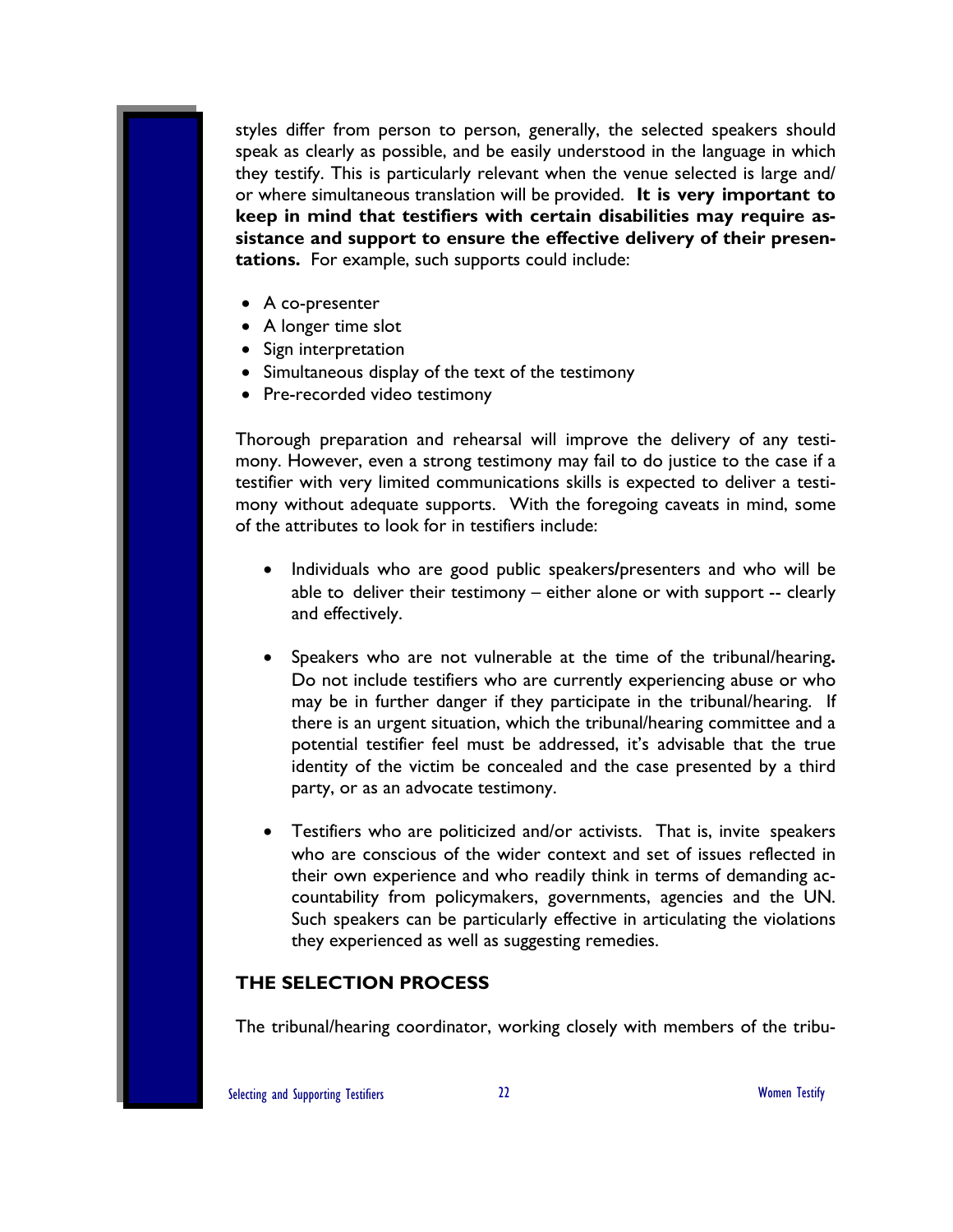nal/hearing committee and Advisory Group, manages the selection of speakers. To begin this process, the tribunal/hearing coordinator, with assistance from the committee, should draft a concise 'briefing document' that can be circulated to those involved in the selection process. This document might include:

- A concise list of the tribunal/hearing objectives in order of priority.
- A list of key issues to be addressed by the tribunal/hearing.
- A statement of general guidelines on selecting potential testifiers.
- A set of agreed diversity criteria to assist in ensuring the inclusion of testifiers across a range of significant categories. For example, the tribunal/hearing committee may decide that it is important to have a crosssection of testimonies in order to reflect diversity with respect to region, race, religious or ethnic background, social status, sexual orientation.

Once the 'briefing document' has been completed, it should be circulated to members of the tribunal/hearing committee and Advisory Group to begin to identify and compile information on existing cases with which they are familiar and which reflect the established guidelines. At this point, it is also appropriate to contact any other collaborating organizations that would be helpful in identifying possible cases.

The information collected on possible cases should not only relate to the agreed tribunal/hearing objectives but should also provide basic answers to the questions listed in Section IV, Shaping the Testimonies. Gathering this information early on and systematically will help in making informed decisions during the final round of selection.

It's useful to give each member of the tribunal/hearing committee the responsibility of locating a particular number of testimonies and testifiers in a specific category. The specific category can be either thematic or regional. For example, a committee member may be responsible for identifying three cases on the issue of "women in war and conflict situations" or "women and AIDS." Alternatively, a committee member may be charged with sourcing the European or Asian cases across a number of issues.

#### **ENSURING PROPER SUPPORT FOR TESTIFIERS**

Once the testifiers have been invited and have agreed to participate, it's important to ensure that there are support persons in place who can provide them with both technical and moral support, as needed. Potential testifiers will need technical assistance and guidance in drafting and refining their testimonies.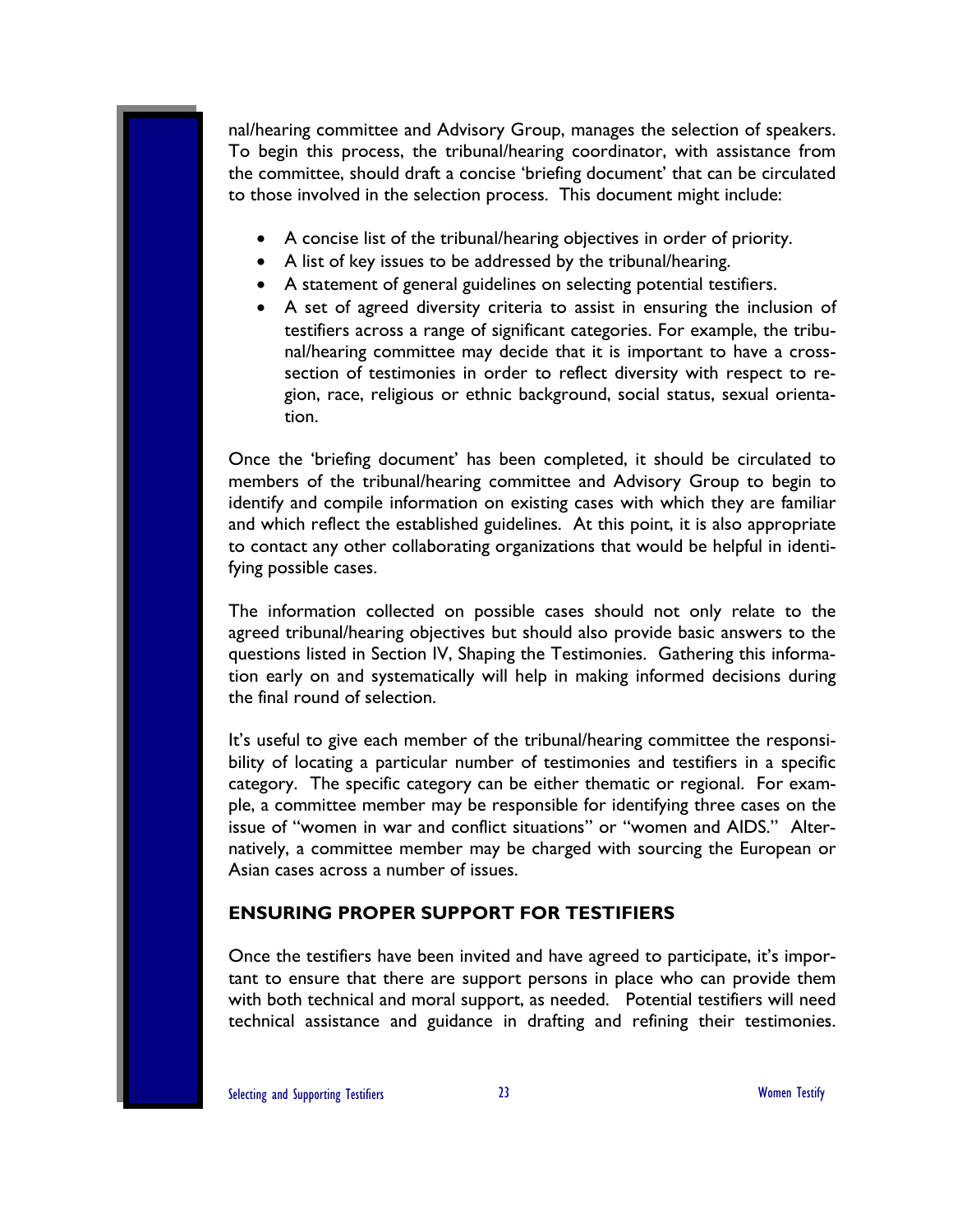They will also need moral and emotional support in managing the general stress associated with making public presentations about experiences and issues that are disturbing to recount (especially where the media are present).

- Technical support: Assign a member of the tribunal/hearing committee to work closely with each testifier to help prepare and revise the testimony in accordance with the overall tribunal/hearing objectives as well as with the time and format constraints you have set in Sections II and IV respectively.
- Moral support: Assign a person to support the testifier prior to, during and after they deliver their testimony. Because testifying can be emotionally taxing, it is important to recruit individuals willing and able to support the speakers on this level as required.

For these roles it is most beneficial to choose persons who are familiar with the subject matter of the testimony and have had some experience in shaping public presentations. In some instances, both the technical and moral support roles may be filled by one person. In other instances, it may be helpful to bring an additional person along for the day of the tribunal/hearing. (Be sure to keep this expense in mind as you plan and budget for the event.)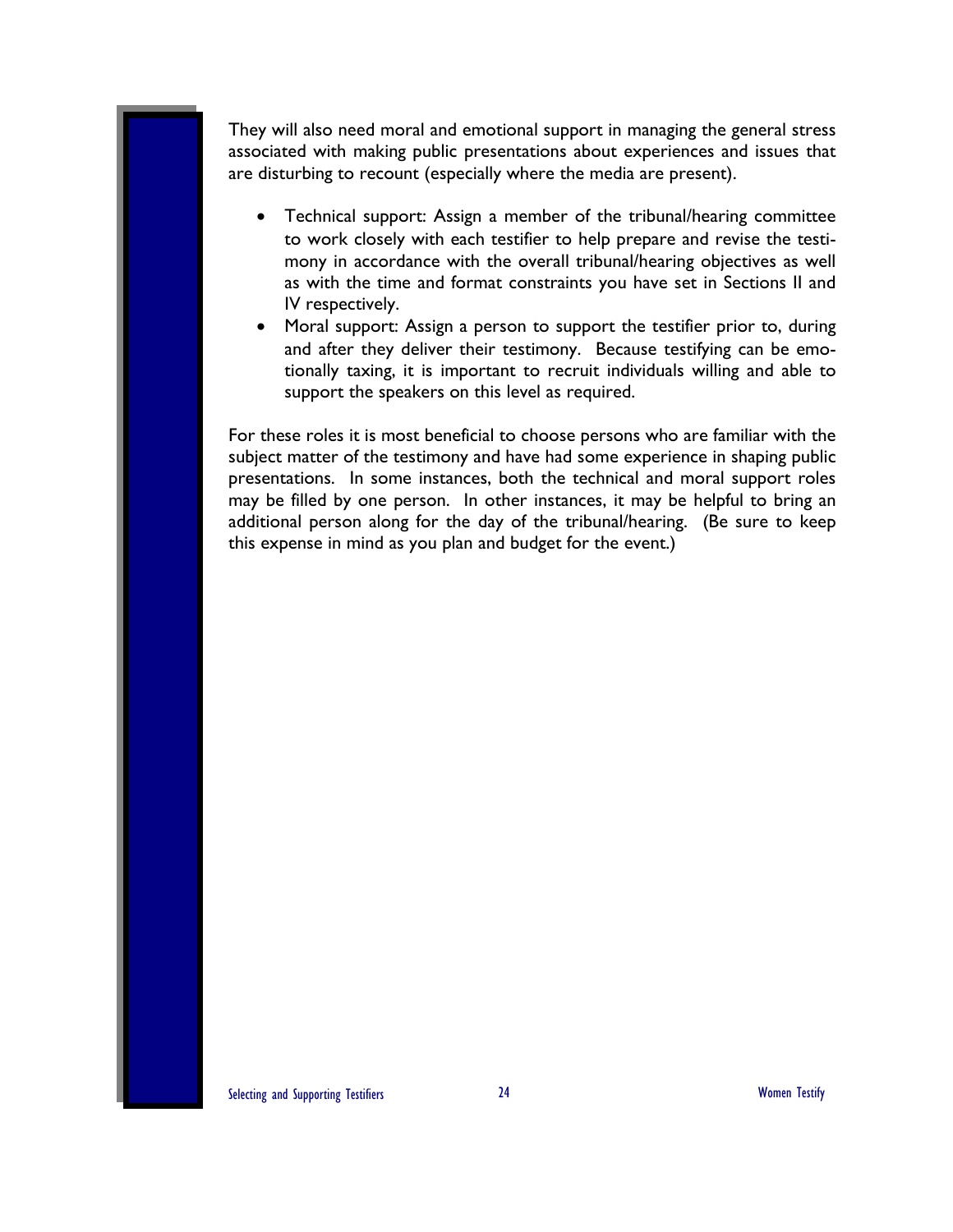

In addition to identifying good public speakers/presenters who will be able to deliver their testimony clearly and effectively, it is just as important - if not more so – to ensure the development of the human rights dimensions of testimonies that will be delivered. The foundation of a testimony should be based on answers to core questions (such as those that follow below) focusing on the human rights issues involved. This is especially relevant when one of the tribunal/hearing objectives is to gather documentation that may be used later in making an official complaint within the UN or other human rights machinery.

#### **What is the violation?**

Provide as much detail as possible concerning the nature of the violation(s). Dates, times and locations should be stated as well as the names of individuals who and/or organizations which can support the victim's account (more detailed contact should be provided in background materials accompanying the testimony). For example, in the case of spousal battery, a hospital emergency room may have repeatedly treated injuries that are clearly related to assault rather than being "accidental." The testimony should also state the international or regional human rights agreements and relevant articles that have been violated.

#### **Who is the violator?**

Where the testifier's safety is not endangered, the testimony should name the individuals or entities that have perpetrated the violations. This might include private individual(s), state agencies or officials, corporations, private associations, or social/cultural institution(s). Violations can be the result of direct actions by such perpetrators, or they may be the consequence of a failure to take the necessary actions to ensure the protection of human rights as laid out in the Universal Declaration of Human Rights or other human rights instruments.

#### **What is the remedy sought?**

The remedies sought can vary greatly and include:

• Policy remedies such as demanding the repeal, amendment**,** or effective implementation, of specific national legislation.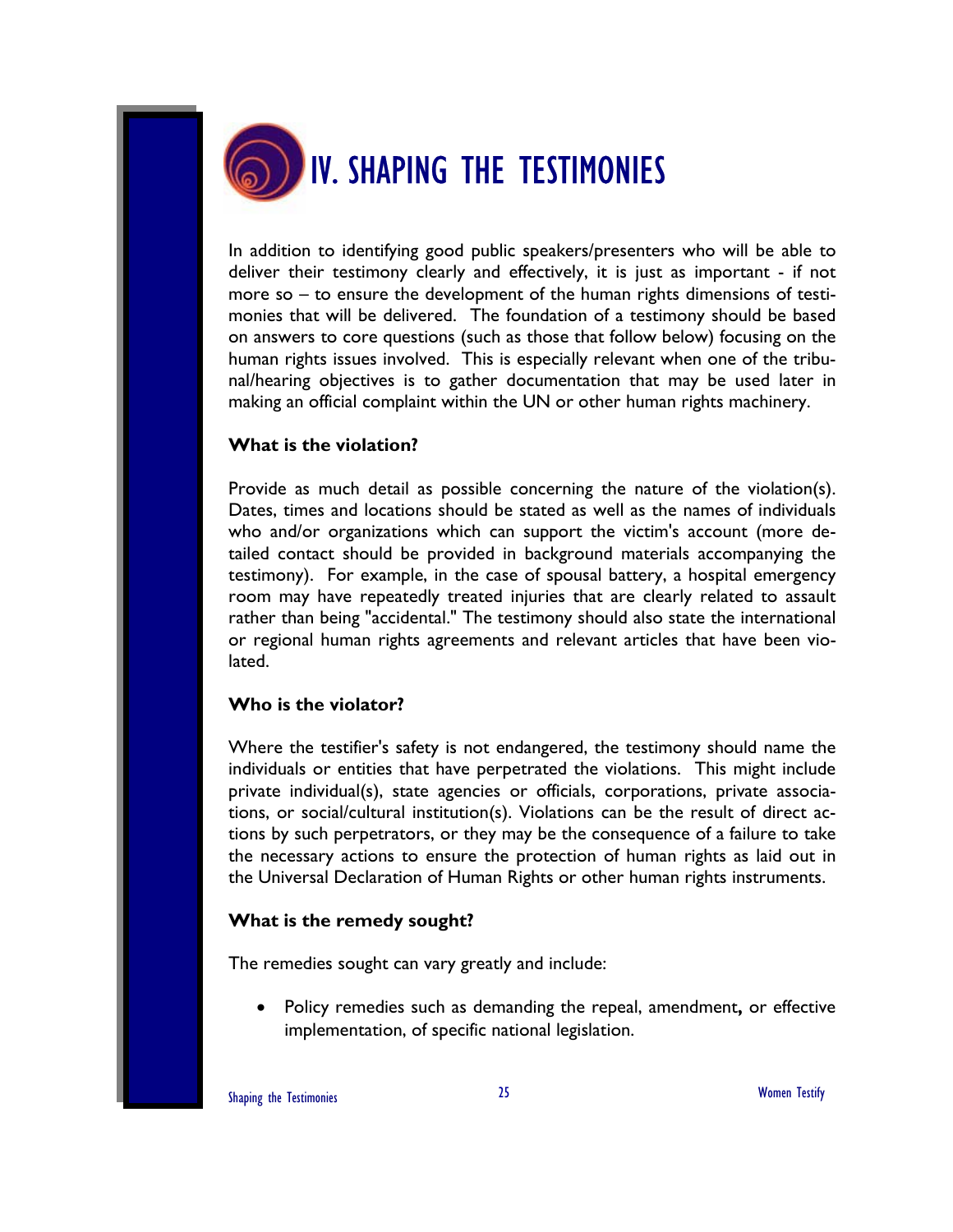- Legal remedies, wherein state in question brings criminal or civil charges against the violator, or the state itself is challenged in an international human rights forum.
- Financial remedies that provide compensation to the victim(s)
- Moral or political remedies such as public apology from the state entity or other actor to the victim(s).

(The above scheme is based on a workshop at the Center's 1994 Women's Global Leadership Institute led by Dorothy Thomas, Director of the Women's Rights Project- Human Rights Watch. Also, see Appendix 6: "Confidential Violence against Women Form" prepared by the Special Rapporteur on Violence Against Women, its Causes and Consequences.)

#### **THE DEVELOPMENT OF TESTIMONIES**

The drafting process for testimonies should start several weeks prior to the tribunal/hearing. Working with the testifiers and members of the tribunal/hearing committee, the coordinator should develop an appropriate schedule for completion of each testimony. Keep in mind that if the initial draft of the testimony is forwarded to the tribunal/hearing coordinator for review approximately 3-4 weeks before the tribunal/hearing, the testimonies can then be returned with helpful comments and revised by the testifier with their support persons.

As with the briefing document in Section III for selecting testifiers, it can be useful to establish guidelines that all the testifiers can use in developing their testimonies. General information about the tribunal/hearing such as objectives, key issues, etc. should be combined with more specific requirements for testimonies such as time limitation and capacity for including audio-visual elements as part of the presentation. In addition to structural guidelines, it's also important to outline some key elements that you would like included in the content of each testimony. These guidelines can be based on the questions outlined above in combination with the following points:

- The testimony should 'frame the issue' according to your key objectives and desired outcomes - media attention, documentation, highlight successful strategies, etc.
- The tone of the testimony should convey the activist role of the testifier and/or other women in challenging the violations described and avoid casting the victim as wholly powerless.
- Where possible action-strategies that have been utilized, or are in process, should be highlighted including: law suits, complaints procedures, lobbying efforts, or examples of grassroots mobilization around the case.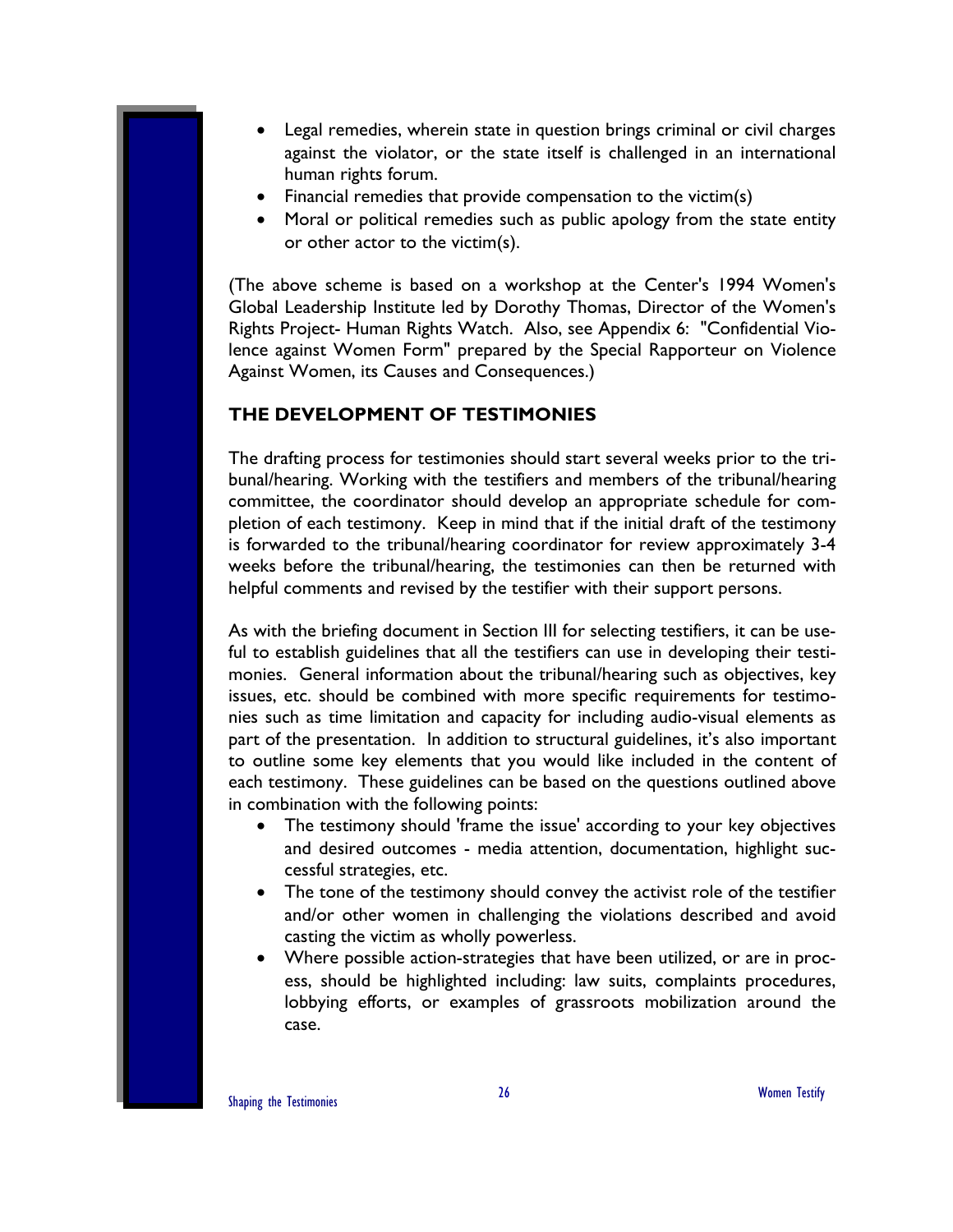Encourage both the testifier and the tribunal/hearing committee member acting as their support person to arrive at least one day before the tribunal/hearing. It is valuable to ask all the testifiers to present their testimonies to each other prior to the actual event, with time afterwards for exchange and minor revisions as appropriate. This creates a greater sense of mutual support among the testifiers, as well as allowing for more coherence among the testimonies.

#### **USING AUDIO/VISUAL ELEMENTS AS PART OF THE TESTI-MONY**

If your chosen venue is suitable, the use of audio/video clips, photographs, and images as part of the testimony can add greatly to the impact of that testimony and to the overall event. All audio/visuals should be carefully evaluated with a view to avoiding sensationalism. If it is decided that audiovisuals will be used, the written testimony needs to be adjusted accordingly and steps should be taken to ensure that the necessary technical equipment and support is in place at the venue on the day of the event.

#### **GATHERING AND PREPARING BACKGROUND INFORMATION AND SUPPORTING MATERIALS**

Ask tribunal/hearing committee members, testifiers, and the Advisory Group of human rights experts to provide you with all relevant information they have on each specific case, as well as on the general issues addressed by the testimonies. This can include media articles, statistics, articles from scholarly or activist journals, etc. This information is vital in the preparation of judges' or respondents' statements as well as briefing documents for the media.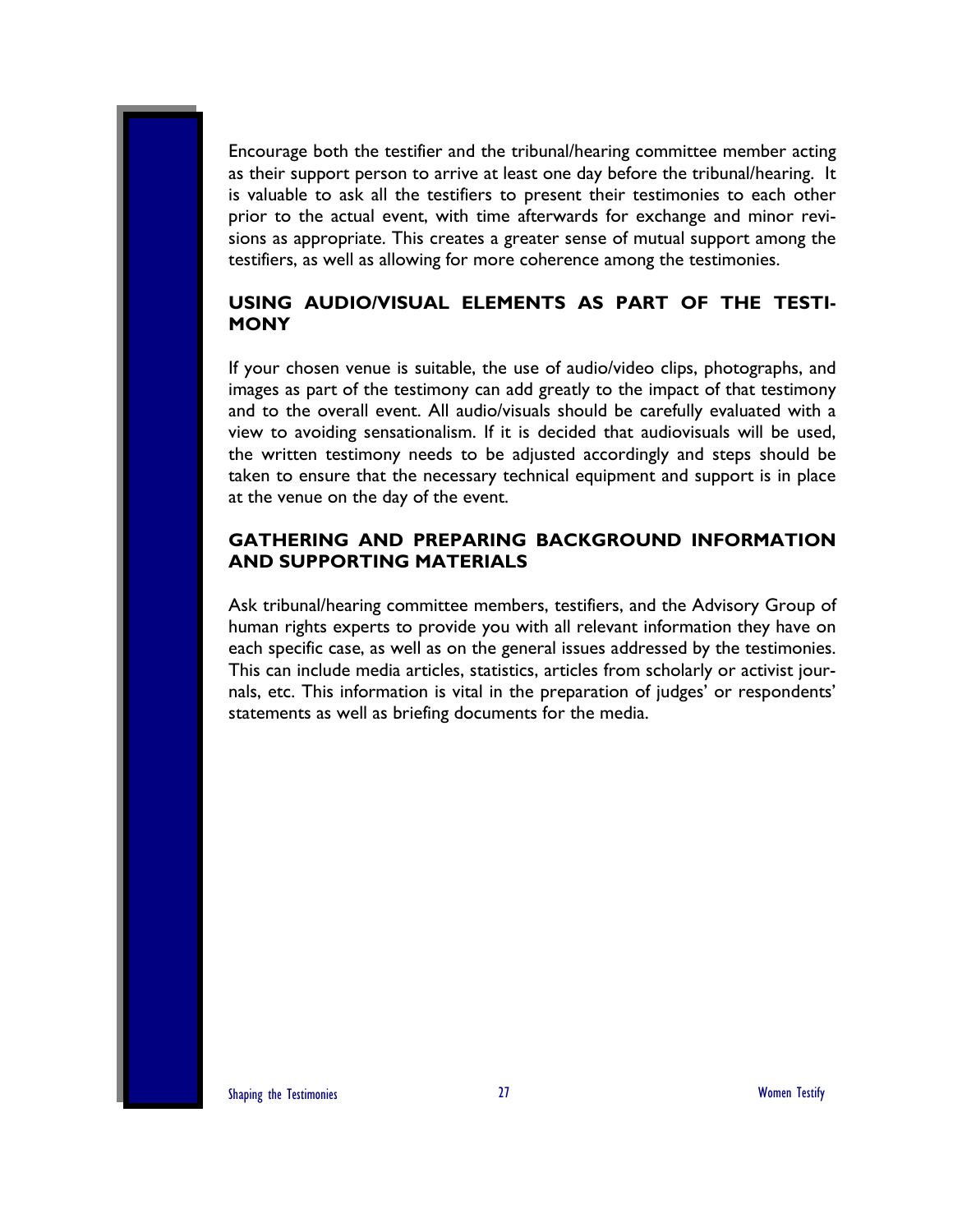# V. THE ROLE OF JUDGES OR RESPONDENTS

- Affirm the rights of the testifiers;
- Highlight the ways in which the events recounted in the testimonies violate international human rights standards;
- Situate the struggle for the human rights of the individual testifier within the broader global movement for women's human rights and accountability;
- Make recommendations and/or calls for action toward eliminating the violations recorded in the testimonies;
- Outline steps that the testifiers, support persons and members of the audience can take to end these human rights violations;
- Validate the tribunal/hearing process; and,
- Provide closure to the tribunal/hearing as an event.

The decision of whether to have judges or respondents depends on the context in which you are holding the tribunal/hearing, the target audience, and the primary goals of the event. While there is likely to be considerable overlap between those who would make good "judges" and respondents, and the kinds of statements they will make, there are some distinctions between the two roles.

A panel of high-profile "judges" conveys an air of gravity and authority, which is useful within more formal contexts and when targeting specific policymaking forums. Judges tend to have strong legal, human rights, or policymaking backgrounds, and their statements at the tribunal/hearing pay particular attention to the ways in which specific human rights agreements, treaties, and articles have been breached as well as identifying the bodies or individuals that are accountable.

Respondents can be drawn from a wider variety of backgrounds and could be media figures, leaders in social movements, or people with expertise around specific issues (for example, violence against women, women in development, or reproductive rights). Respondents' statements reflect this diversity and can include specific policy or legal recommendations from the local to global level. In addition, they can include more general indictments regarding the causes and consequences of violations of women's human rights and the need for perpetrators and governments to be held accountable.

In either case, using high profile judges or respondents can be a very effective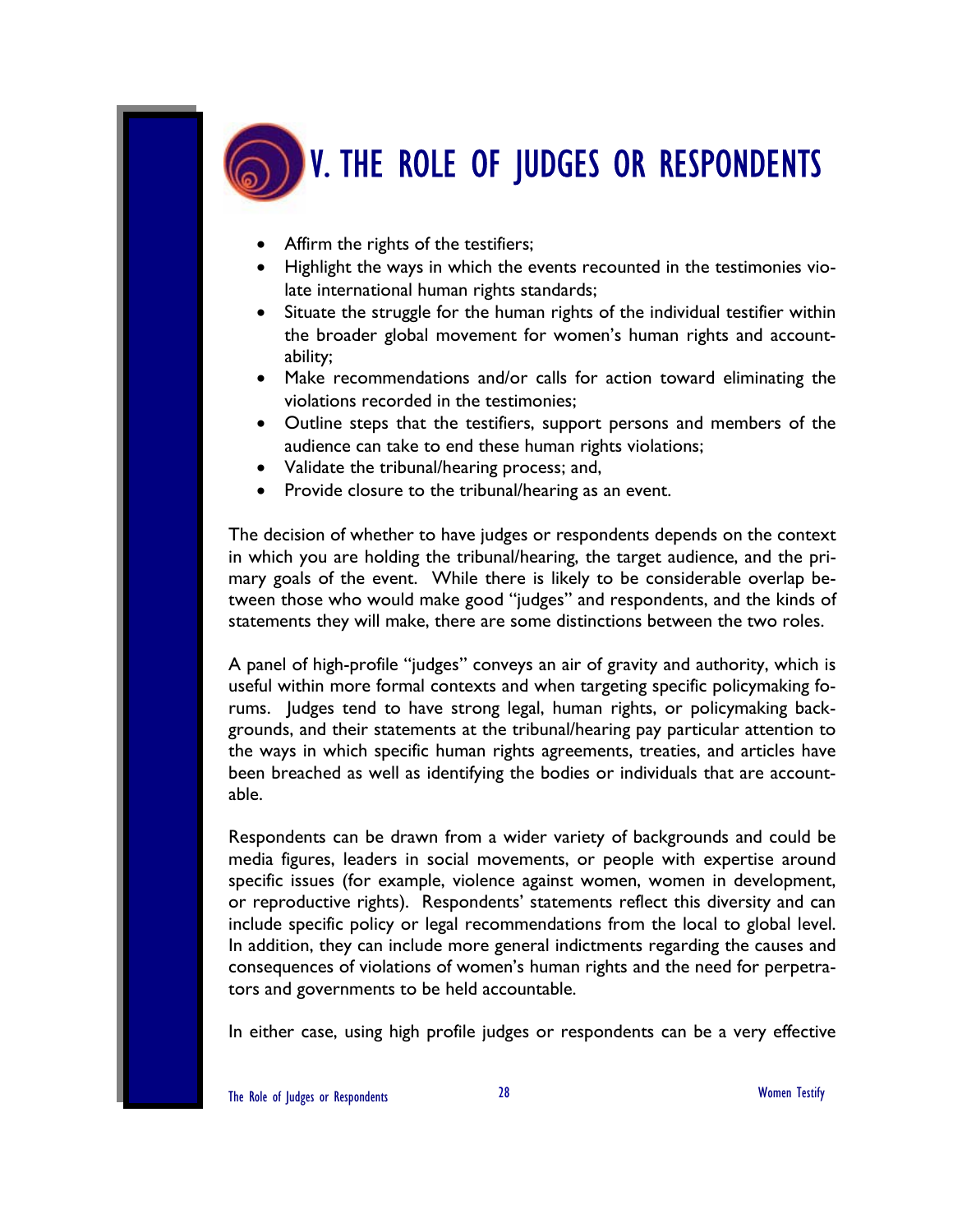way of calling the attention of governments and/or the media to your event. (In other cases, a high profile testifier or testifiers may also bring such attention.) Once you decide whether to form a panel of judges or respondents, the following guidelines are useful.

#### **CREATING A PANEL OF JUDGES OR RESPONDENTS**

Begin your selection process for judges/respondents right after you have identified the issues that will be addressed at the tribunal/hearing and your selection of testifiers is largely complete. Some key steps in this process can include:

- Decide the number of judges/respondents you would like to preside at the Tribunal/Hearing. This can be just one, or a panel of 2 - 4, depending on the duration and scale of the tribunal/hearing along with their placement in the program (see Section VII, Judges or Respondents Statements).
- In consultation with your tribunal/hearing committee and Advisory Group of human rights and policy experts (see Section II), make a list of suitable judges or respondents in order of preference. In addition to their areas of interest/expertise, keep in mind factors such as the geographic and gender balance of the panel as appropriate.
- While a panel of 1- 4 judges/respondents is optimal, the list should contain *all* possible candidates for the role, given that your first choices are likely to be people who are in high demand and therefore less available.
- Write a letter of invitation to the first 1- 4 on your list depending on the number you want on your panel. Ask relevant members of the tribunal/tearing committee or Advisory Group of human rights and policy experts, who know or have a good connection with the potential judge/ respondent, to follow the initial invitation with a phone call or meeting shortly thereafter. Once again, because the individuals you invite are likely to be in high demand, beginning the process well in advance may make the difference in securing those at the top of your list.
- Write to the next person on your list only after one of the original 1- 4 invitees has declined, otherwise you may end up with too many judges/ respondents accepting the invitation. Proceed in this way until you have confirmed your chosen number of judges/respondents.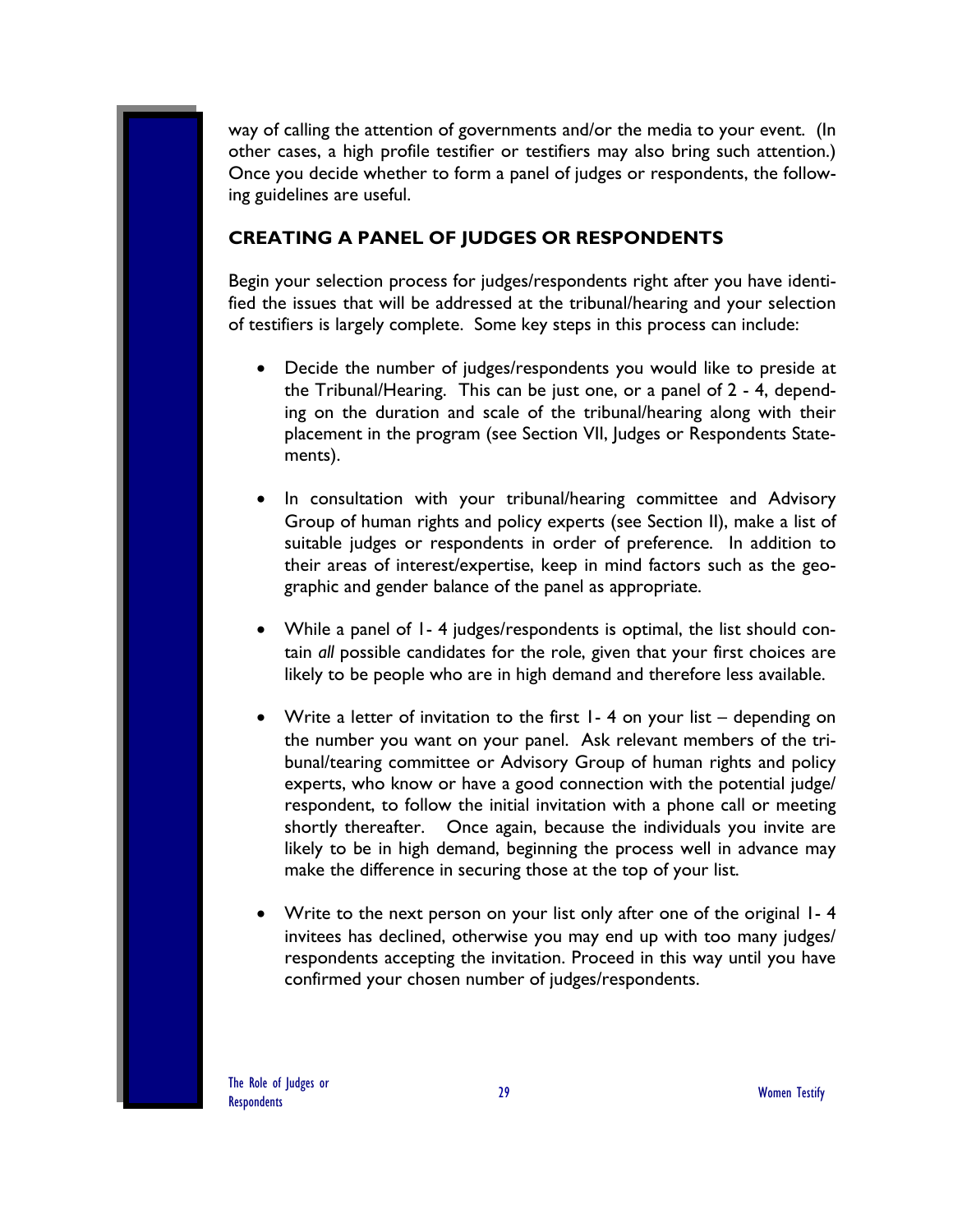#### **SUPPORTING THE DEVELOPMENT OF JUDGES'OR RESPON-DENTS STATEMENTS**

After confirming the participation of each judge/respondent, the following should be forwarded to them at least 7-10 days prior to the tribunal/hearing:

- Copies of the specific draft testimonies that the judge/respondent will be addressing;
- Summaries of the remaining testimonies to be presented at the tribunal/ hearing;
- Clear guidelines indicating the tribunal/hearing organizers' expectations of the judge/respondent;
- A full description of the form, content and objectives of the tribunal/ hearing; and,
- Contact information for a member of the Advisory Group in the event that the judge/respondent has questions or needs guidance in preparing their statement prior to the tribunal/hearing.

It is important to schedule a meeting with judges/respondents and their advisor (s) on the day before or morning of the tribunal/hearing in order to review this information and answer any outstanding questions or concerns. It will also provide you with an opportunity to hear judges/respondents reactions to the testimonies and thoughts on their statements for the tribunal/hearing.

#### **THE WORK OF JUDGES OR RESPONDENTS AT THE TRIBUNAL/ HEARING**

At the tribunal/hearing, judges or respondents should be prominently seated with their advisor(s) close by. They should continue to develop their statements throughout the tribunal/hearing in order to respond effectively. The final statement issued by judges or respondents should meet the objectives set out in the opening paragraph of this section. The main difference between statements prepared by "judges" as distinct from respondents will be in the degree of detail and specificity on the particular human rights treaties, agreements, or recommendations by UN bodies that have been violated in the testimonies under discussion.

Depending on the number of testimonies being presented, judges/respondents can deliver statements at various points during the program – at the close of a particular block of testimonies; at the conclusion of the entire event; or, brief comments following a particular block of testimonies with final statements presented at the conclusion. However, keep in mind that you may lose some of the

The Role of Judges or **Respondents**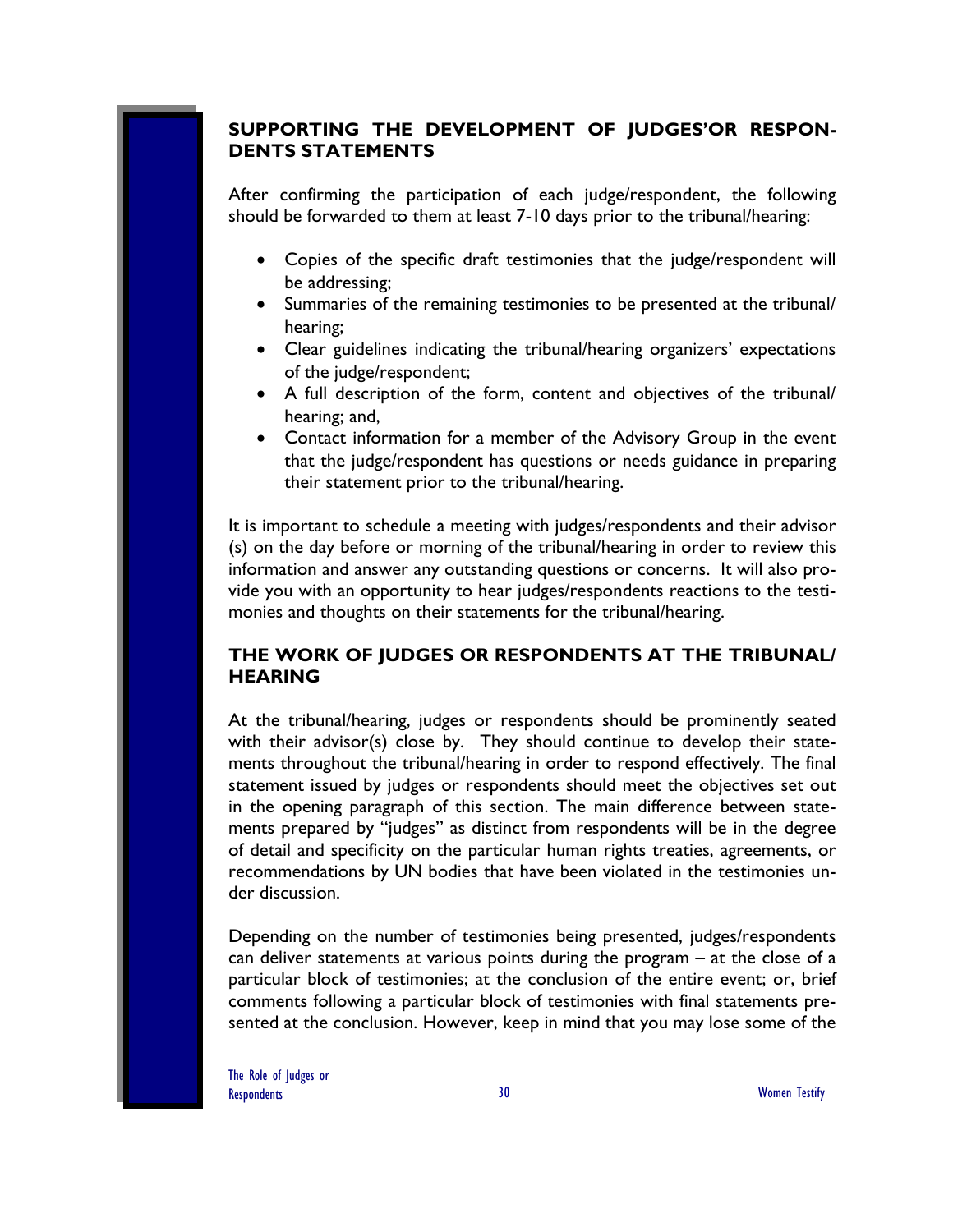momentum of the event if you break it up in this way. Depending on the profile of the judges/respondents, keeping their statements for the end can be a way of maintaining interest and ending with a dramatic closure.

#### **SAMPLE STATEMENTS OF JUDGES OR RESPONDENTS**

**1. Excerpt from Judge's Statement by Pierre Sané, Secretary General - Amnesty International, at the "Beijing Tribunal/Hearing on Accountability for Women's Human Rights" at the United Nations Fourth World Conference on Women, Beijing, September 1995** 

"...At all levels, the question is: Does the government concerned have the political will to face up to its responsibilities and to halt human rights violations? Testimony after testimony demonstrates that the answer can be summarized in two words: government failure. The failure of governments to stop detention without charge, the failure to end torture by security forces, and the failure to investigate cases of torture like the cases we have heard from Cameroon and India. These are all violations of the governments' solemn treaty obligations under the United Nations International Covenant on Civil and Political Rights and the Convention against Torture. There is also the further failure of governments to ensure even the rule of their own laws - in Bangladesh the Constitution includes the right to be treated in accordance with law and only in accordance with the law. Yet, the government has consistently failed to ensure that the local Salish do not assume functions for which they have no legal authority. In Brazil, there are comprehensive guarantees for the indigenous rights in the Constitution. But the authorities have consistently failed to prevent abuses or to bring those responsible to justice.

The testimonies of each of these women symbolize the multitude of women for whom this decade has meant terror, deprivation and the imperative of fighting for justice, but whose fate has been largely hidden from history. Today, what united women internationally - transcending class, race, culture, religion, nationality, and ethnic origin - is the denial and violation of their fundamental human rights together with women's dedicated efforts to claim those rights. The great failure of the world's community of governments is not just that they have been unable to prevent, and in some cases have sanctioned the violation of women's civil and political rights: the rights not to be tortured, raped, killed, made to disappear, or imprisoned. What we want from governments is not simply that they give their assent to the need to protect and promote women's human rights in yet another piece of paper. If it is to achieve anything, the Beijing Conference must be more than just another occasion for fine rhetoric and conviviality. It must be a genuine catalyst for action and for the swift delivery of real

The Role of Judges or **Respondents**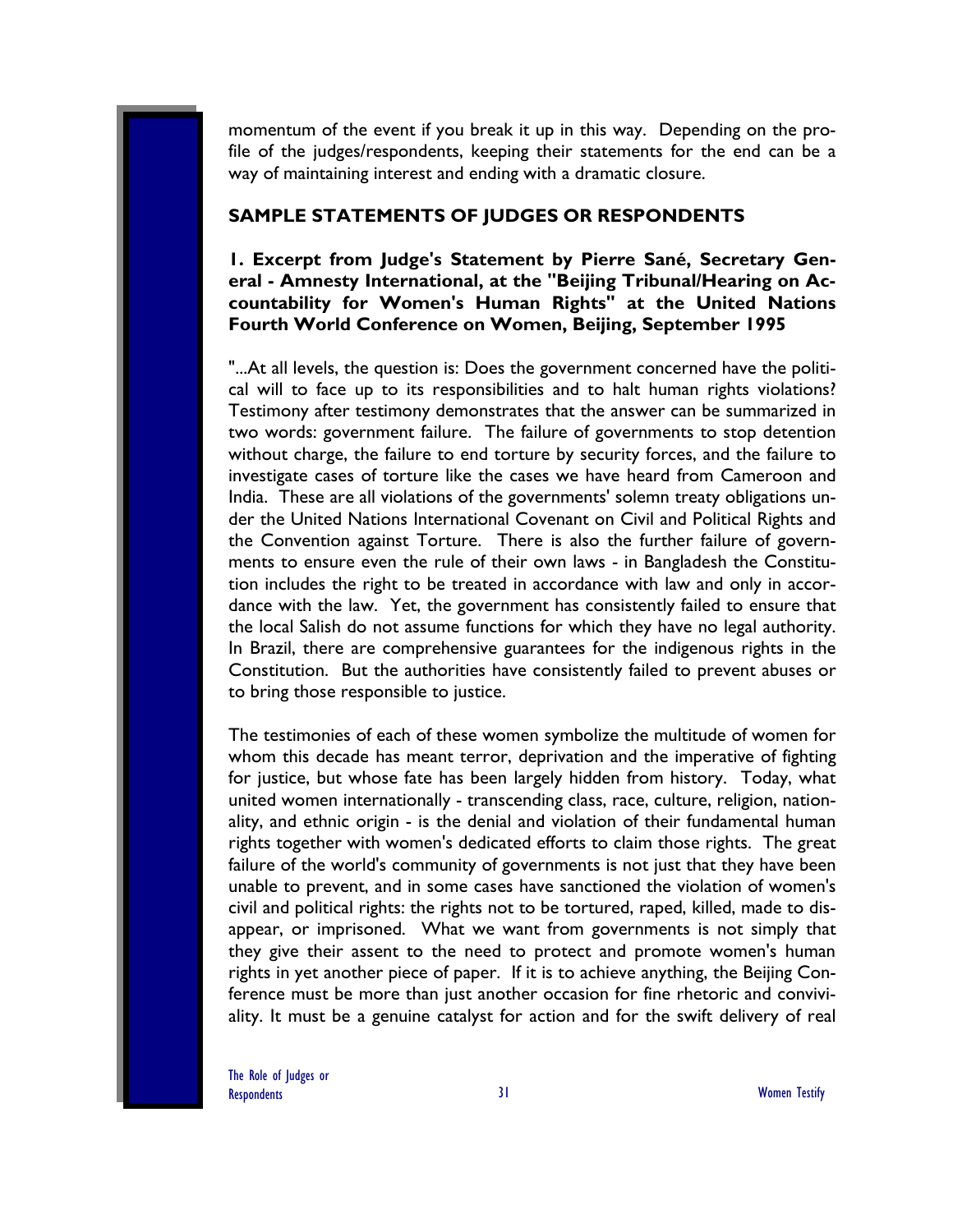protection..."

**2. Excerpt from Commentator's Statement by Julia Häusermann, President - Rights and Humanity, at the "Copenhagen Hearing on Economic Justice and Women's Human Rights" at the United Nations World Summit on Social Development, Copenhagen, March 1995** 

"...To call the issues we have heard about today human rights issues means that they are non-negotiable. Health and safety at work should never, and can never, morally or legally, be sacrificed for profit. Many of the issues we have heard about fall within three categories of human rights which are protected by international law, under two major instruments - the Convention on the Elimination of all Forms of Discrimination Against Women (CEDAW) and the International Covenant on Economic, Social and Cultural Rights. Both of these instruments clearly state that there should be no discrimination on any grounds, such as sex, race or other status, in the enjoyment of human rights. And yet, in every testimony, we heard about some form of discrimination. We heard about discrimination against women because of their gender. We also heard about one of the most common forms of discrimination: discrimination against those living in poverty. Unfortunately, the international legal instruments do not at present state that discrimination on the grounds of income is a form of discrimination. Yet it clearly is...."

#### **ALTERNATIVES TO USING JUDGES OR RESPONDENTS**

There are a number of effective less formal ways to conclude a tribunal/hearing instead of a panel of judges or respondents. The event can end with a 'speakout' where members of the audience, the media, or other appropriate group, act as informal respondents. However, it is important to ensure that tribunal/ hearing participants (and testifiers in particular) are not put at risk of harassment or verbal abuse if such an open format is adopted. Another alternative is to invite a panel of "expert commentators" who can offer impromptu responses and suggestions for change. Finally, the tribunal/hearing can end with a collection of short statements presented by representatives of women's groups around the world about the actions they are taking to end violations of women's human rights.

The Role of Judges or **Respondents**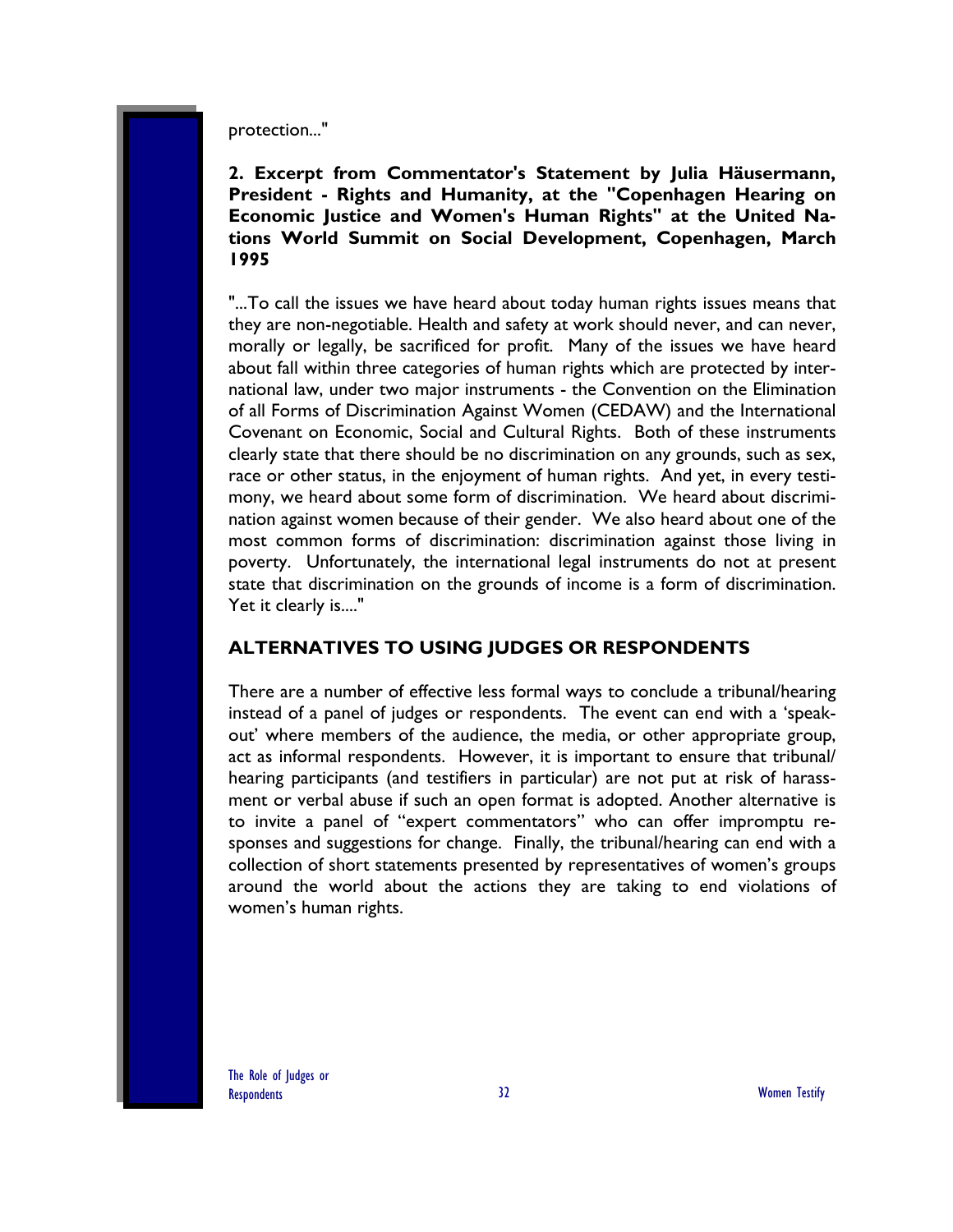## VI. DEFINING ACCOUNTABILITY AND DEVELOPING TARGETED DEMANDS

The political dimension of a popular tribunal/hearing involves identifying who and/or what entities are accountable for the violations recounted and formulating specific, targeted demands toward the elimination of these and similar abuses of human rights in the future. This section aims to assist those directly working on drafting of testimonies and/or the statements of judges and respondents, to identify and flesh out the accountability issues involved. It also seeks to guide the process of developing targeted recommendations and demands with respect to each testimony.

As stated earlier, the overarching objective of a popular tribunal/hearing is to "provide women with a supportive public space in which to articulate and make visible their human rights concerns." This objective should remain central throughout the preparatory process, especially as testifiers and their support persons work to define issues of accountability and to develop targeted demands in each testimony. It's important not to eclipse the powerful, personal accounts of testifiers with a lot of technical details on treaties and international agreements. At the same time, each testimony should strike a balance in highlighting both the personal responsibility of the individual perpetrators (where applicable), as well as the institutional responsibilities of relevant state and nonstate entities. Each testimony should also conclude with a set of specific targeted demands aimed at eliminating the kinds of violations recounted in the testimony. However, bear in mind that the statements of judges and/or respondents will serve to reinforce and reiterate the main arguments around accountability and the specific recommendations for each case, including the more formal and technical aspects involved. However, the testimony must provide the basis for these statements. The following subsections provide a brief overview of some key issues and debates, as well as a suggested framework for a more comprehensive and gender-aware approach, in the definition of accountability within a human rights framework.

#### **UNDERSTANDING HUMAN RIGHTS ACCOUNTABILITY**

The preamble to the Universal Declaration of Human Rights proclaims: "member states have pledged themselves to achieve, in cooperation with the United Nations, the promotion of universal respect for and observance of human rights and fundamental freedoms." Similarly, the covenants on economic, social and cultural, as well as on civil and political rights assert the "obligation of

Defining Accountability and Developing Targeted Demands

33 Women Testify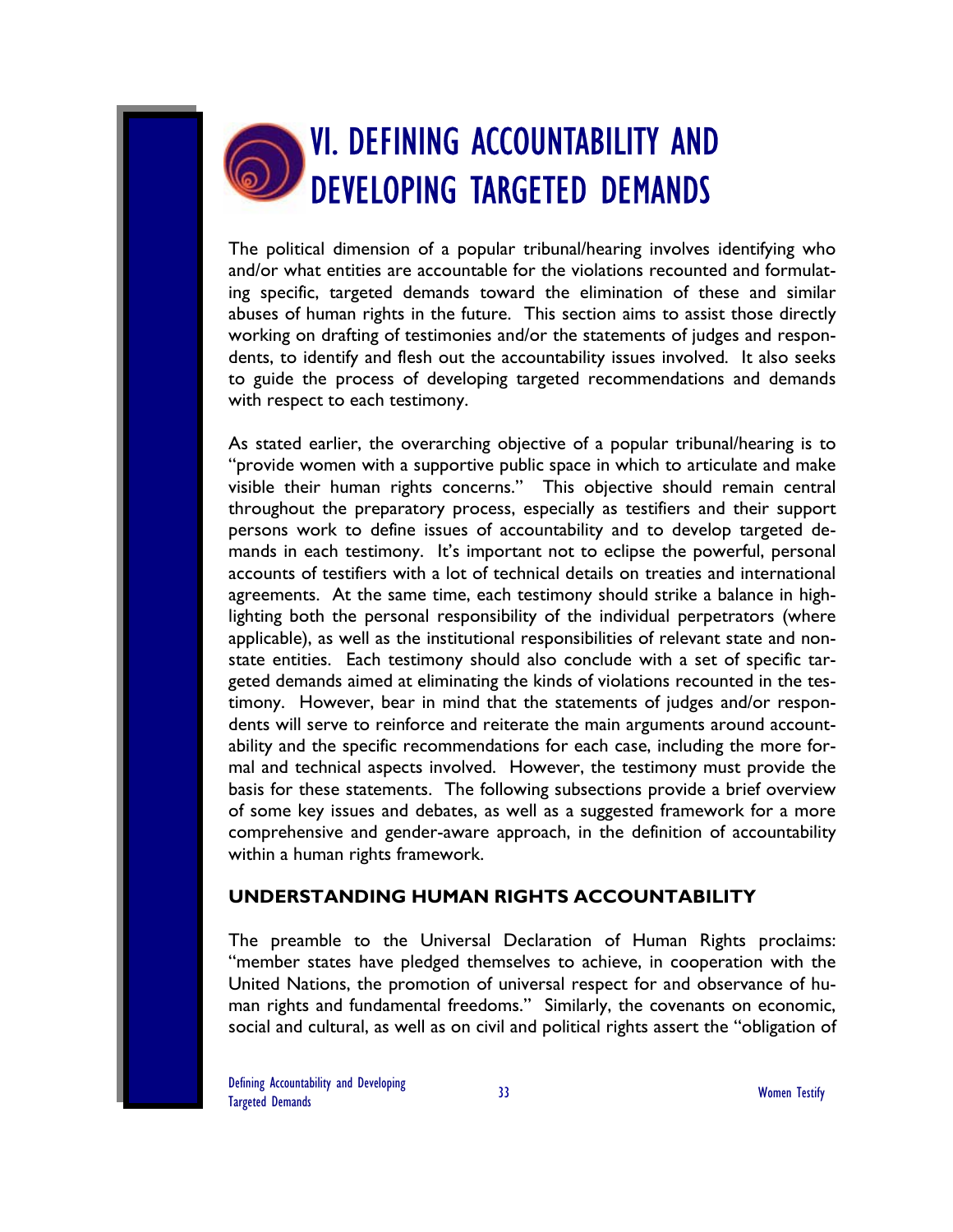states under the Charter of the United Nations" to achieve the same goals, while the Convention on the Elimination of All Forms of Discrimination Against Women (CEDAW or the Women's Convention) proclaims that "states parties to the International Covenants on Human Rights have the obligation to secure the equal rights of men and women to enjoy all economic, social, cultural, civil and political rights." It is clear, therefore that the framework of international human rights as set out by the UN Charter, the Universal Declaration of Human Rights, and the subsequent treaties defines states as accountable for the promotion and protection of the human rights of all people living under their jurisdiction. To be accountable is to be obligated to take responsibility for one's actions and to be "subject to giving an account," as the dictionary puts it. Further, even if a state is not directly responsible for private acts, it may be guilty of a lack of diligence to prevent, control, or punish such private acts through its executive, legislative or judicial offices. In every situation of human rights violation, therefore, the state is answerable for its role in the failure to protect and promote the human rights in question. Nonetheless, the human rights machinery that has evolved over the last 50 years focuses almost exclusively on states whose officials engage directly in human rights abuses.

In bringing gender-specific human rights violations to light, women continue to challenge and expand the understanding of what accountability for human rights entails. The international human rights system has generally focused its attention on state-sponsored violations (especially abuses of civil and political human rights that are more likely to be exercised by men in public contexts), including denials of freedom of expression and movement, arbitrary detention, and torture at the hands of state authorities. But women's experiences demonstrate that violations of the human rights of women often take place in the private contexts of home, family, religious, and cultural practices, and in the increasingly privatized arena of economic production and exploitation. Even within the traditional understanding of human rights, violations directed at women such as rape by the police or military have often been "privatized" and made invisible. While it is essential to fully address such gender-based state-sponsored violations, it is also necessary to expand the definition of "accountability" so that abuses of women's human rights perpetrated in private contexts and by nonstate actors can also be effectively challenged.

#### **TOWARD AN EXPANDED DEFINITION OF ACCOUNTABILITY**

A more comprehensive understanding of accountability that would be truly responsive to women's human rights concerns requires that states are held accountable for:

Defining Accountability and Developing Targeted Demands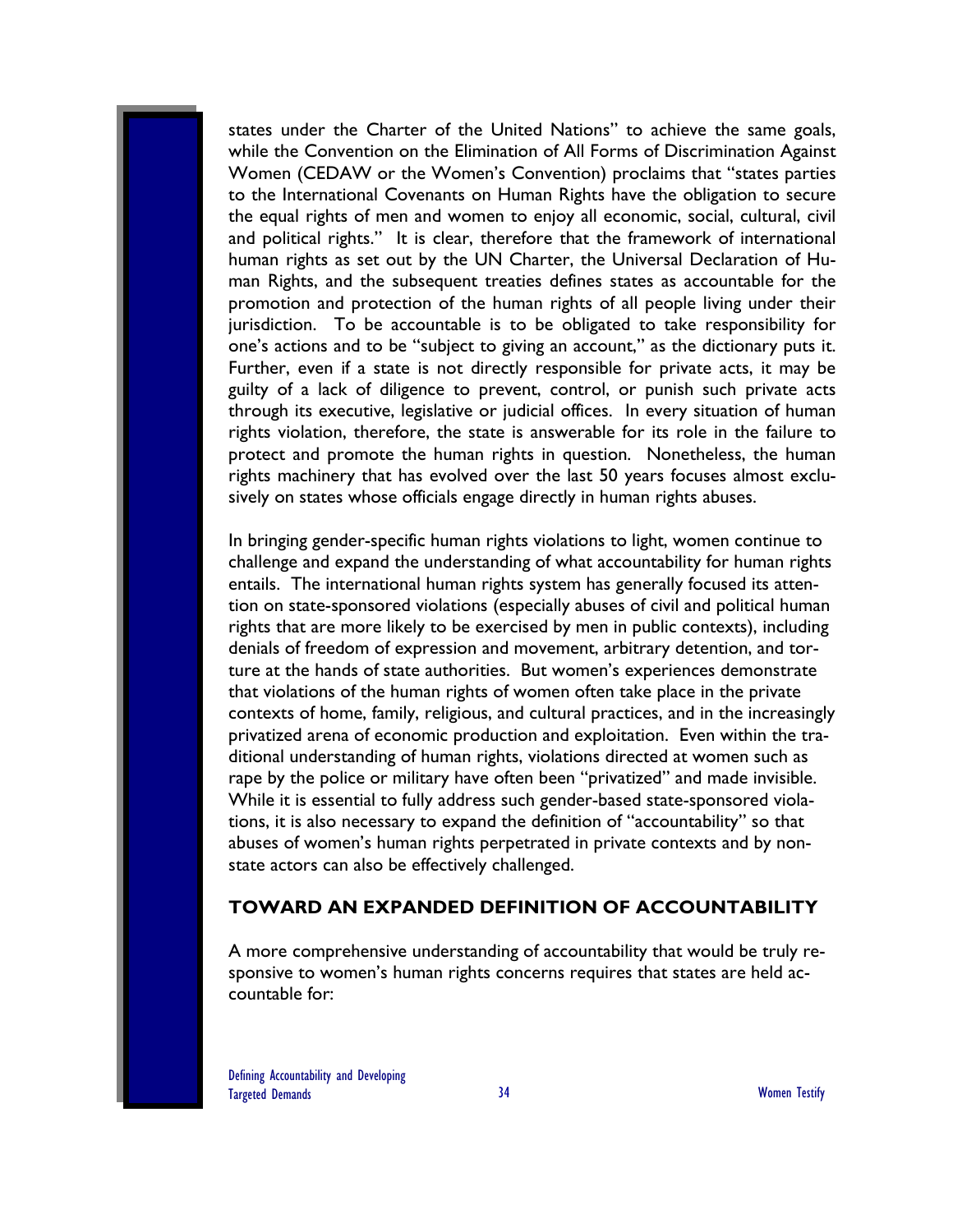- Violations resulting from direct state action or policies either within their territories or abroad;
- Violations perpetrated by non-state actors of one state including private citizens, multinational corporations and/or private institutions - within the territory of another state;
- Violations perpetrated by non-state actors against any person living and/ or working within their territory, or over whom they have regulatory powers;
- Violations resulting from the actions or policies of any international institution of which the state is a decision-making or voting member, including the international financial institutions, such as the World Bank, the IMF, the World Trade Organizations.

#### **The Role of States**

In order to achieve this level of accountability for human rights, each state must:

- Refrain from directly perpetrating violations of human rights;
- Monitor and address the human rights impact including the gender dimensions - of all national legislation and policymaking.
- Take proactive steps to prevent human rights abuses by non-state actors - either private individuals or institutions - and to promote respect for human rights throughout the society.
- Hold accountable non-state actors individuals or institutions who have violated human rights, including ensuring appropriate punishment for violators and compensation for victims;
- Be accountable as members of collective governing or policy-making bodies such as the UN General Assembly, Security Council, or the international financial institutions, and adhere to international human rights obligations in these contexts.

#### **The Role of the United Nations**

In defining accountability, we also include the United Nations both as an international governing body with the mandate to protect and promote human rights and as a collection of agencies and programs that carry out or sponsor programs in many regions of the world. Throughout the entire range of its operations, the UN is obligated to respect the human rights of those affected by its programs and policies and to give special attention to gender concerns. In addition, the UN as an institution has a particular responsibility to eradicate gender-based discrimination and harassment within its own bureaucracy. In particular, the devastation in women's lives wrought by international economic policies that impov-

Defining Accountability and Developing Targeted Demands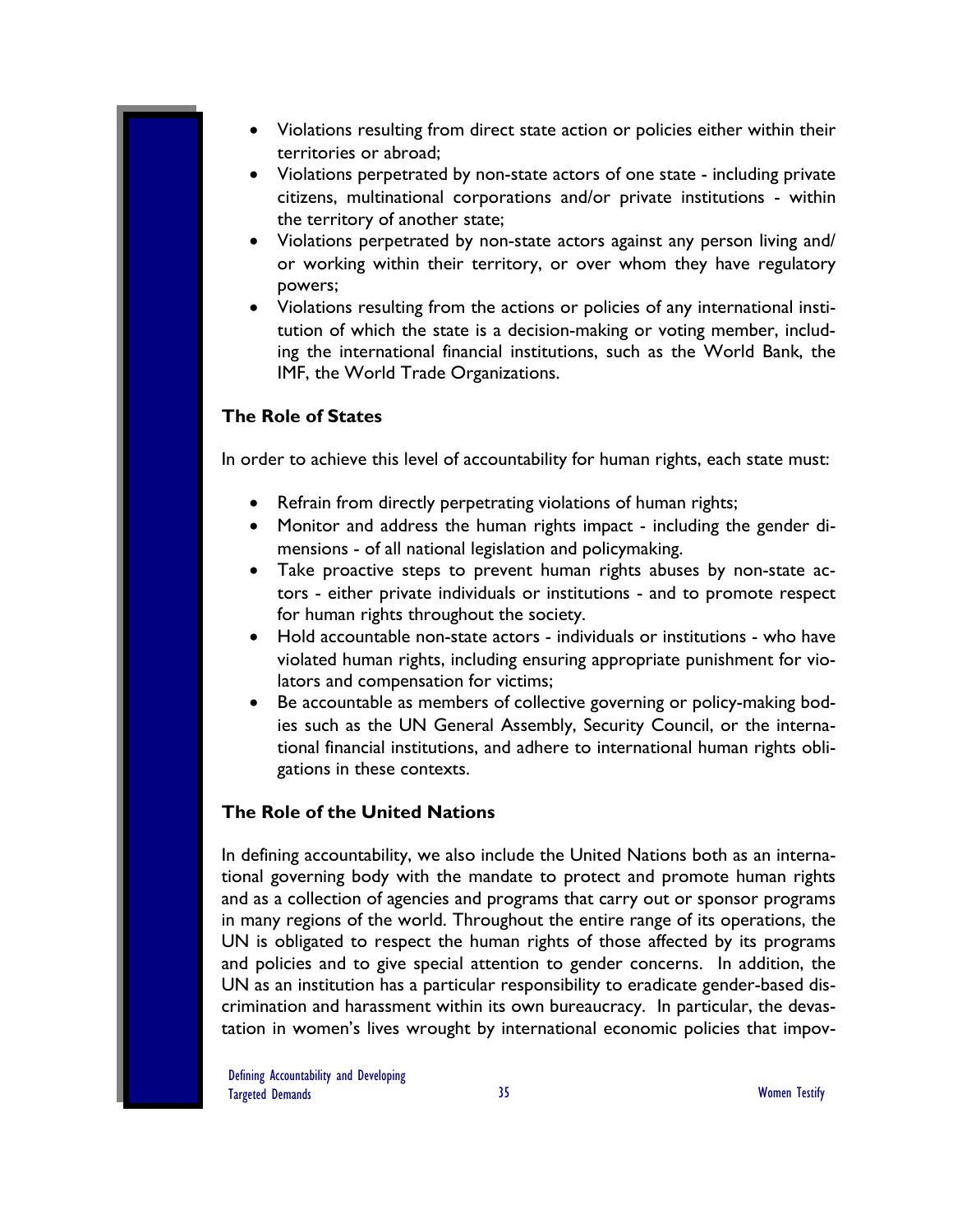erish women, and foster economic and sexual exploitation, demands the development and implementation of UN measures that will monitor the human rights costs of current and emerging macroeconomic policies enforced by international financial institutions. Such measures must include the provision of avenues for redress for those who have suffered human rights abuses as a result of the imposition of harsh economic regimes.

In summary, accountability for women's human rights means that the UN must:

- Monitor the gender-sensitive compliance of member states with all human rights agreements and standards.
- Integrate women's human rights and gender perspectives throughout the entire human rights machinery, including in the work of the International Criminal Tribunal/Hearings, all of the human rights treaty bodies, working groups, rapporteurs and commissions, as well as in the work of the specialized agencies.
- Ensure respect for women's human rights in the UN policy and program areas.

#### **The Role of NGOs**

Achieving accountability for women's human rights is a multi-layered process and will require diverse strategies. NGOs (preferably in partnership with and supported by governments) have a key role to play in the process to secure accountability, which includes the following major elements:

- Documenting violations: this entails naming the perpetrators (public or private, individual or institution) and detailing the violations along with the international treaties and agreements that have been breached;
- Identifying and utilizing existing human rights mechanisms and legal processes on behalf of women in order to secure the punishment of perpetrators and the provision of gender-sensitive remedies on behalf of the victims. It may also be necessary to demand and develop new processes and procedures;
- Securing explicit commitments to women's human rights from governments in national and international forums;
- Calling for, developing and executing local and national women's human rights implementation plans;
- Mobilizing, organizing and lobbying to build public support and political will toward implementing women's human rights;
- Using the media to expose situations of abuse.

Defining Accountability and Developing Targeted Demands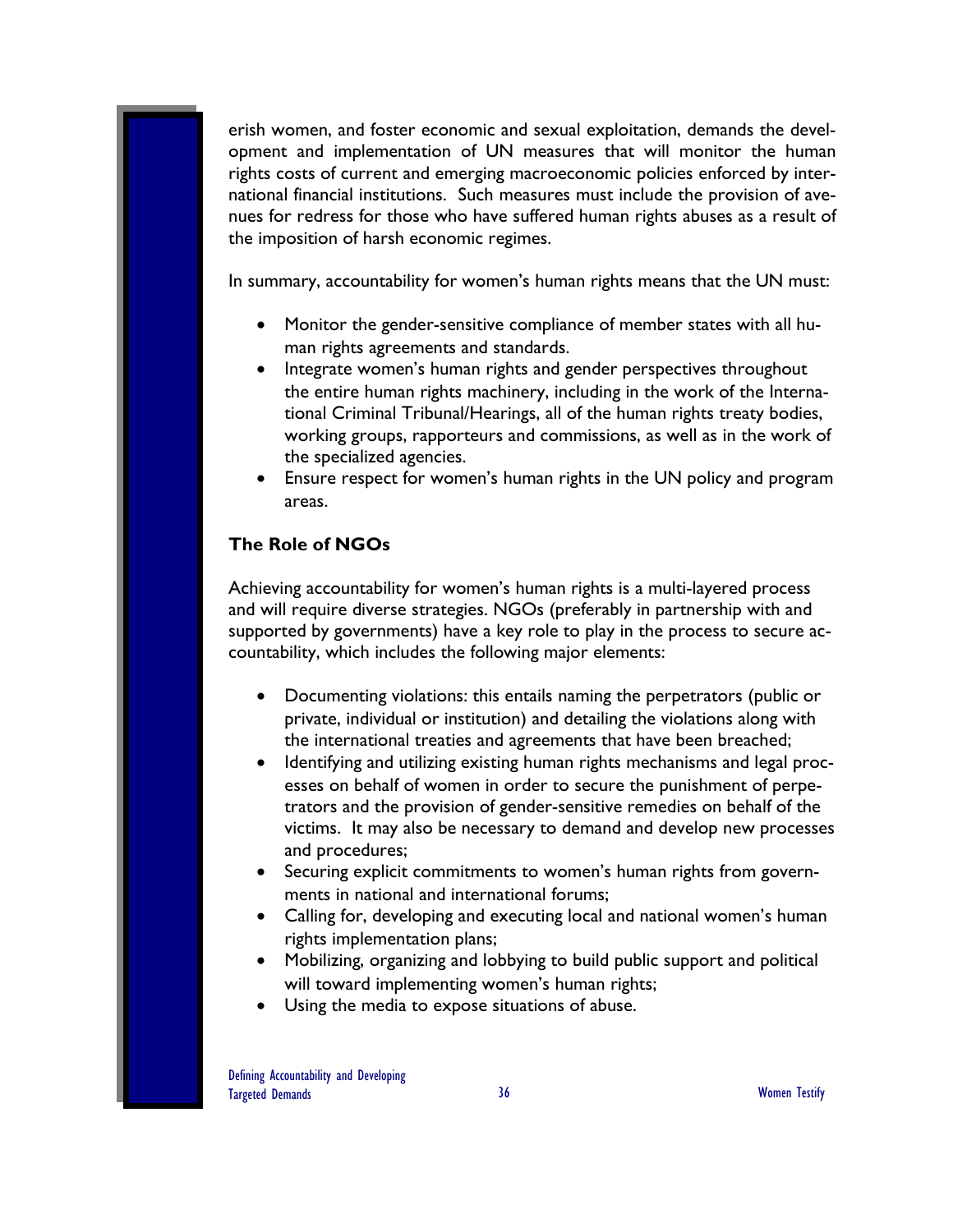## **IDENTIFYING ISSUES OF ACCOUNTABILITY IN TESTIMONIES AND DEVELOPING SPECIFIC DEMANDS**

Answering the questions below (in conjunction with the guidelines provided in Section IV) will allow you to build a fairly comprehensive overview of the accountability issues in each testimony. The same process, by exposing serious breaches and omissions in each case, will also help to suggest a targeted list of demands and recommendations.

A compilation of principal human rights international agreements and additional instruments relating to the human rights of women can be obtained from*:* 

> *Women and Human Rights: The Basic Documents*  Center for the Study of Human Rights Columbia University 420 West 118<sup>th</sup> Street 1108 International Affairs Building Mail Code: 3365 New York, NY 10027 USA Ph: (1-212) 854-2479; Fax: (1-212) 316-4578 E-mail: cshr@columbia.edu; Website: http://www.columbia.edu/cu/humanrights

For a list of women's human rights resources, regional ratification charts indicating which country has signed which treaties, and the full text of key international human rights documents order:

*Rights of Women: A Guide to the Most Important UN Treaties on Women's Human Rights*  International Women's Tribune Centre 777 UN Plaza, 3rd Floor New York, NY 10017, USA http://www.womenink.org

Specific international human rights documents can be obtained by visiting:

**UN Website UN Womenwatch Website** http://www.un.org http://www.un.org/womenwatch

If time permits, ask testifiers and their support persons (in collaboration with a member of the human rights advisory group if needed), to prepare a 1-2 page summary of accountability for each testimony prior to the tribunal/hearing. Such summaries are extremely useful in identifying patterns in the failure of states and other parties to be accountable for their actions and/or inaction; ensuring that the demands and recommendations put forward by testifiers are technically and legally accurate; and informing the process of advising the judges in making their recommendations.

#### **Who is responsible for perpetrating the violation(s)?**

Defining Accountability and Developing Targeted Demands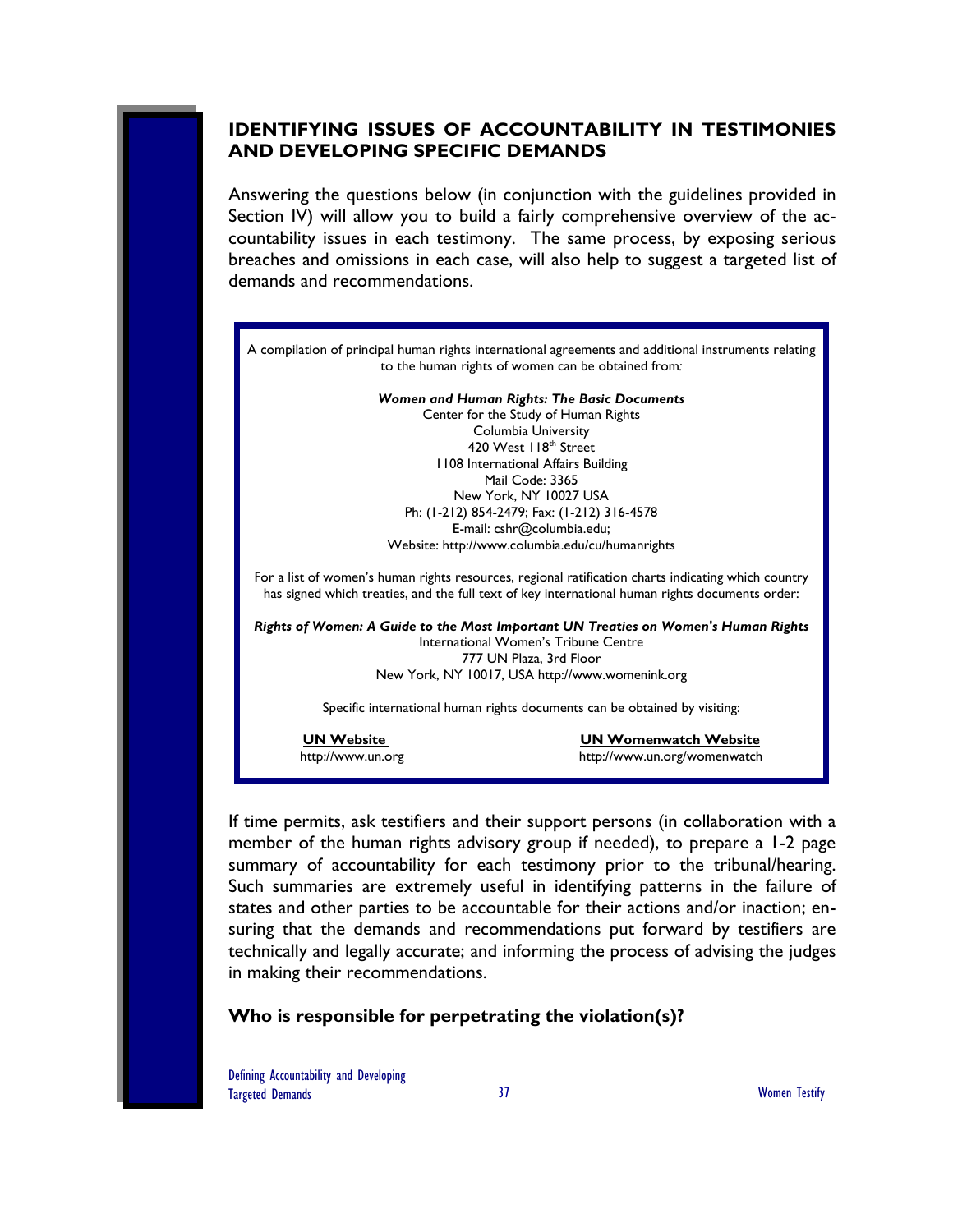- Private individual or institution;
- State actor, institution or agency; and/or
- UN entity

## **What are the international human rights treaties and/or agreements that have been breached and how?**

## **How is the state culpable?**

- Did an agent of the state carry out the violation(s) recounted?
- Did the state permit, condone, or ignore the actions of a non-state actor in committing the violations?
- What actions did the state take in response to the abuses described in terms of: (1) policing and judicial measures; (2) policy implementation; and, (3) legislation?
- What should the state have done?
- What do we want the state to do now?

**Do existing human rights instruments and processes work to ensure redress in this and similar cases?** 

**What is required to ensure that the human rights standards most relevant to the case at hand are upheld and implemented at the local, national, regional, and/or international levels?**

Tribunal/hearing testimonies should not exclusively highlight the failure of states and/or United Nations entities to be accountable on any of these levels. They should also develop recommendations to remedy the situation and make demands that will strengthen the protection and promotion of women's human rights.

## **STATEMENTS BY JUDGES OR RESPONDENTS**

As outlined in section V, judges or respondents will use the testimonies and supporting material to produce a final statement detailing what entities are accountable in each case. In doing so, they will provide a brief introduction to existing human rights instruments and mechanisms which were established to protect against such violations. As far as possible, the statement by a judge or respondent will also make recommendations on the steps that must be taken to prevent such violations in the future; to secure reparations in the case in question; and, to punish the individuals responsible. As stated in section V, it is imperative that copies of the testimonies and all supporting documentation be sent to the judges and respondents well in advance to allow them sufficient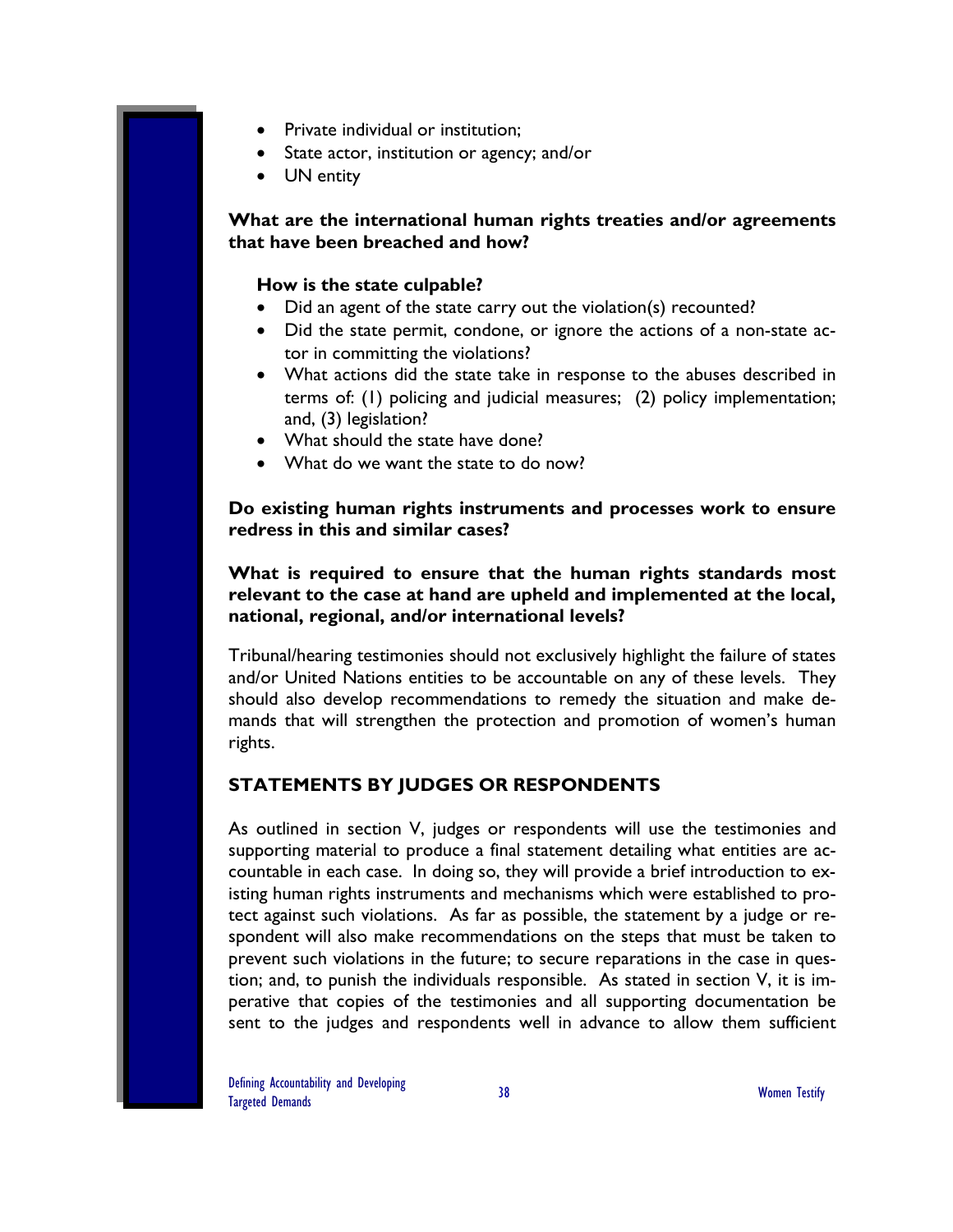time to produce a powerful and effective statement of recommendations and demands.

## **POST-TRIBUNAL REPORT OR STATEMENT**

Immediately after the tribunal/hearing, a statement should be drafted that provides a brief overview of the program followed by the core recommendations and demands made by the judges and testifiers. Producing and distributing such a statement to the media/press, governments, and other targeted groups (see list in Section VIII) is an effective means of amplifying the impact of the event and ensuring that the core messages and demands of the tribunal/hearing reach a wider audience. The statement can also be used as a lobbying tool in the weeks and months after the tribunal/hearing to pressure governments to strengthen their protection and promotion of women's human rights (See Appendix 3 for a sample post-tribunal/hearing statement issued after the *Vienna Tribunal/Hearing for Women's Human Rights* in 1993).

Defining Accountability and Developing Targeted Demands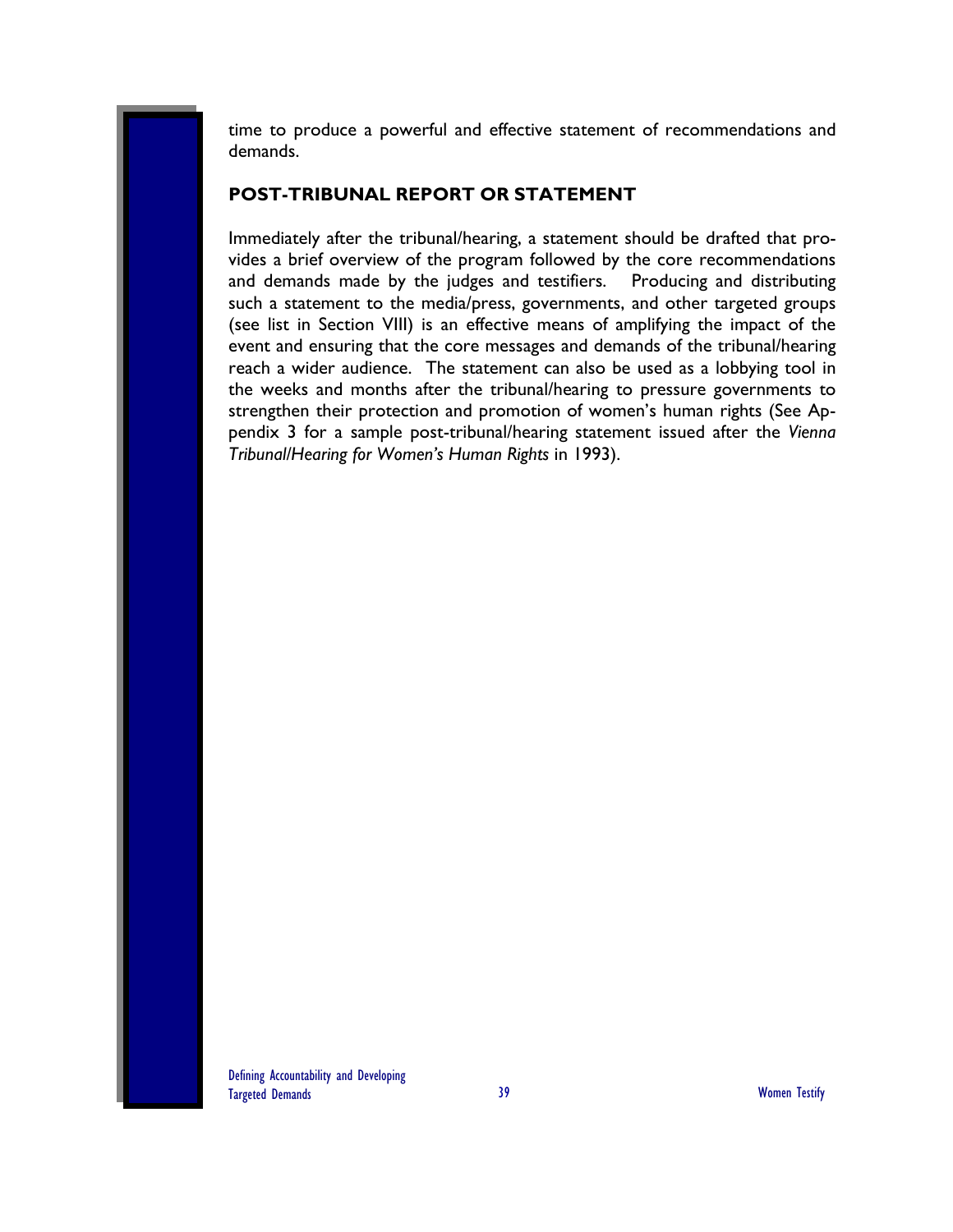# VII. DEVELOPING AND STRUCTURING THE TRIBUNAL/HEARING PROGRAM

Having identified the overall content and focus of the tribunal/hearing, the remainder of the program should now be planned in as much detail as possible. When deciding on the structure for the program, the makeup of the target audience should be kept in mind. Generally, the goal is to arrange an overall program structure that enhances the delivery of your key messages. This includes ensuring that testimonies within sections flow well and maintain interest, and that there are smooth and logical transitions between sections. As you move forward in the organizing process, it is useful to sketch out a preliminary program that you can add to and/or modify as the planning process progresses. This way, when you arrive at the moment of finalizing program details, you will already have a preliminary sense of the structure as well as the information to answer any outstanding questions and/or concerns.

Once all testimonies are confirmed, compile a preliminary schedule which includes projected times for all speakers including the opening and closing speaker(s), testifiers, moderators and judges. The draft schedule will be helpful when deciding how much, if any, additional time you have to fill in the program. At this time it would also be useful to identify any additional segments or presentations that would be important to include in their own right and/or which would enhance the program. This can include cultural activities and performances, refreshment breaks, and so on. The subject matter of tribunals/hearings is extremely serious and can be quite difficult for audiences (as well as judges and respondents) to hear and absorb. One or two brief interludes with a positive focus - a poetry reading, short film, or musical/dance performance, for example, will be very welcome at an appropriate point in the program. At the same time, it is important to think about ways of maintaining audience attention within sections and throughout the delivery of testimonies. For example, if possible, some of the testifiers might use film/video and/or other visuals as part of their presentation. The following points highlight the main issues and considerations that need to be considered when developing the tribunal/hearing Program.

## **OPENING/INTRODUCTORY COMMENTS**

Prior to the delivery of testimonies, an appropriate member(s) of the organizing team should make brief welcoming and introductory remarks. This commentary should provide the audience with an overview of the program for the day,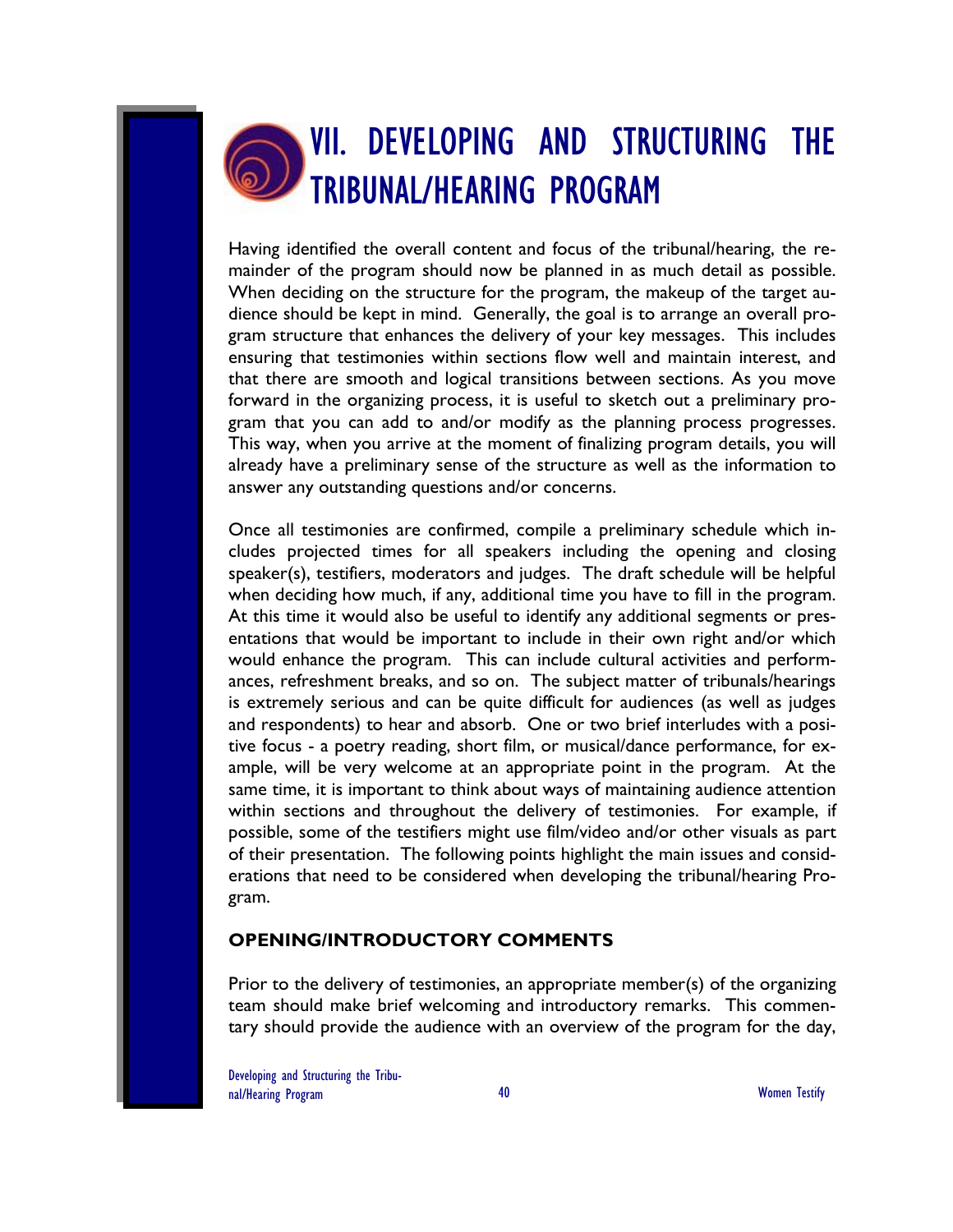an introduction to the tribunal/hearing's purpose and objectives, and any relevant background information on women's human rights that would help to contextualize the forthcoming presentations.

## **DECIDING THE ORDER AND GROUPING OF TESTIMONIES**

There are a number of variables to consider when determining the order in which testimonies will be presented.

## **Grouping Testimonies**

If you have more than 5-6 presentations, it is useful to organize the testimonies into sections according to a common issue or theme. Grouping the testimonies into separate sections of roughly equal numbers, helps to give the audience a clearer picture of the overall issues and concerns being highlighted by the tribunal/hearing. If you decide to group testimonies into sections, you need to decide on the order of the sections as well as the order of testimonies within those sections.

## **Ensuring Diversity**

Whatever the themes or issues the tribunal/hearing committee chooses to highlight, aim to achieve balanced representation among speakers across lines of race, ethnicity, socio-economic background, disability, sexual orientation, regional/geographic location, and so on. It is particularly important for the organizers of an international or global event to ensure that the order and number of testimonies are regionally balanced.

## **Ordering Testimonies Within Sections**

In general, it is a good idea to begin and end on a particularly strong note. Try to alternate testifiers according to their speaking/presentation styles and mode of testimony delivery. Aim to balance formal speakers with those who tend to be more lively and informal, for example, or try to include at least one testimony in each section that utilizes audio-visual resources, or perhaps includes a poem.

## **Ordering Sections Within the Overall Program**

Use the order of the sections to foreground priority themes and issues. If you are planning a half-day or shorter event, the first issues and testimonies presented will get the most attention. If the tribunal/hearing is a day-long event,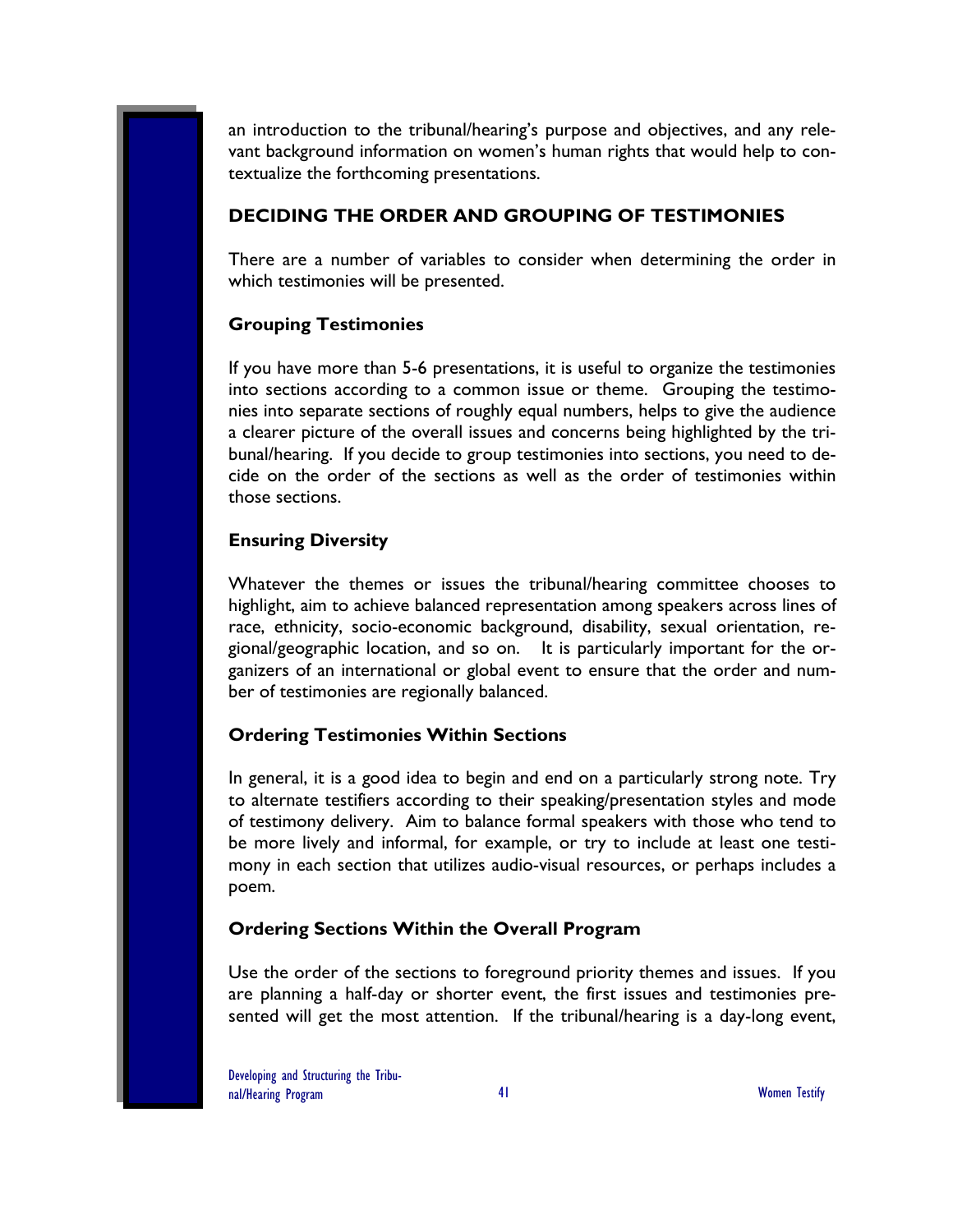the beginning of the second half is also a timeslot that can be used effectively. If the judges or respondents are a major draw for the event, and they are slotted to speak last, the section just before the judges' presentations will also be an advantageous timeslot in which to highlight key issues. As suggested before, in terms of the overall program, aim to begin and end with the themes/issues that are likely to attract greater attention. This is not a comment on the merits of individual testimonies or sections, but a reminder that when a tribunal/hearing is a public/media event, sustaining interest among the audience and the members of the media is an important goal of the event. This will vary according to whichever issues are timely or topical, as well as with the content and mode of delivery of specific presentations.

## **Use of Visuals and Performance Arts**

Intersperse any presentations that use visuals (slides, video clips, posters, etc.), or music, dance, or poetry throughout the program. As testifiers prepare testimony, encourage the use of visuals as part of presentations, if available. If meeting the requirements of human rights documentation is less important, it is also a good idea to encourage some testifiers to deliver their testimonies through performing arts. Otherwise, music, dance, and/or poetry can be performed by non-testifiers in order to provide important breaks in the program.

#### **JUDGES OR RESPONDENTS STATEMENTS**

As outlined in Section V, judges or respondents statements can be delivered at two different points in the program. If testimonies are grouped into sections, each judge/respondent can be assigned to respond to a section consistent with their areas of expertise. This works best if the comments are made at the close of the respective section. If time permits, the judge/respondent could also deliver brief final remarks toward the end of the program. Alternatively, all of the judges/ respondents can deliver their statements at the conclusion of the program.

#### **SELECTING MODERATORS**

Moderators play an important role in the tribunal/hearing program. In addition to providing the audience with brief introductions to the sections and speakers, they also keep the program moving forward within the timeframe that has been established. Depending upon the length of the program and how you structure the presentation of testimonies, you should choose approximately 3-5 moderators for the tribunal/hearing. When selecting moderators, choose individuals who are familiar with the tribunal/hearing process and the issues that are being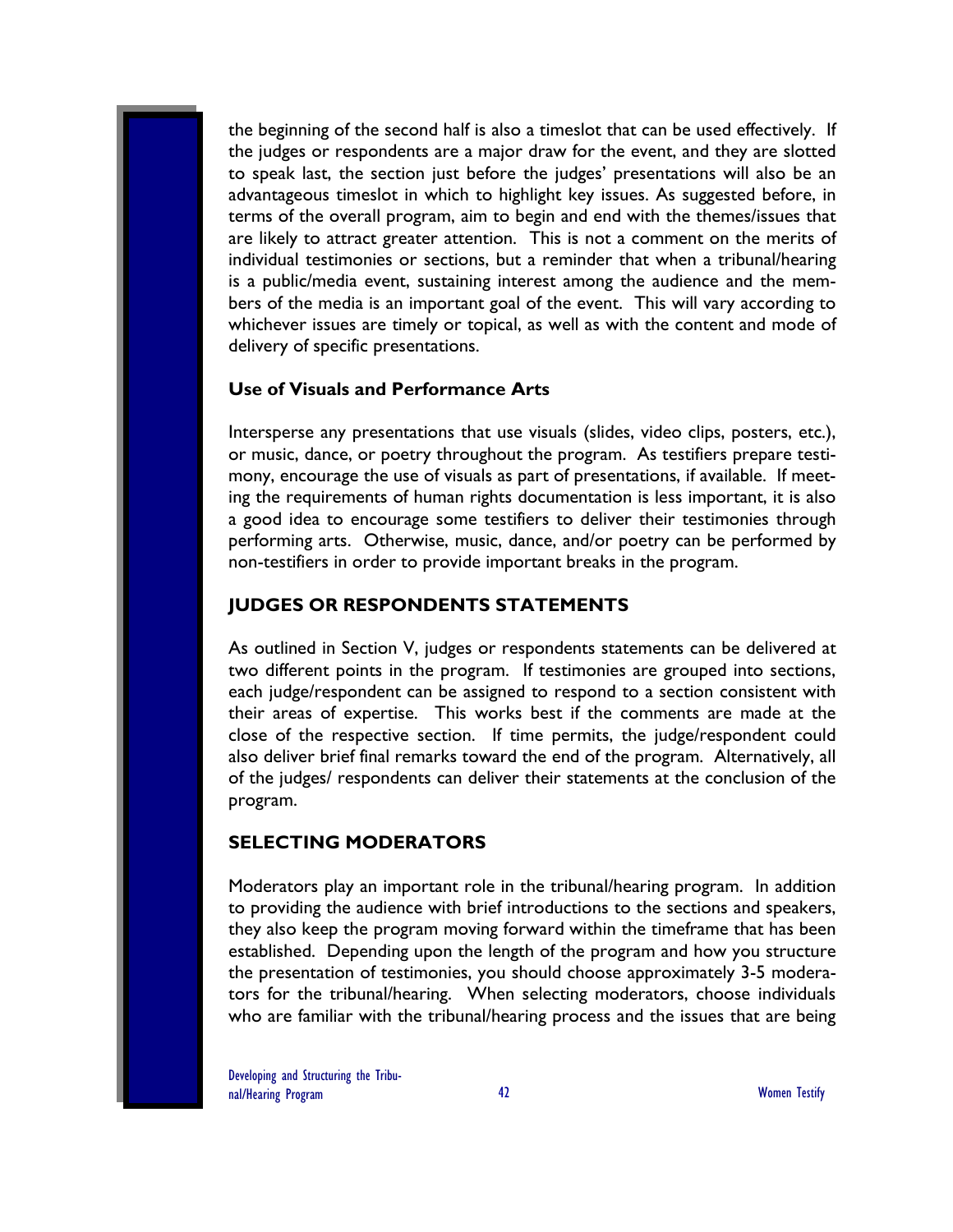discussed in the section they will moderate. It is advisable to select individuals from the tribunal/hearing committee or Human Rights Advisory Group since they are most familiar with the goals and objectives of the tribunal/hearing.

## **CLOSING REMARKS**

Following all of the presentations, the tribunal/hearing should conclude with a very brief commentary from a key player in the tribunal/hearing organizing process. Closing remarks can include thanks to all participants (especially the testifiers) and to the individuals and organizations that played an instrumental role in shaping the tribunal/hearing; a call to action based on the demands issued from the tribunal/hearing; and, a positive statement about future avenues to be pursued.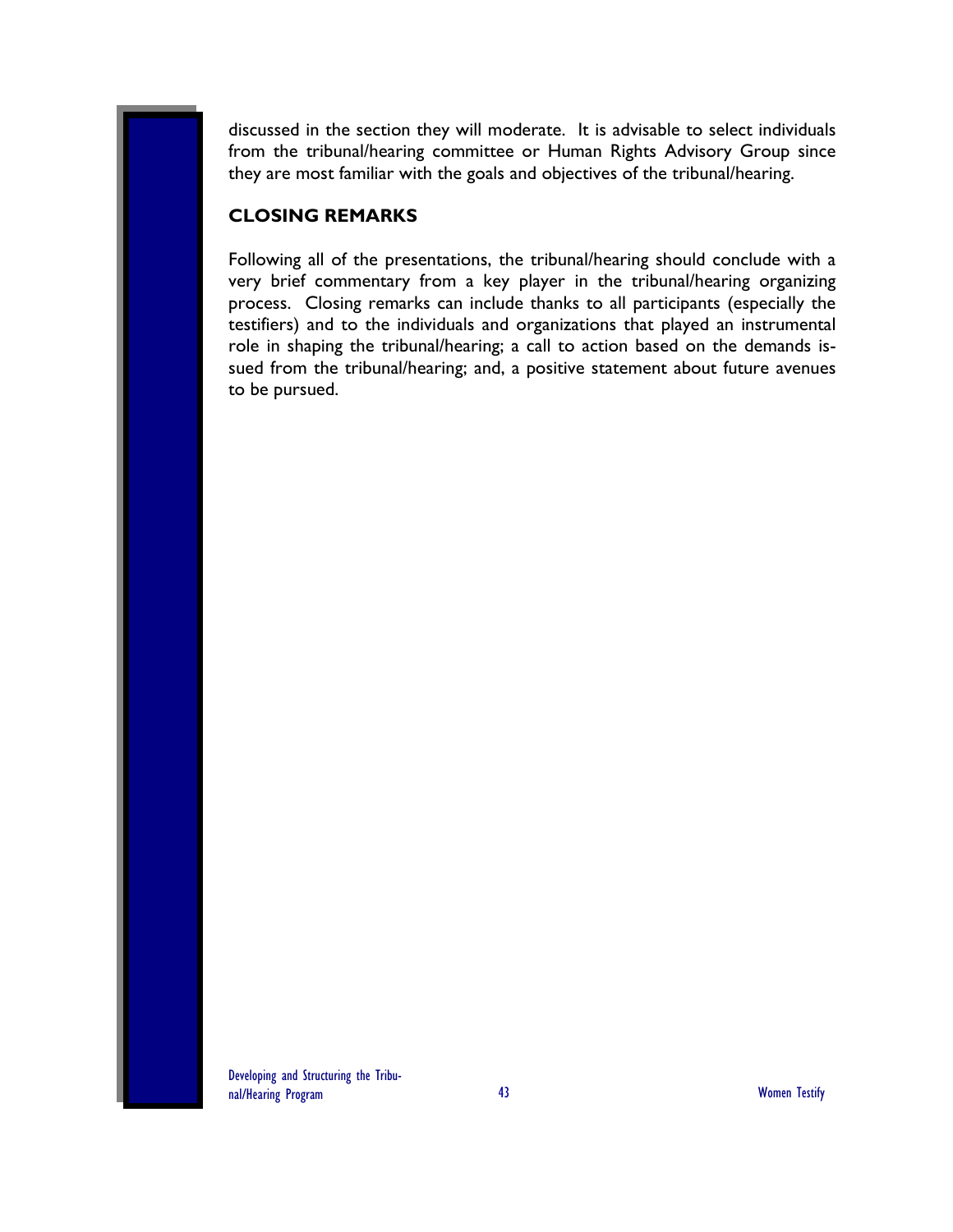

The extent to which you involve the media will vary significantly depending on the overall objectives you have set for the tribunal/hearing. If gaining wider visibility for women's human rights issues, raising public awareness, and influencing policy makers are primary goals then a more comprehensive media strategy is required than if the goal is community education or the empowerment of a particular group of women. Developing and implementing an effective media strategy ensures that the message of the tribunal/hearing will reach a wider audience, both at the time of the event and subsequently.

Keep in mind that there are many barriers to getting the right kind of media coverage for women's concerns. Achieving constructive, non-sensational and non-sexist visibility in mainstream media - at the local, national, or international level – can be a difficult goal to realize. The following points are provided as guidelines to help shape a media strategy to suit your goals. They are not intended to be exhaustive and the extent to which you implement them will depend on the degree and type of media attention you want to attract.

## **GETTING STARTED – THE PLANNING AND DEVELOPMENT PHASE**

## **Using Outside Media Consultants**

If resources permit, engaging an outside media consultant can be very helpful in ensuring that your media strategy is targeted and effective. If necessary, a consultant can also assist with training staff and tribunal/hearing speakers on how to conduct media interviews and take advantage of opportunity for media attention. As the tribunal/hearing approaches, it can be difficult to develop and manage an effective media strategy alongside all the other demands of the tribunal/hearing, especially if you are new to the process. If media attention is high on your list of goals and resources permit, you should identify a consultant who is familiar with and sympathetic to the issues you want to highlight and has wellestablished contacts with various media outlets. If you do not know any consultants in the area, contact some of your key partners or other NGOs to ask if they can recommend someone. It also may be possible to secure reduced fees for social justice events such as a tribunal/hearing.

Media and Public Relations (PR) **Strategies**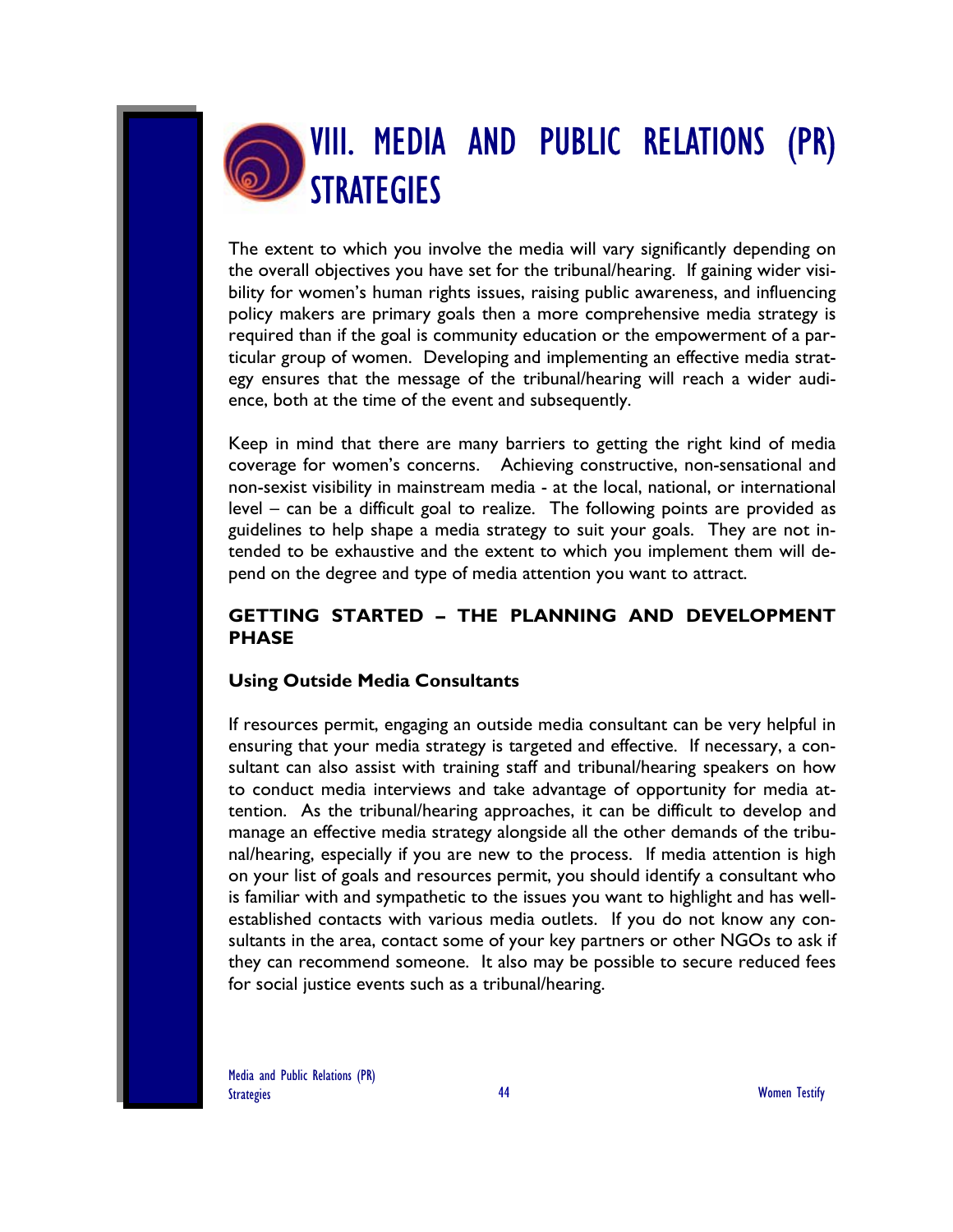## **Creating a Media/Press Contact List**

Make a list of newspapers, magazines, radio and TV stations as well as specific radio/TV programs, and websites that you want to target including both mainstream and alternative media. At the same time, identify specific journalists that are likely to be interested in the planned event and the issues that will be addressed. The list might include daily news journalists as well as columnists and broadcasters who specialize in women's and/or social issues, community/local stories, education and health, human rights and justice issues and so on. Compile a list of telephone and fax numbers as well as email addresses, if available, for each one. It is better to obtain the names and contact details of individual journalists and editors as distinct from general titles (like "news editor" or "health correspondent") and general contact information. Again the media contacts you include will depend on the issues to be highlighted by the tribunal/ hearing.

Ask sponsoring organizations, testifiers and all committee members to forward any relevant media contacts that they have established. Combine and update your media/press lists to include these additions. Pay particular attention to those media outlets that have provided positive media/press attention for previous events, or for work on a particular issue; be sure to build on this success and establish contact early on with these journalists. If this is the first media event you are organizing, it is important to take some time to research the interests and earlier work of journalists and particular newspapers or programs so that you can highlight the aspects of the your tribunal/hearing that will grab their attention.

## **Timing and Preliminary Notice of Event**

In selecting the date and time of your event, ensure that it will not clash with another event that your target audiences may also wish to attend. Once the time, date, and venue of the event have been decided, it is a good idea to send everyone on your media/press list a preliminary notice. The notice should indicate the title and nature of the event, in order to flag the date and give editors working on longer cycles the opportunity to include it in their schedule of features and programs.

## **Consent of Testifiers and Tribunal/Hearing Participants**

Before releasing names of tribunal/hearing participants to the media, it is very important to ensure that you have their written permission to do so. Create a "media release form" to be signed by each participant indicating that they are

Media and Public Relations (PR) **Strategies**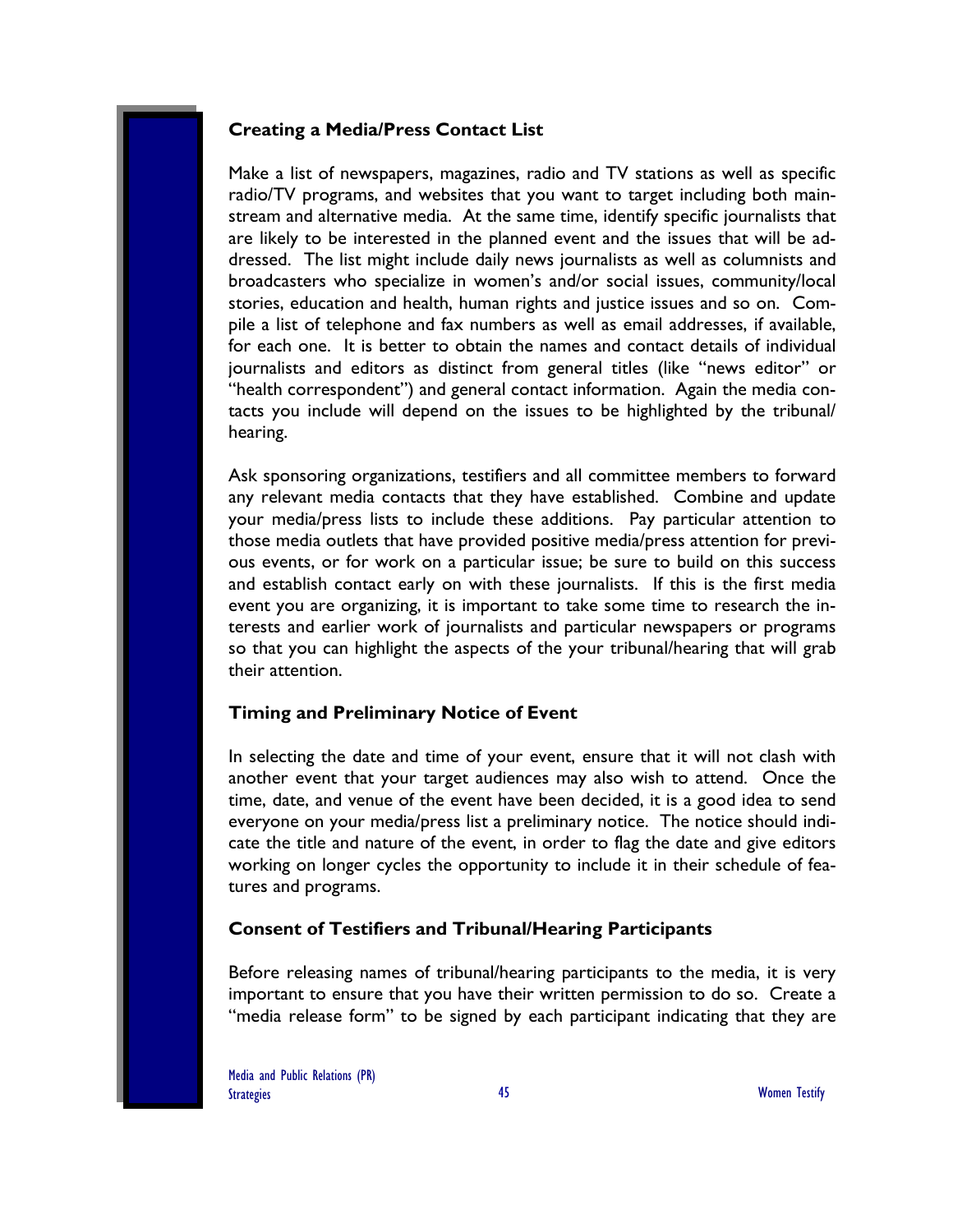willing to speak to journalists and are giving the tribunal/hearing organizers permission to include their names and copies of their testimonies/statements in the materials circulated to the media/press.

At this time, it is also important to identify any special requests or safety concerns around protecting the identity of testifiers who may be put in danger through their participation in a tribunal/hearing. Where necessary, tribunal/ hearing organizers should use pseudo-names for testifiers who wish to conceal their identity and ensure that these testifiers are not photographed, videotaped, and/or audio-taped during the tribunal/hearing

## **Preparing a Media/Press Packet**

A media/press packet should be compiled to distribute to journalists on the day of the event, either at a specially convened Press Briefing (before or after the tribunal/hearing) or at the event itself. The packet can also be given out selectively to interested journalists prior to the event. However, this should not discourage attendance at the event, the main objective in terms of achieving media coverage.

## **Contents of a media/press packet**

- A copy of the press release
- A program/schedule for the event indicating approximate times and order of speakers
- Basic information and bibliography of resources on women's human rights
- Short biographies of each testifier alongside a brief summary of the testimony they are presenting
- Optional one-page background papers aimed at educating the media on specific issues being addressed by the tribunal/hearing (for example, violence against women, reproductive and sexual rights, women's health, gender and poverty, and so on).
- Short biographies of judges/respondents
- Information about the sponsoring organizations

#### **Design and Production of media/press packet**

A media/press packet that provides the necessary information can be produced relatively inexpensively on a personal computer (PC) using word processing or desktop publishing software. However, a well-designed and professionally printed media/press packet that makes good use of color and images can be a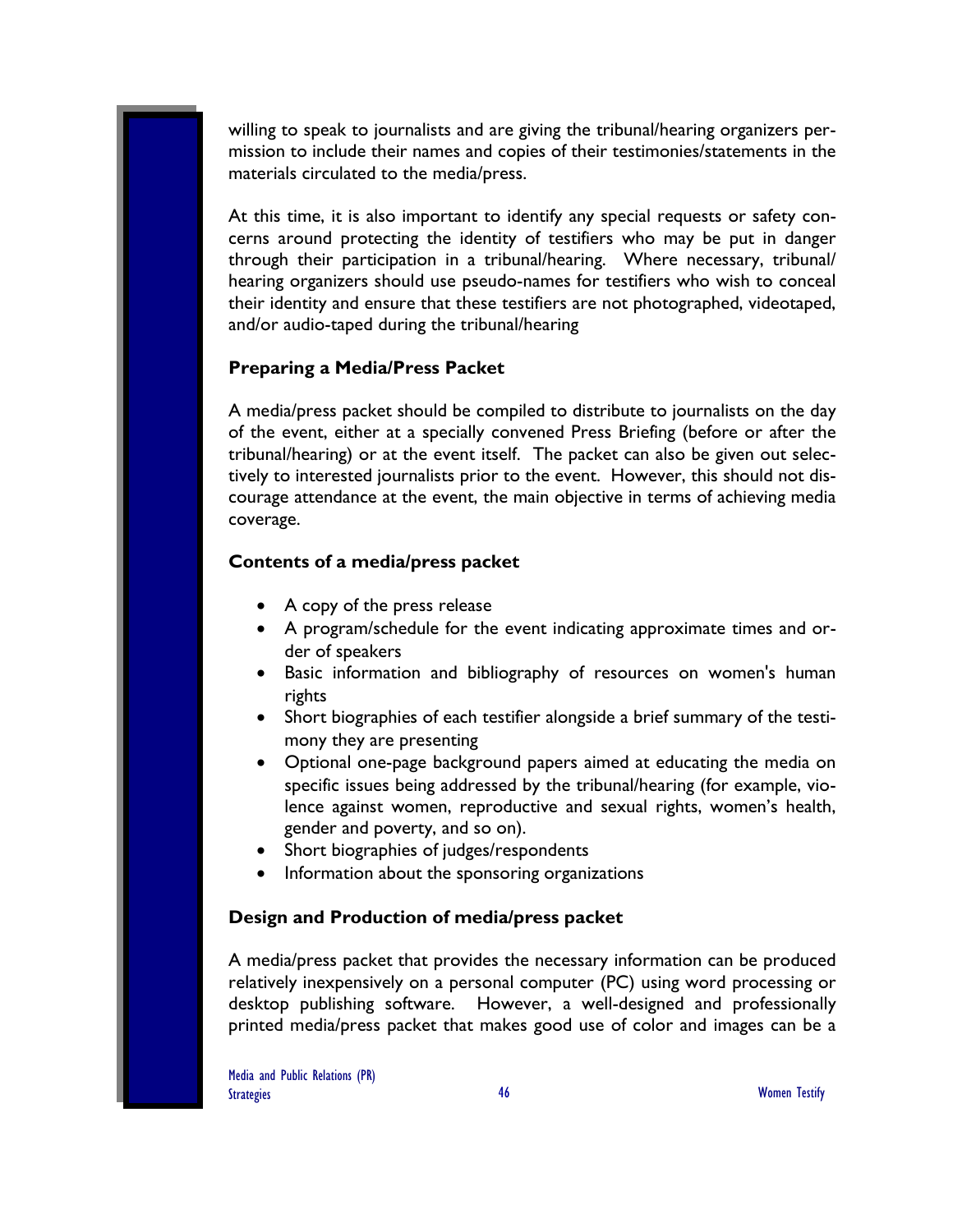very effective tool in capturing media attention. It may be possible to have these services donated or obtained at a reduced rate by contacting individual graphic designers and/or design or print businesses. All such in-kind contributions should be acknowledged in any promotional materials for the tribunal/ hearing.

## **Press Release**

Your press release for the event should be a concise 1-2 page document that includes:

- The words "Press Release" printed prominently across the top of the front page
- Name, phone number, and email address of the contact person at the top right front page
- Title, venue, date and time of the tribunal/hearing at the center top third of the front page
- A 2-3 paragraph description including the reasons for holding the event and what it aims to achieve; a list of the main issues to be addressed; some details about the cases which will be presented; 2-3 effective oneline quotes from testifiers and, 1-2 lines on each of the judges/ respondents
- A list of sponsoring organizations and brief organizational profiles of the main organizing group(s)
- Brief directions on how to reach the venue

When identifying the contact person, choose someone who can respond to inquiries from the media at anytime. It is also important that they be familiar with the organization(s) involved, the tribunal/hearing objectives and process and the cases to be presented. If possible, include two names as contacts in order to make it easier for the press/media to get in touch with someone.

The Press Release should be sent to everyone on your media/press list 2-3 days prior to the tribunal/hearing. If your tribunal/hearing is taking place within a much larger national or international conference at least two Press Releases should be sent - the first about two weeks before the event and a revised/ updated release nearer the day of the tribunal/hearing. Your designated media/ press contact person(s) should follow up any Press Release with a phone call within 24 hours. If necessary, repeated attempts should be made to talk directly to editors and journalists who have received the Press Release and to obtain a commitment that a journalist will be sent to the tribunal/hearing and/or Press Briefing.

Media and Public Relations (PR) **Strategies**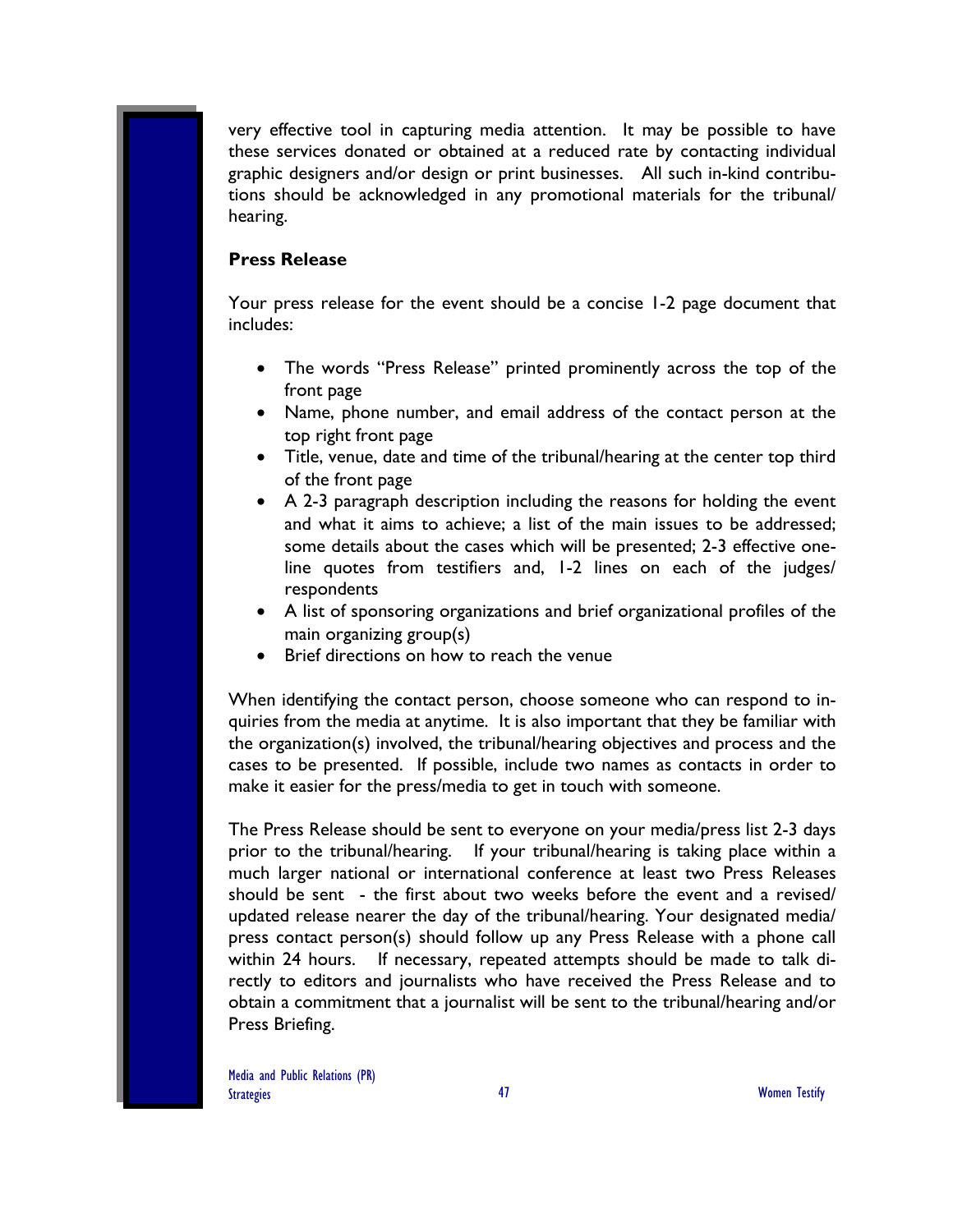## **Reaching Target Audiences**

While media attention is important, it is also critical to ensure that you attract a sizeable, supportive audience to the actual event. This can be achieved through the strategic placement of flyers and posters in the days leading up to the tribunal/hearing. In addition, coordinate mailings of invitations (regular and/ or email) anywhere from 2-6 weeks before the tribunal/hearing depending on the scale of the event and likely competition for audience attention. Again, if you are planning a large-scale event that is part of a wider conference, it is advisable to send out two announcements a number of weeks apart.

- Promotional materials flyers, posters, websites: Use the information compiled for the Press Release to create flyers/announcements that can be posted at various venues and mailed to target lists to publicize the tribunal/hearing. Producing these materials and displaying them in high traffic areas will help promote the event. Where possible, use bold graphics and colors to draw people's attention. Also, consider producing larger posters that can be used for publicity purposes leading up to the event and as visual props at the event.
- If your organization has a website, include a copy of the flyer in a prominent position on the opening page. You can also distribute the flyer to key partners to post on their website, along with circulating it to newsgroups and email lists.
- Mailings: In addition to Press mailings, take some time to consider your target audience and compile a list of all the individuals, groups and agencies that you would like to receive a flyer/announcement. The list can include:
	- Government departments and statutory agencies
	- UN, international and regional agencies
	- Women's NGO's
	- Other NGO's including community development, human rights groups, trade unions, etc.
	- University institutions and school groups
	- Relevant internet sites

Most NGOs, government agencies and educational and international organizations put out regular newsletters. It can be advantageous to obtain publication schedules for these newsletters, which are often quarterly, and request that notice of your event be included in appropriate sections. In addition, you could provide flyers to be used as inserts in upcoming editions.

In the case of "VIP" guests it is a good idea to write personalized letters of invitation and request that they RSVP.

Media and Public Relations (PR) **Strategies**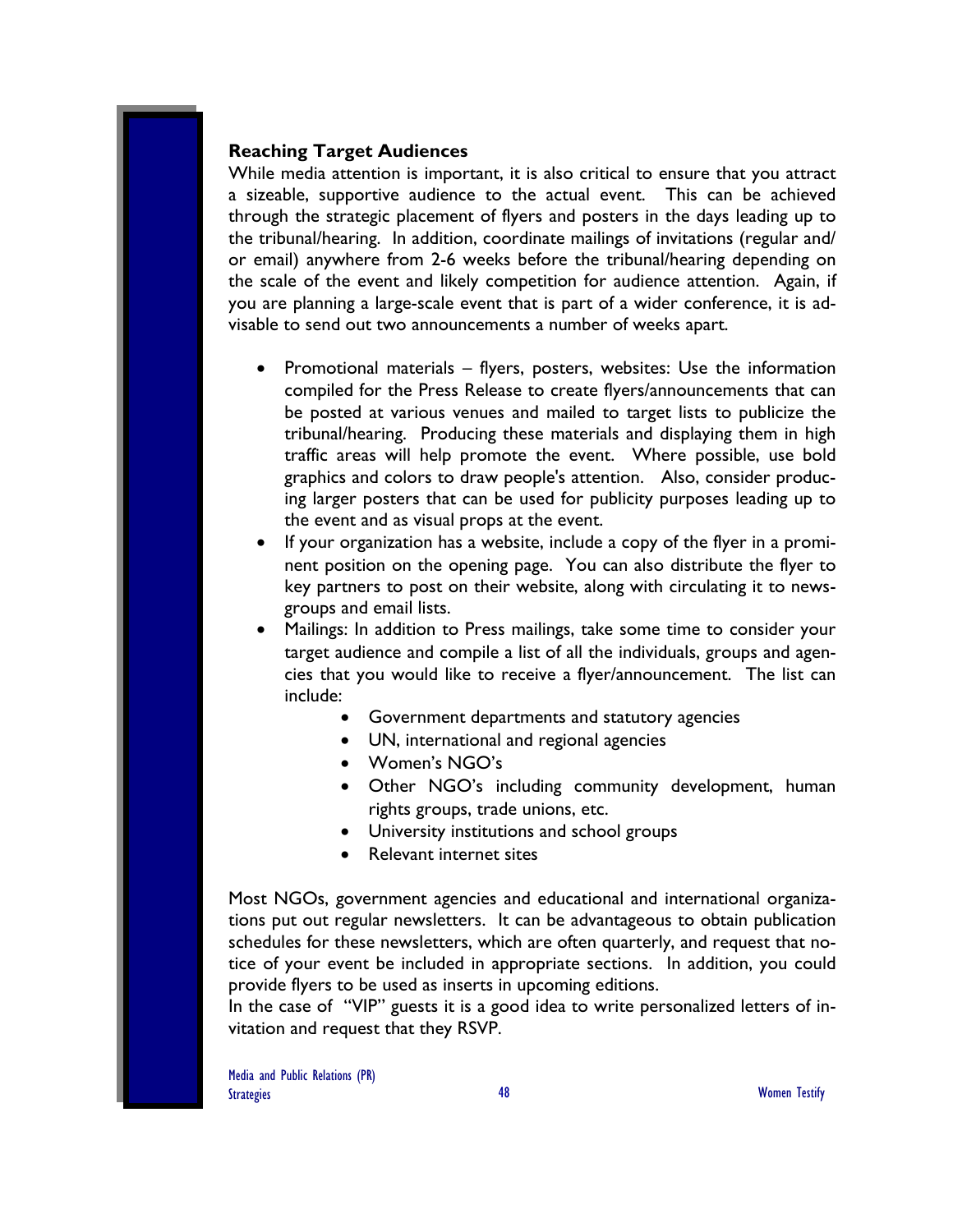## **ENGAGING WITH THE MEDIA**

## **Identifying Potential Speakers/Interviewees**

In the weeks leading up to the event, try to identify the issues and cases that the media are most likely to be interested in covering. Prepare testifiers, judges and human rights experts to address these issues, if requested. Selecting interviewees in this way, beforehand, will allow time for preparation, especially for those who are not familiar with media interviews. It will also allow you to schedule interviews in advance. Availability is key with the media so it is good to be prepared and punctual for interviews.

## **Providing Media Training**

Even if you do not hire a media consultant to assist with the development and implementation of your overall media strategy, it is advisable to seek the assistance of someone with significant practical media experience to facilitate a media training session a few weeks prior to the event. Such a session should include all staff and speakers (where available) and help them prepare for media interviews before, during and after the event.

One task of the session could be to compile a list of responses to some commonly asked questions. Among others, this might include responses to the following:

- What is a tribunal/hearing in this context?
- Why are you holding the tribunal/hearing?
- What will women achieve by testifying if the tribunal/hearing has no real power?
- What do women want out of the event?
- What progress has been made for the realization of women's human rights?
- What does your organization do and what is its mission?

## **Press Briefing**

Organizing a 30-40 minute Press Briefing, either directly before or after the tribunal/hearing, can be a good way of attracting journalists and shaping the "stories" that emerge from the tribunal/hearing. It can include a panel of 2-4 speakers that includes at least one well-versed person from the organizing committee, 1-2 testifiers, and 1-2 judges. Panelists should deliver brief 1-2 page pre-

Media and Public Relations (PR) **Strategies** 

49 Women Testify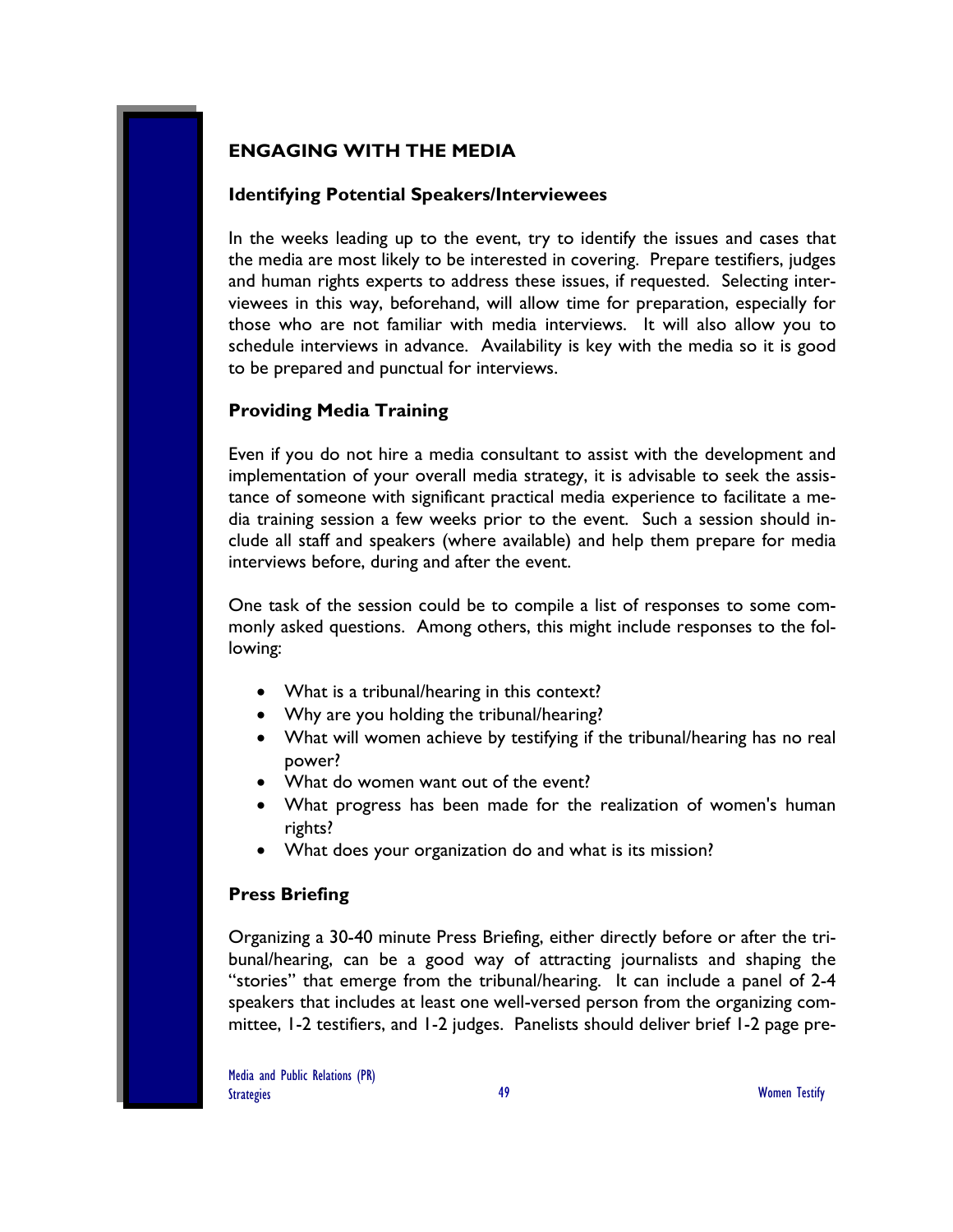pared statements - which are made available to journalists in a printed format followed by a Question and Answer session. Generally, if there is major media interest in the cases and testifiers, a pre-tribunal/hearing Press Briefing works best and draws the media into the event. On the other hand, if the judges or respondents are well-known figures, a post-tribunal/hearing briefing highlighting the judges' findings can work well.

#### **Coordinating Interviews**

In the time leading up to and during the tribunal/hearing, a dedicated media/ press person should liaise with media and the tribunal/hearing participants to schedule interviews throughout the day at appropriate times and locations.

## **EVALUATING THE VENUE**

When deciding on the set-up for the tribunal/hearing space, keep in mind the requirements of the media. Be sure that the media contact person evaluates the space in conjunction with other staff to ensure that media requests are taken into account at the beginning of the planning phase. The media are generally clear about specific needs they may have. Their requests usually focus on the sound system, a central system for all TV cameras, lighting for TV and photographers, and the positioning of posters/banners and other visual props at the venue. Again, a professional media consultant can be especially useful here as they have a better sense of media needs.

When evaluating the space, also ensure that there is a small room or space nearby, in a relatively quiet area, where the media can conduct interviews on the day of the tribunal/hearing. At the event, be sure to have media/press packets, additional press releases, as well as any other information about the event, issues, and speakers readily available.

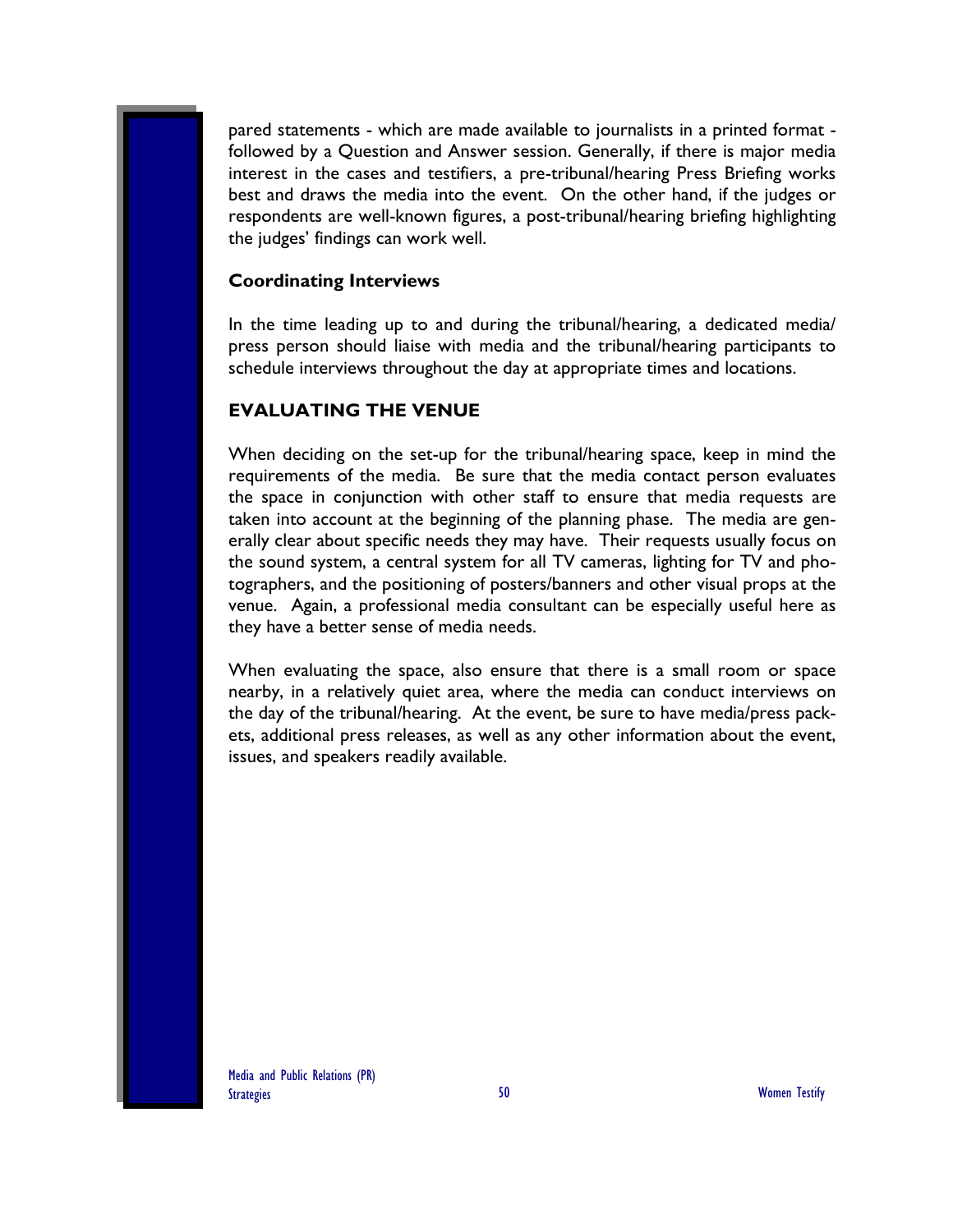

Planning for appropriate documentation at the tribunal/hearing will ensure an accurate record of the presentations and the event as a whole. There are a number of methods that can be used to document the proceedings including audiotaping, photography and or videotaping. Before deciding on the method, consider all possible future applications for the materials. It is likely that you will require some form of documentation to meet your core tribunal/hearing objectives and carry out related follow-up activities. More generally, good quality documentation will facilitate the following purposes:

- Producing publications including articles, books, information packets, pamphlets, and posters.
- Developing videos, radio programs, and materials for posting to websites.
- Conducting outreach and awareness raising activities with a wider constituency.
- Providing resources to organizations working on women's human rights issues.
- Creating human rights education (HRE) manuals and modules and supporting HRE programs.
- Preparing official documentation of women's human rights abuses and concerns for submission to the UN, human rights bodies, and/or governments.
- Contributing to the historical documentation of women's human rights activities and movements.

The level of staff time and resources you are able to invest in documentation will be a significant factor in deciding your approach. Audiotaping, for example, can be a relatively uncomplicated and inexpensive task. However, ensuring high quality photographs and videotape footage will require someone with substantial professional experience and may necessitate hiring outside consultants. In either case, assign an individual to coordinate both documentation and followup activities as the two are closely linked (see section XI).

## **AUDIOTAPES**

It's extremely important to have a set of quality audiotapes of the tribunal/ hearing proceedings. An accurate, full transcript of the event gives you a com-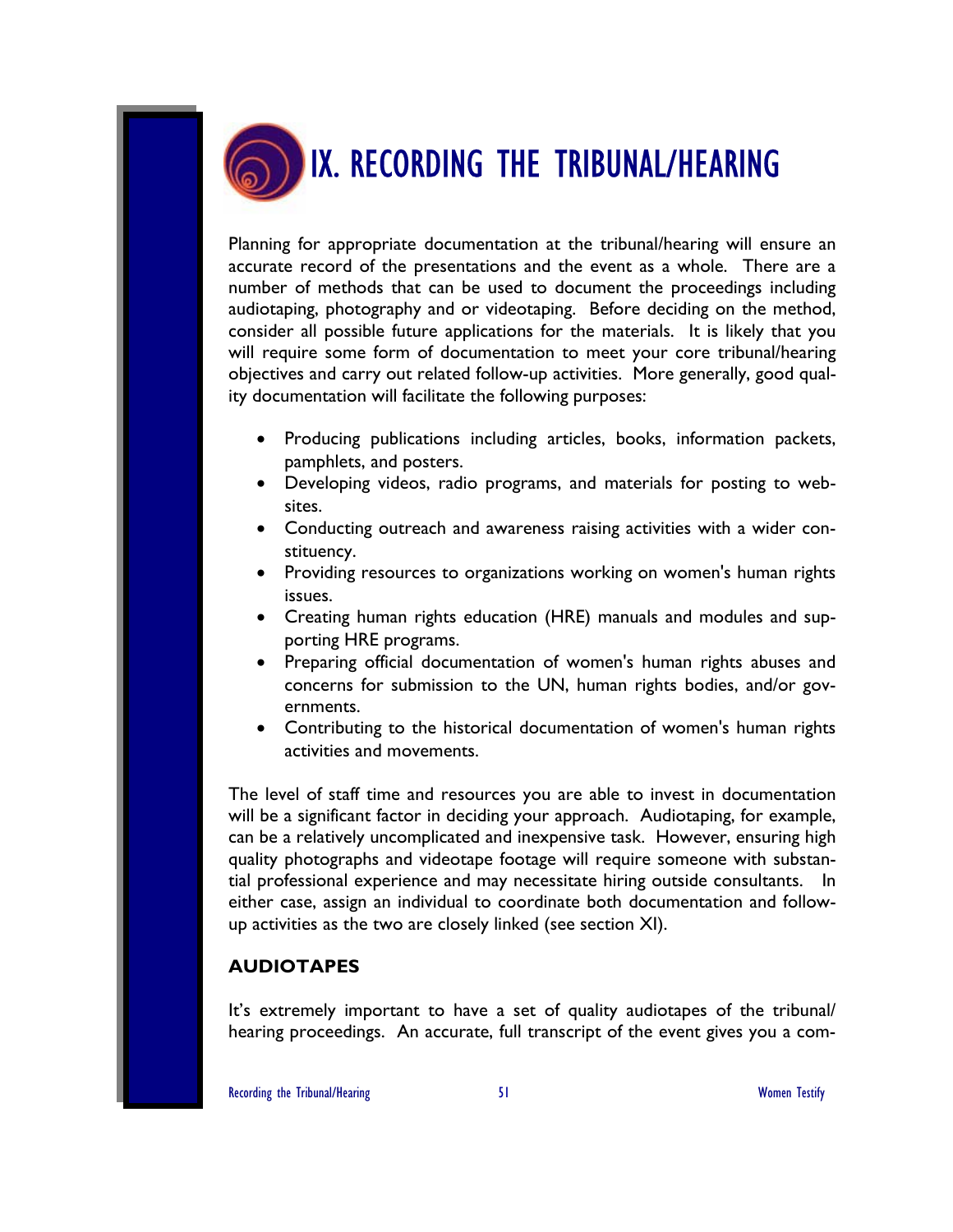plete verbal record of testimonies, moderators' commentaries, as well as the statements of judges/respondents. Because actual presentations can vary somewhat (often in ways that enhance the delivery) from the pre-prepared scripts, audio taping will allow you to capture particularly effective moments that go beyond the written word alone. High quality transcripts greatly facilitate the task of producing subsequent reports and publications. They are also invaluable in retrieving more memorable quotes that can be used for a variety of purposes including playing excerpts on radio and/or on the World Wide Web.

## **PHOTOGRAPHS**

A diverse range of photos will make tribunal/hearing books and reports more engaging and attractive to the reader. Photos can be used to produce publication or videotape covers and related promotional materials. Additionally, they can be easily scanned for use on a website. Other uses might include a traveling "Photo Exhibit," or the production of a calendar or set of postcards as part of awareness raising activities. It's also useful to keep photos from the event on file to send to the media in the promotion of follow-up events and/or publications and videos.

## **VIDEO**

Videotaping the tribunal/hearing requires the greatest expenditure of resources because it generally involves a small videotaping team and the purchase or hiring of video equipment. However, costs are coming down as small video cameras become more sophisticated and computer-based editing software allows video films to be made without incurring high studio costs. In order to warrant the allocation of substantial resources to professionally videotaping the event, however, the production of a videotape for training/education purposes and/or for mainstream TV viewing, should be primary goals of the tribunal/hearing committee. In addition, video clips or a video film can be used on the Web or to provide interested media with clips of the program.

## **ORGANIZING PROCESS**

Once you have assigned an individual to coordinate documentation for the event, the following guidelines will assist them in planning the remainder of the process:

1. Discuss with the tribunal/hearing committee and the Advisory Committee the methods of documentation that are necessary to meet your objectives and gather recommendations for possible outside consultants/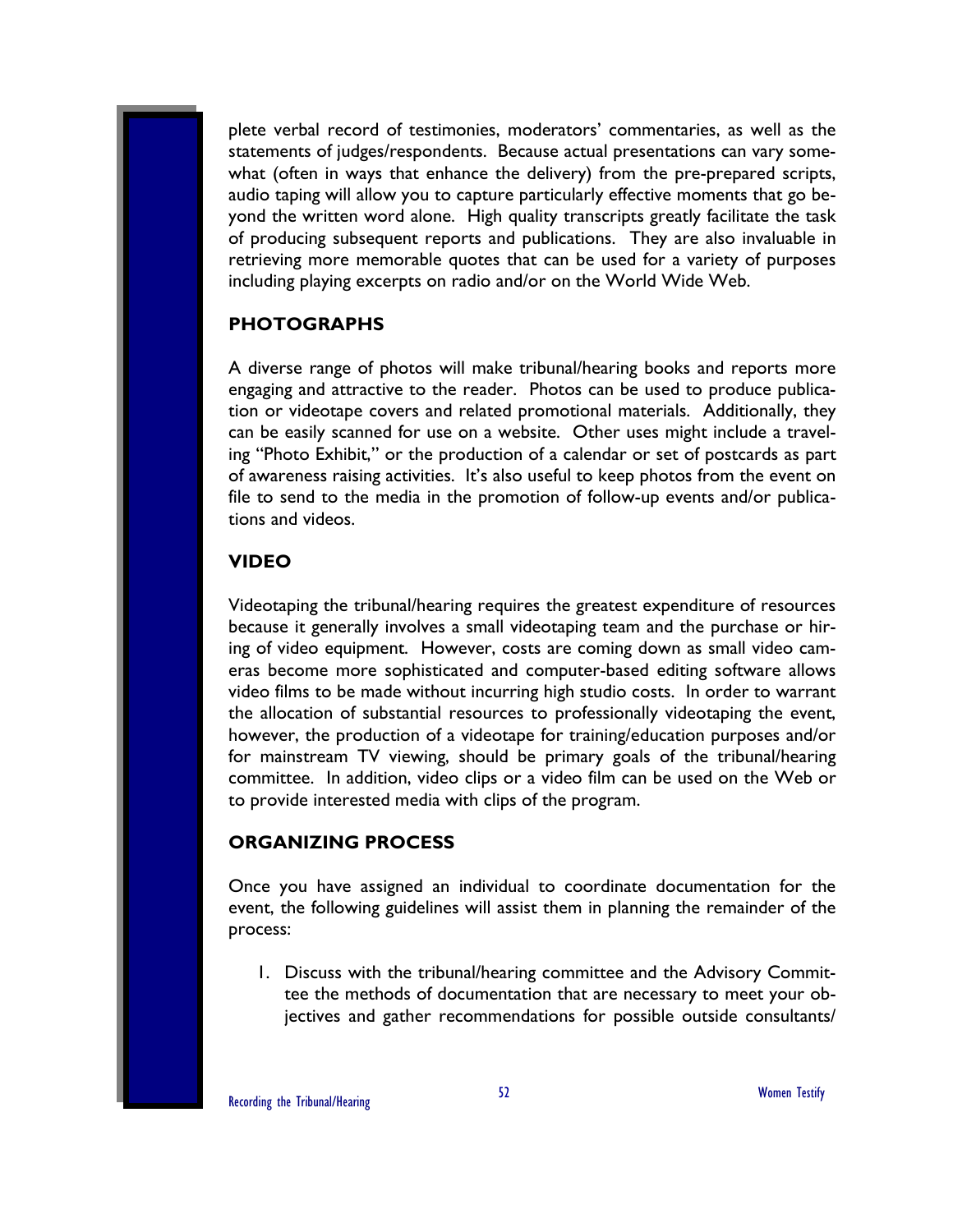production companies.

- 2. Prepare preliminary budgets for different options including estimated costs of outside consultants/production companies based on the experience of collaborating groups.
- 3. Evaluate the staff time and resources available for documentation and decide if an outside consultant/production company is desirable, necessary and/or financially feasible.
- 4. If you opt to use a consultant/production company, collect references from people who have worked with them before.
- 5. Contact at least 3 recommended consultants/production companies and ask them to submit samples of their work and cost estimates based on preliminary information you can provide.
- 6. Put together a suitable sub-group of the tribunal/hearing committee and/ or Advisory Group to select the most appropriate consultant/ production company for your purposes.
- 7. Provide the chosen consultant/production company with up-to-date information about the program, any specifications you have for the final product(s) (transcripts, tapes, video etc.) and ask them for a summary of their needs on the day of the tribunal/hearing.
- 8. Liaise closely with the consultant or production team on the day of the event.

*If you do not hire outside consultants, similar guidelines can be followed with the staff/ volunteers who have been assigned to different aspects of the documentation strategies that have been selected.*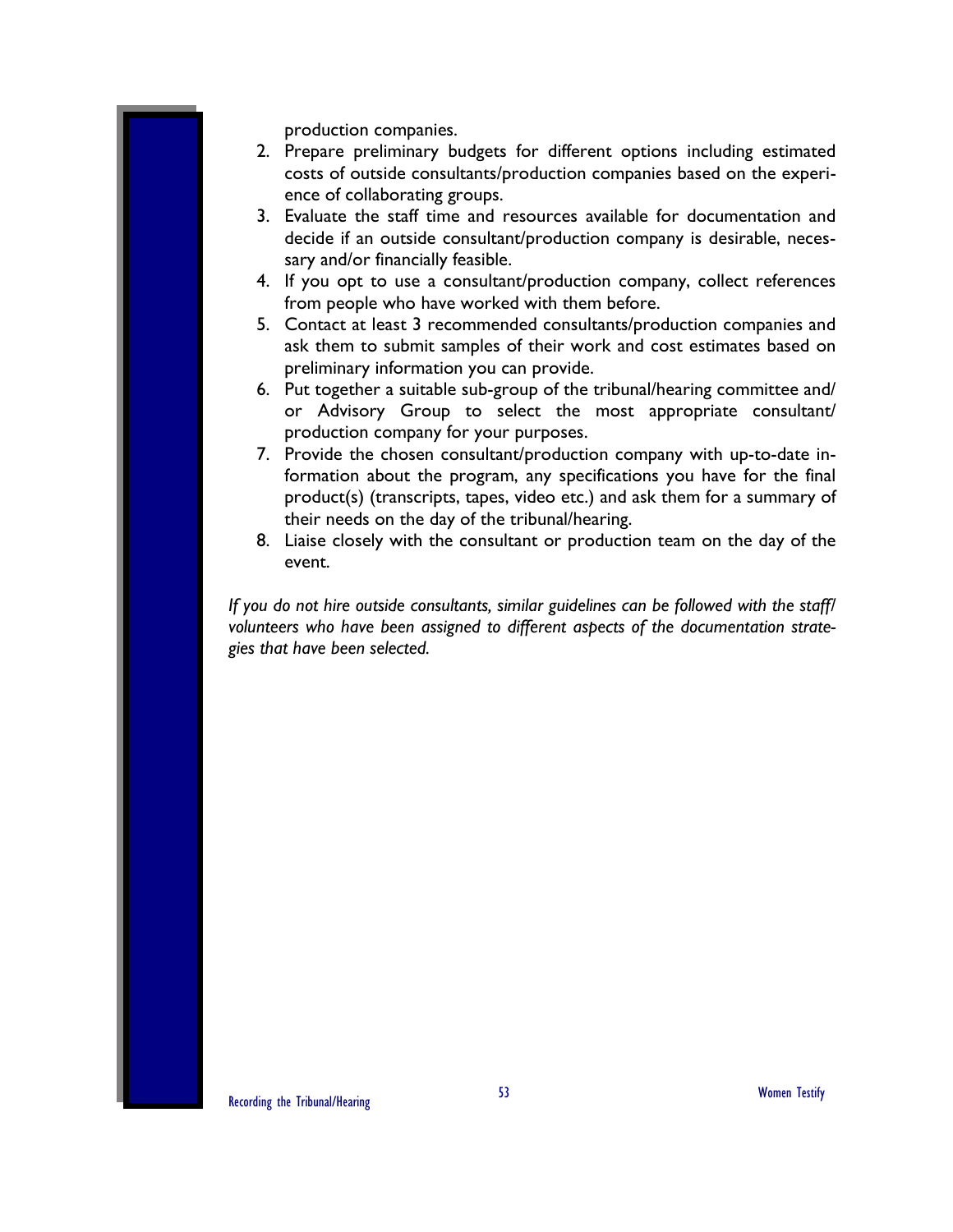# X. ON THE DAY OF (OR DAY PRECEDING) THE TRIBUNAL/HEARING

As you approach the day of the tribunal/hearing, it's very important to keep lines of communication open - with staff, testifiers, judges, moderators, support persons, participating organizations, outside consultants, as well as media. If you are organizing a large event, schedule regular meetings with staff members to keep informed about the ongoing progress, last minute issues and problems that arise, and possible changes to the schedule.

The following points are important to consider as you plan the final days leading up to the tribunal/hearing. Add additional points as they come up throughout the planning process.

## **PRACTICE SESSION WITH TESTIFIERS, SUPPORT PERSONS, MEMBERS OF THE ADVISORY GROUP AND MODERATORS**

If time permits, a pre-tribunal/hearing practice session where all the testifiers meet and present their testimonies to each other can be a valuable exercise. A practice session can create a greater sense of mutual support among the testifiers. If testifiers are nervous about public speaking it gives them an opportunity to become more comfortable presenting their testimonies in front of a supportive audience. It also fosters greater coherence in the overall program, as testifiers have time to make minor adjustments to their scripts that will complement and/or reinforce points being made by other speakers. Such a session will also give you a chance to evaluate, and adjust, if necessary, the ordering and grouping of the testimonies.

In general a practice session should allow for:

- Introductions of testifiers, advisory group members, support persons, and moderators.
- Individual presentation of testimonies to the group.
- Feedback from the group.
- Time for testifiers to work with advisory group members and/or support persons on revisions to the final draft of their testimony.

At this point, moderators should be provided with brief biographical information for each testifier that they will introduce. There should also be an opportunity to review both time and content guidelines you have established for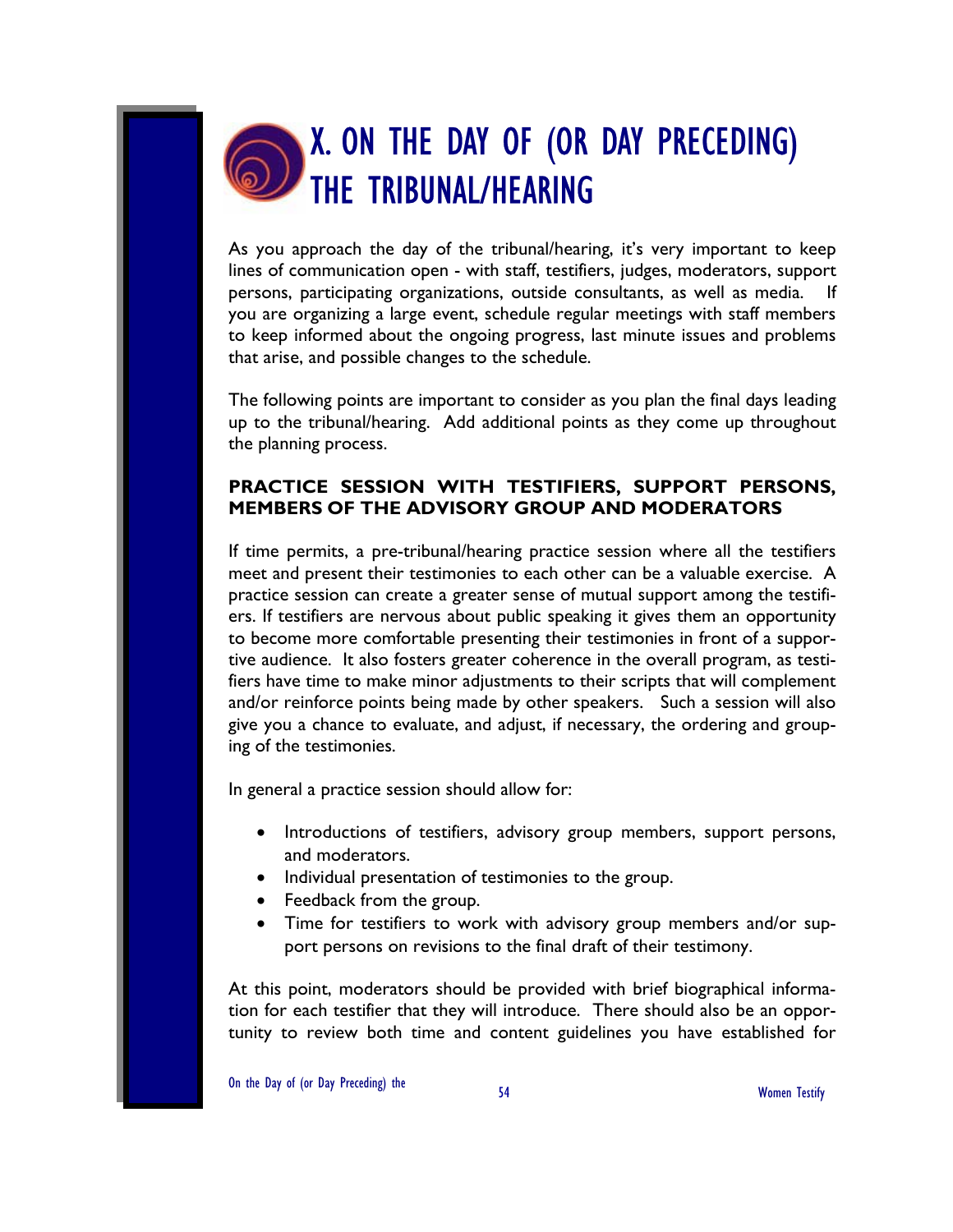moderators (section VII).

## **PRODUCE COPIES OF FINAL VERSIONS OF TESTIMONIES**

After the practice session you will need to produce copies of final drafts of testimonies for distribution to translators, judges, members of the advisory group to judges, moderators, and the media (if specific testimony is requested on the day of the event.)

## **MEETING OF JUDGES AND HUMAN RIGHTS/LEGAL EXPERTS**

Schedule a meeting with judges or respondents and human rights/legal experts the day before, or the morning of, the event. The meeting should be used to:

- **EXTE:** Clarify any queries on the guidelines for judges/respondents established by the tribunal/hearing committee (Section V).
- **Discuss any specific requests regarding the judges' presentations.**
- Distribute copies of the final testimonies and any additional material available (press kits, press releases, etc.).
- Review the program/schedule for the event.

## **VENUE/SITE ORIENTATION**

When booking the tribunal/hearing venue, ensure that you also schedule an onsite orientation for staff/organizers a few days before the event. All staff involved with the program should survey the space prior to the event in order to become familiar with the layout and to be better able to assist with the final logistical planning. In addition, allow ample time to set up the day before (or earlier on the day of) the event. Remember to notify the venue manager well in advance of specific requests and time needs and to verify these verbally as well as in writing as the date of the event approaches.

## **STAGE MANAGEMENT**

As you compile a task list, select a staff member who has been closely involved in planning the tribunal/hearing to be the "stage manager" for the event. The stage manager should be situated on the side of the stage throughout the event to troubleshoot and coordinate details with the technical crew (lighting, sound, audiovisual equipment, etc.). In addition, they should monitor the timing and flow of the program and ensure that all speakers are on stage at the proper time.

On the Day of (or Day Preceding) the Tribunal/Hearing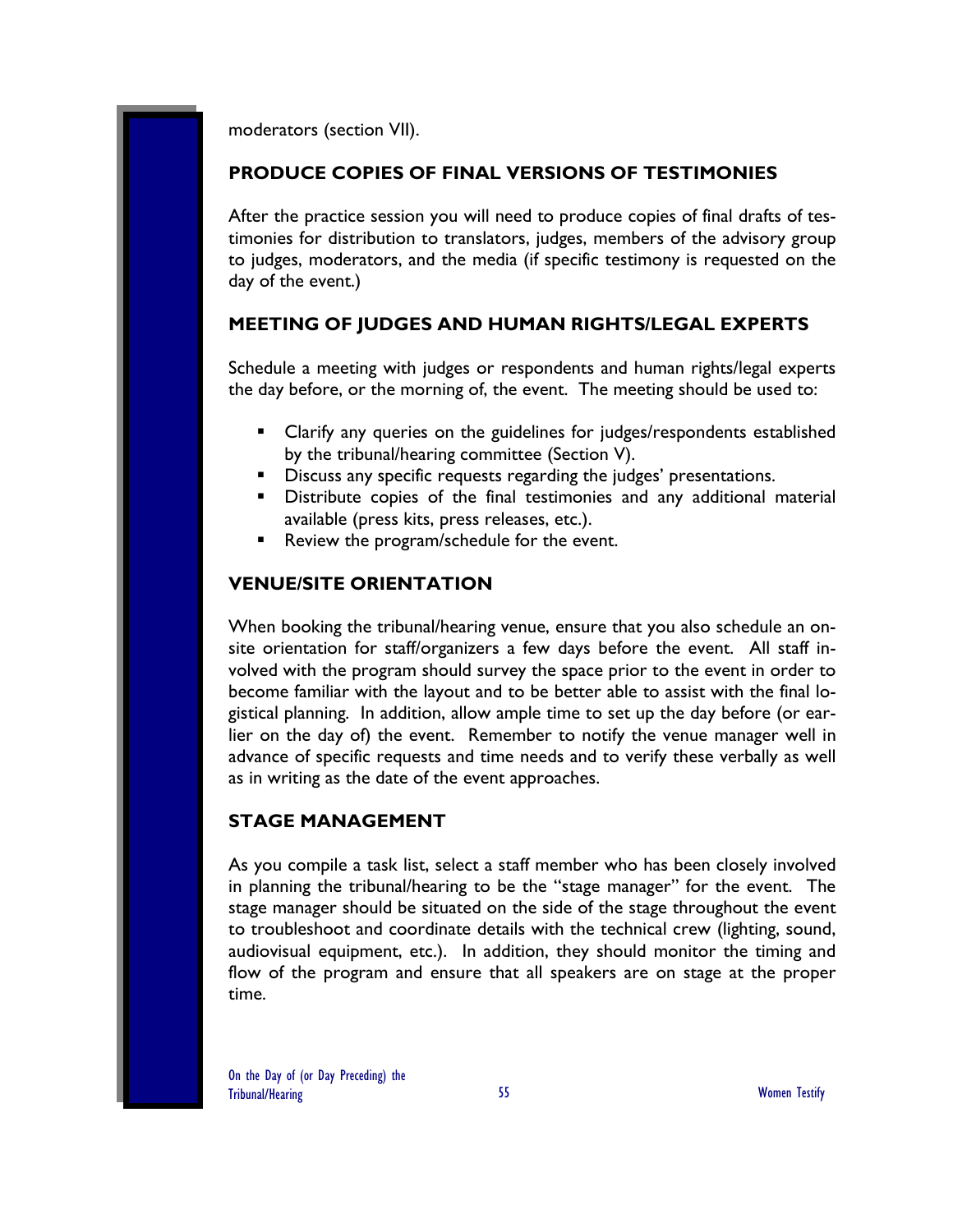The stage manager should meet with the technical crew the day before (or morning of) the event to do a run through of the entire program. This will help preempt and address any last-minute technical issues/problems.

## **STAFFING THE EVENT**

Ensuring that proper support is available for the day of the tribunal/hearing requires a full evaluation of staffing needs well in advance. Depending on the size of your staff as compared to the expected turnout for the event, it may be useful to recruit some volunteers to work on the day of the tribunal/hearing. Volunteers can assist with tasks such as registration, distribution of programs, seating people in the audience, and so on. This will free up time for staff to assist with key aspects of the program. Other assignments that staff will need to cover include: stage management, overall logistics troubleshooter, media liaison, support to presenters, as well as all tasks associated with production including technical requests, translation/interpreter back-up, etc. Keep an ongoing list of tasks that will need to be monitored/completed on the day of the event.

## **LOGISTICAL CHECKLISTS**

In order to have all logistical information in a clear and accessible format on the day of the tribunal/hearing, it is very useful to compile a checklist of some of the major tasks/elements associated with the tribunal/hearing. A sample site planning checklist is attached (Appendix 5), and can also be used as a guide for drawing up similar checklists for other aspects of the event - including media, program development, written materials and supplies.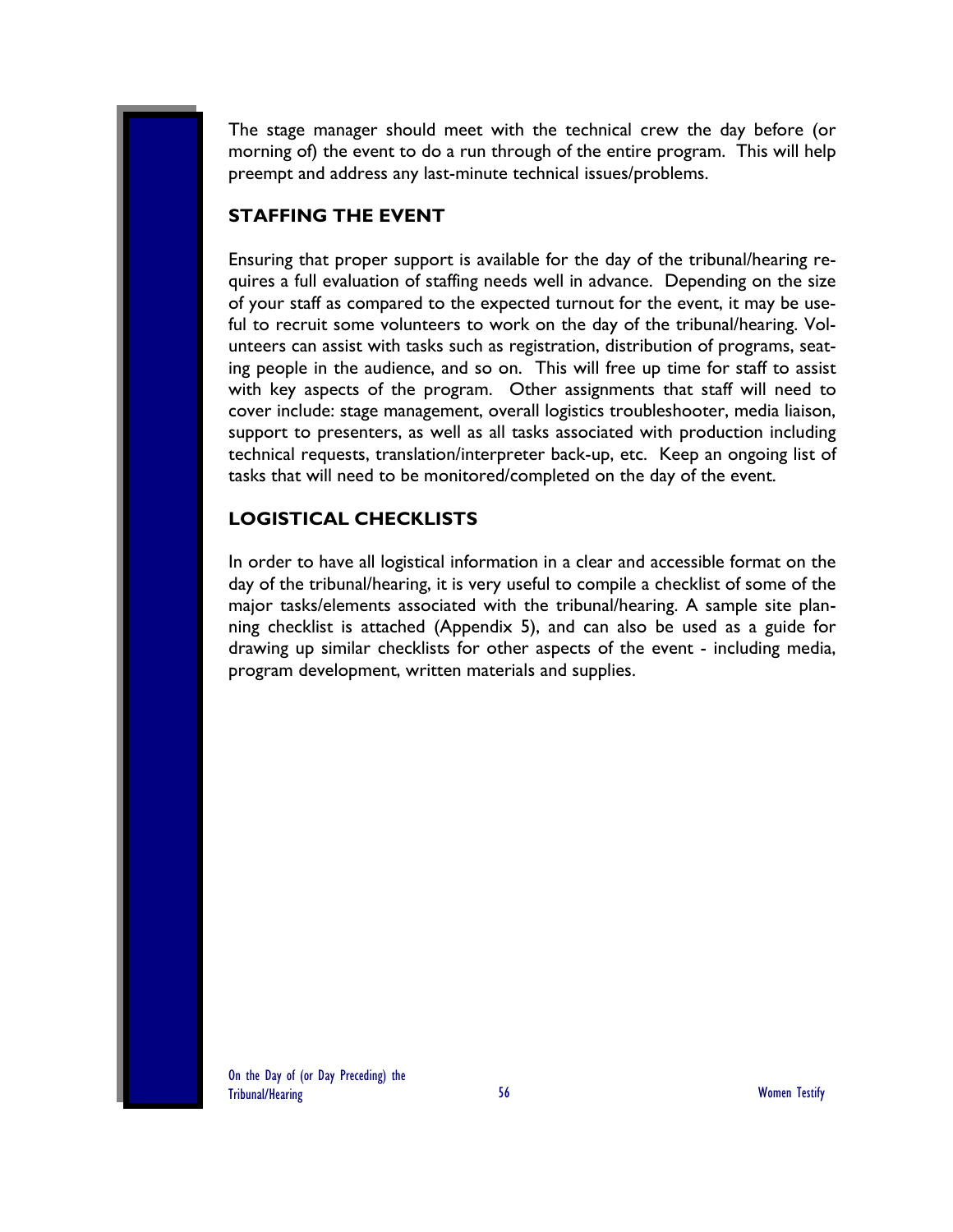

## **GENERAL FOLLOW-UP**

As part of the planning and organizing process, the tribunal/hearing committee and Advisory Group should plan an effective follow-up strategy that begins immediately after the tribunal/hearing when it is important to capitalize on the momentum and energy generated by the tribunal/hearing. Your follow-up strategy will be closely linked to the overall tribunal/hearing objectives and the ongoing work and priorities of the organizations and groups involved. It is important to devise a division of labor and that the collaborating groups each make firm commitments to carry out specific aspects of the follow-up strategy. An effective follow-up strategy will include some of the following objectives:

- Expanding the reach of the tribunal/hearing message(s);
- Highlighting and supporting the work of women's human rights activists who participated in the tribunal/hearing;
- Further developing and shaping the documentation of the violations of women's human rights presented;
- Publicizing strategies and recommendations for actions made by the judges;
- Lobbying and pressuring governments to recognize, remedy, and prevent future women's human rights violations;
- Investigating and pursuing ways and means of applying different human rights instruments to specific tribunal/hearing cases violations in order to seek redress; and,
- Utilizing the tribunal/hearing proceedings to affirm the many women who cannot speak out for various reasons and to mobilize more groups and individuals to take up women's human rights causes.

## **FOLLOW-UP WITH TESTIFIERS**

Because delivering testimonies can be quite stressful (Section IV), it's important that you follow-up with testifiers and ensure that they have a proper support system once the tribunal/hearing is over. It can also be advantageous to request that support persons, if available, remain in close contact with testifiers for an extended period following the tribunal/hearing.

In addition, testifiers should also receive copies of any materials that have been

Tribunal/ Hearing Follow-Up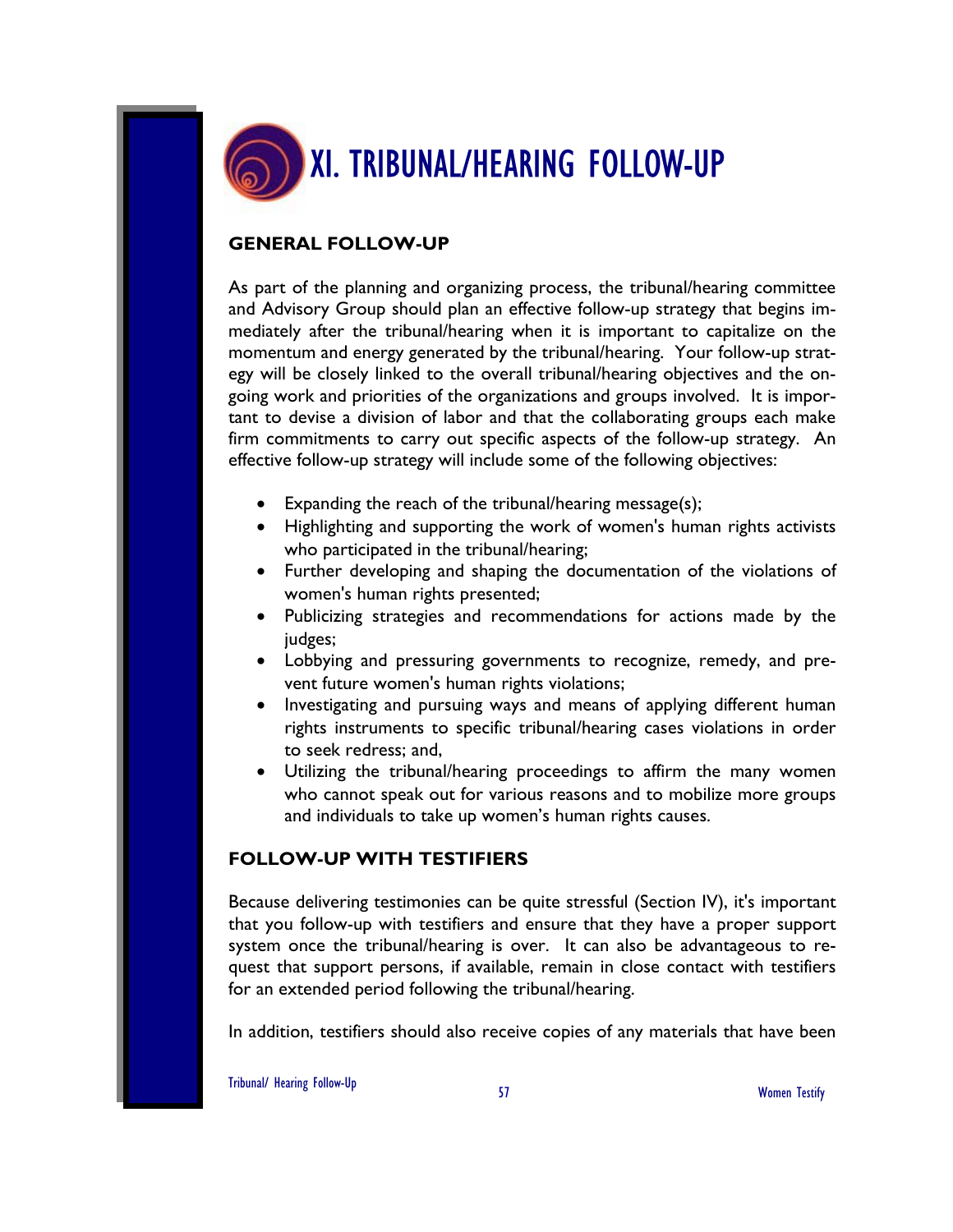produced during and after the tribunal/hearing. These will help in tracking the tribunal/hearing process and can be used as a reference when and if they conduct any follow-up to their specific cases.

## **POST-TRIBUNAL/HEARING MATERIALS AND RESOURCES**

The production of post-tribunal/hearing materials and resources will play an important role in any follow-up strategy. The chart below summarizes the different kinds of post-tribunal/hearing materials/resources already referred to throughout this guide and their possible uses:

| Post<br>Tribunal/<br><b>Hearing</b><br>Materials/<br><b>Resources</b> | <b>Description and Applications</b>                                                                                                                                                                                                                                                                                                                                                                                                                                                                                                                                                                                                                                                                                                       |
|-----------------------------------------------------------------------|-------------------------------------------------------------------------------------------------------------------------------------------------------------------------------------------------------------------------------------------------------------------------------------------------------------------------------------------------------------------------------------------------------------------------------------------------------------------------------------------------------------------------------------------------------------------------------------------------------------------------------------------------------------------------------------------------------------------------------------------|
| Press Briefings,<br>Flyers, Circulars,<br>Updates                     | Short 1-2 page timely summaries of the main tribunal/hearing message(s)<br>and demands to be sent to the media, distributed immediately after the tri-<br>bunal/hearing at press conferences and circulated (mainly via email) to a<br>wider network of NGOs.                                                                                                                                                                                                                                                                                                                                                                                                                                                                             |
| Lobby documents                                                       | Longer (3-5 page) reports of recommendations and necessary actions for<br>distribution to relevant policy makers in the context of lobbying at the time<br>of tribunal/hearing and in subsequent weeks/months as appropriate. Lobby<br>documents should always begin with a one-page summary.                                                                                                                                                                                                                                                                                                                                                                                                                                             |
| ules                                                                  | Information Packs, Collections of materials developed in the weeks/months after the tribunal/<br>Manuals, and Mod- hearing for use in popular education and awareness raising activities.                                                                                                                                                                                                                                                                                                                                                                                                                                                                                                                                                 |
| Audiotapes                                                            | Unedited complete tapes can be made available as a resource to interested<br>groups, journalists, radio producers, and researchers. Such tapes also pro-<br>vide the basis for written transcripts, which are vital in the production of<br>more detailed publications. A more compact edited audiotape featuring<br>highlights of the tribunal/hearing is a good idea for use in community or<br>popular education activities or in classrooms.                                                                                                                                                                                                                                                                                          |
| Books, Pamphlets,<br>and Reports                                      | Full accounts of the tribunal/hearing proceedings that contain substantial<br>excerpts or complete versions of the testimonies and other statements<br>made at the event, as well as the recommendations for action and policy<br>changes. These publications can also include commentary and analyses of<br>the themes and issues presented. The production of books and pamphlets<br>should be tied to a comprehensive distribution strategy, which will insure<br>that all relevant audiences receive or can easily obtain a copy of the publi-<br>cation. If possible publications should be translated into one or more addi-<br>tional languages to maximize the audience. Such publications can also be<br>posted on the internet. |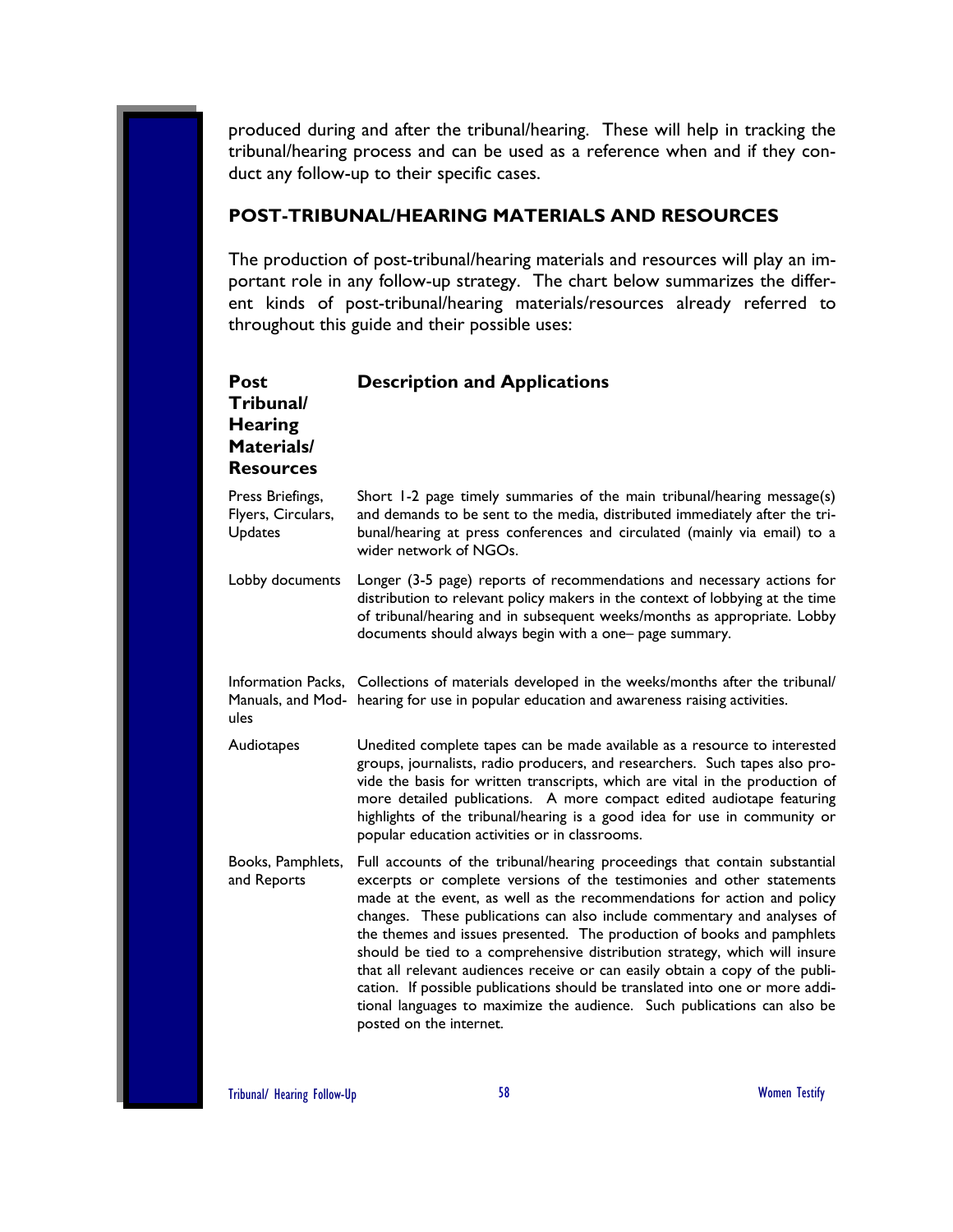| Video       | Video footage provides the basis for producing a professional training/<br>education or documentary video, or a multimedia web- based resource, as<br>part of education and awareness raising activities, and more generally in<br>widening and increasing tribunal/hearing audiences. Unedited video foot-<br>age is also a useful tool for evaluating the tribunal/hearing from an organ-<br>izational perspective.                                                                                                                                                                                                                                                                                                                                                                                                                                                                                                                                                                                                                                                                                                                                                             |
|-------------|-----------------------------------------------------------------------------------------------------------------------------------------------------------------------------------------------------------------------------------------------------------------------------------------------------------------------------------------------------------------------------------------------------------------------------------------------------------------------------------------------------------------------------------------------------------------------------------------------------------------------------------------------------------------------------------------------------------------------------------------------------------------------------------------------------------------------------------------------------------------------------------------------------------------------------------------------------------------------------------------------------------------------------------------------------------------------------------------------------------------------------------------------------------------------------------|
| Photographs | Use in all publications, in promotional and press/media materials, and the<br>production of visually-oriented projects like exhibits, calendars, postcard<br>series and so in the months and years following the tribunal/hearing.                                                                                                                                                                                                                                                                                                                                                                                                                                                                                                                                                                                                                                                                                                                                                                                                                                                                                                                                                |
| Multimedia  | Information and Communication Technologies (ICTs) and multimedia<br>technologies are constantly developing and increasingly converging. This<br>means the there will be more options for how we use materials/resources<br>on the Web. This dramatically enhances outreach efforts making the tri-<br>bunal/hearing accessible to people worldwide. The most basic approach is<br>to post all publications, reports and statements on a relevant website and<br>encourage others to visit and link with the resources. (For these pur-<br>poses, make sure that all publications you produce are available in Adobe<br>Acrobat, as well as HTML, while will allow people to download the publi-<br>cation in the same format as it appears in print.) If the tribunal/hearing is<br>videotaped live broadcasts of the entire event or a portion of the event<br>can be posted and made available online. If the event is audio taped, sound<br>bytes can be uploaded and made accessible through the web so that peo-<br>ple can listen to portions of testimony online. It is also possible to post<br>the transcripts of the tribunal/hearing, once they are available, online. |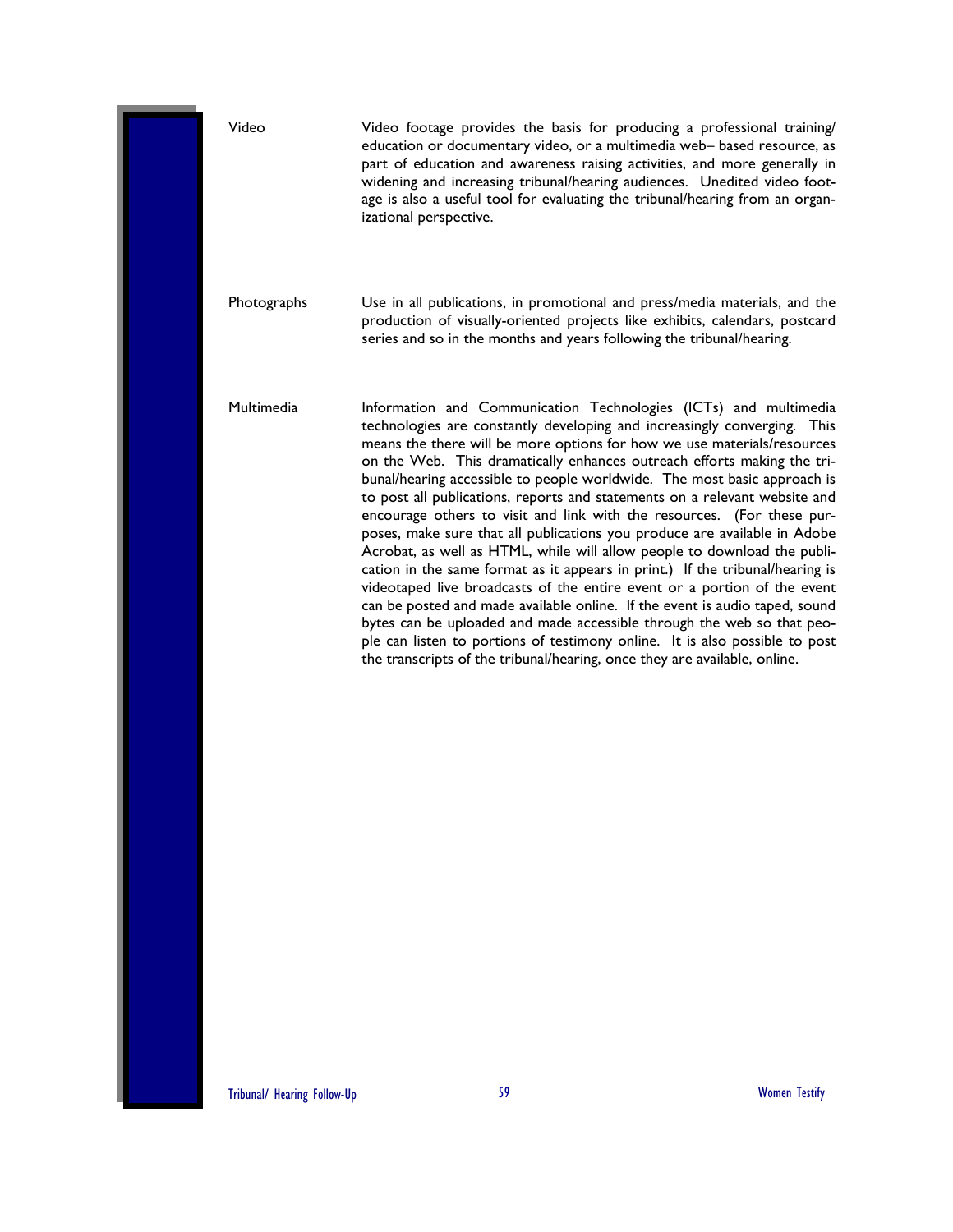## **APPENDIX 1**

## **CENTER FOR WOMEN'S GLOBAL LEADERSHIP SUMMARY OF TRIBUNALS AND HEARINGS**

## **Global Campaign for Women's Human Rights: Building Human Rights Accountability to Women**

## **1. 500 Years of Violations of Women's Human Rights in the Americas (1492-1992)**

*Place*: New Brunswick, New Jersey, USA, November 24, 1992 *Objectives:* 

- 1. To emphasize the ways in which sexism, racism, and poverty, as well as discrimination in the judiciary and in the provision of social services, serve as major obstacles to securing the human rights of women.
- 2. To include survivors of domestic violence and incest, women organizing around racism, women who organize immigrants and refugees in the women's human rights dialogue.

*Focus*:

- Human Rights Violations in America
- Raise Awareness about Violations

*Publications:* 

- Demanding Accountability: The Global Campaign and Vienna Tribunal for Women's Human Rights, 1994
	- http://www.cwgl.rutgers.edu/globalcenter/publications/demand.html
- International Campaign for Women's Human Rights 1992-1993 Report, 1993

http://www.cwgl.rutgers.edu/globalcenter/publications/92-93report.html

## **2. The 1993 Hearing on Gender-Based Persecution and Human Rights Abuses**

*Place*: 777 UN Plaza, New York, New York, USA, February 19, 1993 *Objective*:

- 1. To have women testify about the gender-based persecution and human rights abuses inflicted upon them throughout the world.
- 2. To specify ways in which women have challenged their own local and national governments to more seriously address violations of women's human rights.

*Focus*:

- Militarism and Fundamentalism
- Lesbian Persecution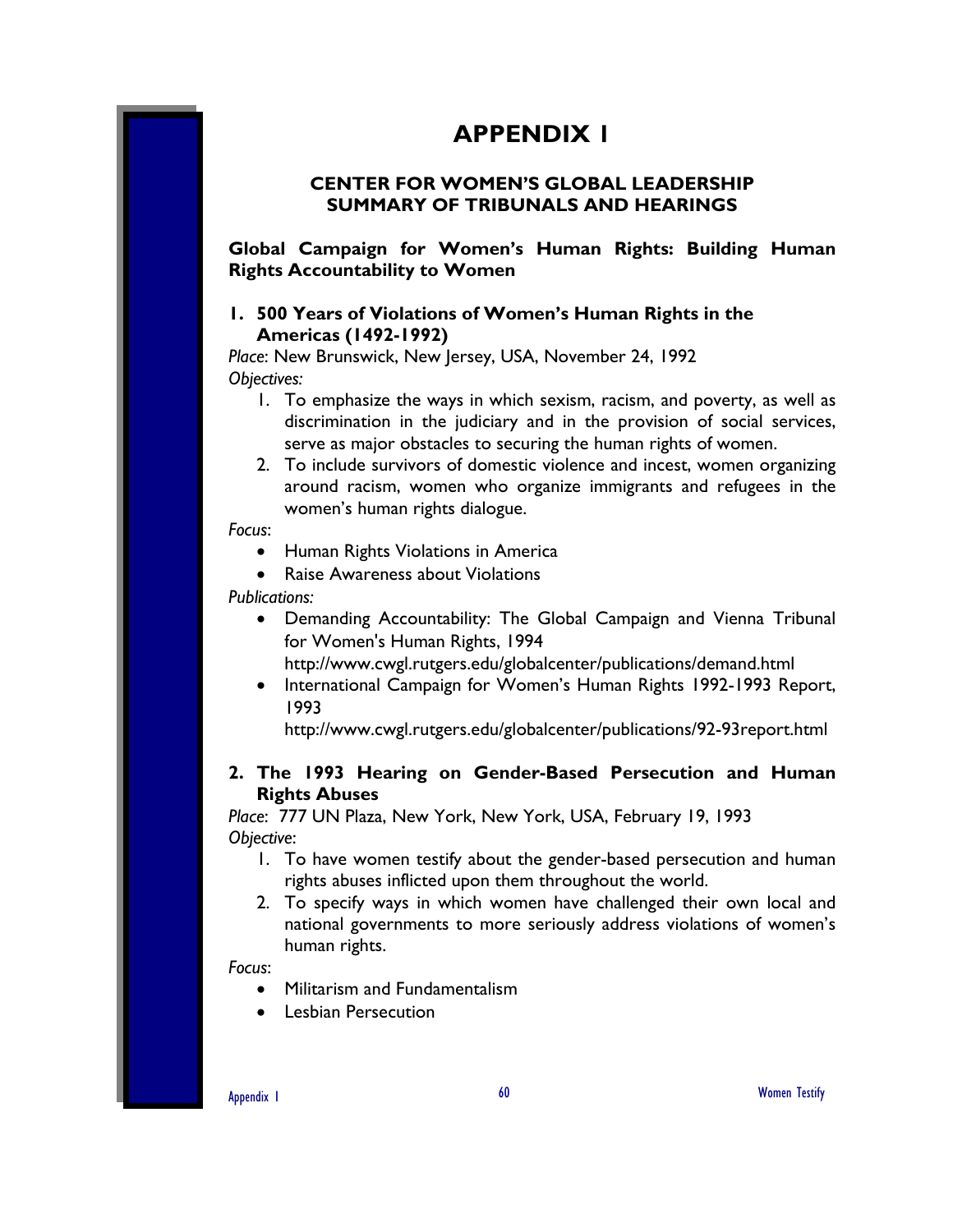- Trafficking
- **Female Genital Mutilation**
- Immigrant and Refugee Procedures
- UN Personnel Policies

*Publications:* 

• International Campaign for Women's Human Rights 1992-1993 Report, 1993

http://www.cwgl.rutgers.edu/globalcenter/publications/92-93report.html

• Demanding Accountability: The Global Campaign and Vienna Tribunal for Women's Human Rights, 1994

http://www.cwgl.rutgers.edu/globalcenter/publications/demand.html

## **3. Global Tribunal on Violations of Women's Human Rights**

*Place*: United Nations World Conference on Human Rights, Vienna, Austria, June 15, 1993

*Objectives*:

- 1. To make a strong statement protesting the failures of existing human rights laws and mechanisms to ensure women's human rights.
- 2. To have women's rights recognized as human rights by the United Nations and its member governments as well as by international organizations.

*Focus*:

- Human Rights Abuse in the Family
- War Crimes Against Women
- Violations of Bodily Integrity
- Socio-Economic Rights
- Political Persecution and Discrimination

## *Publications:*

- Testimonies of the Global Tribunal on Violations of Women's Human Rights, 1994
	- http://www.cwgl.rutgers.edu/globalcenter/publications/testimonies.html
- Demanding Accountability: The Global Campaign and Vienna Tribunal for Women's Human Rights, 1994 http://www.cwgl.rutgers.edu/globalcenter/publications/demand.html

## **4. The Cairo Hearing on Reproductive Health and Human Rights**

*Place*: NGO Forum of the United Nations International Conference on Population and Development, Cairo, Egypt, September 1994 *Objectives*:

1. To emphasize that women's health (including matters of reproduction, sexuality and environmental impact) is a fundamental human right which cannot be compromised by any of the actors that claim control over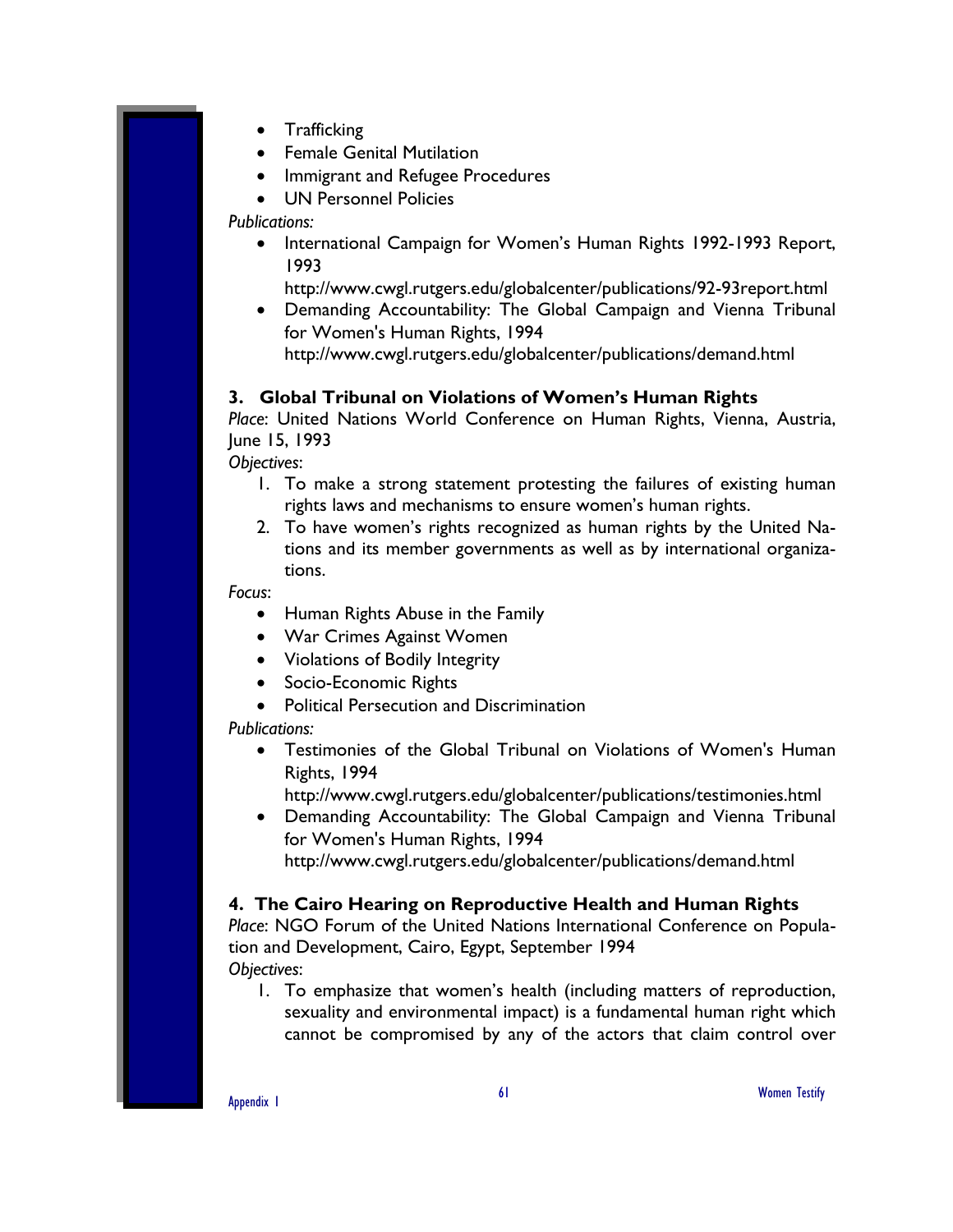women's bodies.

2. To demand recognition of women's right to health, and the indivisibility of civil and political rights, economic, social and cultural rights as well as the right to development.

*Focus*:

- Jeopardy to women's health from family, religious and cultural institutions
- Rights violations by the state and international financial institutions

*Publication:* 

- From Vienna to Beijing: The Cairo Hearing on Reproductive Health and Human Rights, 1995
- http://www.cwgl.rutgers.edu/globalcenter/publications/cairo.html

## **5. The Copenhagen Hearing on Economic Justice and Women's Human Rights**

*Place*: United Nations World Summit on Social Development, Copenhagen, Denmark, March 1995

*Objectives:* 

- 1. To highlight U.S. government complicity in violations of socio-economic rights both in the US and internationally.
- 2. To challenge the world's governments to incorporate a holistic understanding of women's human rights into their economic and social policies.

*Focus:* 

- Economic Adjustment and Marginalization
- Sexual Exploitation and Violence
- Trade Policy
- Economic Policy, Health and Environment

## *Publication:*

From Vienna to Beijing: The Copenhagen Hearing on Economic Justice and Women's Human Rights, 1995

http://www.cwgl.rutgers.edu/globalcenter/publications/copen.htm

## **6. The Global Tribunal on Accountability for Women's Human Rights**

*Place*: NGO Forum of the United Nations Fourth World Conference on Women, Huairou, China, September 1, 1995

*Objectives*:

- 1. To document women's human rights violations and to foster a political climate in which such abuses would no longer be tolerated
- 2. To demonstrate the strength and creativity of the movement for women's human rights for concrete strategies and recommendations for achieving accountability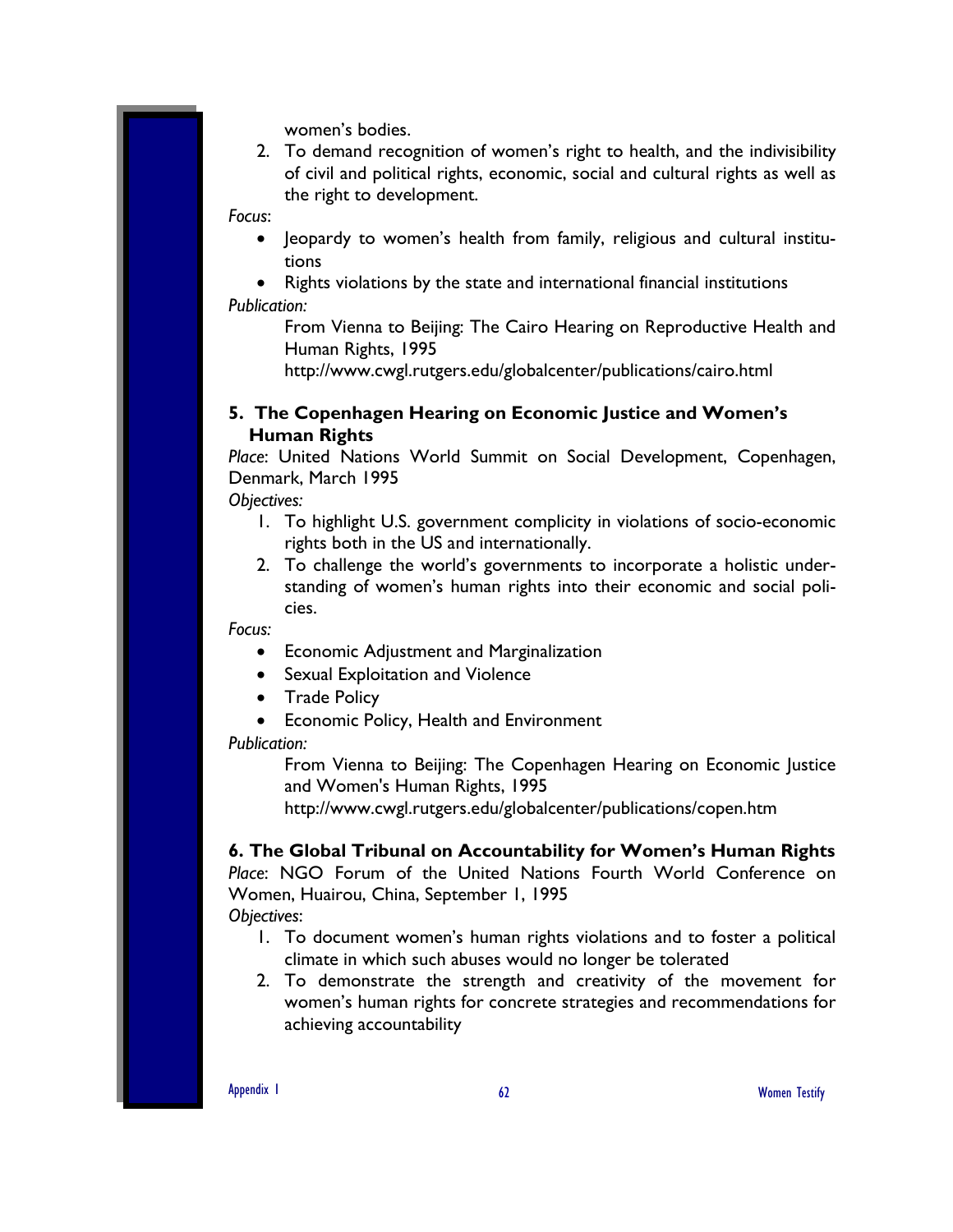#### *Focus*:

- Violence Against Women In Situations of Conflict, In the Family
- Economic Discrimination and Exploitation
- Violations of Health and Bodily Integrity
- Political Persecution

#### *Publication:*

Without Reservation: The Beijing Tribunal on Accountability for Women's Human Rights, 1996

http://www.cwgl.rutgers.edu/globalcenter/publications/without.html

#### **The 1998 Global Campaign for Women's Human Rights Global Tribunal: Celebrate and Demand Women's Human Rights**

Place: On the occasion of the 50<sup>th</sup> Anniversary of the Universal Declaration of Human Rights, New York, New York, USA, December 9, 1998 *Objectives*:

- 1. Highlighting achievements advancing women's human rights
- 2. Exposing the continuing impunity, lack of accountability and inadequacy of actions responding to violations of women's human rights

*Focus*:

- Violations of the Rights of Immigrant Women
- Legal Breakthroughs: U.S., Zimbabwe and South Africa
- Trafficking in Europe

## **Women 2000: A Symposium on Future Directions for Human Rights**

*Place*: On the eve of the Special Session of the UN General Assembly - Beijing + 5 Review, New York, June, 2000

*Objective*:

To present specific examples of how women are using the tools available to them (as well as inventing new ones) to organize locally, regionally and globally to demand and defend their human rights

*Focus*:

- Current Challenges in Women's Human Rights
- **Innovative Praxis** 
	- Violence Against Women: New Strategies for Confronting Discrimination and Abuse
	- Women's Economic Rights; Challenging the Structures of Injustice

#### *Publication*:

Holding on to the Promise: Women's Human Rights and the Beijing +5 Review, 2001

http://www.cwgl.rutgers.edu/globalcenter/publications/holding.html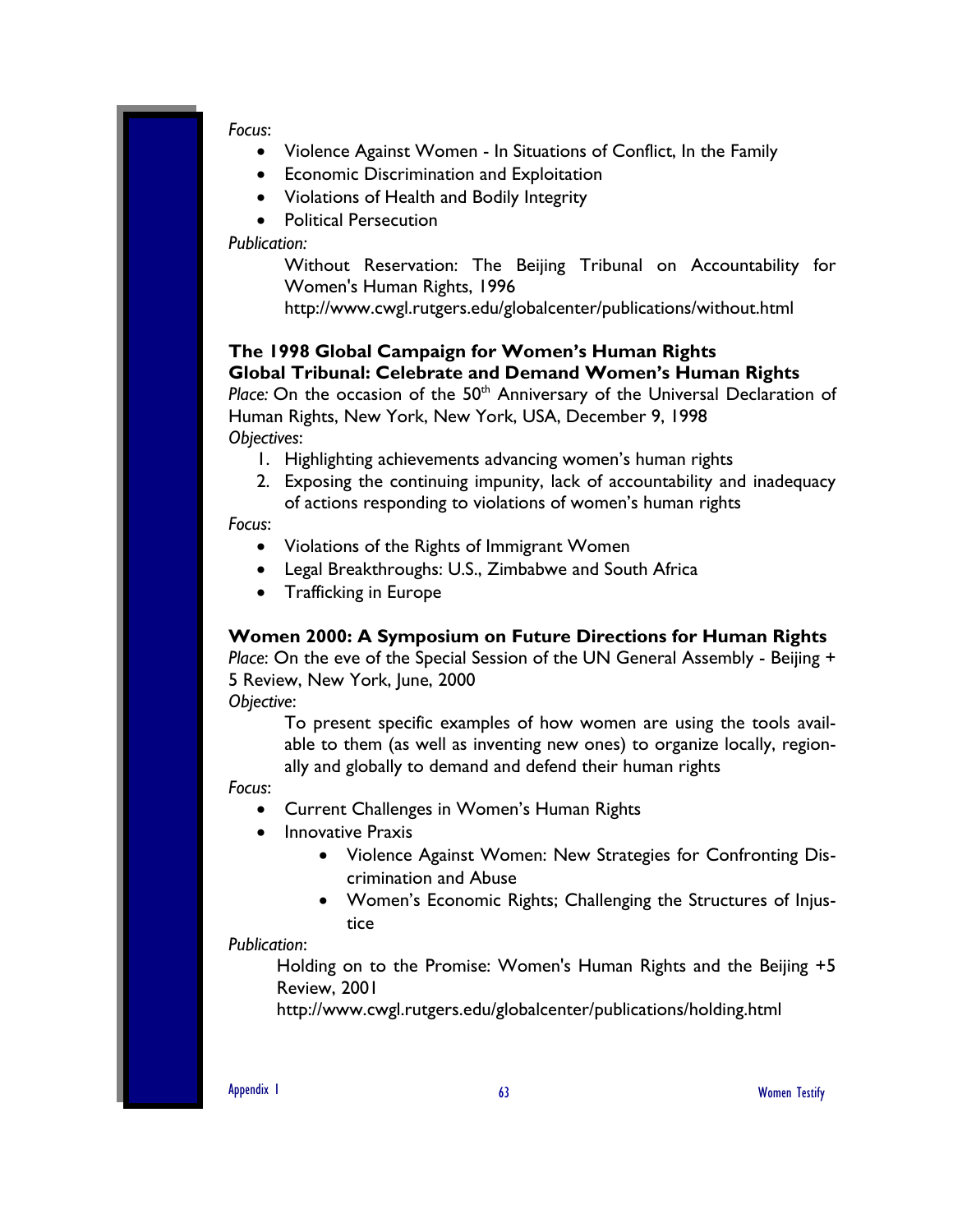## **Women at the Intersection of Racism and Other Oppressions - A Human Rights Hearing**

*Place*: NGO Forum of the United Nations World Conference Against Racism, Racial Discrimination, Xenophobia and Other Oppressions, Durban, South Africa, August 31, 2001

*Objectiv*es:

- 1. To give voice and vision to a comprehensive women's human rights vision which recognizes that women's experiences differ from each other and from men because of the interlocking influences of discriminations based on gender, race, ethnicity, class, caste, culture, religion, sexuality, language, health status, physical abilities, marital status, age and other basic human characteristics.
- 2. To identify some of the courageous strategies being used by women's organizations to struggle against intersecting discriminations

*Focus*:

- Bodily Integrity and Sexuality
- Migration and Immigration
- War, Conflict and Genocide

#### *Publication:*

Women at the Intersection: Indivisible Rights, Identities, and Oppressions, 2002

http://www.cwgl.rutgers.edu/globalcenter/publications/intersect.html

## *Additional Publications:*

- Los Derechos de Las Mujeres son Derechos Humanos: Crónica de Una Movilización Mundial, 2000
- http://www.cwgl.rutgers.edu/globalcenter/publications/cronica.html
- Les Voix des Femmes et « Les Droits de L´Homme », 2000 http://www.cwgl.rutgers.edu/globalcenter/publications/voix.html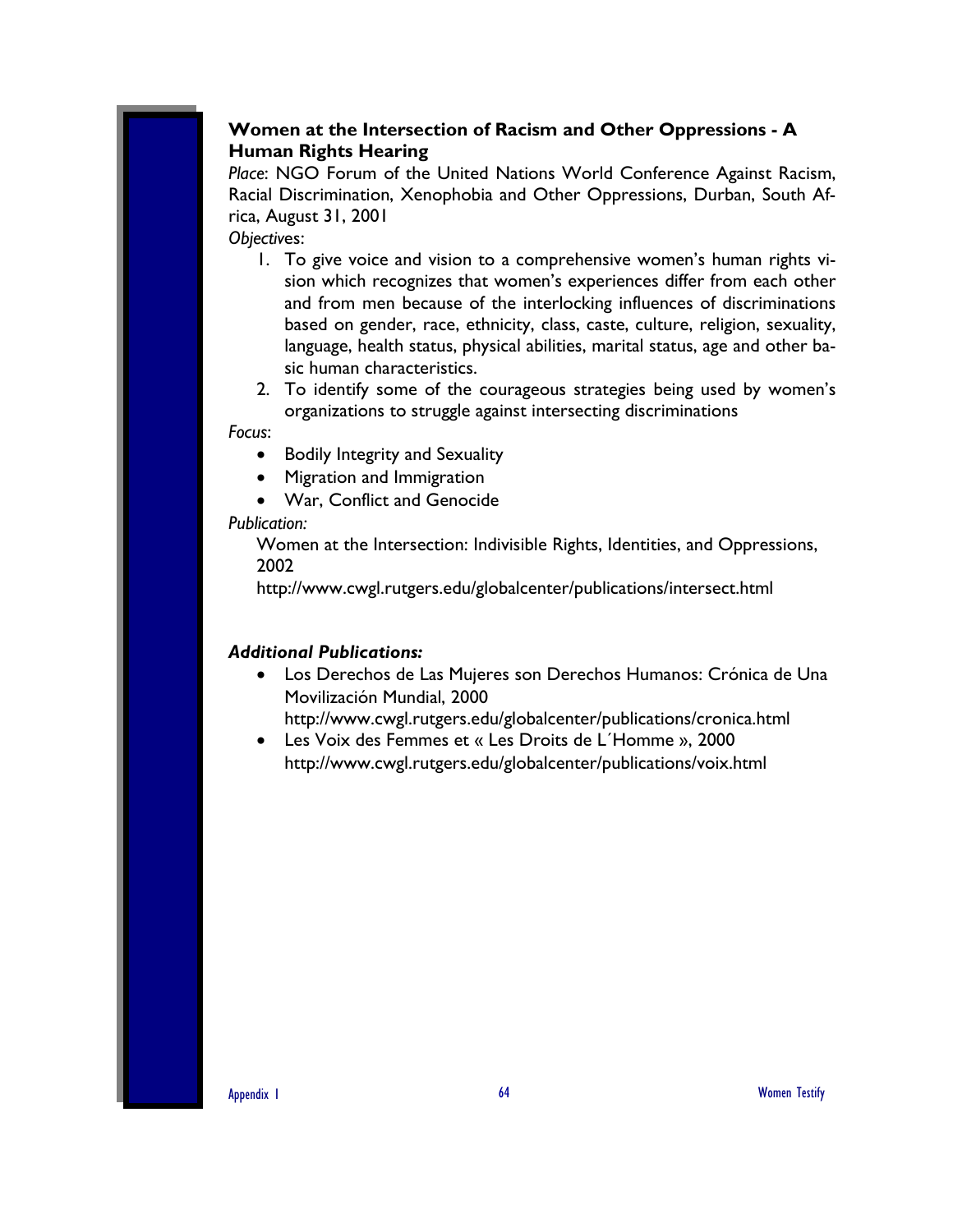## **APPENDIX 2**

## **SAMPLE TESTIMONIES**

## **1. TESTIMONY GIVEN AT THE "GLOBAL TRIBUNAL/HEARING ON VIOLATIONS OF WOMEN'S HUMAN RIGHTS" AT THE UNITED NATIONS WORLD CONFERENCE ON HUMAN RIGHTS, VIENNA, JUNE 1993**

#### *Lin Lap-Chew reading for Grazyna*

My name is Grazyna. I am 30 years old and I come from Poland. I used to work in the ship-building industry, but since the so-called "revolution" there is no more work for me. The economic crisis has turned my life upside down. I am divorced, and I have two children.

In September 1991, I was working in a restaurant in Yugoslavia, and had just come to the end of my contract. Through some acquaintances, I met a man, John G. He asked me whether I was interested in going to work in a restaurant in Germany, where I would earn three times as mush as in Yugoslavia for the same kind of work. I was interested because the situation in Yugoslavia was becoming more and more unstable. A few days later, he introduced me to another man, Robert, who said that he was the manager of a restaurant in Germany. It was agreed that I would work as kitchen help and that I would be paid a salary between DM1500 and DM1800 per month. A few days later, Robert came with two other men to fetch me. There was another woman with him who was also going to work in Germany. At the border with Germany, I had to give him my passport because he somehow convinced me that it was better if he was the one to hand it to the immigration officers. He never gave it back to me afterwards.

On the way, we stopped at a hotel somewhere in Germany. Robert and one of the men, Mario, stayed there with me, and the other man went with the other woman somewhere else. There, they told me that I had to work as a prostitute. I protested, but to no effect. When I kept on refusing, Mario raped me while Robert took photographs. He threatened to send the photographs to my mother if I continued to resist. I became very frightened after that. I was afraid that my mother, being a staunch Roman Catholic, would have a heart attack if she saw those photos. Then we drove on to Essen. There, I was sold to a third man, Josef. Later I discovered that Robert had received DM3000 from Josef for me. Josef brought me to the Netherlands. I did not see the other woman again.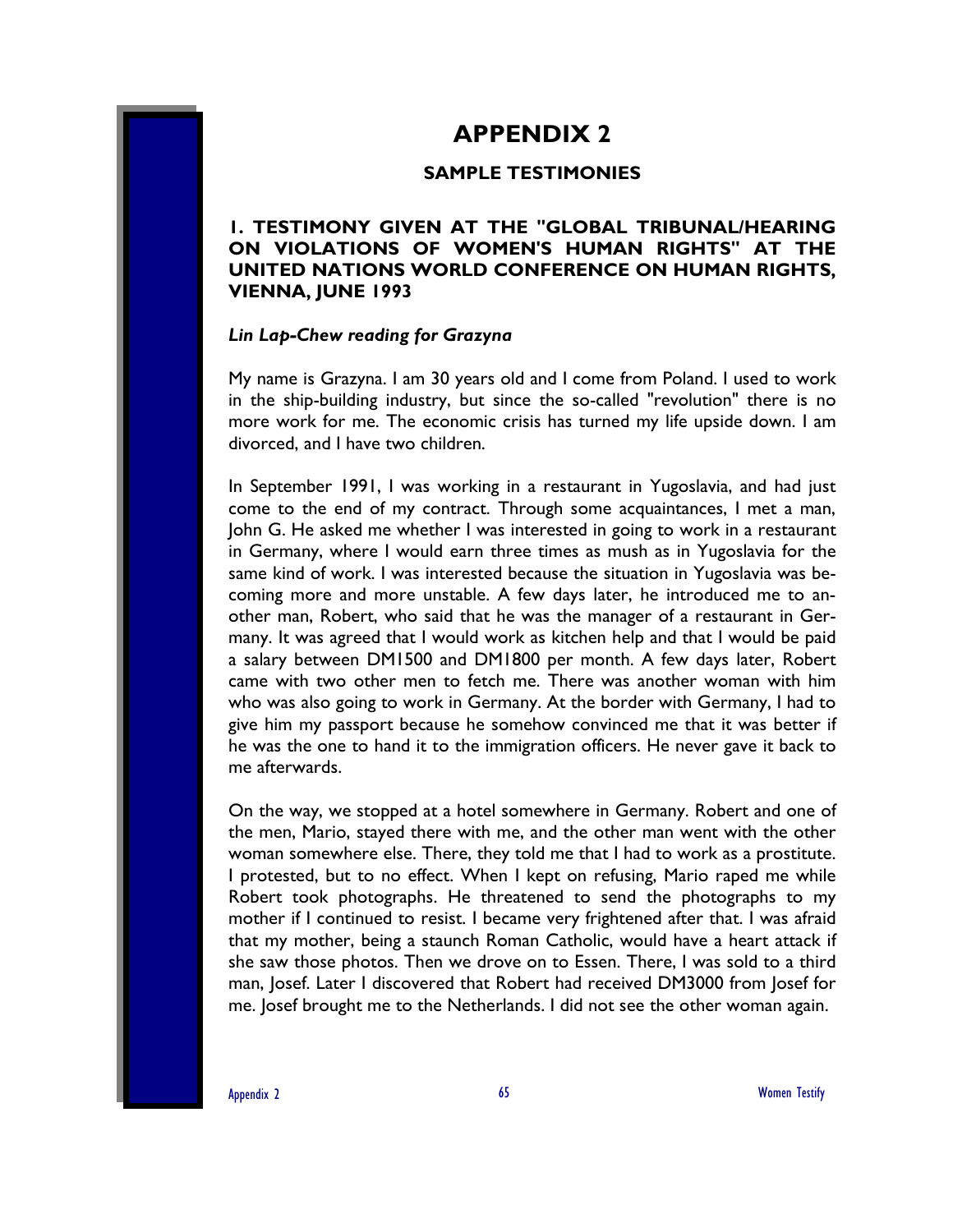In the Netherlands, I was forced to work as a prostitute in a "window," in a street full of "prostitute windows." They brought a big, dark man to me and said that he would watch me all the time as I worked, so I should not think that I could escape. They also said it was no use going to the police, because they were paying the police too. I had to earn at least 600 guilders per day. If I did not earn enough, I was beaten. They beat me on the head and kicked me in the belly. I still suffer pain from this mistreatment. They showed me guns and said they would not hesitate to use them if I did not cooperate. They would throw my body in the canal and no one would be able to identify me.

I was terrified. I was sometimes allowed to keep some money. Then, I sent the money to my mother and children in Poland, but did not dare tell them of my predicament. After I had been working a few weeks under close guard, there appeared to be a chance to escape. A customer seemed to like me. I asked him for help. After some hesitation, he finally helped me to escape and took me to his apartment. Two weeks later, a furious Josef appeared on the doorstep. The customer who helped me became afraid and let me go. From then on, I was guarded even more closely and was not allowed to go anywhere unaccompanied. I pretended submission, and worked and laughed in the hope that my captors would relax their guard and that I could avoid any more physical assaults. I was still determined to escape. Finally, it worked. In an unguarded moment, I fled without knowing where to go.

On a street, I tried to ask an old couple for help. But they didn't understand me. I spoke to another woman passerby but she too did not understand me. But at least she understood that I was Polish. As luck would have it, she had a Polish neighbor. The neighbor understood my story. The woman allowed me to sleep in her house that night. The next day, she brought me to a center for asylum-seekers near her house because I told her I was afraid to go home. There, the staff helped me to apply for asylum. I was interviewed by the contact officer for the Ministry of Justice. I told him how I had come to the Netherlands, how I was forced to work as a prostitute. I told him I was afraid to return to Poland because I feared that the traffickers might take revenge on me for running away, and also because of the compromising photos that Josef had made and would send to my mother. But the Ministry of Justice decided that I did not fulfill the criteria for recognition as a political refugee, and rejected my request for asylum. Luckily, my lawyer recognized that I was actually a victim of trafficking. He contacted the Foundation Against Trafficking in Women (STV). They explained the laws against trafficking in the Netherlands; they told me what my rights were as a victim of trafficking and that I could press charges against the traffickers. Since I had nothing more to lose, and I was terrified that Robert and Josef would still keep on looking for me. I decided to press criminal charges. STV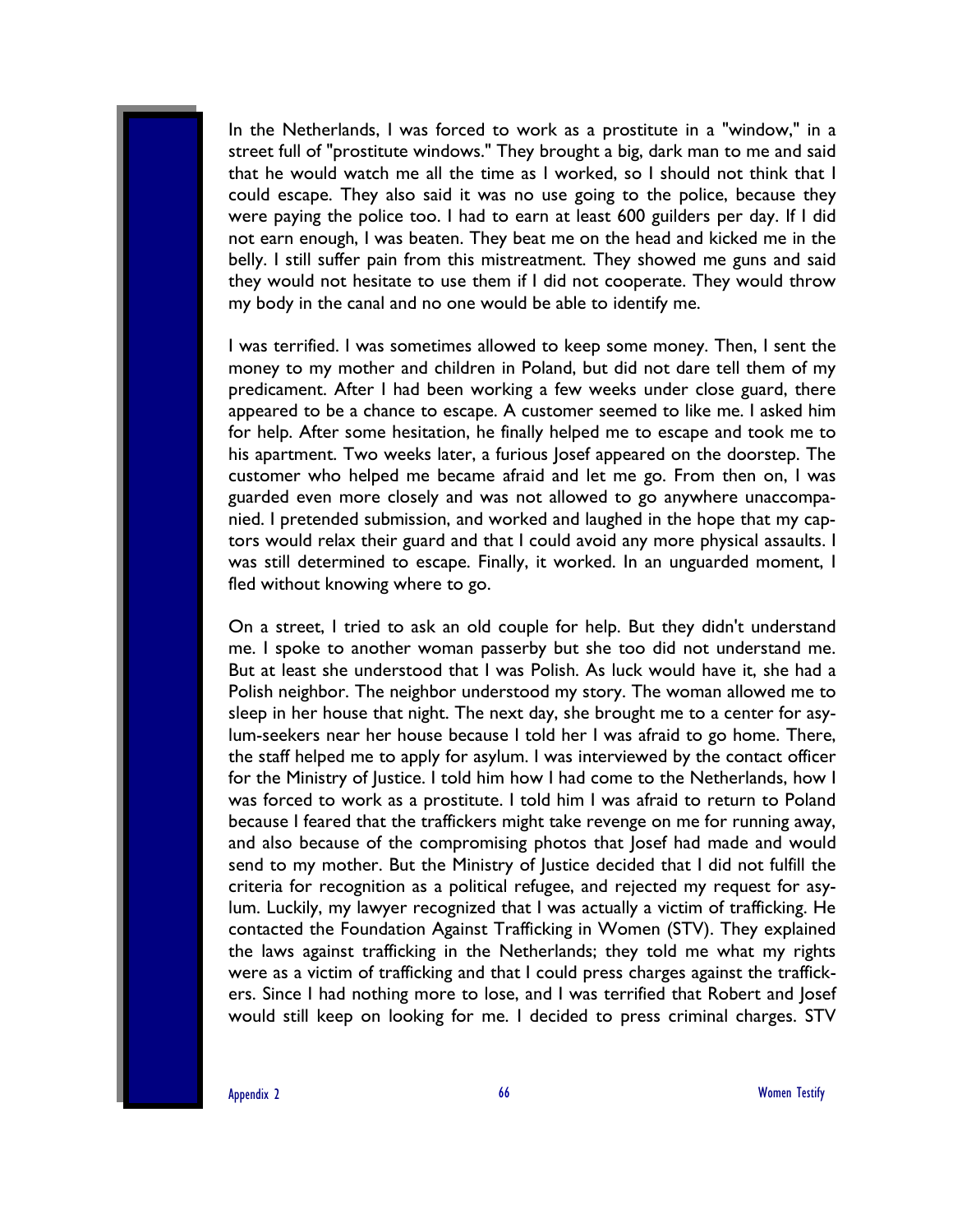contacted the anti-vice police, but strangely to me, the police did not believe me. They thought I had made up the charge of trafficking after my asylum request had been rejected, so that I could stay in the Netherlands. They could not understand why I had not filed the trafficking charges in the first place. Again I was fortunate. In another city, the woman with whom I had been brought to Germany had also been brought to the Netherlands and had also filed charges against Josef and Robert. The police in that town had contacted STV for assistance for her. Finally, with these two charges, my case was taken seriously. This gave me some sense of security, and it also meant that I would be allowed to stay in the Netherlands until the case had been tried in court and all judicial procedures were ended. I was relieved because I felt safer in the Netherlands than in Poland. But my relief was short lived. On the basis of the two charges, Josef had actually been arrested, but through a procedural mistake he was released. Robert was never found. After some time, my case was dismissed for lack of evidence and I would have to leave the Netherlands. Meanwhile, my mother had informed that "some strange people" had visited her and were asking where I was. How could I go back, what could I do? Fear and desperation overcame me, and I broke down. STV and my lawyer are helping me to obtain a residence permit for the Netherlands on humanitarian grounds, but it will take months, maybe years for a decision. Meanwhile, I miss my children and family.

Lin Lap-Chew: Grazyna's experience is typical for most of the 400 women we have assisted over the 6 years we have been working. There are at least 5000 women who have been trafficked into the Netherlands - but nobody knows how many women have been victimized in this way in the whole of Europe, in America, all over the world. Thank you for listening to Grazyna.

## **2. TESTIMONY GIVEN AT THE "GLOBAL TRIBUNAL/HEARING ON VIOLATIONS OF WOMEN'S HUMAN RIGHTS" AT THE UNITED NATIONS WORLD CONFERENCE ON HUMAN RIGHTS, VIENNA, JUNE 1993**

## *Ayesha Arshad*

I am Ayesha Arshad, member of the National Council of the Bangladesh Trade Union Centre, and General Secretary of the Garments Federation of Bangladesh. I would like all my sisters and brothers participating in this human rights conference to accept warm greetings from myself and from my country.

I joined Aristocrat Garments, Dhaka, in 1980 as a training operator. About 50 men and 300 other women were also employed there. The men earned a monthly wage of Taka 1200 (US\$30), while women doing exactly the same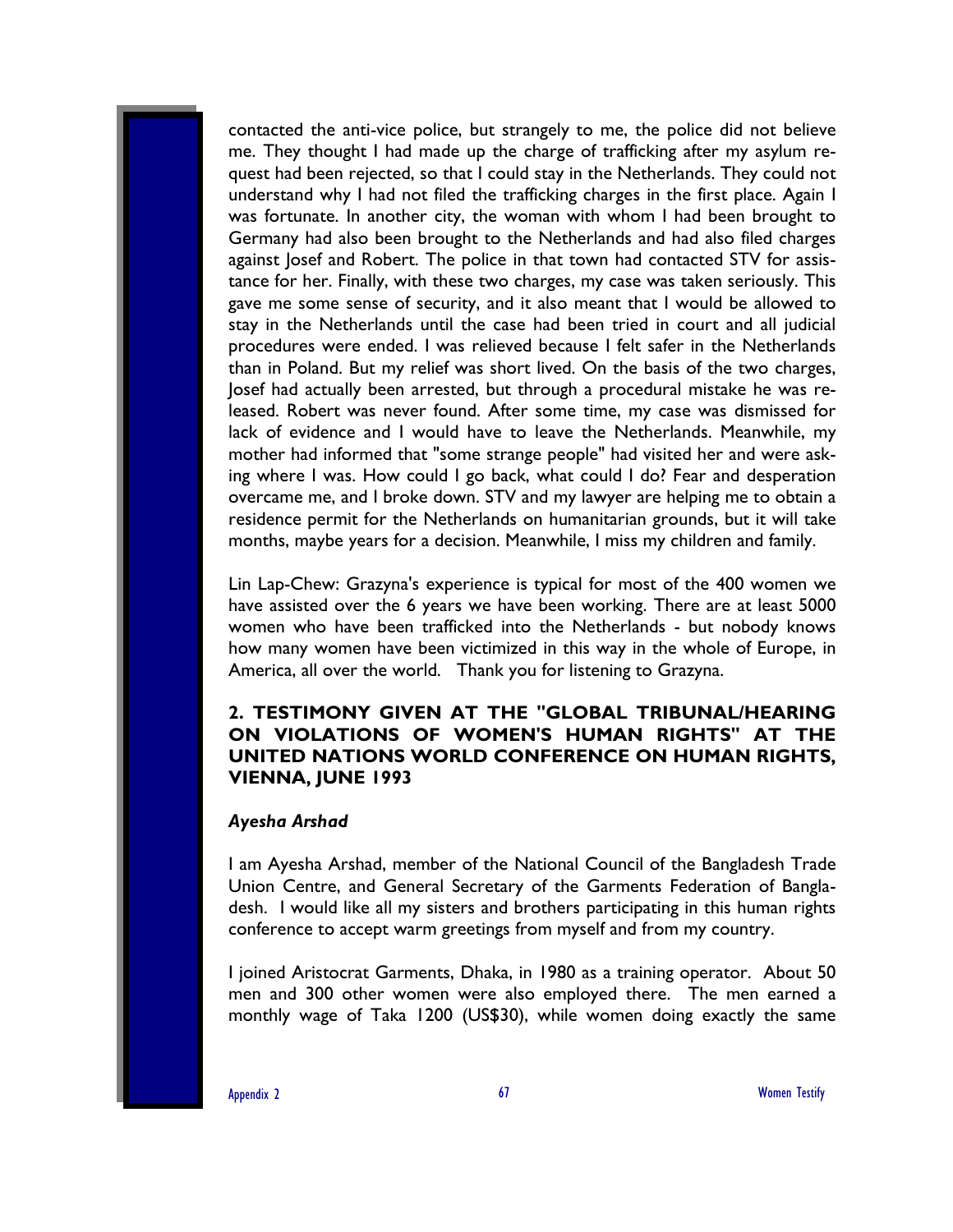work earned 2/3 of the men's wage, a sum of Taka 800 (US\$20). Management was more repressive toward women; men were given leave and wage raises if they demanded them, but any woman who raised her voice faced the threat, too often carried into action, of dismissal. Women are so afraid of losing our jobs and face so many social obstacles that we often silence ourselves from protesting, and tolerate extreme exploitation. Another strong inhibiting factor against women's organizing to demand their rights is that if women lose their jobs, they face increased tension in their homes and may even be subjected to family violence. Women who are struggling for their economic survival continue to face extreme repression and violence in society, in the workplace, and in the home. Being women is our crime.

I want to share a personal experience with you. This happened a few days after I started working. Another woman worker, in the same job as me, was earning a quarter of my wages, Taka 150 (US\$4). There was no way of protesting this kind of injustice. We just had to tolerate it and continue, or we risked losing our jobs.

Suddenly, one morning, this woman fell unconscious on the floor. The doctor could not find anything wrong with her. Later, when she regained consciousness, we heard the reason for her falling ill. Her husband was dead and she had a baby son. She had no source of financial support. Her house was almost three miles from the factory, and every day she had to walk all the way, work from 8 am to 8 pm, and then walk back again. On many occasions, she couldn't afford to eat all day and had to spend whatever money she had to buy food and milk for her son. In the last six months, she had sold her blood on three occasions in order to buy milk for him. This is why she fainted.

Other women arranged to take her home, and gave donations for her treatment. We also raised the issue with the management and tried to persuade them to raise her wages. They refused to listen to us, because we were only workers. We were unorganized and we had no bargaining power. Although this woman had been working in the same factory for over a year, she had not received any increase in her wages. Month after month, the management exploited her weakness to deny her rights. Men protest, but women face greater difficulties in protesting: social and cultural perceptions, and restrictions on our mobility limit our employment possibilities.

Soon after this incident, it was May 1, International Solidarity Day for all workers and a national holiday. Management told the women workers that we would lose our jobs unless we worked on May Day. Men workers were given a holiday. Women were not given a holiday. We were told that women do not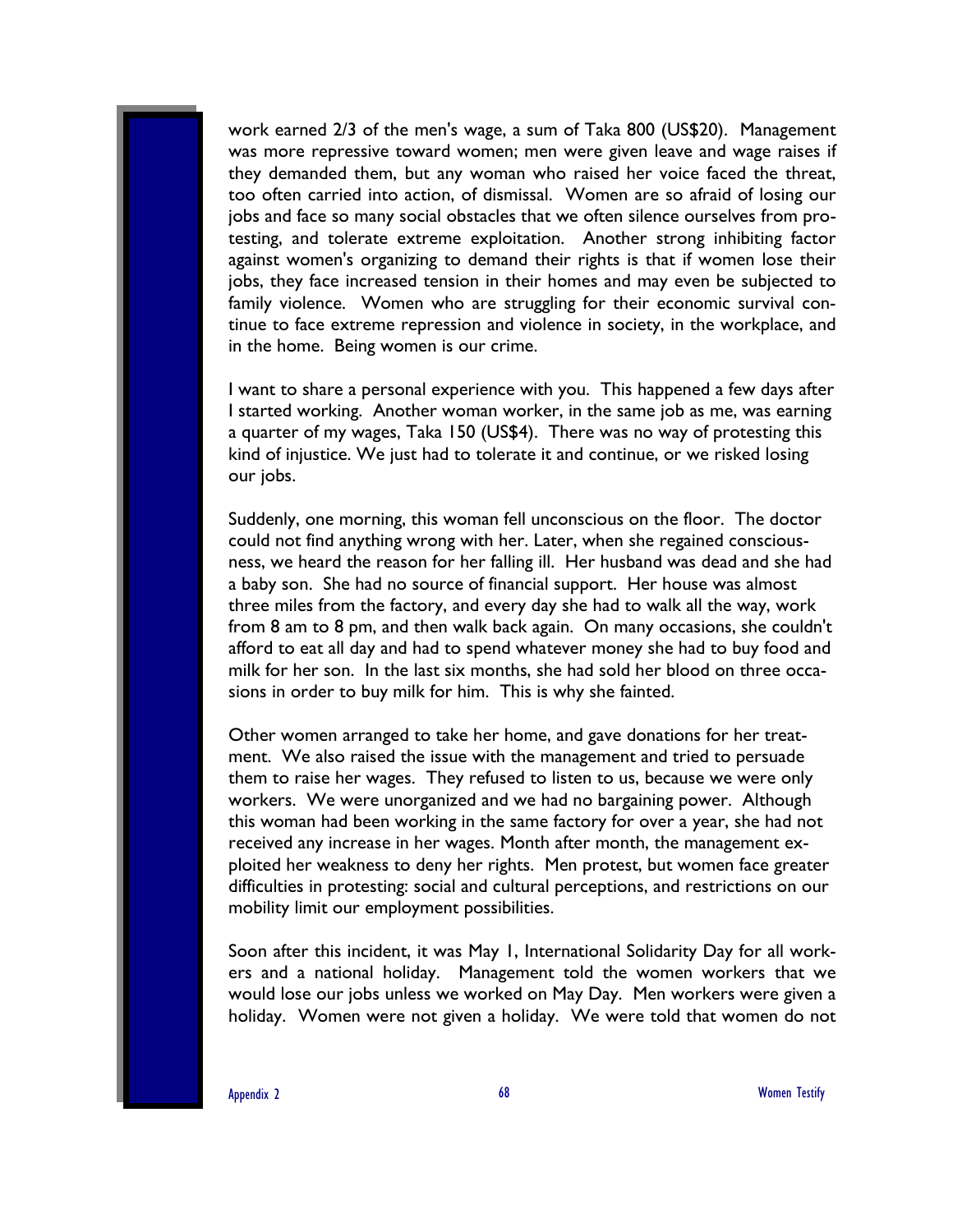need to take part in meetings and processions, and so we didn't need a holiday. But they should understand that we are also workers. We are never given any concessions as women on the factory floor. The Government never took any action against those who kept factories open, illegally violating worker's rights. We know of many violations of this type, but no employers have ever been prosecuted and they continue to violate our rights, year after year.

I couldn't square this with my conscience, and felt that I couldn't tolerate this kind of violation of our rights. Some women workers met with the senior operators to inform them that we refused to work on May Day. But the management refused to accept our demand. I then raised the case of the woman who fell unconscious and told them that they never acknowledged our problems, they totally subordinated our interests, and treated us like animals. The day after we refused to work, we were blocked from entering the factory. But united pressure from the workers ensured that we could enter.

But again two days later, when we were working inside, I suddenly felt suffocated, and in front of my eyes, ten to fifteen women slipped unconscious to the floor from their machines. I rushed to the gate, but found it locked. Several of us kept screaming for the gate to be opened, but no one came. We lay the unconscious women below the fan. I opened the windows and called for help and for the police. Some time later, the gate was opened. I kept shouting for people to call ambulances, or the women will die. We carried the women down and took them to the emergency ward. The doctor's report said they had been affected by some kind of gas. Management insisted we had fainted due to the heat. Our protest began.

Stories appeared in the daily newspaper. The main issue around which our struggle was held was 'Repression of Workers and the May Day Incident.' On that issue, I called all workers, women and men, together to discuss what action could be taken to resolve the dispute. We marched to the Press Club and we met trade union leaders. With their assistance, we decided to form a trade union. With a lot of difficulties, we collected the necessary forms and deposited them with the Labour Directorate. The management began a policy of repression against all the workers and particularly targeted me. They used both the police and mastans (thugs) to harass us. Everyone on my committee had their employment terminated. When we were told of the termination, the management's mastans were present. I left in fear of my life. After this, another nine workers were dismissed.

The Joint Labour Directorate informed us that they had been threatened that if they registered us as a trade union, they would all loose their jobs. They ad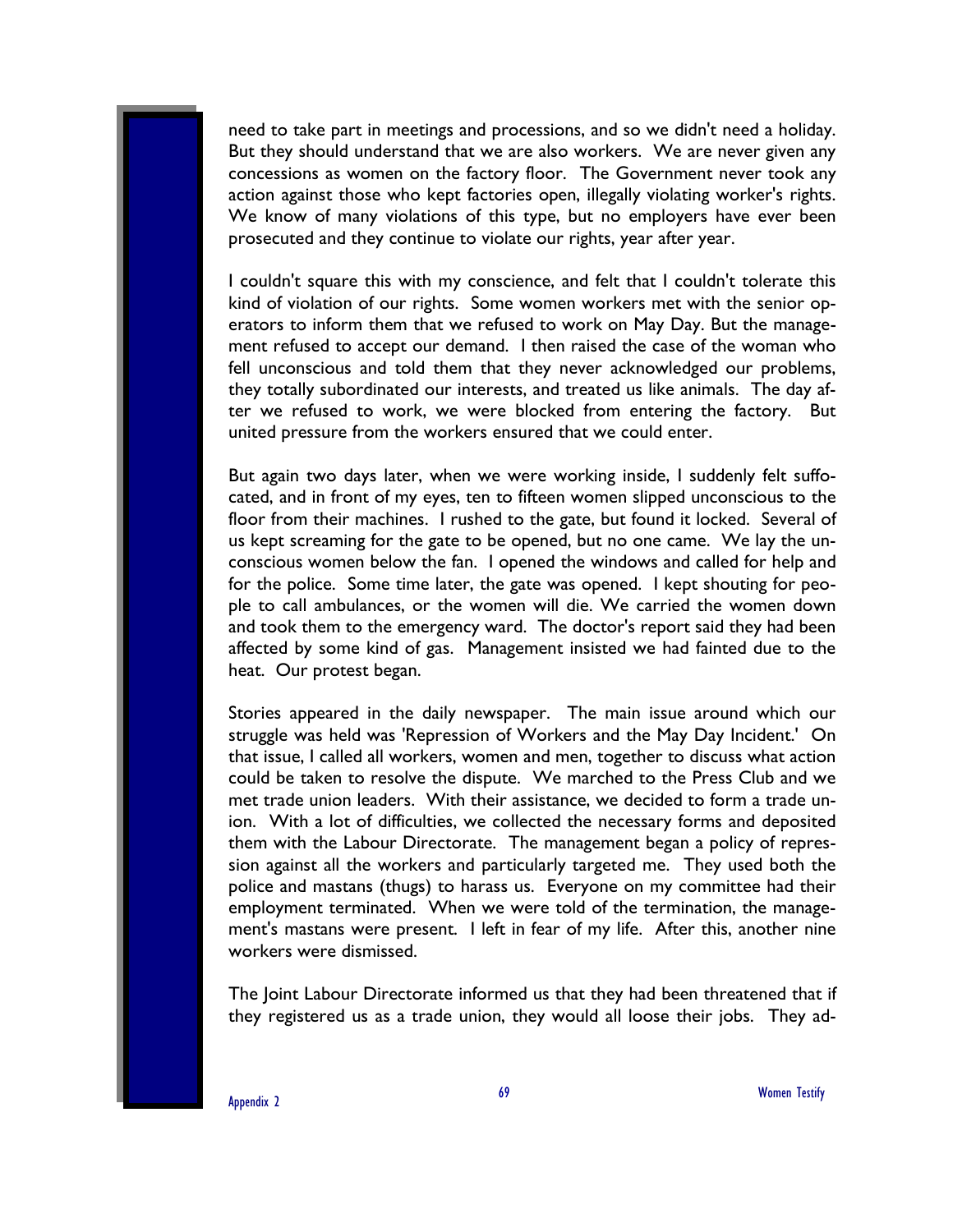vised us to seek legal protection.

I sought legal help, and after nine months the court gave judgment recognizing us as a trade union. We formed a new committee and I worked with them on organizing the union.

The leaders of the Trade Union Centre appointed me as a member of the National Committee. I joined Singa-Bangla Garments. I formed another union in 1983 and was elected as the President of the Union. I also helped in the formation of seven unions in neighboring factories, with the help of trade union leaders and organizers.

In Bangladesh, as in other countries of the Third World, women and women workers in particular, suffer inhuman exploitation. The economic exploitation of their labor and patriarchal oppression results in severe violations of women's human rights. Many women workers are forced to work until ten pm daily. There is no provision for rest, for transport to the workplace, for medical assistance, or for childcare. Women are rarely able to obtain their legal entitlement to maternity benefits. We are also denied access to legal protection of our rights.

The situation of women working in rural areas is even more desperate. Women are involved in a range of occupations, including construction, but in every area they are denied fair wages. In all these cases, their human rights are being violated. The IMF and the World Bank dictate our official policies.

Discrimination between women and men in the workplace is pervasive. Women are the victims of inhuman behavior and harassment.

Child workers are also being dismissed in the thousands as a result of the recent Harkins Bill to be passed in the United States. They are being thrown out of work in the name of ending child labor. But no alternatives have been provided for them, and they are left abandoned in the streets.

I work at the grassroots level. When I meet these children, I discuss their problems. I feel like a criminal for being unable to do anything for them. We observe the laws and denounce child labor as illegal, but the law must serve the people-people cannot be forced only to serve the law. These children want to develop as human beings. They have a right to survival and to full development with human dignity. But has anyone thought of how this will be possible? We need to consider this urgently. They are our future generation. The only way to ensure their human rights is to ensure their survival. Every person with a con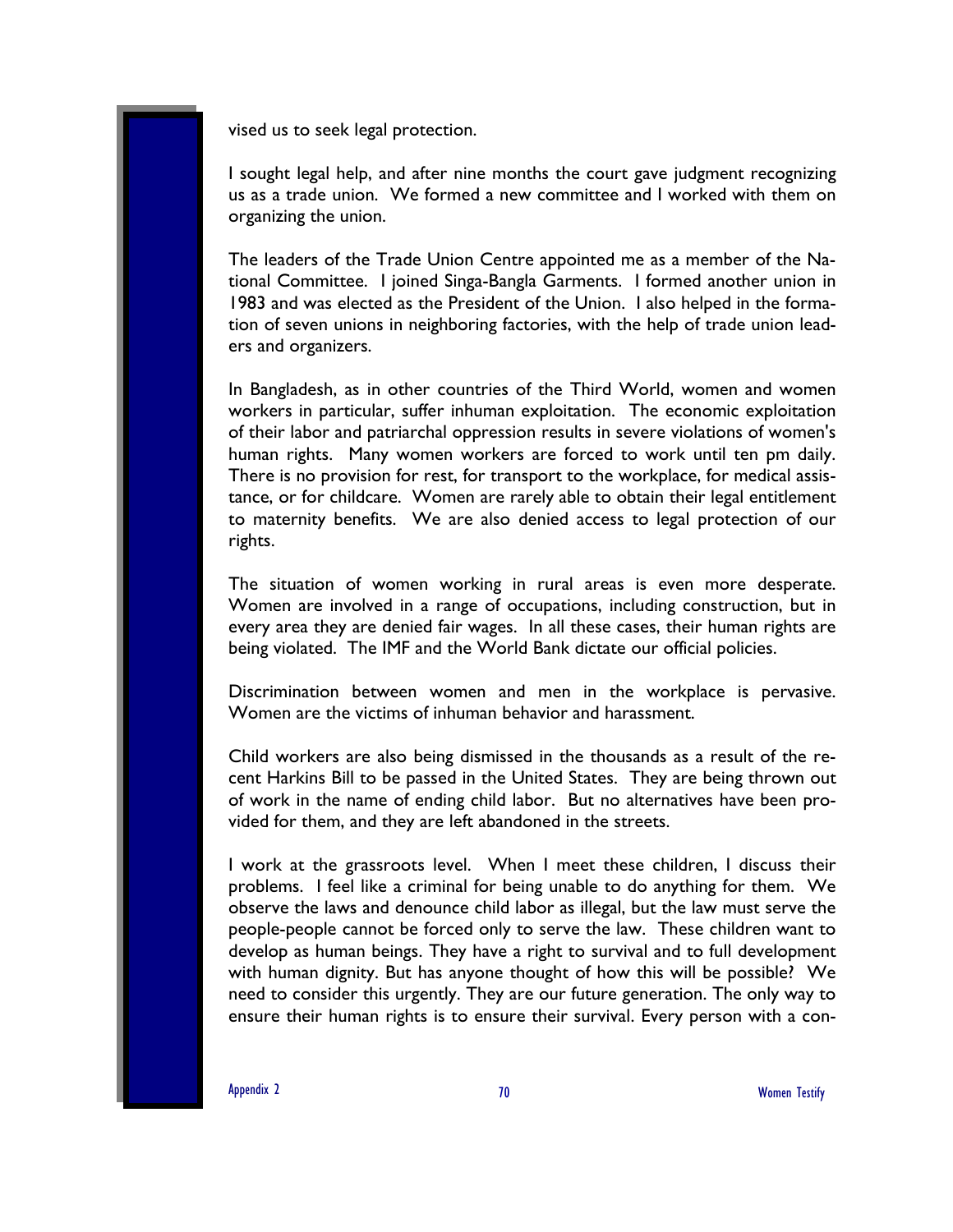science has a duty to ensure their survival. I appeal to you on behalf of all workers and on behalf of my country to consider the economic situation before enacting laws. Otherwise, not only will human rights not be protected, but human rights violations will occur. Children will be forced into illegal and hazardous activities.

It is not only children, but also women who are being forced by economic desperation to migrate overseas in search of work. We all know of their problems. What are we able to do for them? We need to first consider that the women and children of our country are similarly disadvantaged, in that both are kept in ignorance of their rights and are denied access to justice. We should view them not as women and children, but as human beings suffering violations of their rights.

It is impossible for me to communicate the twelve years of my life as a worker to you within a space of ten minutes. There is no end to the discussion of the problems and difficulties faced by workers. I organize workers, and I am a worker myself. We will struggle and fight for our rights whenever we have to. But we also need your cooperation. One day we will be successful. I end with my thanks to you all.

#### **From:**

*Testimonies of the Global Tribunal on Violations of Women's Human Rights,* **Compiled by Niamh Reilly, Center for Women's Global Leadership, 1994.** 

## **3. TESTIMONY GIVEN AT THE NGO FORUM OF THE 1994 IN-TERNATIONAL CONFERENCE ON POPULATION AND DEVEL-OPMENT IN CAIRO, EGYPT**

#### *Loretta Ross*

I actually got introduced as a political activist, and I have about 20 years as a political activist. But the purpose of my talk today is to talk about why I became a political activist. I represent many women of color in the United States whose stories are invisible. The abuses that women of color face in the United States are largely unknown. A lot of people don't know that they match the abuses that women face in developing countries.

My own story started when I was 11 years old. I was raped when I was 11 years old. I was a child to whom too many adults had access. I was a victim of child sexual abuse. This abuse went on so that by the time I was 14 years old I was pregnant. I ended up having that baby at 15, and the abuse continued, so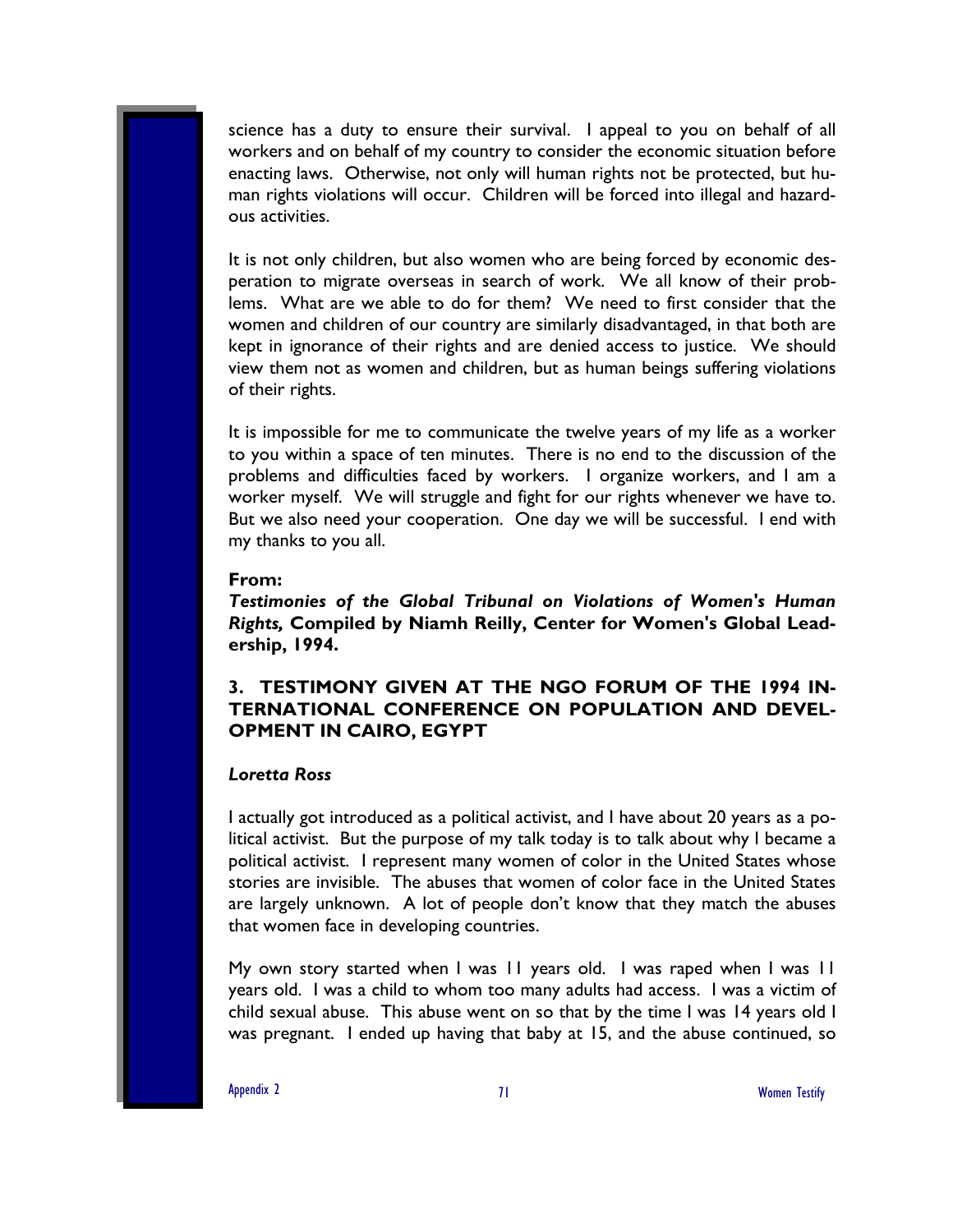that by 16 I was pregnant again. At 16, I decided that I didn't want to be a mother of two children so I decided to have an abortion. But I couldn't get permission from my parents to have an abortion, so I had to forge my mother's signature. It took so long for me to go through the process of both saving the money and making the decision to forge the signature that I had a very late term abortion. I was well over six months pregnant by the time I had the abortion.

After I had that abortion, I decided that I didn't want to even begin to possibly risk getting pregnant again. And so I sought a birth control method that would not fail me as other methods had. So, at age 21, a few years later, I decided to accept the Dalkon Shield, an IUD that is n longer on the market. But if you all remember, the Dalkon Shield was a device that they made free and available to all poor women who asked for it; and I fit all of those criteria. I was a women receiving public assistance, who already had a child, who didn't want to have more children; so, of course, I was able to get a Dalkon Shield inserted into me totally for free.

Two years later, I started developing major problems. I began to suffer from all types of infections that I kept going to the doctor for. They kept telling me that I had some form of venereal disease, some kind of STD. They kept treating me for all of these diseases for well over six months that it later turned out I didn't have. What I had was a defective Dalkon Shield.

One night I almost passed out while I was at home. I ended up calling a taxi to go to the hospital. If you live in a poor neighborhood you get to the hospital quicker if you call a taxi than if you call an ambulance. When I got to the hospital I was barely conscious. I remember them putting me on a stretcher. Within a half an hour they were wheeling me into surgery. On my way to surgery they put a piece of paper in my hand that I signed. When I woke up eight hours later I had been sterilized. My entire reproductive organs had been removed. I was 23 years old at the time.

What had happened medically was that my fallopian tubes had ruptured as a result of the Dalkon Shield, so my entire reproductive career lasted from age 14 to age 23. They didn't tell me why. They couldn't tell me why I had been sterilized. All they could tell me was that I was that unlucky woman that they didn't catch in time. But they never explained to me why through six months of treatment, it never occurred to the head of the OB/GYN facility at a major hospital to remove my Dalkon Shield. Even when I was admitted to the hospital in a coma, I still had the Dalkon Shield in me. They never removed that until it was part of the surgery.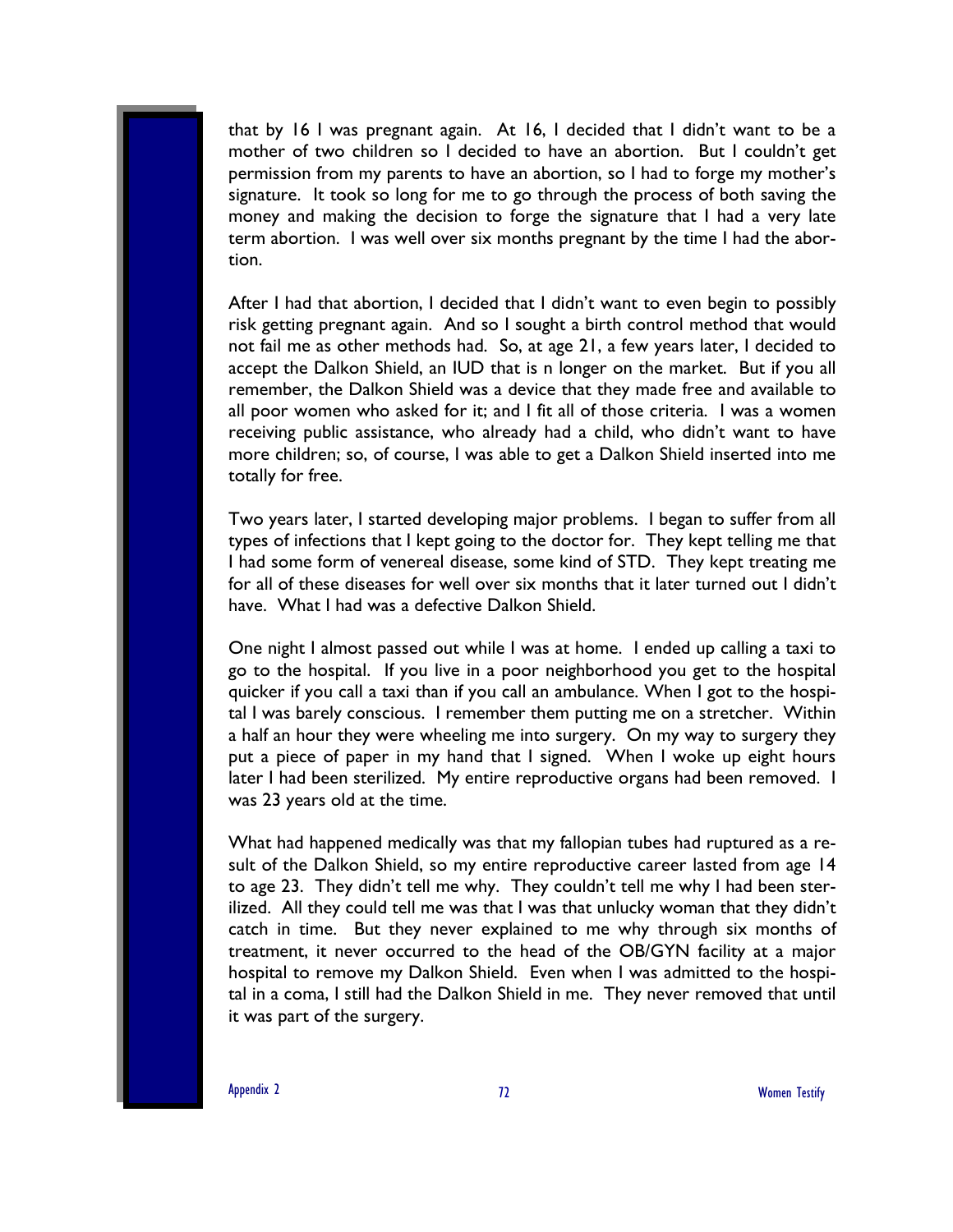This is actually a story about victory though; even though up until that time I had been a victim. Fortunately, I was so angry at what had happened to me that I immediately found a lawyer, and I became the first black woman to sue the maker of the Dalkon Shield, A.H. Robbins. It turns out that they knew more than five years before mine was inserted that it was unsafe, yet they were still making it freely available to women, like me, who got their health care through public family planning clinics. It also turned out that the hospital I was treated at knew that the Dalkon Shield was unsafe. But because it was a teaching hospital, they wanted their students to see what would happen to a Dalkon Shield patient who did not have it removed for six months. So I sued them, too.

I actually made a commitment in that moment that I would make sure that all the things that had happened to me would never ever, ever happen to another black women in America without somebody like me being there to fight for her. At the time these things were happening to me, my parents didn't understand, my community didn't understand, and the woman's movement such as it was at the time didn't understand. They didn't understand that we who were black, who were poor, who were women of color, had a special kind of human rights abuse that America saved just for us, and that we had to be as vigilant in fighting to protect our lives as anything because the rest of the world simply did not care. This doctor told me that what happened to me was a mistake, but as I pursue the fight to get rid of his medical license, I'm going to convince somebody that licensing that man was the real mistake.

#### **From:**

*Vienna to Beijing: The Cairo Hearing on Reproductive Health and Human Rights***, Compiled by Malika Dutt, Center for Women's Global Leadership, 1995.** 

## **4. TESTIMONY GIVEN AT WOMEN 2000: A SYMPOSIUM ON FU-TURE DIRECTIONSFOR HUMAN RIGHTS IN NEW YORK**

### *Elizabeth Khaxas*

Namibia is a country in Southern Africa which gained independence in 1990. Namibia has a democratic constitution based on the principles of equality, human rights and freedom. In fact, the first sentence of the preamble states that recognition of the inherent dignity and of the equal and inalienable rights of all members of the human family is indispensable for freedom, justice and peace. However, this does not mean that the human rights of all Namibians are respected in practice. In fact, many citizens still do not know that they have hu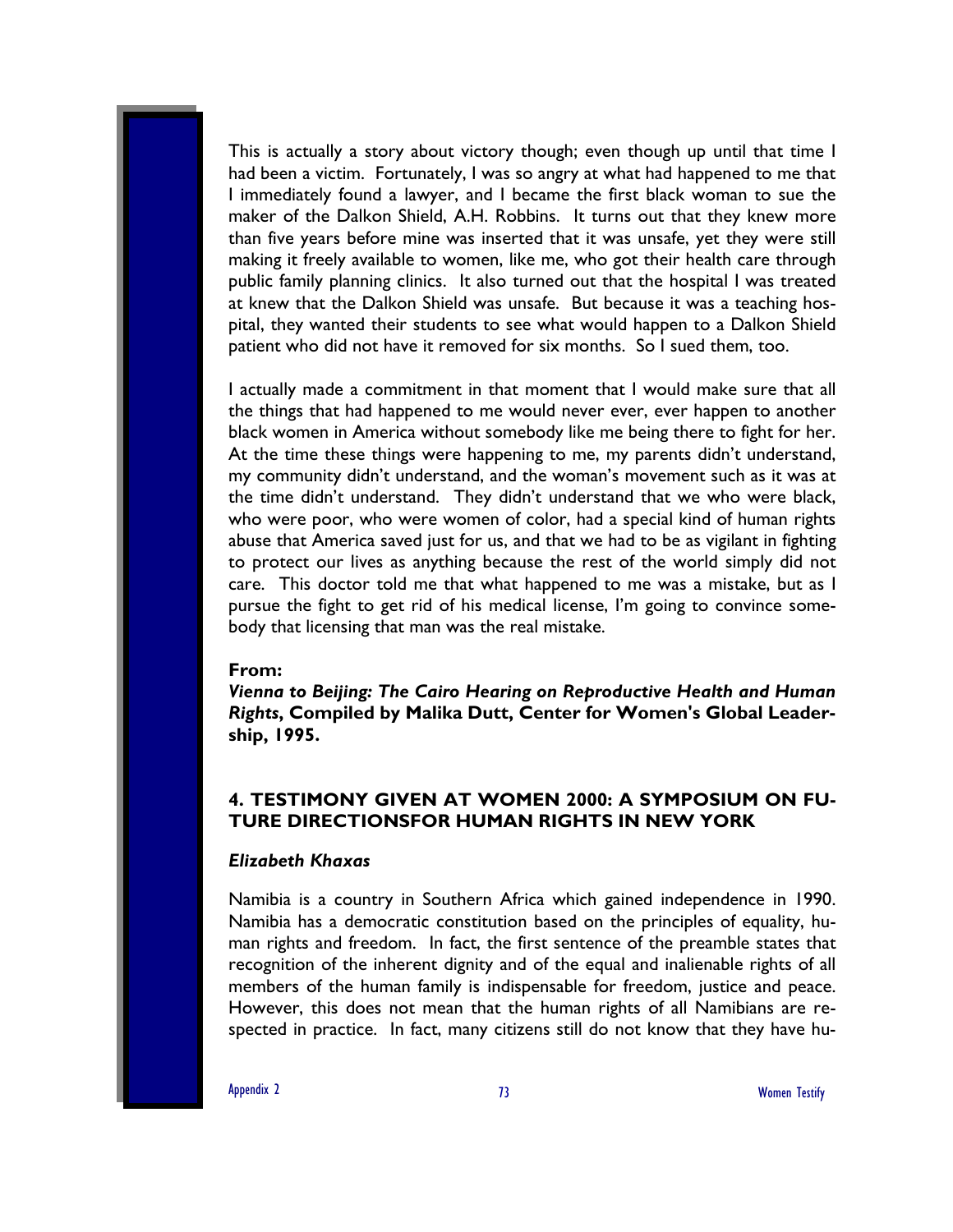man rights and what these rights are. Women, in particular, need information and education on their human rights and need to acquire the skills to claim these rights.

However, while our government claims to acknowledge and respect the human rights of all women in general, lesbian women in Namibia are regularly told by our government leaders that they have no human rights at all. The attacks against lesbian and gay people in Namibia began in 1995, shortly after the outburst by Robert Mugabe, President of Zimbabwe, who stated that homosexuals were worse than pigs and dogs. This discourse was taken up in Namibia by senior government leaders, who made statements such as, "Homosexuality is like cancer or AIDS and everything should be done to stop its spread in Namibia," and, "Homosexuality is an unnatural behavior, a behavior disorder which is alien to African culture." Even the president of Namibia publicly condemned homosexuality as "exploiting our democracy" and called for it to be uprooted from Namibian society.

This hate speech creates an atmosphere of fear, considering that sodomy between men is still illegal in Namibia, while the same sexual practice is not criminalized between a man and a woman. We do not yet have equality for all members of the human family, not even in the law books. In fact, in 1998 the Minister of Home Affairs stated in Parliament that his ministry was preparing legislation to ban homosexuality altogether.

Sister Namibia was the first organization in our country that became active in defending the human rights of lesbian and gay people, and we would like to share our experiences with you today. We are an autonomous nongovernmental women's organization, which was founded in 1989 on the eve of independence with the following aims: To increase awareness among women, men and young people of the ways in which political, social, cultural, legal and economic systems of power control girls and women; and to oppose and challenge racism, sexism, homophobia and other discourses and practices that divide and oppress people. We utilize our bimonthly magazine, *Sister Namibia*, to promote the human rights of all women, including lesbian women. We also run a resource center that collects materials on women and gender issues. Furthermore, we conduct research and run training programs on women's leadership, human rights and HIV/AIDS.

### **The Namibian Women's Manifesto**

Last year, Sister was given the mandate to compile a document called The Namibian Women's Manifesto, in collaboration with women and some men from women's and human rights NGOs, women in Parliament and all levels of gov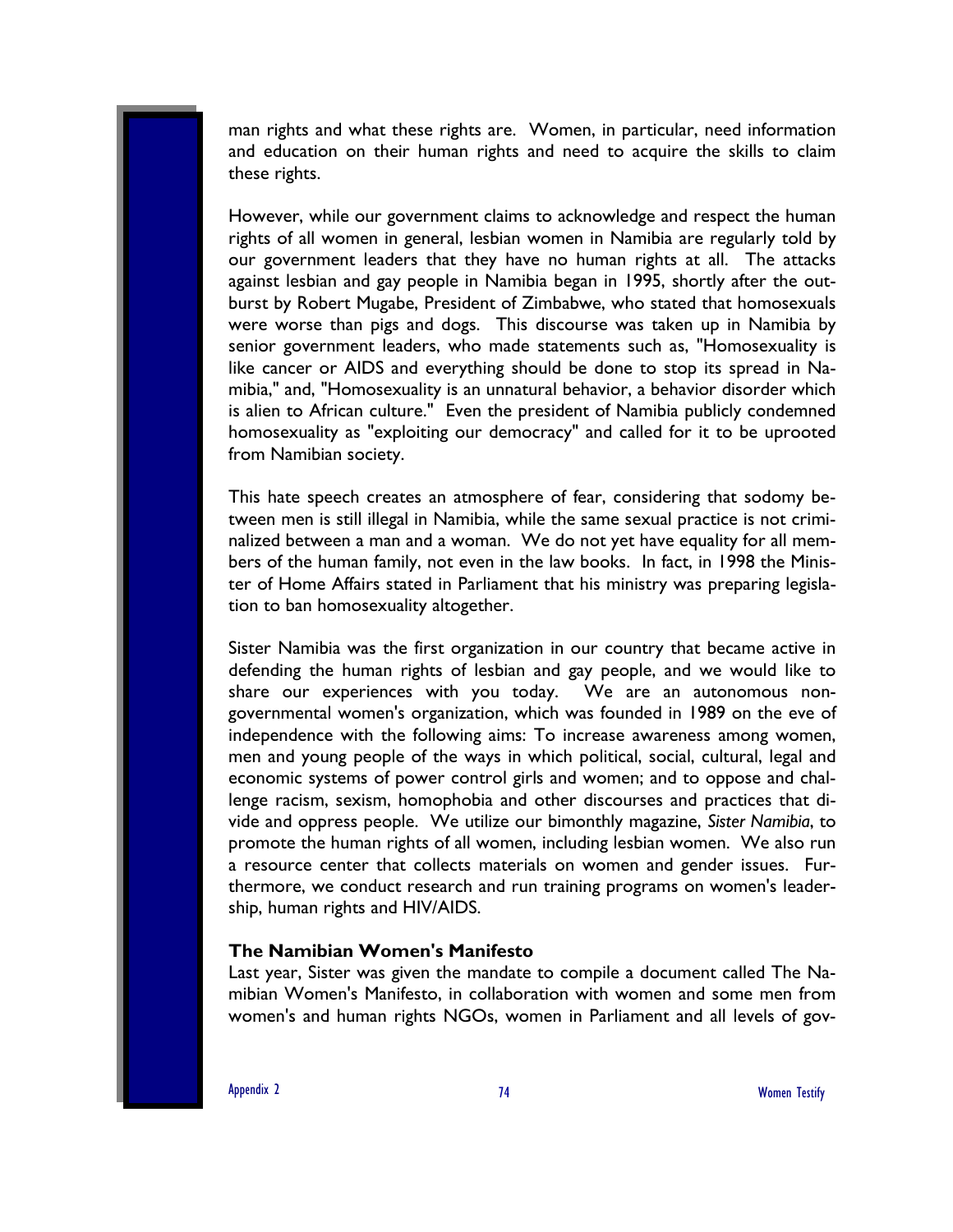ernment, political parties and individual women activists. We agreed to compile the Women's Manifesto in order to unite women's voices in holding government accountable to the implementation of the national gender policy and the many international conventions on gender and human rights it has signed since independence. The Namibian Women's Manifesto aims to mobilize women to participate in elections as candidates and as voters, and to place women's issues on the national agenda. It covers women's human rights in areas such as democracy, education, health and reproductive rights, the economy, the environment and the media.

Women from all major political parties participated actively in the drafting of the Women's Manifesto. However, at the time of going to print, the ruling party, SWAPO, withdrew its support because the document made references to the human rights of lesbian women. Allow me to read you the relevant two sentences from the twenty-five-page document that has been used by the ruling party to undermine the women's united call for the human rights of all women. I quote:

*The human rights of all women, as guaranteed in the Namibian Constitution, need to be ensured, including the rights of the girl child, women living under customary law, women in marginalized ethnic groups, sex workers, disabled women, old women and lesbian women.* 

and:

*We advocate that political parties state their policies on human rights, including violence against women and children, the rights of gay and lesbian people and customary practices that are harmful to women and children.* 

### **Lesbian and Gay People's Human Rights Not Recognized**

The SWAPO Party Women's Council called a press conference just before the launching of the Women's Manifesto stating that it was confusing the Namibian women because the rights of lesbian women were, in their view, not a gender issue. This stand was already taken by our government leaders in the preparations for the World Conference on Women in Beijing, where the Namibian delegation was instrumental in keeping references to sexual orientation out of the Platform for Action. In contrast to this narrow definition of gender, we believe that issues of sexuality and sexual orientation are central to an understanding of gender. A further attack on the Women's Manifesto came from the Director General of the Department of Women's Affairs, who heads the newly established Ministry for Women's Affairs and Child Welfare. At a meeting of elected women from different political parties, she stated: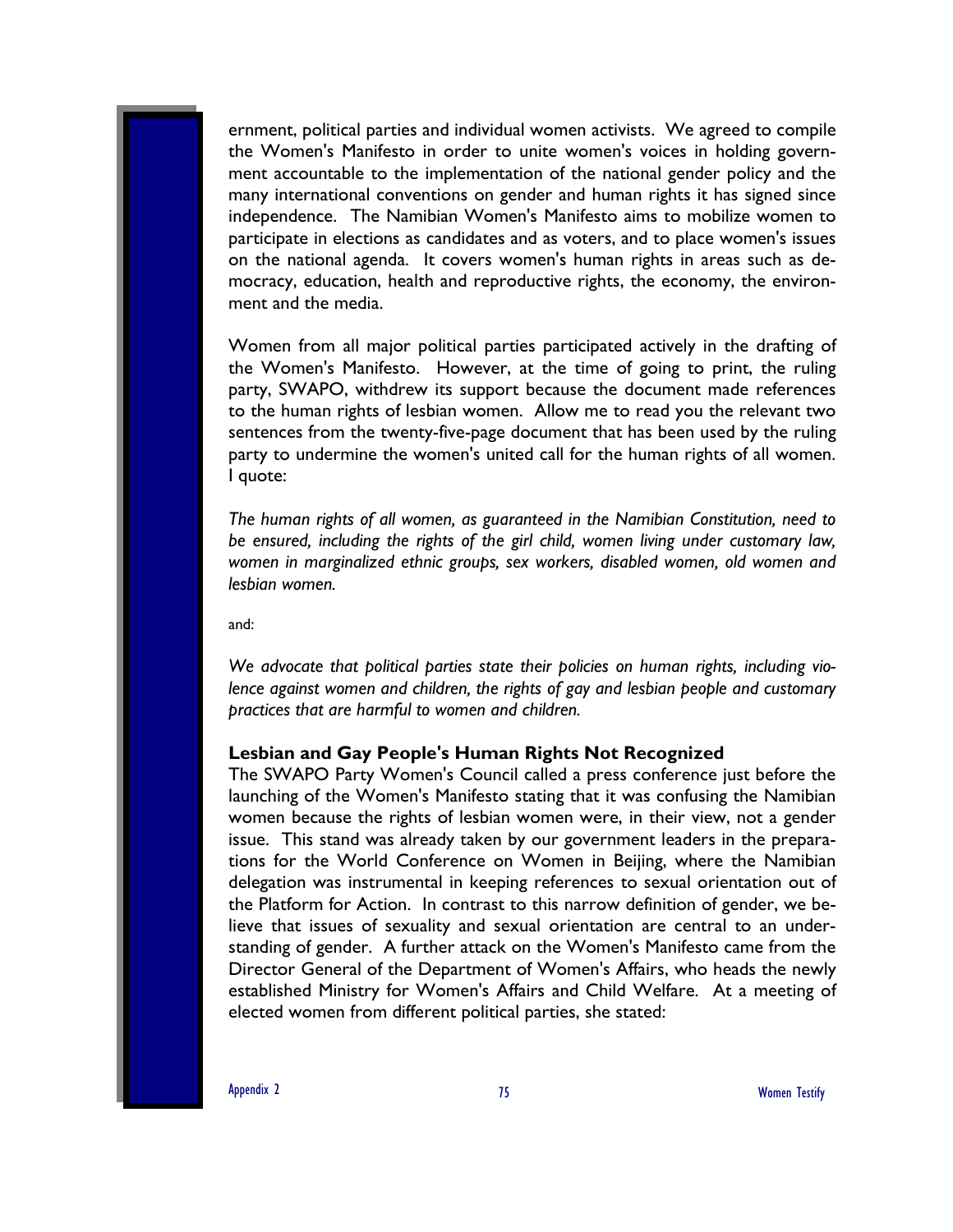*The so-called Women's Manifesto being circulated has no other message than asking women in Namibia to promote homosexuality. The same document calls for comprehensive sexuality education to be introduced into our schools, which is nothing more than a call for our children to be taught how to become gays and lesbians.* 

However, the call for comprehensive sexuality education in the Manifesto was made with reference to the high rate of AIDS infection in Namibia, which is the third highest in the world. We have regions in Namibia in which 50 percent of the people are already infected with the virus and the majority are girls and women. Are the Namibian people destined to die out for lack of comprehensive sexuality education because of the homophobia of our Minister of Women's Affairs and other top politicians? Not if Sister Namibia can help it.

#### **An Organizing and Lobbying Tool**

In spite of the withdrawal of support for the Manifesto by the ruling party and the Department of Women's Affairs, many women in the thirteen regions of Namibia rallied around the Manifesto and used it as a tool to mobilize women on human rights issues. In the regional workshops, the issue of human rights of gay and lesbian people came up time and again and this led us to discuss the history of the development of the concept of human rights.

We explained that in 1948 it was mainly white middle-class men from Western countries sitting at the table to draft the United Nations Universal Declaration of Human Rights. This meant that violations of women's human rights through domestic abuse and rape, for example, were not part of the agenda. However, over the years more and more marginalized groups have joined the table to call for their rights as human beings-for example, ethnic minorities and indigenous people, differently-a bled people, children, women, lesbian and gay people. Thus, the concept of human rights is expanding as our knowledge and understanding of specific forms of human rights violations grows.

The rural women attending our workshops in all regions of Namibia were pleased to learn that they had human rights not granted to them by the government of the day, but by virtue of being human. They said that this knowledge would empower them to stand up more strongly against domestic violence and harmful cultural practices and to assert their own dignity. By the same token, an overwhelming majority did not hesitate in embracing the human rights of lesbian women and having this included in "their" Manifesto. Without prompting, they came up with arguments against the ruling party on this issue. They made statements such as: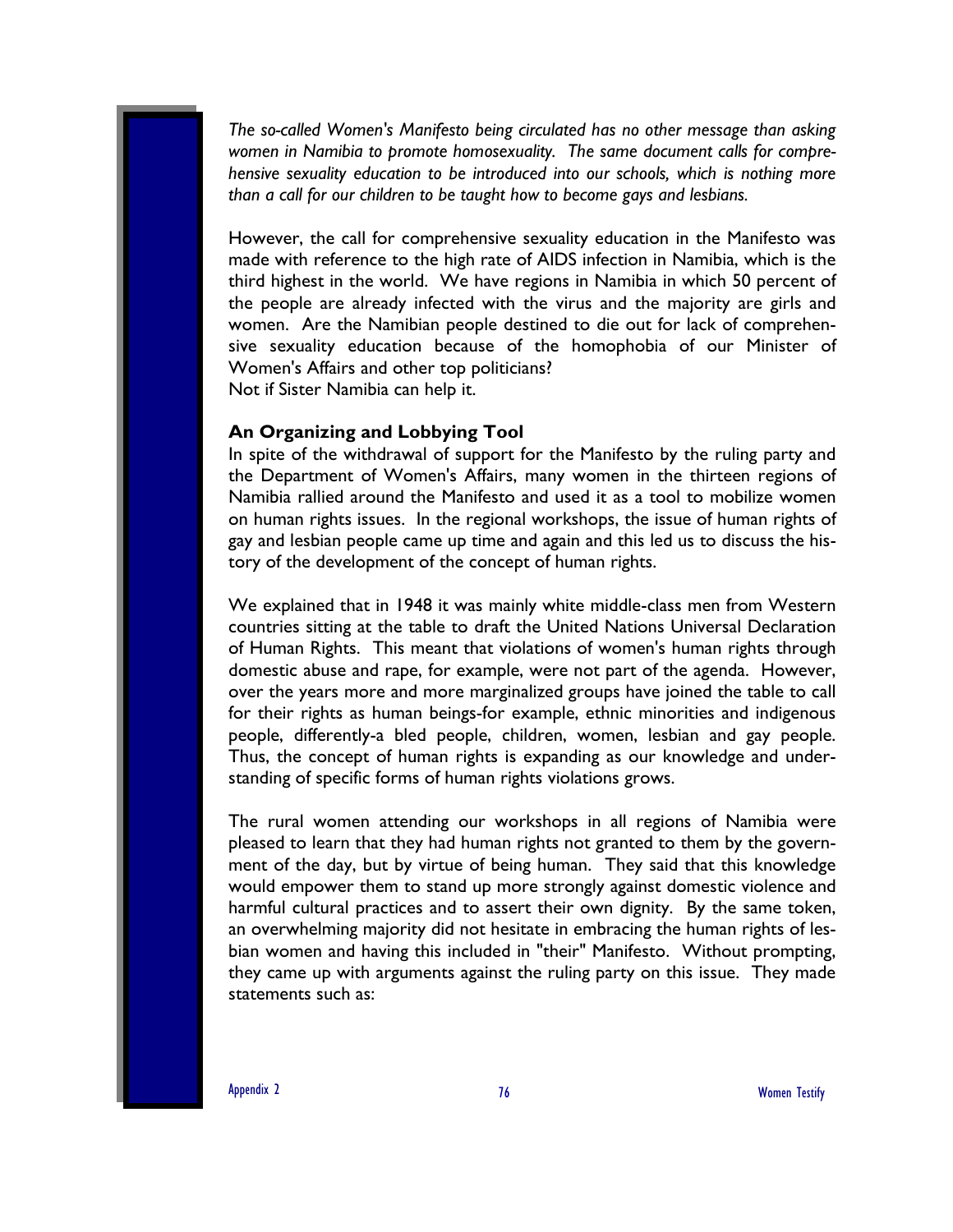*The Minister did not ask us for our views on this issue. Lesbian women are our mothers, sisters, and daughters. We cannot just throw them out. They are taxpayers like everyone else, and have the same rights as everyone else.* 

They even included these arguments in humorous role-plays, practicing how to bring the Women's Manifesto to their communities and sat up half the night debating these issues. Thus, The Namibian Women's Manifesto has become a lobbying tool for all women's human rights, including the rights of lesbian women, far beyond the expectations of its authors. It has also contributed to breaking the silence on issues of women's sexuality, which is so crucial for the prevention of unwanted pregnancy and HIV/AIDS. The Women's Manifesto Network is currently fundraising for and starting new projects in the areas of women's leadership, women's human rights, and women and HIV/AIDS.

### **Lesbians Denied Full Human Rights**

When we campaign for the human rights of lesbian women, what do we mean? Take my case as an example: I have lived with my partner for ten years and we are raising our son together. Yet, we have no legal rights to live together as a family because we are two women and my partner is not a Namibian citizen. Her application for permanent residence has been rejected twice by the Ministry of Home Affairs without reasons given. Fortunately, a public interest law firm has taken up our case as a human rights issue, and we won a victory in June last year when the High Court of Namibia ordered the Ministry of Home Affairs to grant my partner permanent residence within thirty days.

The court recognized our relationship as a universal partnership, just like any heterosexual couple living together in community of property, but without a marriage license. However, the government has appealed against this decision and the case will be heard by the Supreme Court in October 2000. In the meantime, the Ministry of Home Affairs has not even renewed my partner's work permit, thus putting our life together on tenuous hold. Will we have to seek political refuge in South Africa, our southern neighbor, which has enshrined the human rights of lesbian and gay people in its 1994 constitution and has recently ordered the Ministry of Home Affairs to grant permanent residence to foreign partners of lesbian and gay citizens? This will be our last resort as we plan to stay put and continue our struggle for our rights as lesbian women in Namibia, including the rights to adoption, joint medical aid and pension fund, and the many other rights and benefits accorded to hetero- sexual couples. We are here to speak out in support of all lesbian women denied their human rights the world over, and we speak with the voices of many urban and rural women in Namibia who have understood that human rights are indivisible.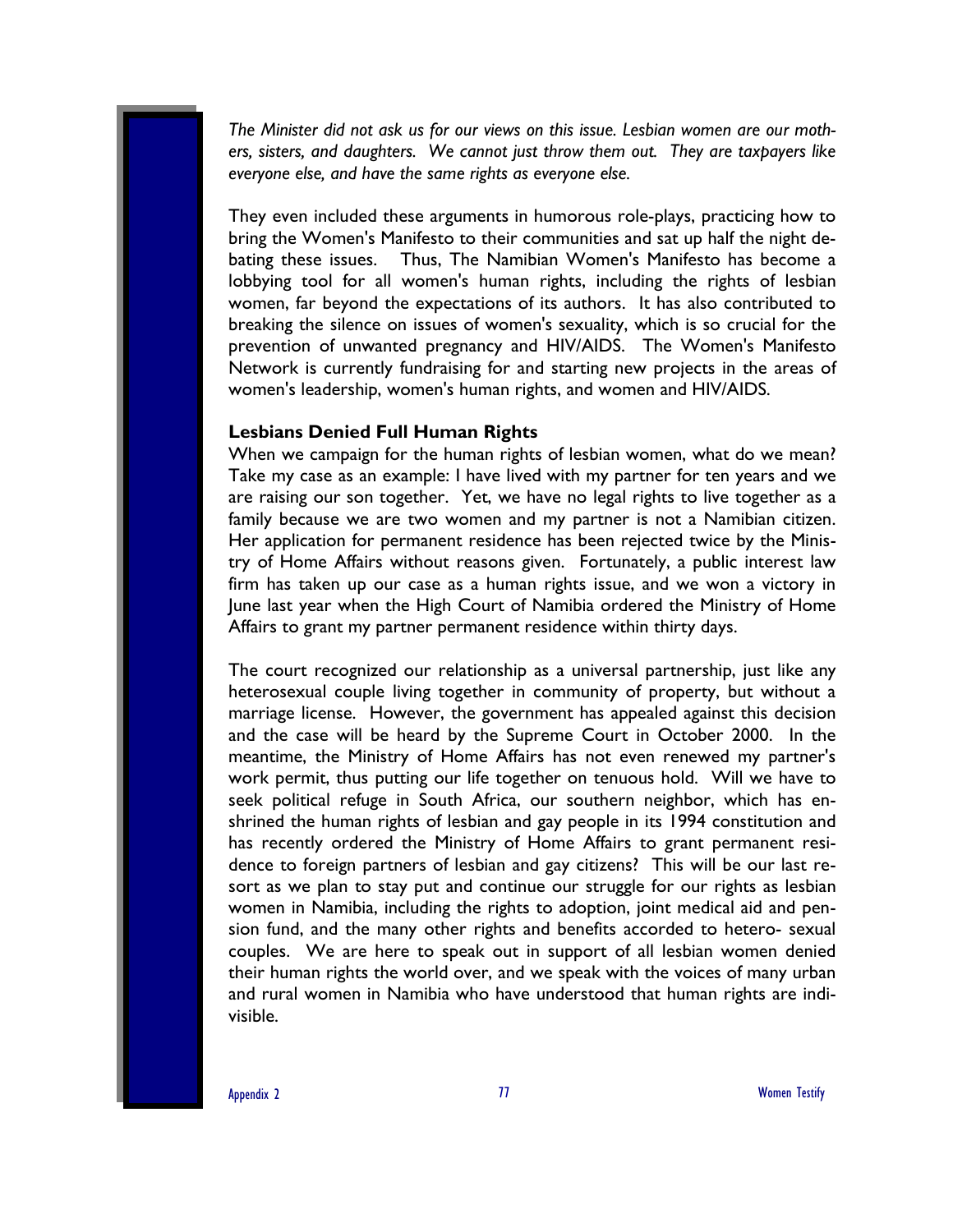### **From:**

*Holding on to the Promise: Women's Human Rights and the Beijing +5 Review***, Edited by Cynthia Meillón in collaboration with Charlotte Bunch, Center for Women's Global Leadership, 2001.** 

**5. TESTIMONY GIVEN AT THE UN WORLD CONFERENCE AGAINST RACISM, RACIAL DISCRIMINATION, XENOPHOBIA AND RELATED INTOLERANCES HELD IN SOUTH AFRICA IN 2001 DURING THE PROCEEDINGS OF "WOMEN AT THE INTER-SECTION OF RACISM AND OTHER OPPRESSIONS: A HUMAN RIGHTS HEARING," ORGANIZED BY THE CENTER AS A PART OF THE NGO PARALLEL ACTIVITES DURING THE CONFER-ENCE.** 

### *Maria Toj Mendoza*

My name is Maria and I come from Kiché in the western part of Guatemala. I am forty-nine years old and during my life I have lived many painful experiences. Today I am going to share with you not only some of my painful experiences, but also the values of the Mayan people. These values and principals helped our grandfathers and our grandmothers. They have helped me, and they will continue to help the Mayan people.

Guatemala has had a history of colonization and exploitation since the time of the Spanish invasion. But today we have only a short amount of time, so I am going to focus on the years of my own life. I will talk about the 1970s and the '80s and '90s, up till today. During the war that took place in the '70s and '80s, which was supported and financed by the United States, the Mayan people experienced genocide. In the past, the Maya were great scientists. They studied astronomy. They were great healers who knew about natural medicine. They lived without fear of the threat of destruction of our Mother Earth. But my own reality has not been that way. My reality was filled with the threat of destruction. It was full of terror and torture, kidnappings and bombings.

The war left more than 40,000 widows, thousands and thousands of disappeared people, over one million internally displaced people, over 300,000 refugees, and, and over 150,000 dead. They burnt our forests, destroyed thousands and thousands of homes. They burned our corn, and for us com is sacred. They burned our crops. They burned our Mother Earth. And those of us who survived were psychologically; physically, and spiritually affected. In those years, we never knew when or where we were going to be attacked, nor where the bombs would come from. From the sky, from the earth. By day. By night.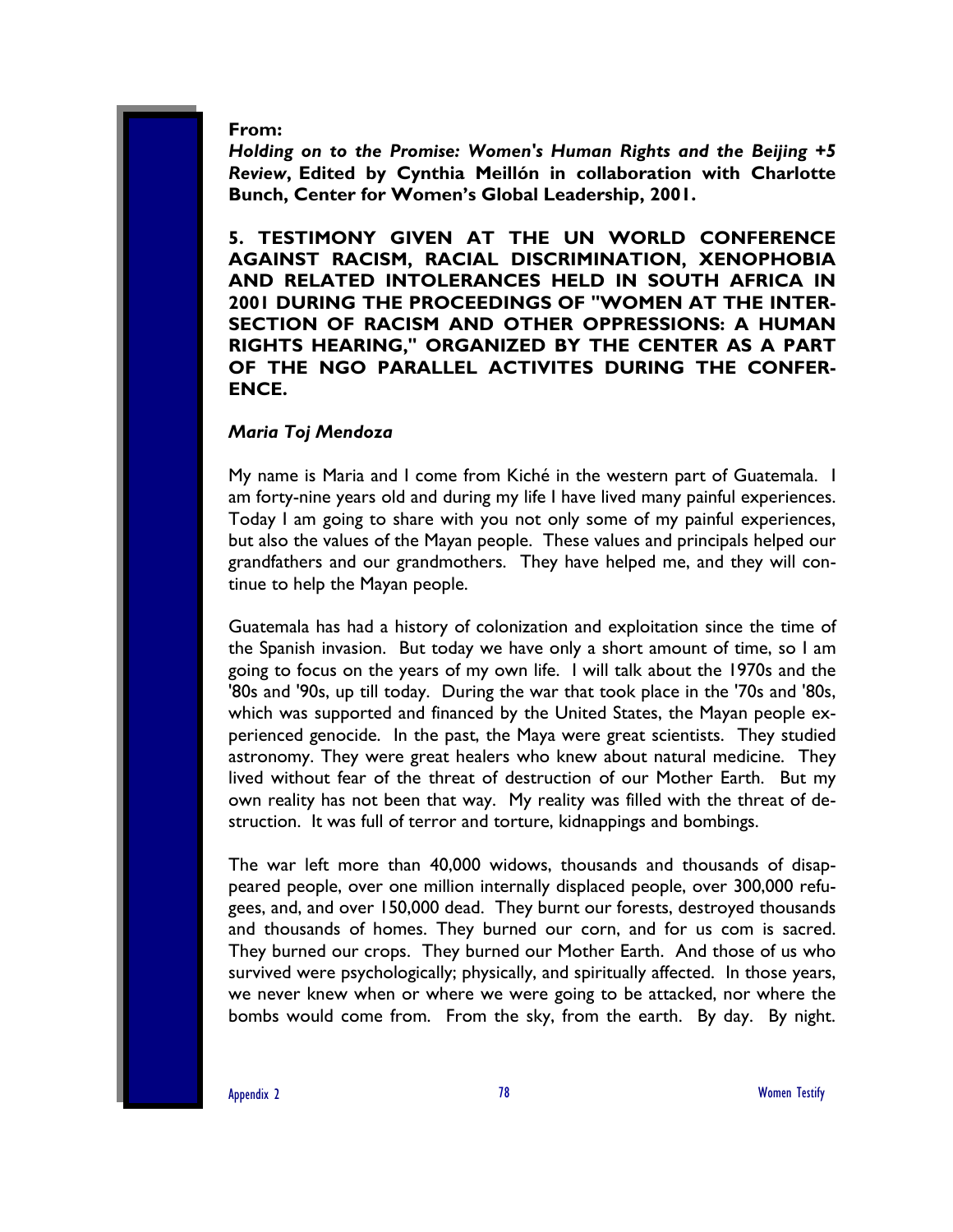We lived in constant terror. The nightmares of that terror have remained with us.

I am going to tell you about the cases of two women. The first is a young woman of seventeen, named Micaela, from the municipality of Chiché. On November 2, 1982, the army, accompanied by some military commissioners - one of whom was Cándido Noriega - surrounded the community and captured five people, including Micaela. The soldiers tortured and raped Micaela in front of the community. After raping her, they urinated and defecated on the floor. Then they mixed their filth with ashes and forced her to eat it.

The second case concerns a woman named Juana. In the same municipality, in the village of Tuluché, on a day in December 1982, the army and the judicial police entered the community. After several people had been captured, the Women and children took a few of their possessions and tried to escape. They hid down by the river, but the soldiers saw some of them. They fired at them and several were wounded. Juana, who was the mother of three children, was captured. They shot her two-month-old baby and then they raped her in front of her two other children, who were two and five years old. Then they killed her.

What happened to me took place in 1982, when we were attacked by the army. I was in Joyabaj, in Kiché province. When they saw us from a distance, they began to fire grenades with shrapnel at us. When one of them exploded, the left side of my body was hit. My ear was affected. I fainted and when I regained consciousness, I was covered with blood and a lot of matter was coming out of my ear.

My whole family was separated by the war. I didn't see two of my sons for seven years. Can you imagine what it would be like not to see your children, not to know how they are, not to see them grow up, not to be able to give them a mother's love and affection? I had to separate from my husband. I was alone in my community. The women of the community helped me when they found me abandoned. It is thanks to them that I had the strength to recuperate from those difficult moments. Although I did not die, I did not completely recover. I remained deaf in one ear. And more than anything else, I remained traumatized.

The military accused the people of those communities of being members of the guerrilla. They said that we were all guerrillas just because we were indigenous The military accused the people of those communities of being members of the guerrilla. They said that we were all guerrillas just because we were indigenous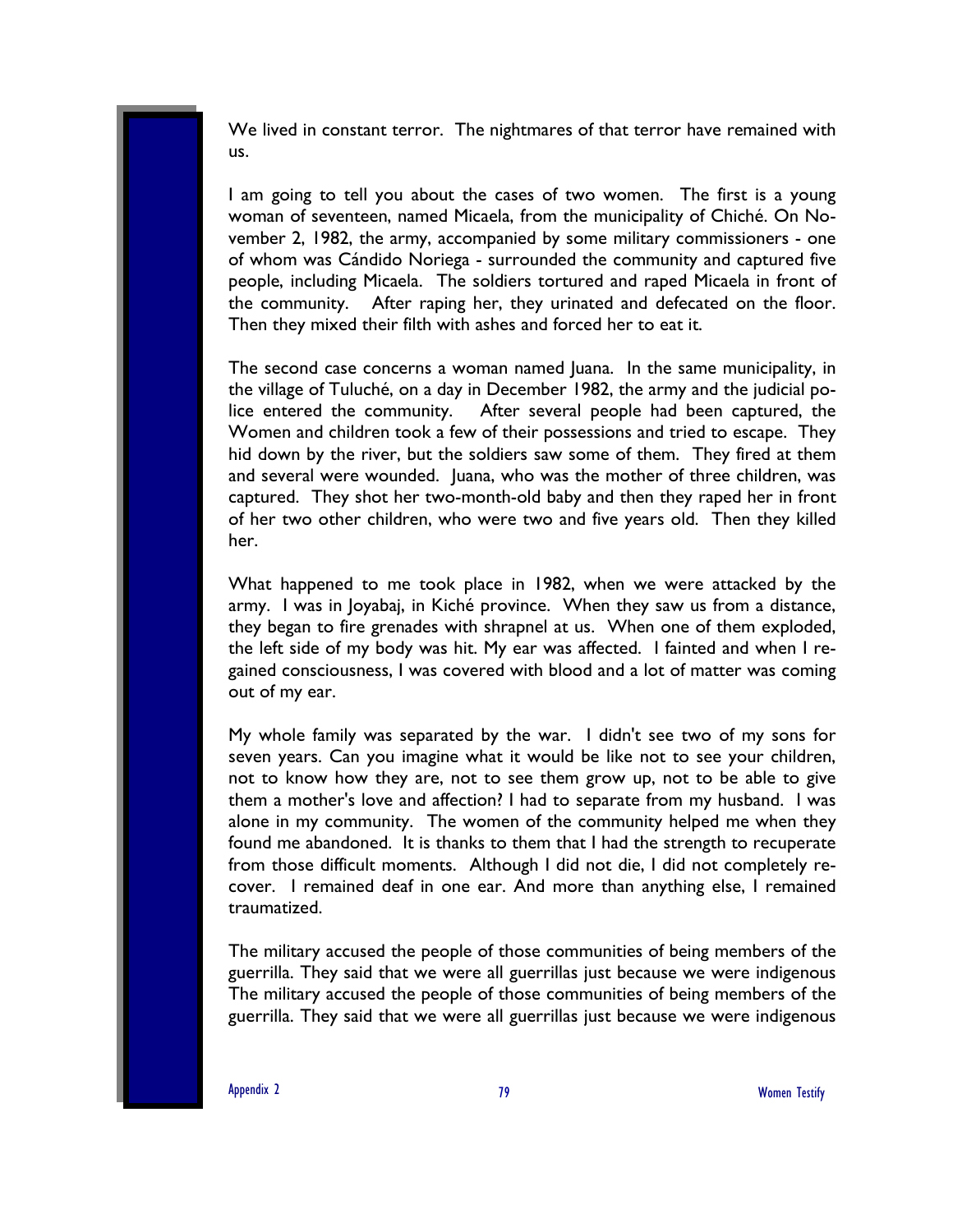people, because we were women, because we wanted to defend ourselves.

These are just three examples of many thousands of cases. The report of the of the Commission for Historical Clarification, Tz'inil Na 'Tab'aI, recognized that there was genocide and ethnocide, but the government does not recognize it, because to recognize it would mean that there would have to be restitution, and they don't want to do it.

In 1996, the government of Guatemala, the *Unidad Revolucionaria Nacional Guatemalteca* (URNG), and the army signed the Peace Accords. Supposedly, the Accords would ensure that there would be peace. They were supposed to ensure that there would be respect for our collective rights, for our culture, for our right to health care and education, for our land and our territory. But so far, there have been only words and promises. They say that they are willing to do it, but in practice, we have not seen concrete results. All we hear are fancy speeches.

Even after all that has happened, I still have hope. And when people ask me how it is possible to have hope, I answer that I don't feel alone. There are women who have helped me very much through their example. They are the Mayan women of Guatemala and the women of civil society. But they are also you. They are the South African women who have given us an example of struggle and of hope. They are the Palestinian women, the women of Nicaragua and of Vietnam. And they are the indigenous women, like the Samis, the Kunas, the Miskitas, and all the women of Asia, of the Americas, of Europe and of Africa that inspire me and fill me with hope to be able to struggle to achieve a truly dignified and human future with real diversity and with all of our rights assured for ourselves, for our daughters and sons, and for our grand- daughters and grandsons.

WOMEN UNITED WILL NEVER BE DEFEATED!

### *From:*

*Women at the Intersection: Indivisible Rights, Identities, and Oppressions,* **Edited by Rita Raj in collaboration with Charlotte Bunch and elmira Nazombe, Center for Women's Global Leadership, 2002.**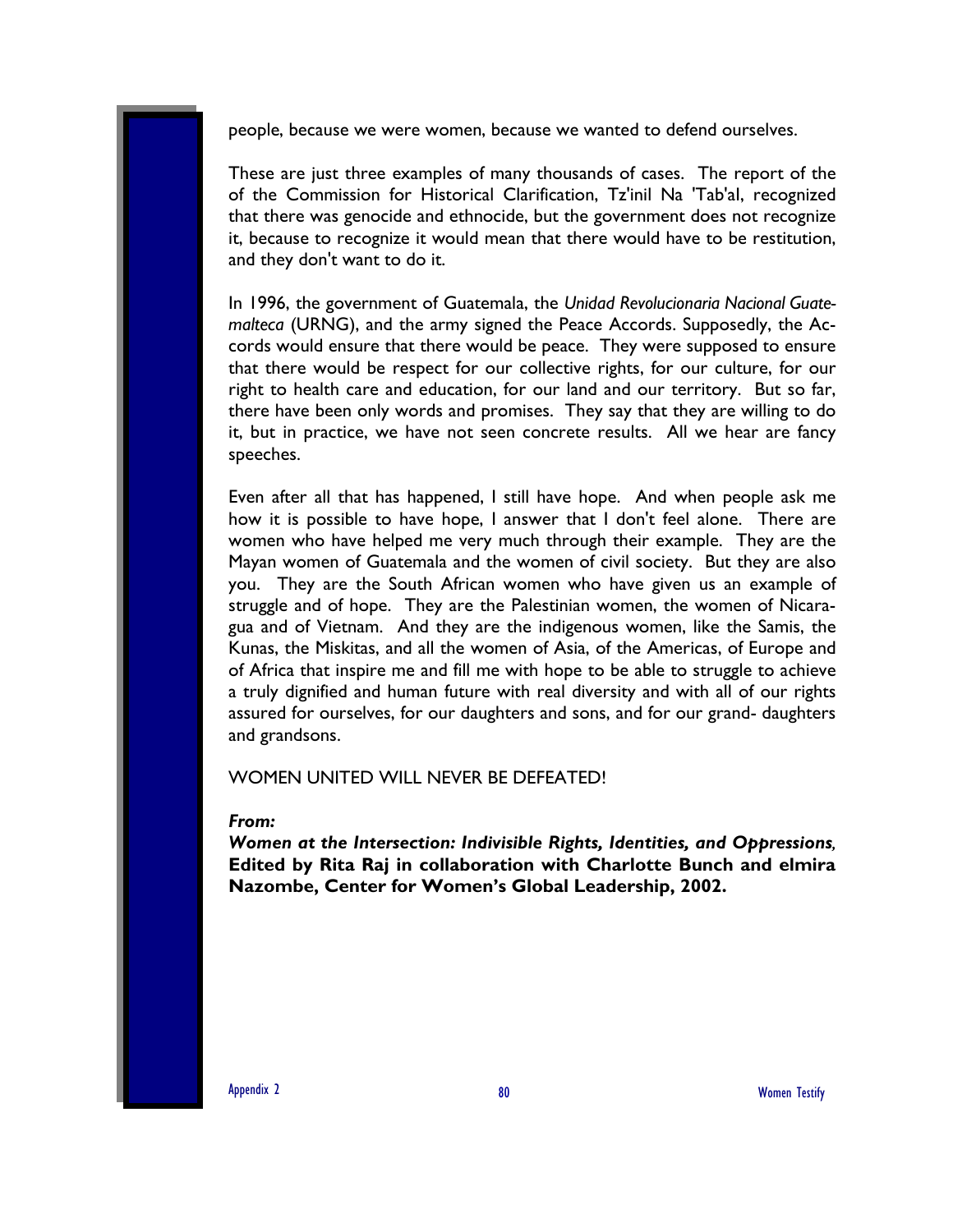## **REPORT OF THE GLOBAL TRIBUNAL/HEARING ON VIOLA-TIONS OF WOMEN'S HUMAN RIGHTS**

**Submitted to the World Conference on Human Rights, Vienna, June 14-15, 1993** 

**Delivered by: Charlotte Bunch (USA) Director, Center for Women's Global Leadership And Florence Butegwa (Uganda) Coordinator Women in Law and Development in Africa (WiLDAF)** 

On Tuesday, over 1,000 people attended a people attended a day long Global Tribunal/Hearing on Violations of Women's Human Rights. We heard moving testimony by 33 women from all regions of the world about abuses they have suffered. These accounts demonstrated dramatically that the United Nations and governments have failed to promote and protect women's human rights.

Women testified to specific abuses in five basic areas:

- Human Rights Abuses in the Family
- War Crimes Against Women
- Violations of Women's Bodily Integrity
- Violations of Women's Socio-Economic Rights
- Political Persecution and Discrimination

This Tribunal/Hearing was the culmination of an international campaign by over 900 women's organizations around the world seeking to bring women's human rights issues onto the agenda of this conference. As I speak, women are delivering the signed petitions that started this campaign. This petition has been circulated in 124 countries and translated into 21 languages. It has been signed by almost half a million people. The petition reads:

*The Universal Declaration of Human Rights protects everyone "without distinction of any kind such as race, colour, sex, language…or other status" (art.2). Furthermore, "Everyone has the right to life, liberty, and security of person (art.3) and "no one shall be subject to torture or to cruel, inhuman, or degrading treatment or punishment" (art.5. Therefore, we, the undersigned call upon the 1993 United Nations World Conference on Human Rights to comprehensively address women's rights at every level of its proceedings. We demand that gender violence, a universal phenome-*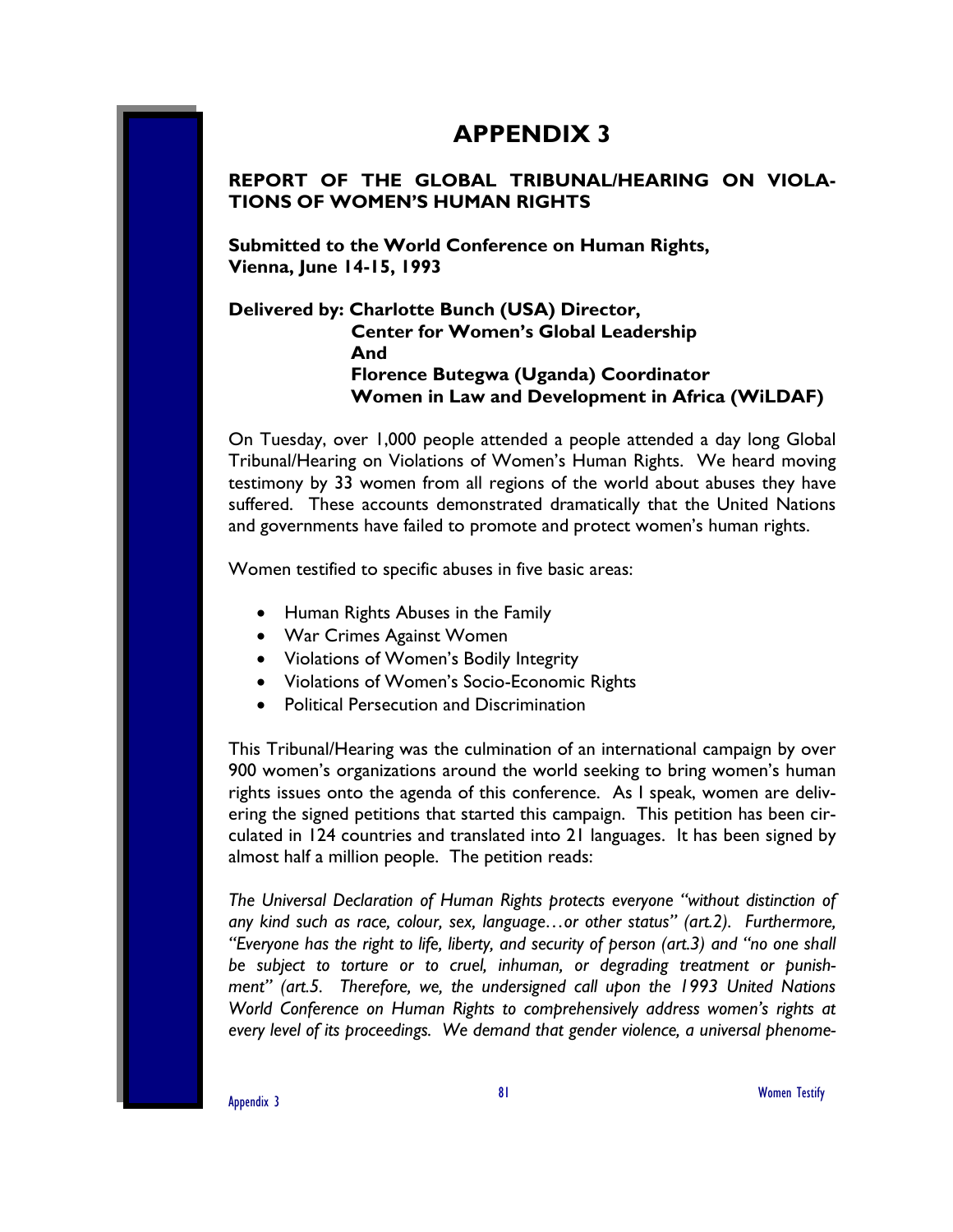*non which takes many forms across culture, race and class, be recognized as a violation of human rights requiring immediate action.* 

In presenting these petitions and reporting on this Tribunal/Hearing, we ask this body to consider, "Why was such a Tribunal/Hearing necessary" Why has this area of massive violation of women remained invisible for so long? And what will the world community do to redress this abuse in the future?"

Abuses of women have too long been dismissed as private, family, cultural, or religious matters. Today we demand that they be seen for what they are: fundamental violations of the "right to life, liberty and security of person," as guaranteed in the Universal Declaration of Human Rights. Violations of woman's rights not only rob us of our own human dignity and freedom, but also cause physical, mental and psychological damage. Millions of women die from these abuses every year.

The Global Campaign for Women's Human Rights, a coalition of women's groups from around the world, organized this one-day Tribunal/Hearing to bring to you and to the listening world these moving stories of women whose lives have been violated. In doing this, woman are tearing down the wall of silence that has prevented the world from recognizing the abuses women face.

We hope this concrete evidence of abuse will galvanize all of you to take decisive action to end such violations.

The coalition would like to present here the conclusions reached by our panel of distinguished judges. They are:

- **Gertrude Mongella**, Secretary-General of the UN 1995 Fourth World Conference on Women;
- **Ed Broadbent**, President of the International Centre for Human Rights and Democratic Development in Montraeal;
- **Justice P.N. Bhagwati**, former Chief Justice of the Supreme Court of India;
- **Elizabeth Odio**, Minister for Justice in Costa Rica and member of the UN Committee Against Torture.

We submit the recommendations of these judges to you for your urgent action. We hope you will be moved to assume responsibility for defending women's human rights in the  $21^{st}$  century so that the promise of universal human rights will be realized. This is not an appeal on behalf of a special interest group, but rather, a demand to restore the birthright of half of humanity.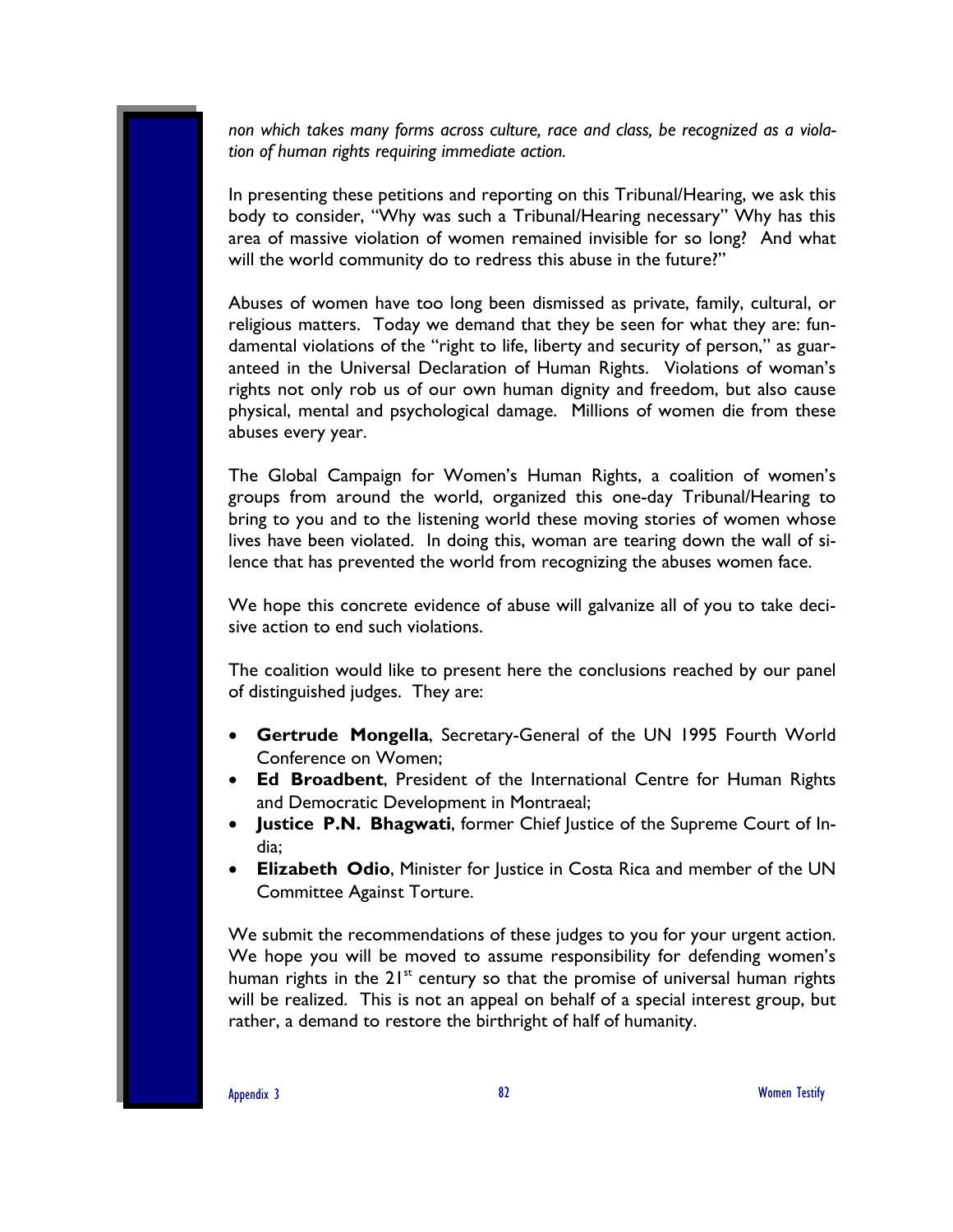In response to the testimony given at the Tribunal/Hearing, a distinguished panel of judges issued the following statement:

*We have heard with anguish and profound regret the first-hand testimony of 33 courageous women from all parts of the world. They have borne personal witness before the Global Tribunal/Hearing on Violations of Human Rights to prove beyond any doubt that violations of women's human rights continue to be cruel and pervasive on a world scale.* 

*These violations remain both unremedied and unrecognized as discriminatory or as an affront to women's human dignity. This widespread failure to recognize, honor, and protect women's human rights poses a challenge to the credibility and justice of international human rights law. We note with dismay that international human rights law has not been applied effectively against injustices women experience solely because of their gender.* 

*We hereby affirm the principle of universality that protects all of humanity, including women. Universal human rights standards are rooted in all cultures, religions and traditions, but those cultural, religious and traditional practices that undermine universality and prove harmful to women cannot be tolerated.* 

The judges then issued the following recommendations:

We call upon this World Conference on Human Rights, the United Nations and member states to establish mechanisms to prevent, investigate and provide redress for violations of women's rights. Here are the specific recommendations:

1. The establishment of an International Criminal Court for Women to protect and enforce women's human rights, including the rights to freedom from sexual abuse, mass rape and forced pregnancy in armed conflict;

2. The strengthening and enforcement of the Convention on the Elimination of All Forms of Discrimination Against Women, Specifically by:

- Universal ratification;
- Withdrawal of all reservations made upon ratification which perpetuate women's subordination
- Effective implementation, combined with elimination of cultural, religious and traditional stereotypes and practices which impede implementation;

3. The integration of gender perspectives in all human rights committees estab-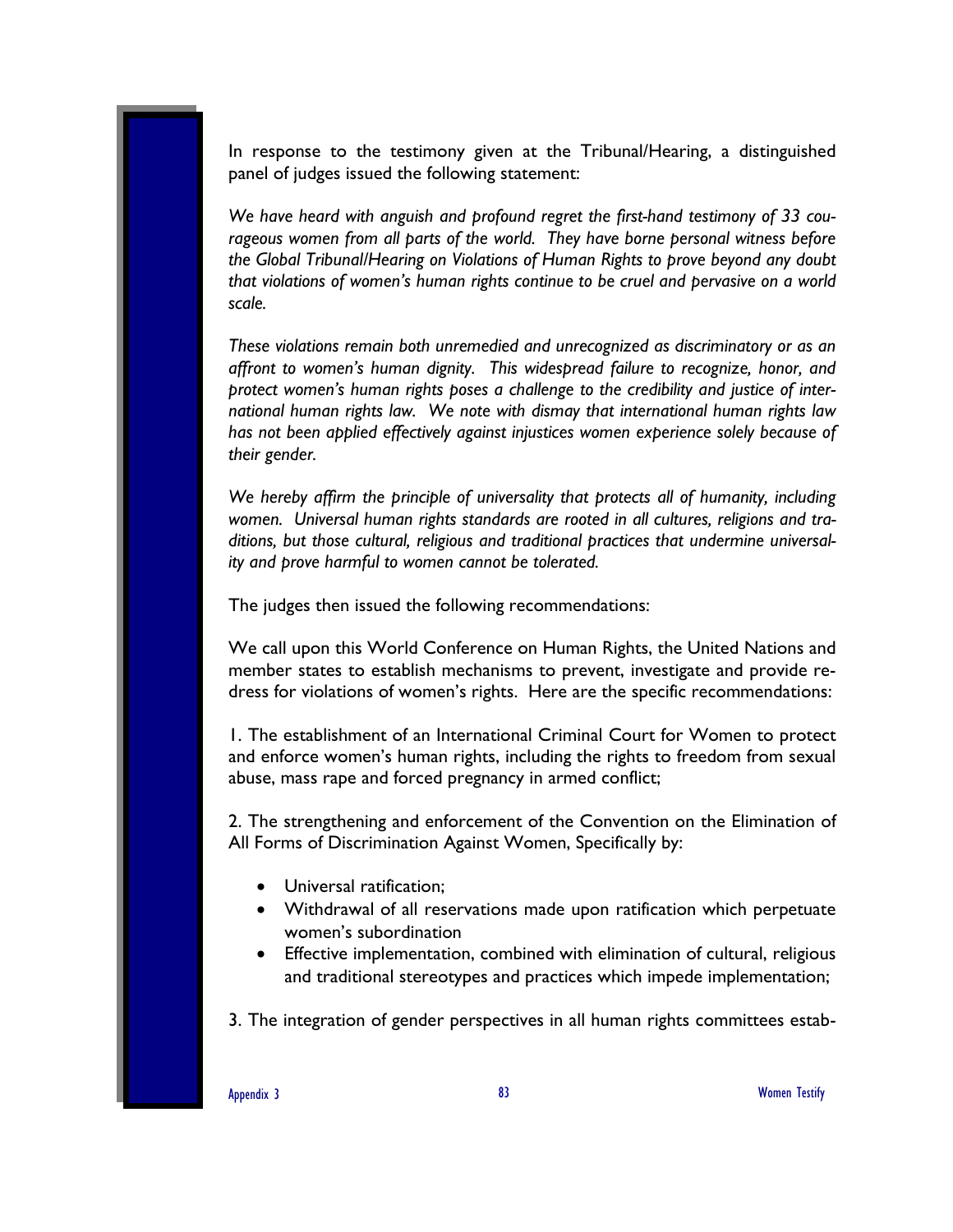lished under human rights treaties to ensure application of all human rights treaties to all forms of subordination of women;

 4. Expansion of the work of the United Nations and its specialized agencies for preventing and redressing all violations of women's rights. We recognize that these cruel and pervasive violations of women's rights retard the progress and development of society and can be prevented by treating women fairly and justly;

 5. Recognition that many of these violations take place in the private sphere of the family, and that domestic violence is a violation of human rights. We recommend that the 1994 Year of the Family recognize all forms of supportive relationships that exist within and outside institutionalized family arrangements;

6. Adoption by the General Assembly of the Draft Declaration on the Elimination of Violence Against Women; and

7. Establishment of a Special Rapporteur with a broad mandate to investigate violations of women's human rights.

Further, we call upon the non-governmental organizations and the world media to investigate and report all violations of women's human rights, and to help empower women through training to expose denials of justice by individuals and by all organs of the state.

We would like to close by underscoring the cruel and pervasive nature of the violations inflicted upon women. We congratulate the women who testified before us for their courage in bearing witness, and for their determination to give visibility to these violations that occur continuously against the rights of millions of women around the world.

The courage of these women will inspire many other women to speak out and to demand their human rights, and will encourage others to work for vindication. The voices of these women have broken the silence. Their appeal to the world must be heard. It must be recognized, investigated and sanctioned, and the violations of their human rights must be redressed.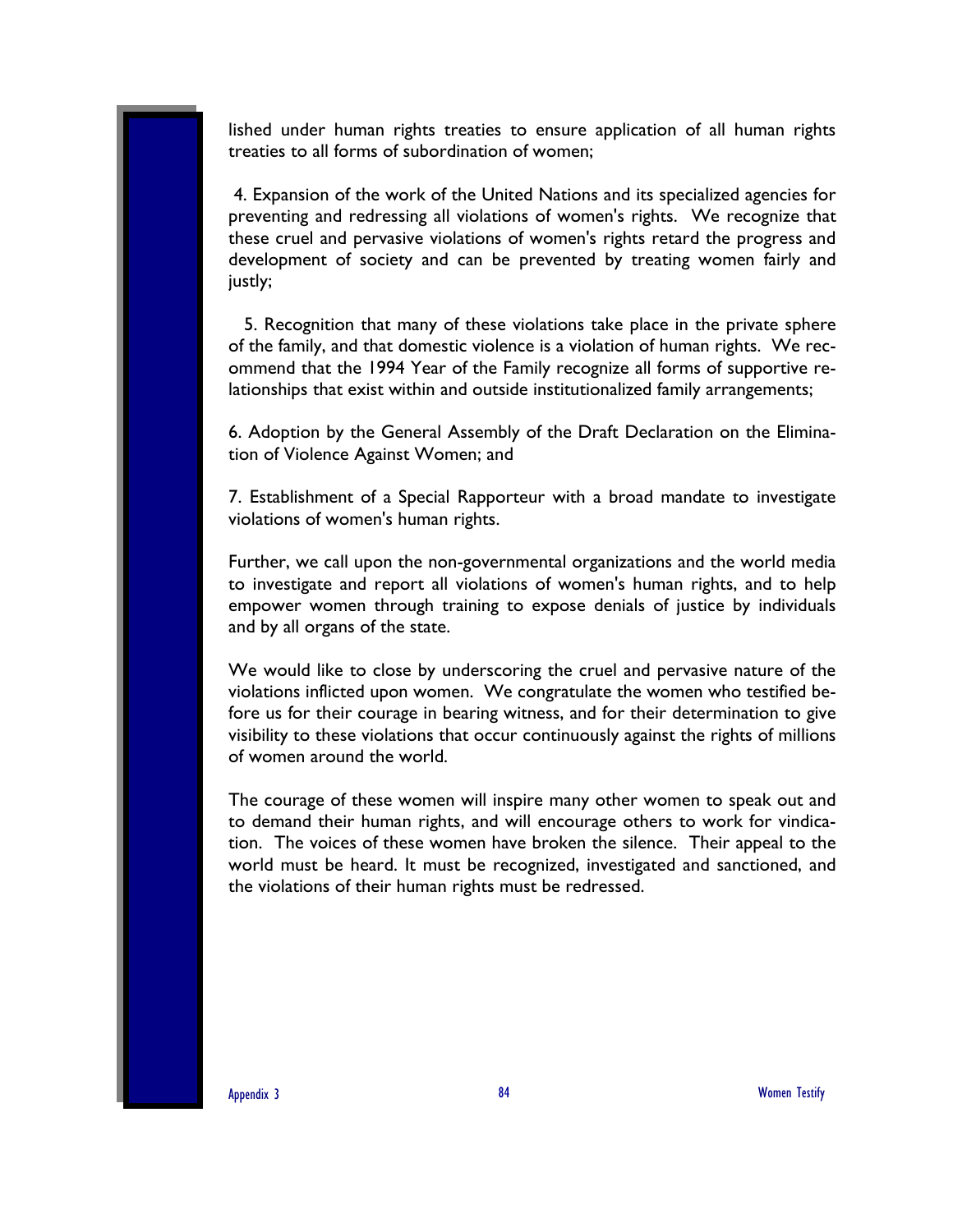## **SAMPLE PRESS RELEASE FROM THE "TRIBUNAL/HEARING TO CELEBRATE AND DEMAND WOMEN'S HUMAN RIGHTS," DE-CEMBER 9, 1998.**

[Letterhead]

## **Press Release:**

Contact: [insert contact person's name] [insert contact person's phone number]

Global Tribunal/Hearing Demands Women's Human Rights

Speakers spotlight women's rights victories and violations.

|                                       | <b>Contact Name</b> | Contact phone<br># | Contact phone<br>$#$ on the day<br>of the event |
|---------------------------------------|---------------------|--------------------|-------------------------------------------------|
| Space Coordinator                     |                     |                    |                                                 |
| Language/ Sign Interpretation         |                     |                    |                                                 |
| <b>Translation Equipment</b>          |                     |                    |                                                 |
| Technical Equipment<br>(audio-visual) |                     |                    |                                                 |
| Caterers                              |                     |                    |                                                 |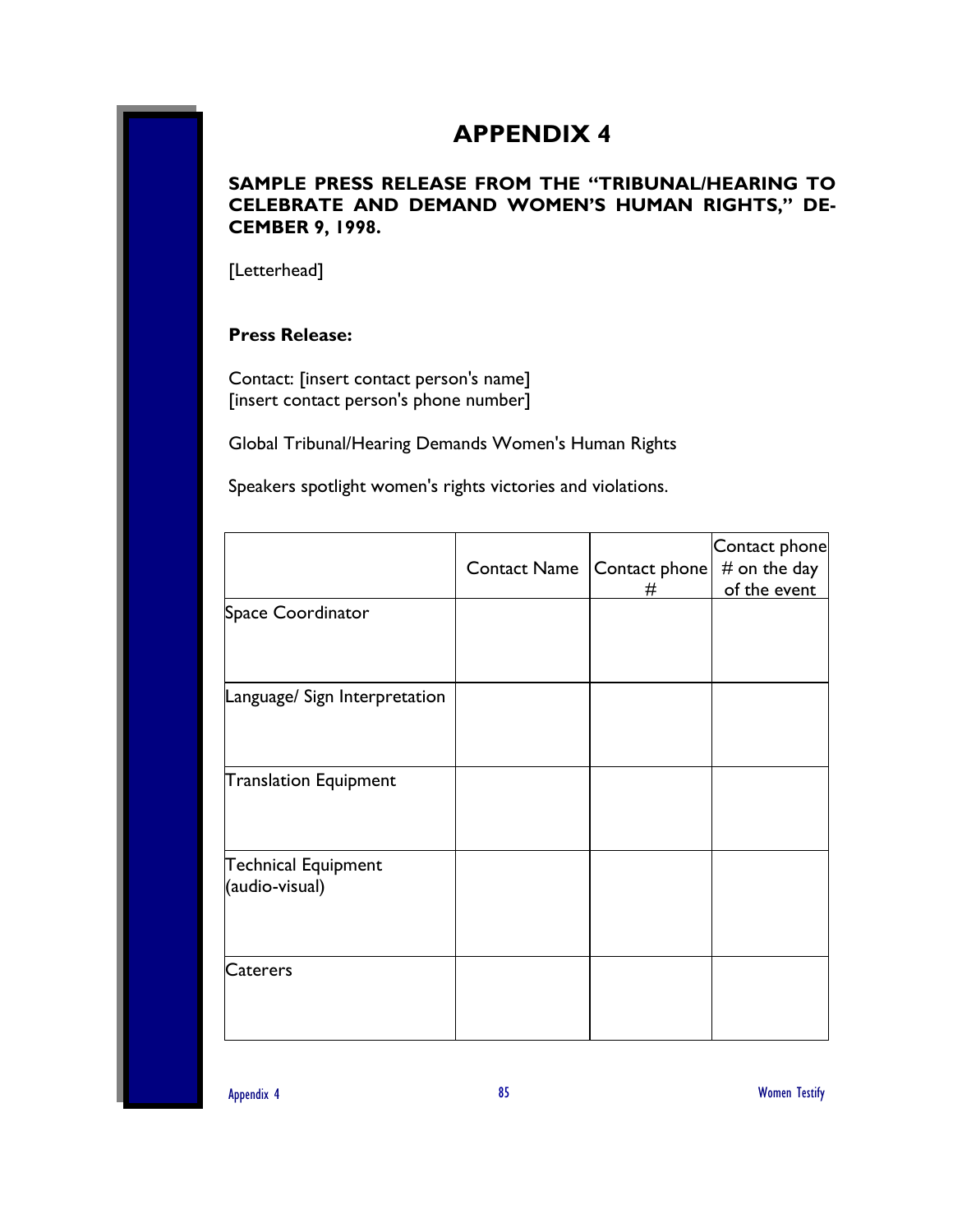New York, NY- San Francisco Mayor Willie L. Brown, Jr. joined international women's human rights advocates to demand far greater attention from governments and the United Nations to issues such as forced prostitution, gender apartheid and domestic violence. Zarghuna Waziri, a teacher from Afghanistan spoke about her own experience with the systematic abuse of women in Taliban-ruled Afghanistan today. Under Taliban rule, women are not allowed to work outside of the home except in a very few, limited circumstances. Women cannot attend universities and girls over eight are banned from going to school.

"Fifty years after governments of the world proclaimed the fundamental principles of all human rights for all, women throughout the world remain woefully unprotected. The failure of governments to respect and protect, promote and fulfill women's human rights undermines the principles upon which all human rights are based," said Charlotte Bunch, Executive Director of the Center for Women's Global Leadership that organized the event.

Also at the Tribunal/Hearing, Justyna and Paulina H. told of their abduction from Poland to Germany, where they were forced into prostitution and subsequent deportation. Many women are trafficked from Russia, Ukraine and Belarus to brothels in the Netherlands, Germany, Poland, the United States and Israel. Polish women are most often taken to European states and sometimes to Israel.

Anbereen Hasan from Sakhi for South Asian Women in New York City addressed domestic violence among immigrant women in the United States. Domestic Violence is the leading cause of injury to women between ages 15 and 44 in the United States - more than car accidents, assaults, and rapes combined. Women of all cultures, races, occupations, income levels, and ages are battered - by husbands, boyfriends, lovers and partners. Isolated in this country without command of the language, access to the legal system and social services, battered immigrant women face particular difficulties.

Alda Facio from the Women's Caucus for Gender Justice in the International Criminal Court, described how an international group of women's human rights activists facilitated the inclusion of a gender perspective throughout the International Criminal Court treaty. In many instances, rampant sexual violence during armed conflict has been ignored or trivialized. As a direct result of the work of the Women's Caucus, the Rome treaty has expanded the definitions of war crimes and crimes against humanity to include rape, sexual slavery, enforced prostitution, forced pregnancy, enforced sterilization and other forms of sexual violence.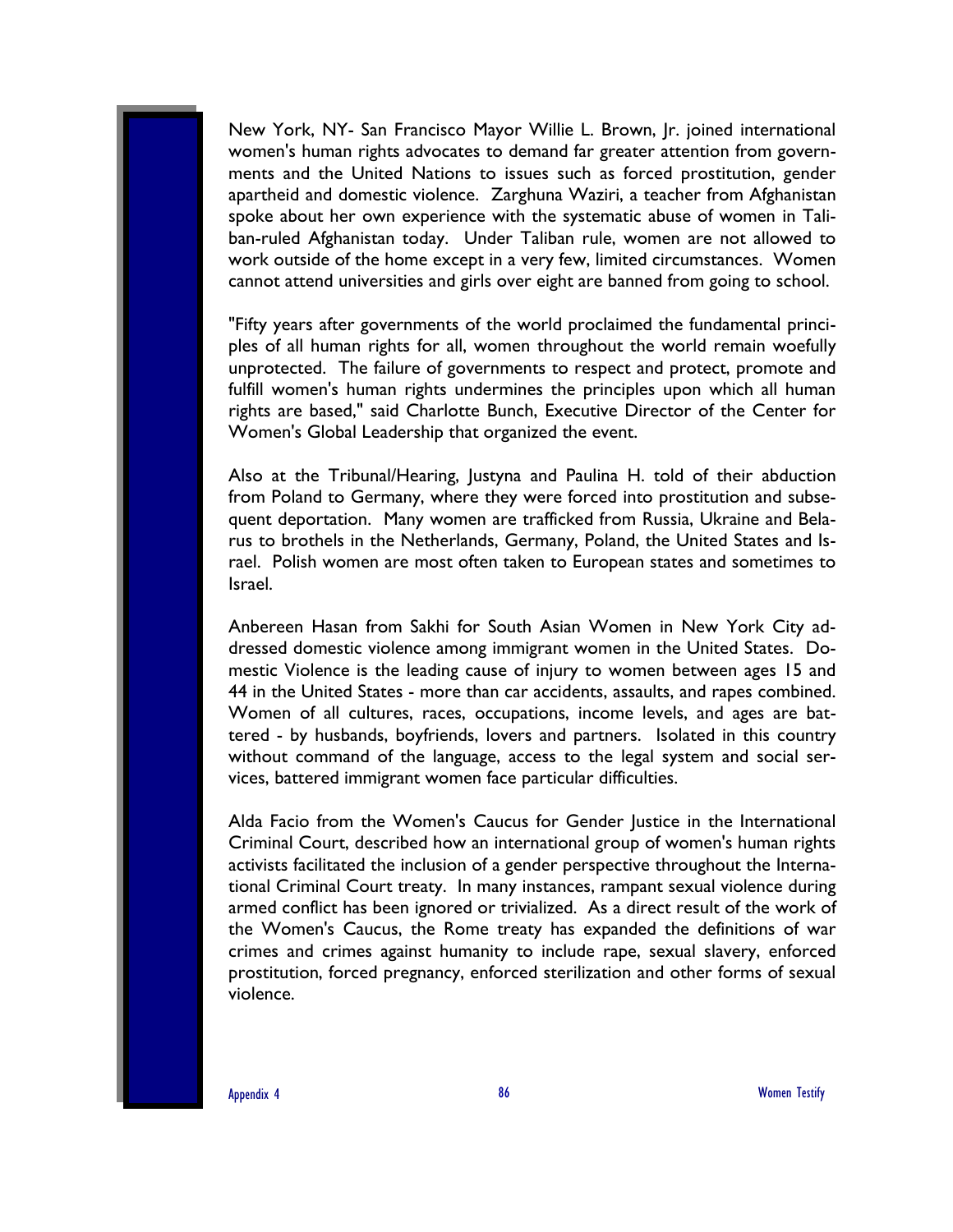Other speakers include Lydia Zigomo Nyatsanza of Zimbabwe, discussing women's property rights; Maria Gerardina Lopez from Costa Rica who spoke about the reproductive health of women workers; and Palesa Beverly Ditsie from South Africa, who told of the guarantee of sexual rights in the new South African constitution.

This event was organized as part of the Center for Women's Global Leadership's 1998 Global Campaign for Women's Rights, in observance of the 50th Anniversary of the Universal Declaration of Human Rights. The Tribunal/ Hearing was followed by a multi-media vigil in Ralph Bunche Park at East 43rd Street and 1st Avenue.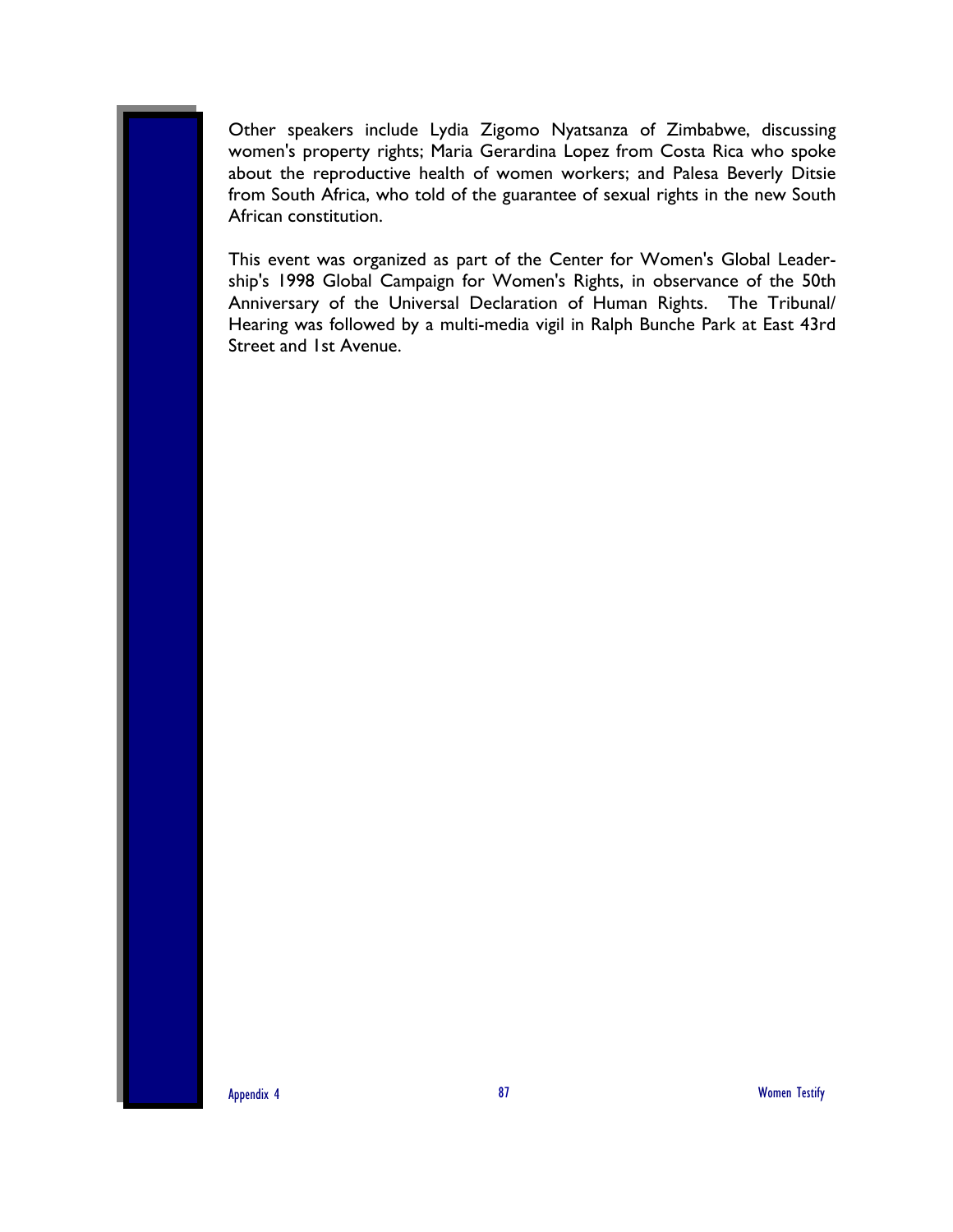## **WOMEN'S HUMAN RIGHTS TRIBUNAL/HEARING SITE PLANNING TASK LIST**

### **Event:**

**Location:** 

**Date:** 

**Time:** 

## **Contact Information for Key Individuals Set-Up Details**

Seating Arrangements

Total number of seats

- audience seating
- set-up style (classroom, theater, etc.)
- reserved seating for:
	- media
	- tribunal/hearing participants (if seated in audience) and support persons
	- collaborating organizations
	- advisory committee members
	- other key partner organizations
- **stage**
- welcome area
- technical and translation needs
- information display area
- catering/ refreshment area

Tables (+ tablecloths)

Total # of tables needed

- stage
- welcome area
- media information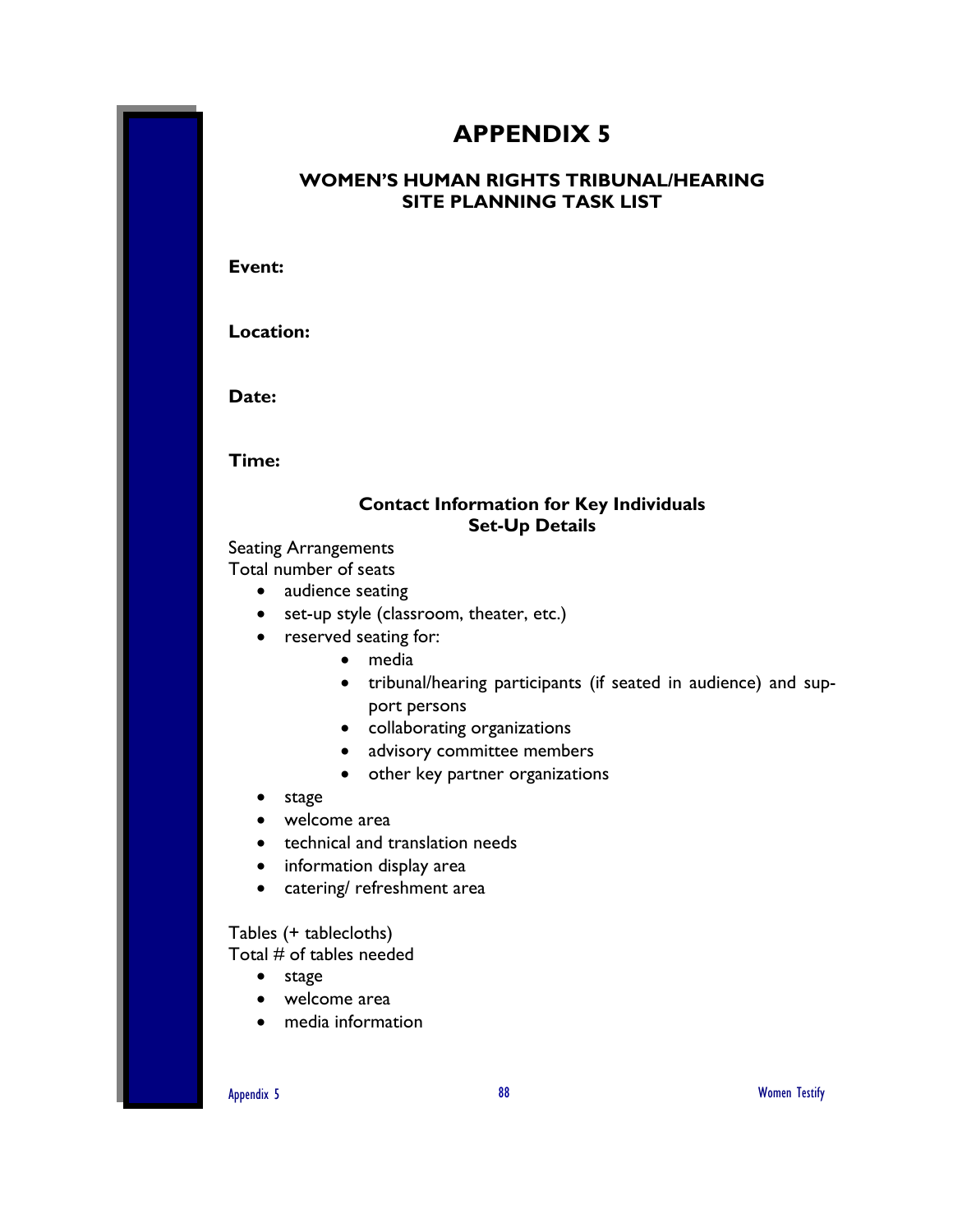- information display area
- mechnical and translation needs
- food/ refreshments

Audio/ Visual/ Translation Services

- $\bullet$  # of microphones for the stage and set-up
- $\bullet$  # of microphones in the audience and set-up
- screen and projector
- materials tapes, slides, etc. to be displayed
- availability of audio taping equipment
- videotaping needs, if applicable
- technical set-up needs (as instructed by coordinators)

#### Media

- set-up and technical needs as indicated
- space in welcome area for sign-in and distribution of press packets
- interview room set-up

### Stage/ Platform

- podium
- microphone(s)
- **lighting**
- appropriate  $#$  of tables and chairs
- **banners**
- posters
- flowers
- name placards for speakers
- water for speakers

### **Catering**

- refreshments (as decided by coordinating group)
- supplies provided by caterer
- supplies which you need to bring
- trash cans

### Display Area

- organizational information
- information provided by:
	- tribunal/hearing participants
	- collaborating organizations
	- vendors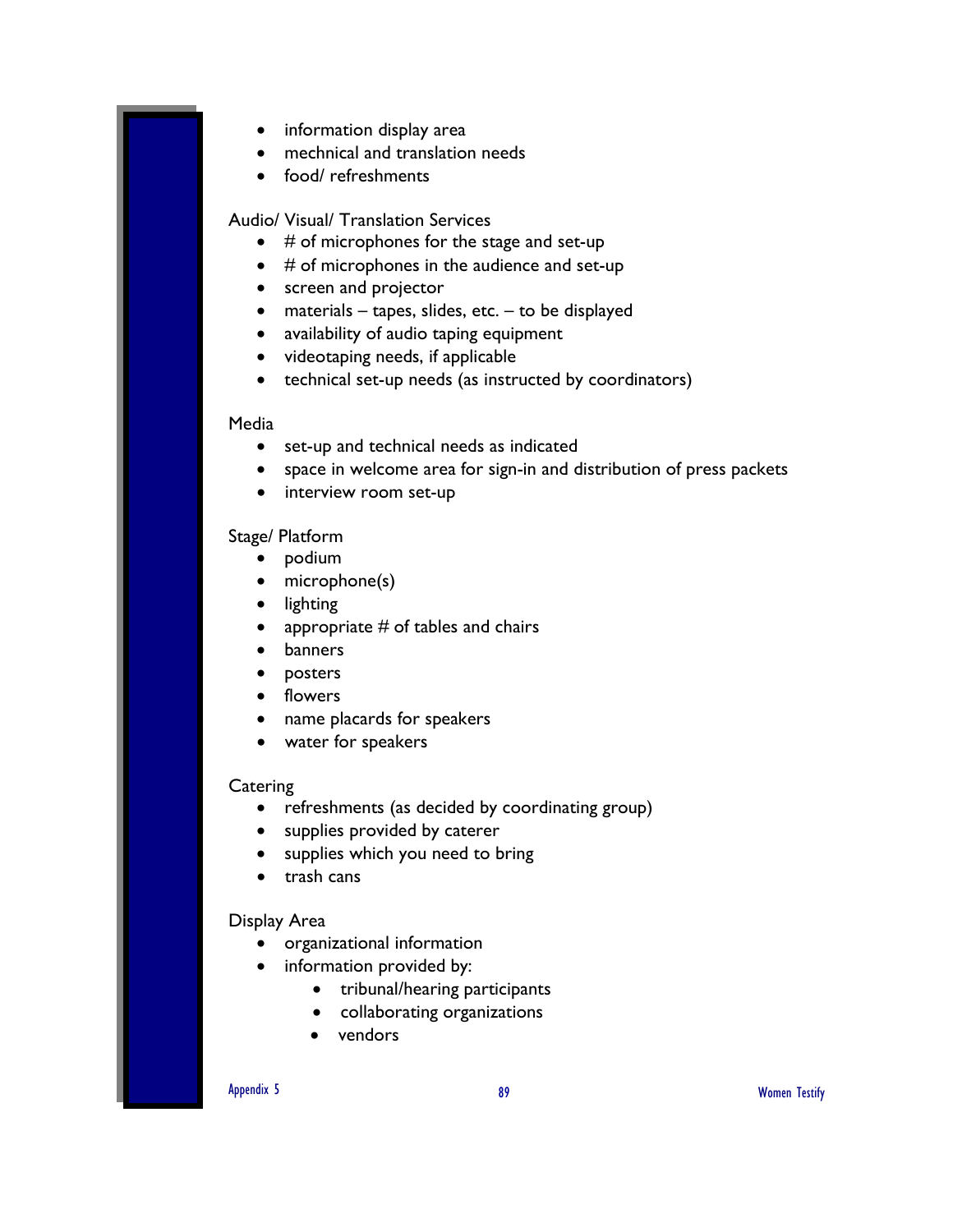## Welcome Area

- appropriate  $#$  of tables and chairs
- sign-in sheets and pens
- programs and other organizational materials
- promotional items produced for the event (posters, buttons, t-shirts, etc.)

Miscellaneous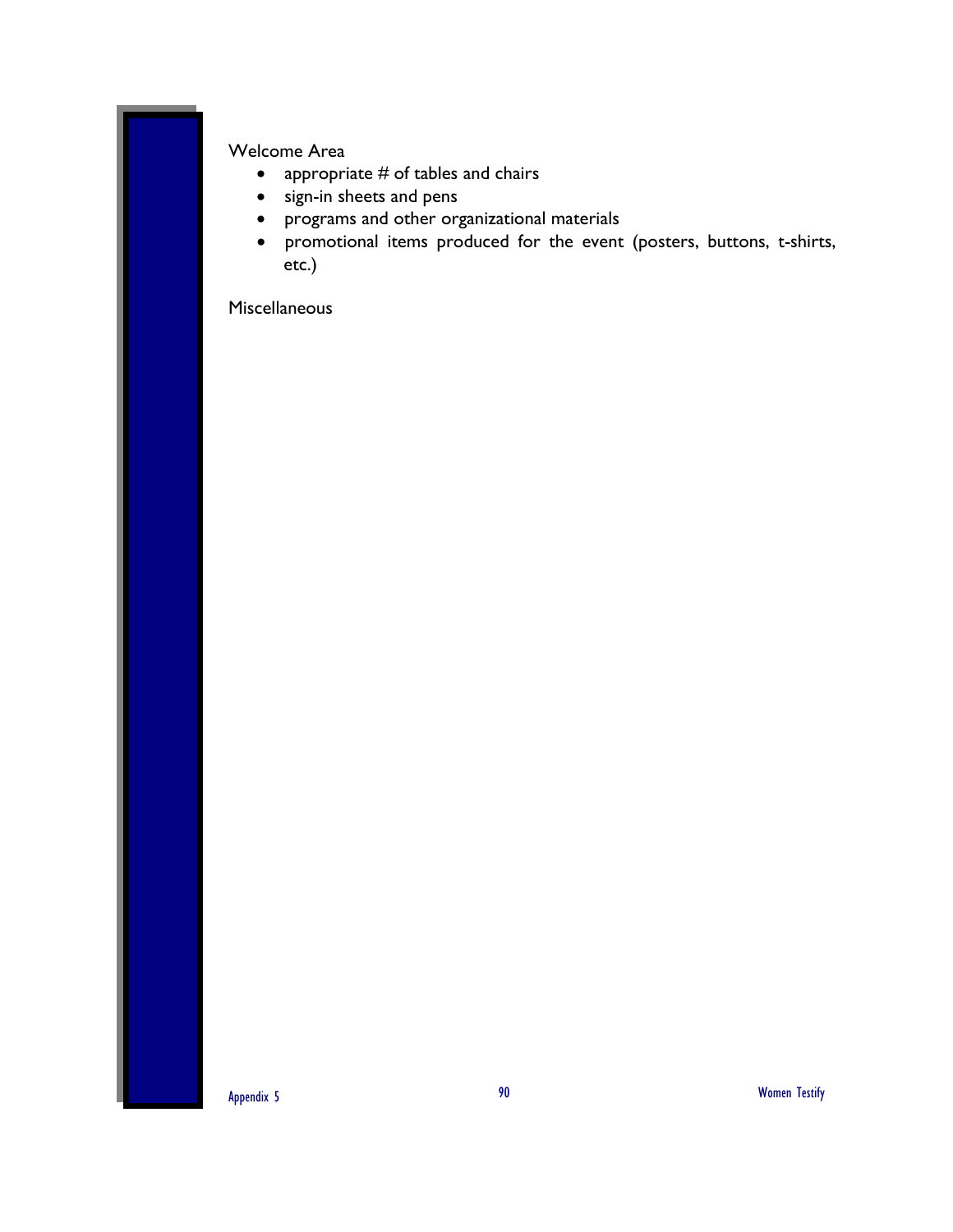## **CONFIDENTIAL VIOLENCE AGAINST WOMEN INFORMATION FORM**

### **INFORMER:**

**Name of person/organization:**

**Address:**

**Fax/Tel/e-mail:**

## **VICTIM(S):**

**Name:**

**Address:**

**Date of Birth:**

**Nationality:**

**Sex: female**

**Occupation:**

**Ethnic background (if relevant):**

**Marital Status:**

# **THE INCIDENT**

**Date: Time:**

**Location/country:**

**Number of assailants:**